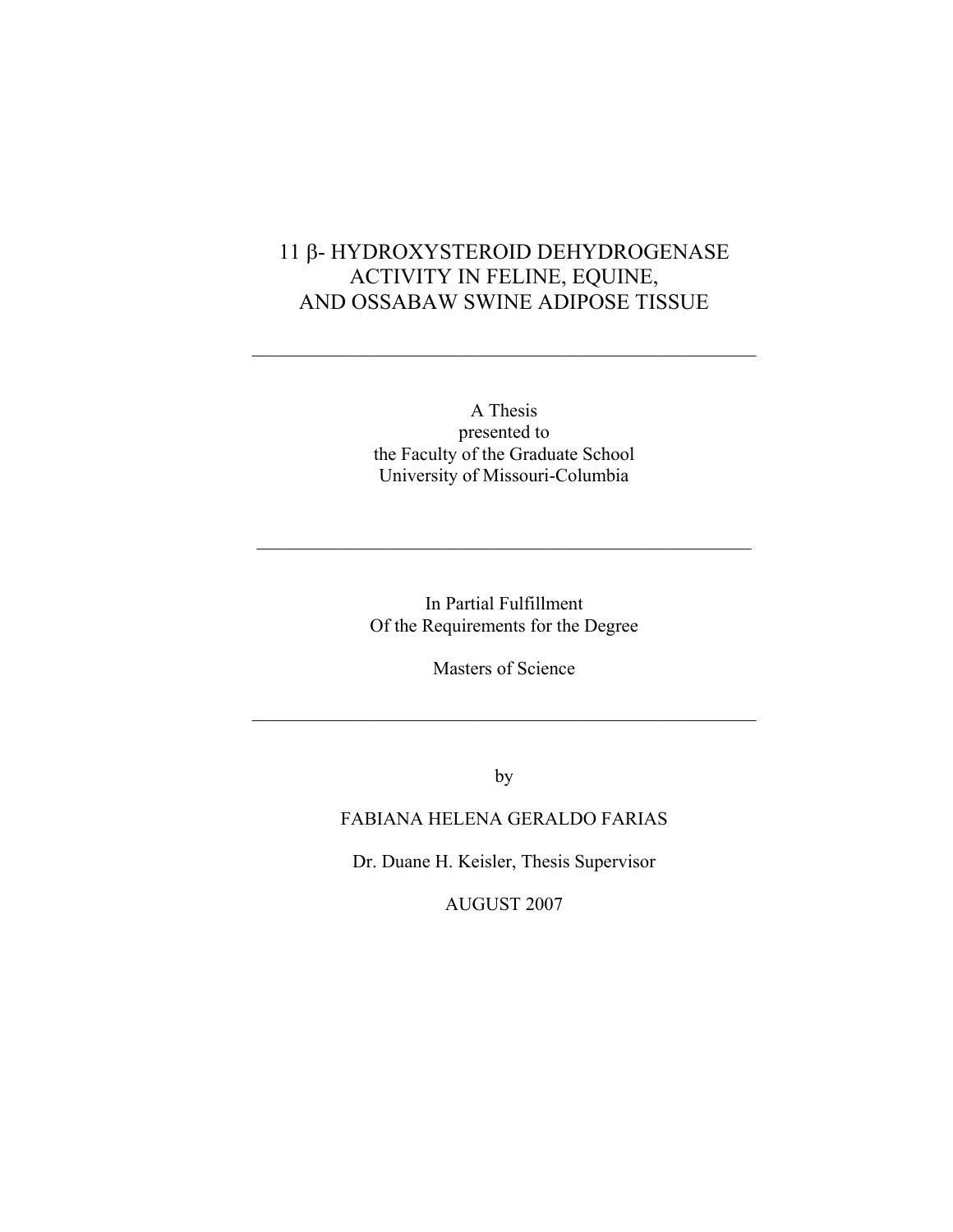The undersigned, appointed by the Dean of the Graduate School, have examined the dissertation entitled

11 β- HYDROXYSTEROID DEHYDROGENASE ACTIVITY IN FELINE, EQUINE, AND OSSABAW SWINE ADIPOSE TISSUE

Presented by Fabiana Helena Geraldo Farias

a candidate for the degree of Master of Science

and hereby certify that in their opinion it is worthy of acceptance

 $\mathcal{L}_\text{max}$  , and the contract of the contract of the contract of the contract of the contract of the contract of the contract of the contract of the contract of the contract of the contract of the contract of the contr Dr. Duane H. Keisler

 $\mathcal{L}_\text{max}$  , and the contract of the contract of the contract of the contract of the contract of the contract of the contract of the contract of the contract of the contract of the contract of the contract of the contr Dr. Venkataseshu K. Ganjam

 $\mathcal{L}_\text{max}$  , and the contract of the contract of the contract of the contract of the contract of the contract of the contract of the contract of the contract of the contract of the contract of the contract of the contr Dr. Philip J. Johnson

 $\mathcal{L}_\text{max}$  , and the contract of the contract of the contract of the contract of the contract of the contract of the contract of the contract of the contract of the contract of the contract of the contract of the contr Dr. Robert Backus

 $\mathcal{L}_\text{max}$  , and the contract of the contract of the contract of the contract of the contract of the contract of the contract of the contract of the contract of the contract of the contract of the contract of the contr Dr. David R. Ledoux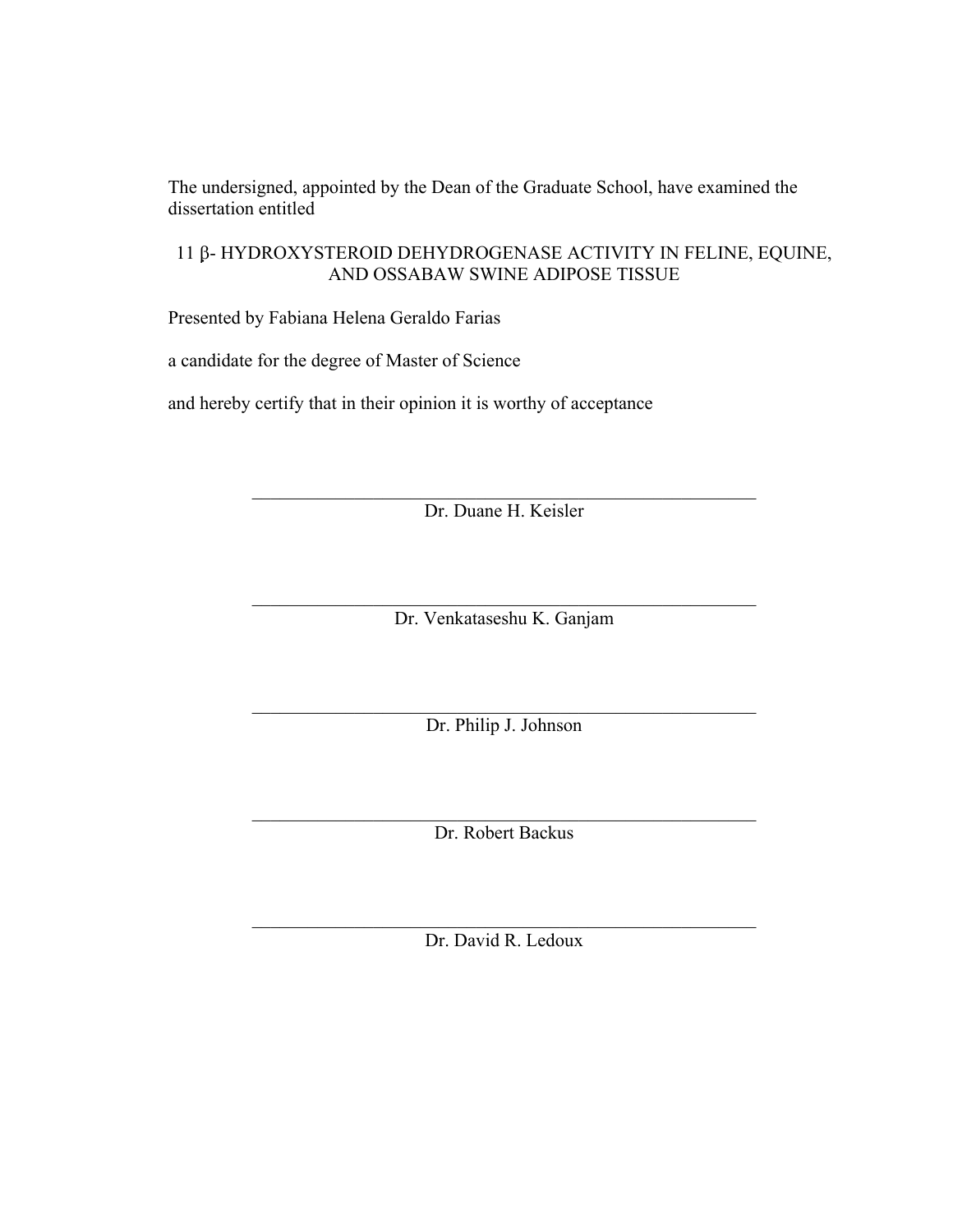## **ACKNOWLEDGEMENTS**

I would like to express my gratitude to all those who gave me the possibility to complete this thesis. The work in this thesis would not be possible without the guidance of my committee members that support all the way to the end. I want to thank my advisor Dr. Duane H. Keisler that always gave me encouragement and support to carry on my work, and believed that I was capable of completing my degree. Also, Dr. Venkataseshu K. Ganjam for sharing all his knowledge, giving daily guidance, and always pushing me to became better. Dr. Philip J. Johnson and Dr.Robert Backus for letting me be part of their project and for their technical support. Dr. David Ledoux for all his good advice and support.

Additionally, I want to thank Dr. Turk and Jennifer Casati for their assistance with immuno-histochemistry. Having the opportunity to work in their highly productive lab with optimized procedures greatly sped up my ability to obtain pretty immunohistochemical images. Moreover, I want to thank Dr. Mark R. Ellersieck for his assistance with statistical analysis. Dr. Preston R. Buff for giving me the opportunity to have practical experience. And, Dr. James E. Williams for always being a friend and giving me great advice.

It was indispensable the help of my laboratory colleagues in teaching and helping me with my analysis, thanks Sriganesh C. Talatam and Britain A. Abel. Additionally, I would like to thank the Animal Sciences department for the opportunity and support.

Also, my dear friends that were always there when I needed: Lilian M. Pulz, Elisangela A. Guaume, Leonardo B. Linares, and Carlos H. P. dos Santos. Most

ii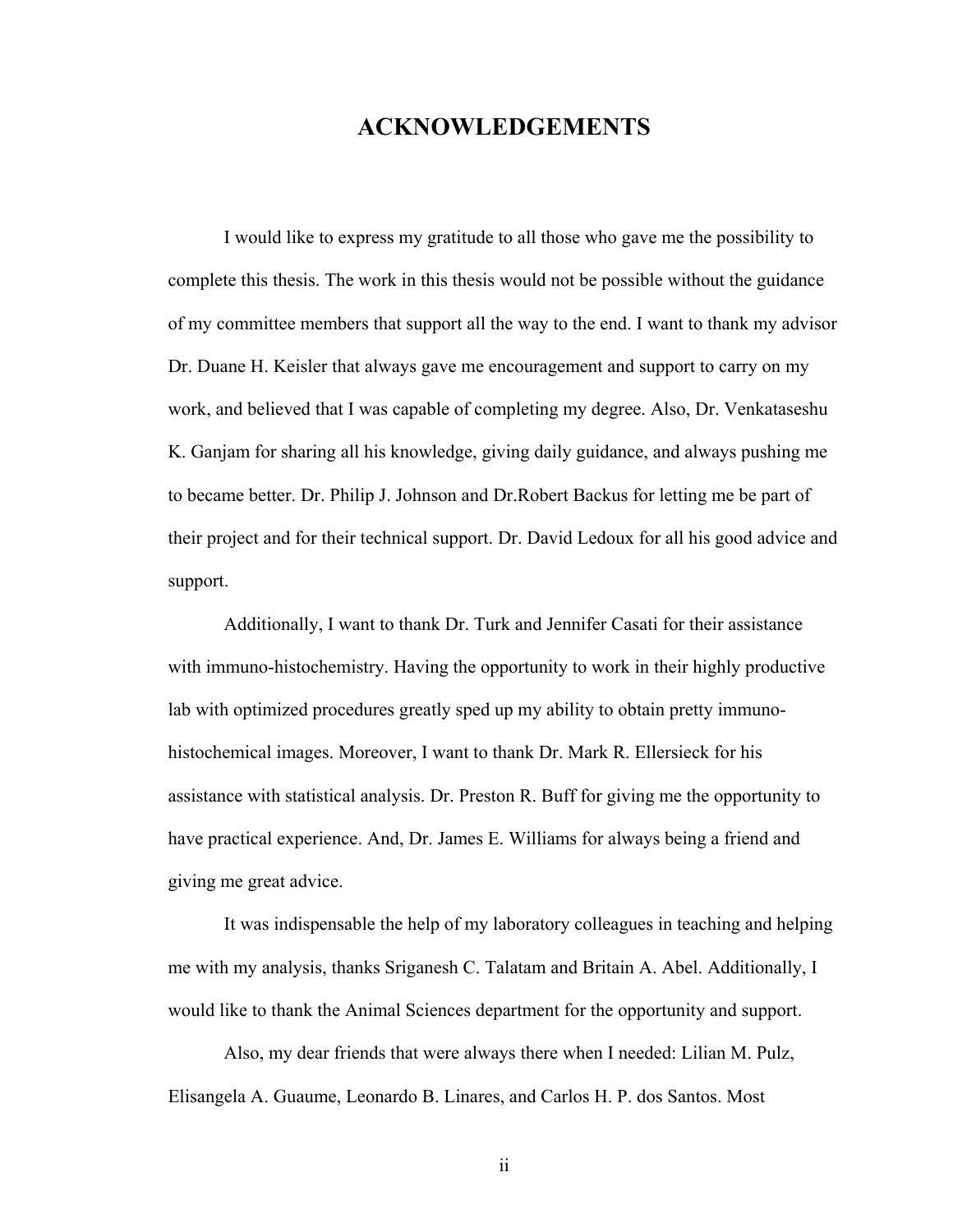important was the motivation and support of my family, that even from far away were always "by my side".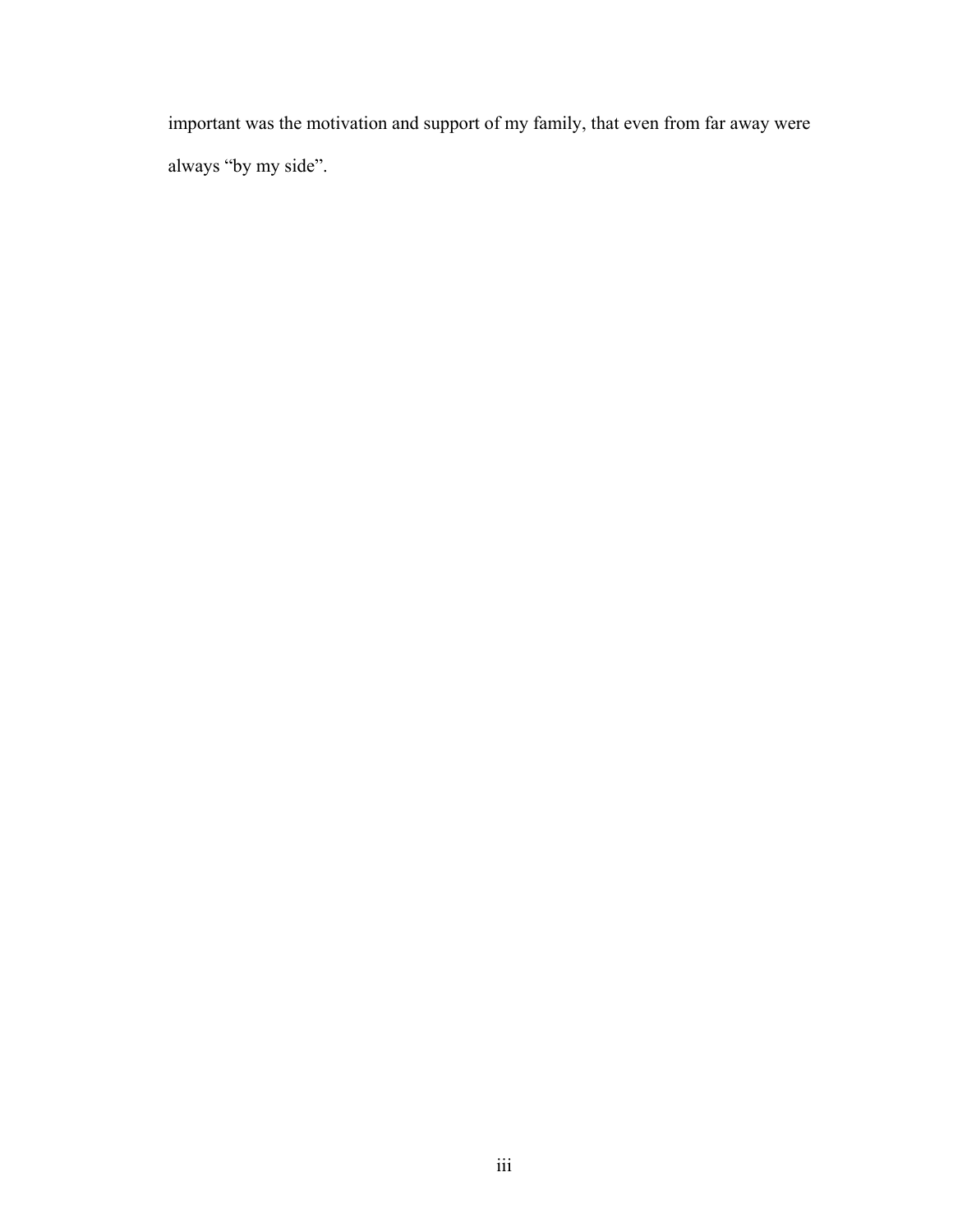| <b>CHAPTER</b> |                                               |  |  |  |
|----------------|-----------------------------------------------|--|--|--|
| $\mathbf{I}$ . |                                               |  |  |  |
| II.            |                                               |  |  |  |
|                |                                               |  |  |  |
|                |                                               |  |  |  |
|                |                                               |  |  |  |
| Ш.             | DEVELOPMENT OF AN 11 β- HYDROXYSTEROID        |  |  |  |
|                | DEHYDROGENASE ACTIVITY ASSAY FOR ADIPOSE      |  |  |  |
|                |                                               |  |  |  |
| IV.            | 11 β-HYDROXYSTEROID DEHYDROGENASE ACTIVITY IN |  |  |  |
|                |                                               |  |  |  |
|                |                                               |  |  |  |
|                |                                               |  |  |  |
|                |                                               |  |  |  |
|                |                                               |  |  |  |
|                |                                               |  |  |  |
|                |                                               |  |  |  |

## **TABLE OF CONTENTS**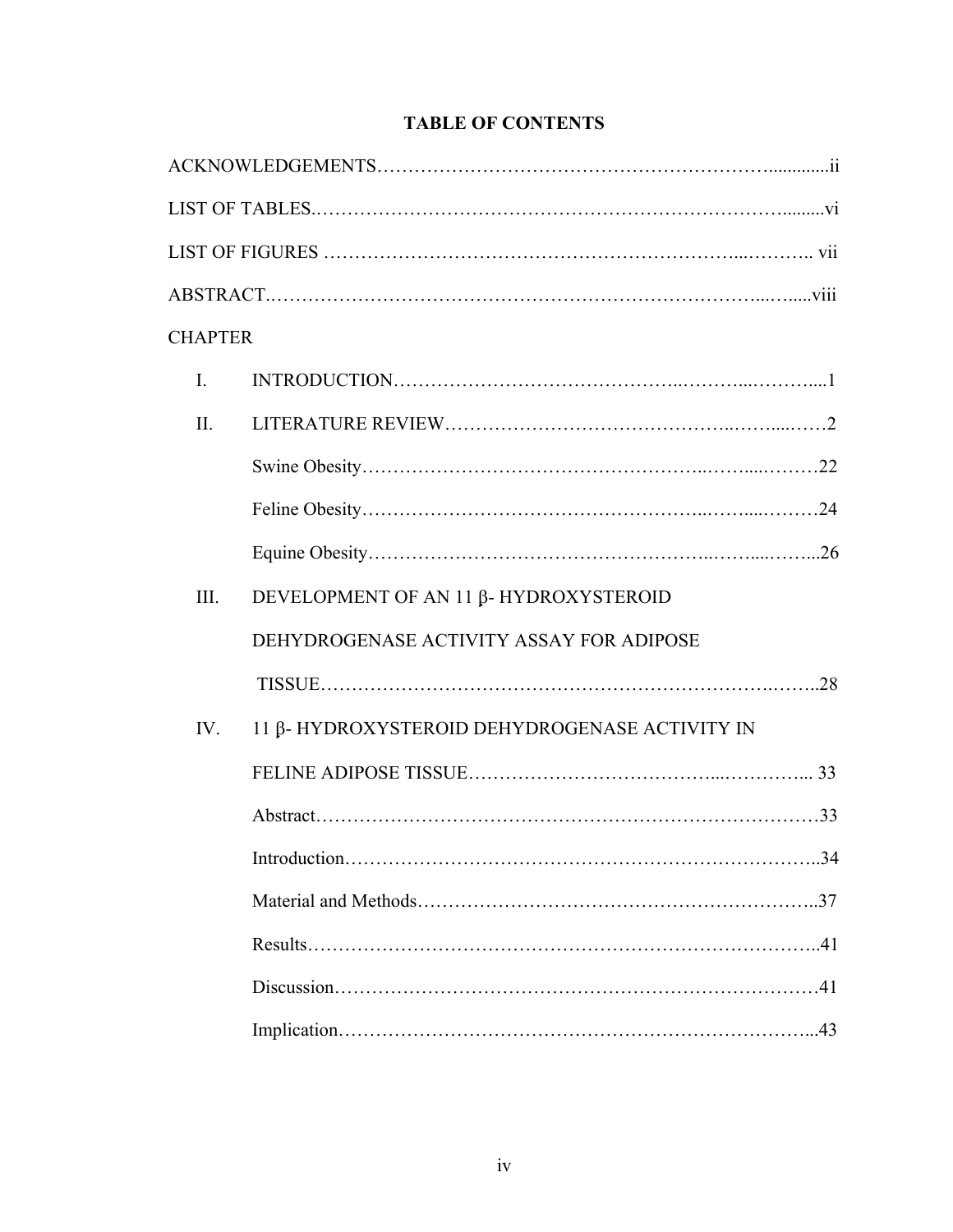| $V_{r}$   | 11 β-HYDROXYSTEROID DEHYDROGENASE ACTIVITY IN EQUINE   |  |
|-----------|--------------------------------------------------------|--|
|           |                                                        |  |
|           |                                                        |  |
|           |                                                        |  |
|           |                                                        |  |
|           |                                                        |  |
|           |                                                        |  |
|           |                                                        |  |
| <b>VI</b> | 11 β- HYDROXYSTEROID DEHYDROGENASE ACTIVITY IN ADIPOSE |  |
|           |                                                        |  |
|           |                                                        |  |
|           |                                                        |  |
|           |                                                        |  |
|           |                                                        |  |
|           |                                                        |  |
|           |                                                        |  |
|           |                                                        |  |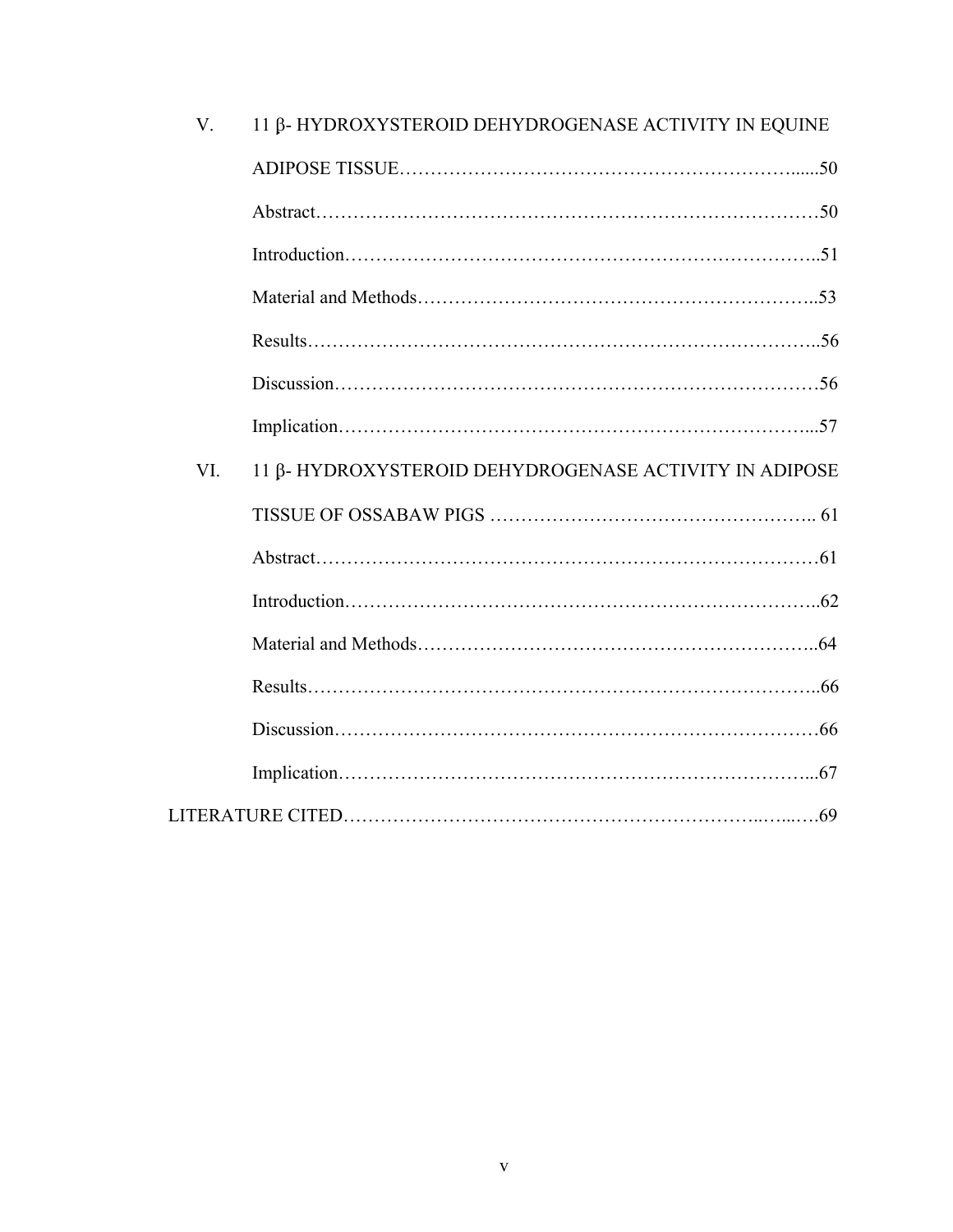## **LIST OF TABLES**

| Table |  |
|-------|--|
|       |  |
|       |  |
|       |  |
|       |  |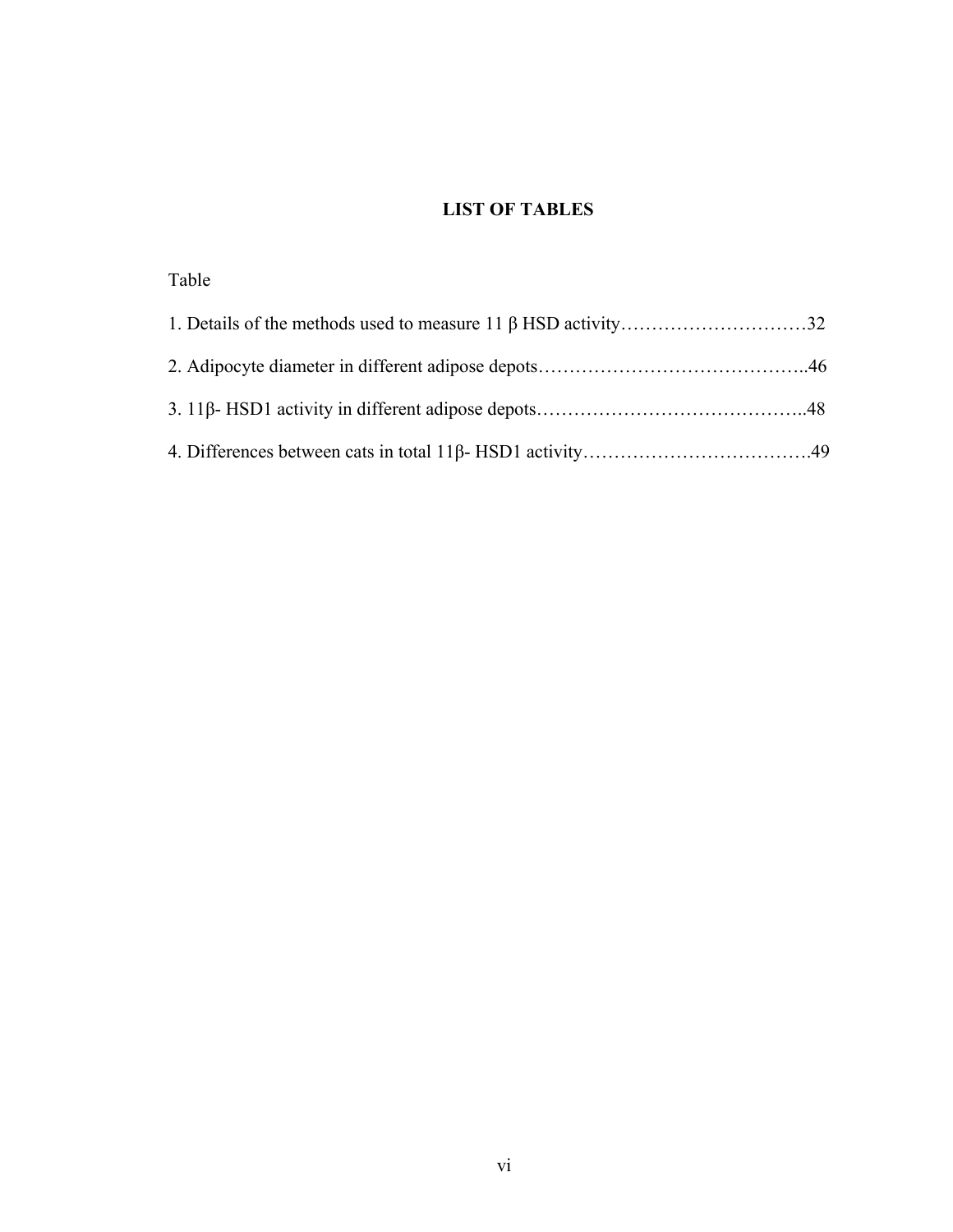## **LIST OF FIGURES**

# Figure

| 1. Sections of feline adipose tissue submitted to immuno-histochemistry procedures   |  |  |
|--------------------------------------------------------------------------------------|--|--|
|                                                                                      |  |  |
| 2. Sections of feline adipose tissue submitted to immuno-histochemistry procedures   |  |  |
|                                                                                      |  |  |
|                                                                                      |  |  |
| 4. Sections of equine adipose tissue submitted to immuno-histochemistry procedures58 |  |  |
| 5. 11β-HSD activity on subcutaneous and abdominal adipose tissue in horses           |  |  |
|                                                                                      |  |  |
|                                                                                      |  |  |
| 7. 118 HSD1 activity in Ossabaw pigs mesenteric and subcutaneous adipose tissue68    |  |  |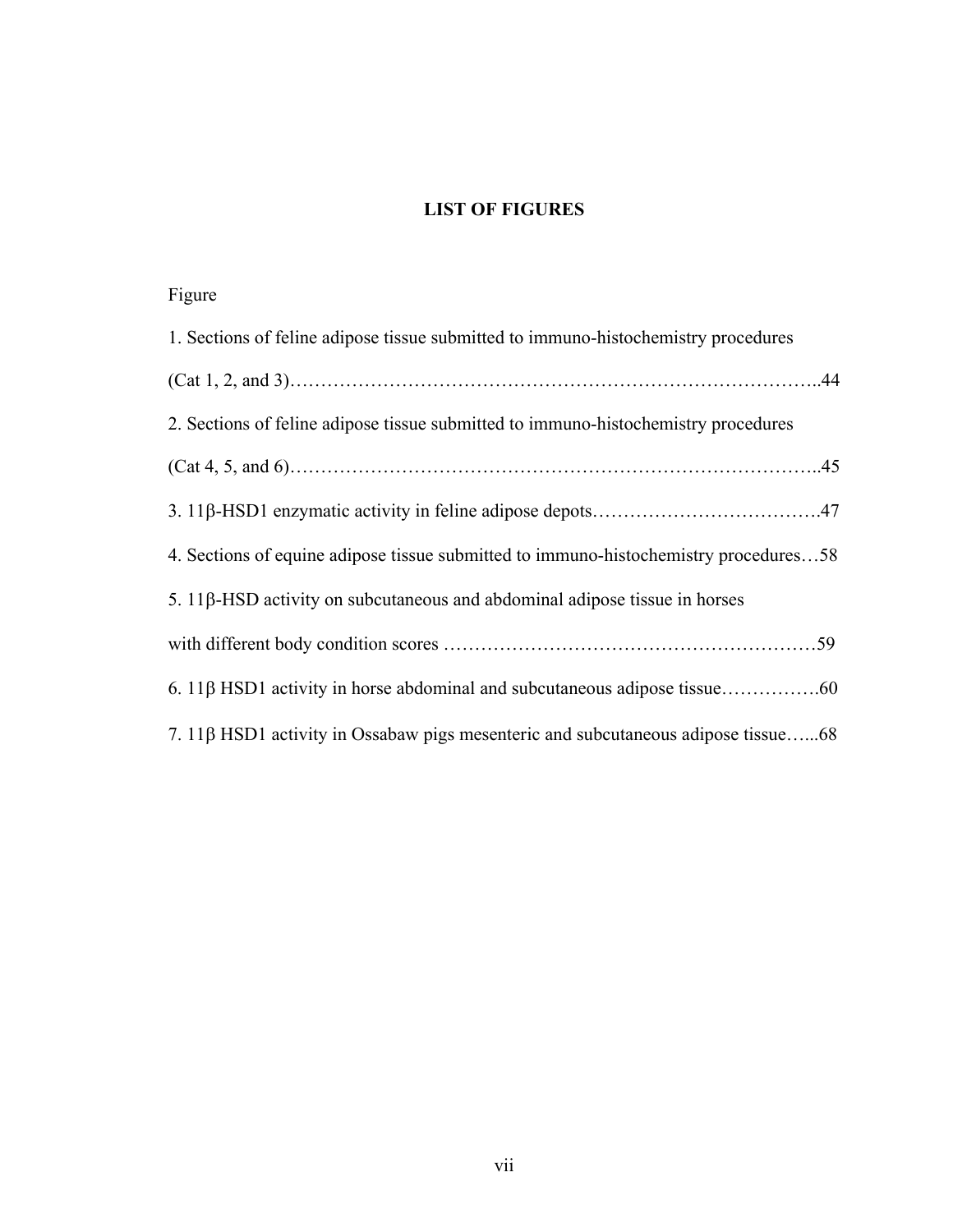#### **ABSTRACT**

Enzymatic 11β- hydroxysteroid dehydrogenase type 1 (11β-HSD1) amplification of glucocorticoid concentrations in adipose tissue has been associated with obesity, diabetes, hypertension, dyslipidemia, and cardiovascular disease in humans and mice. Furthermore, it has been reported that mice that over-express 11βHSD1 activity in adipose tissue exhibit characteristics of visceral obesity and "metabolic syndrome". Analogous to the growing problem of obesity and related problems in humans, the incidence of obesity and related problems is also present in many animal species. Three different species were tested in order to determine the existence of the enzyme 11βHSD1 in adipose tissue across species and to quantitate the activity of 11βHSD1 within species across several adipose depots.

The first species tested was the feline. Six cats were each sampled from five different adipose depots: subcutaneous midline (SQM), subcutaneous inguinal (SQI), omental (OM), falciform (FAL), and retro-peritoneal (RP). Immuno-histochemistry was used to quantitate regional morphological differences and confirm the presence of 11βHSD1 in those tissues. There were significant differences ( $P < 0.05$ ) in adipocyte diameter between adipose depots: SQI presented greater adipocyte diameter than FAL and OM, whereas RP presented greater adipocyte diameter than FAL, OM, and SQM. Additionally, cat 5 presented greater adipocyte diameters than cat 4 ( $P < 0.05$ ).

Radiometric assay procedures were used to quantitate the amount of 11β-HSD1 activity. The adipose depot SQM presented higher 11β-HSD1 activity ( $P < 0.05$ ) compared to SOI, RP, and OM. Cat 5 presented higher total 11β-HSD1 activity ( $P \le$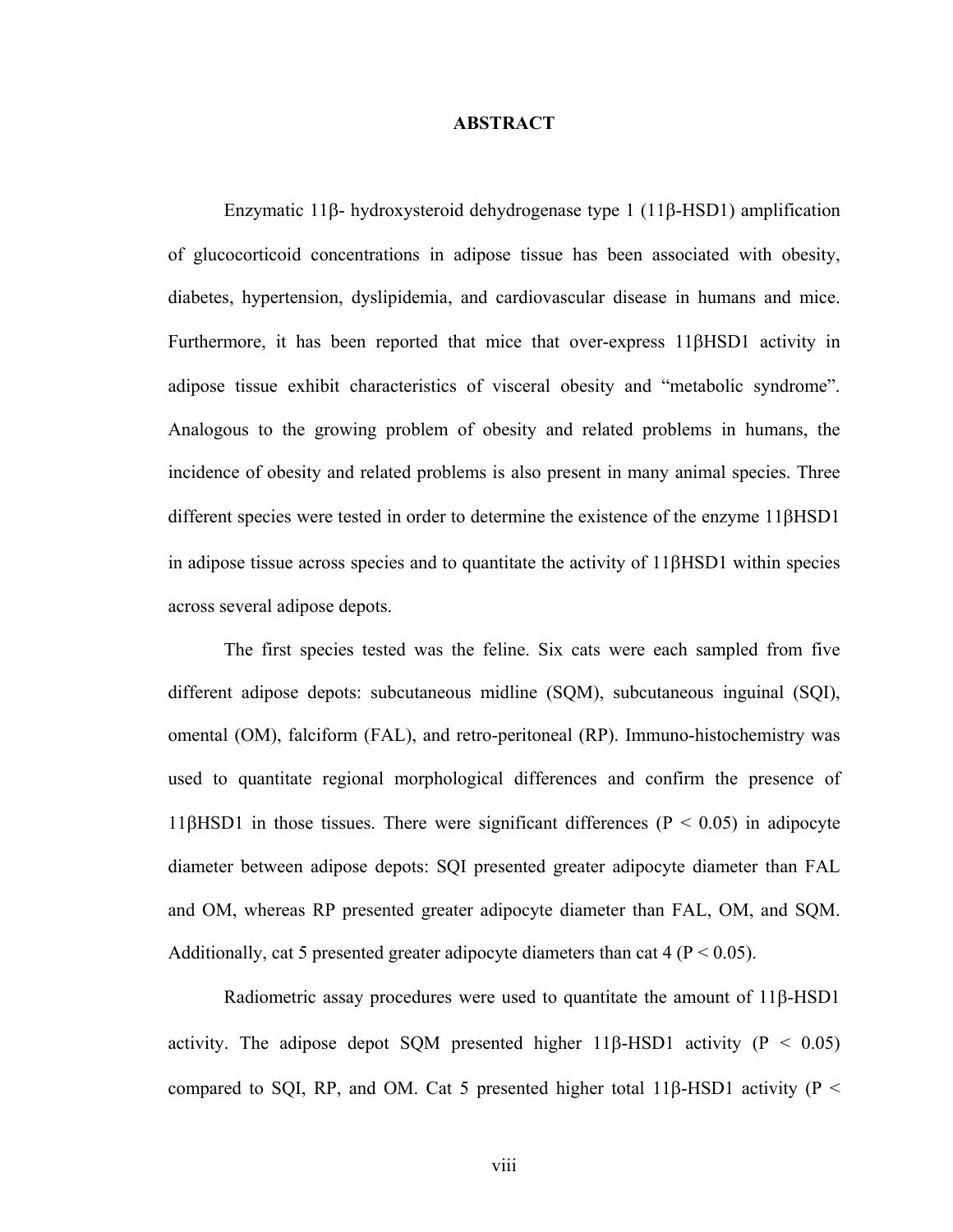0.05) compared to cat 2 and cat 3. Adipocyte volume did not correlate to enzymatic activity.

The second species to be studied was the equine. Adipose tissue was collected from abdominal and subcutaneous depots from each of 23 horses. Immunohistochemistry procedures confirmed the presence of the enzyme 11β-HSD1 and radiometric assay procedures were again used to quantitate the amount of 11β-HSD1 activity. There was no significant difference in 11β-HSD1 activity between subcutaneous and adipose tissue. Additionally, there was no correlation between 11β-HSD1 activity and body condition scores.

The third species to be studied was the porcine, specifically the Ossabaw swine. Adipose tissue was collected from abdominal and subcutaneous depots from each of eight pigs. Radiometric assay procedures of the amount of 11β-HSD1 activity revealed no significant difference in 11β-HSD1 activity between subcutaneous and adipose tissue.

In conclusion, these data provide a unique comparative perspective of the relationship between 11β-HSD1 activity and obesity.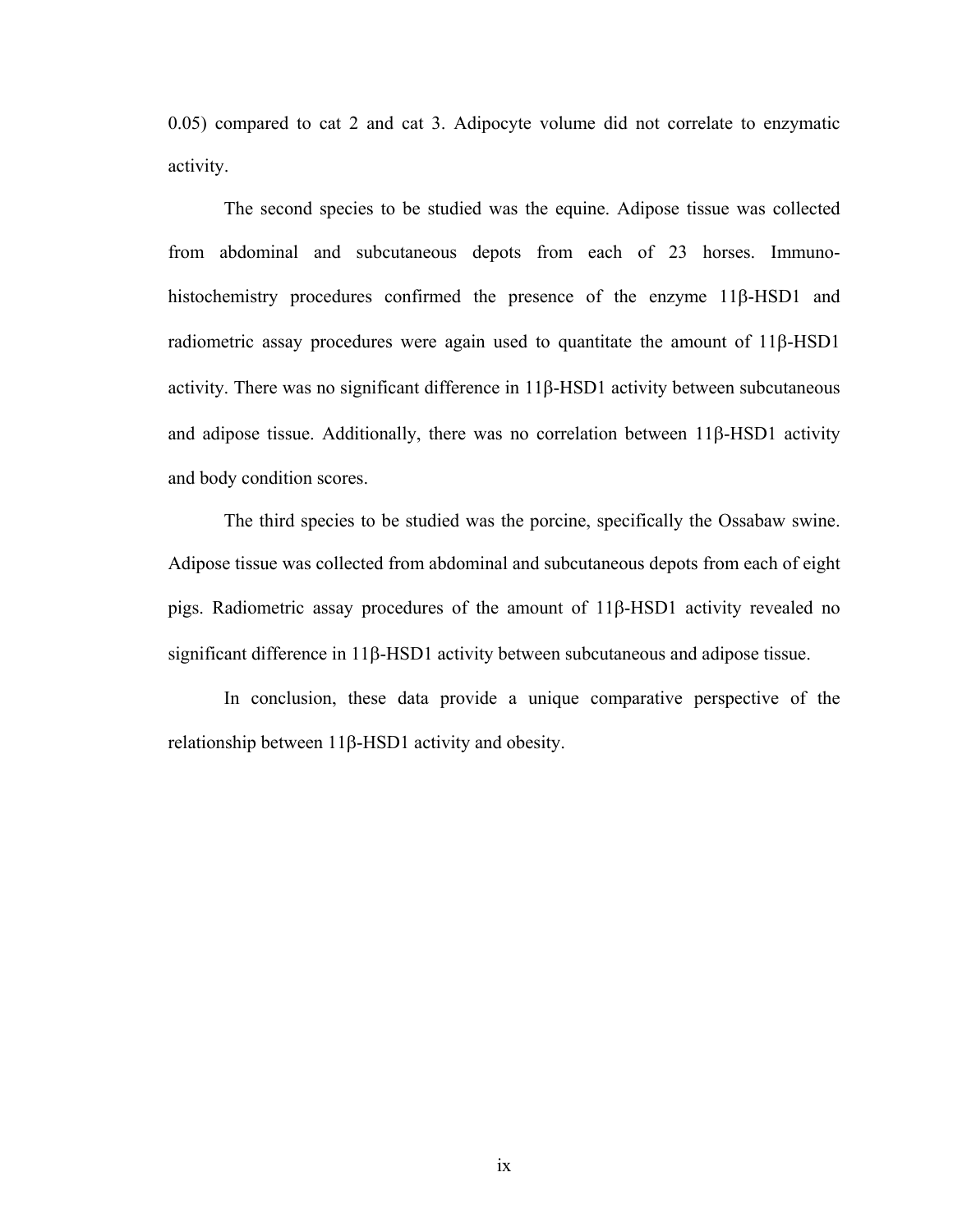## **CHAPTER I**

## **INTRODUCTION**

Obesity is a major human health concern of pandemic proportions that is particularly prevalent in adults and children in developed nations. In humans, obesity is associated with hypertension, hyperglycemia, insulin resistance, dyslipidemia, proinflammatory state, and pro-thrombotic state. Each of these scenarios is also descriptive of a complex referred to as the "metabolic syndrome", and as follows, obesity increases the relative risk of occurrence of the metabolic syndrome. Moreover, the metabolic syndrome also has strong morphological and metabolic similarities to Cushing's syndrome. Cushing's syndrome is characterized by excessive peripheral concentrations of cortisol, which exacerbates obesity. However, it is intriguing that in patients with metabolic syndrome, circulating concentrations of cortisol are at best only slightly elevated.

Several studies have now demonstrated the importance of peripheral tissuespecific enzymes that exert critical roles in the modulation of tissue specific steroid action. The focus of this review will be on the enzyme, 11β- hydroxysteroid dehydrogenase (11β-HSD), which is responsible for this tissue-specific metabolism of glucocorticoids, specifically catalyzing the interconversion of 11-hydroxy glucocorticoids (cortisol, corticosterone) and 11-keto forms (cortisone, 11-dehydrocorticosterone). The 11β-HSD1 amplification of glucocorticoids in adipose tissue has been associated with obesity, diabetes, hypertension, dyslipidemia, cardiovascular disease, and polycystic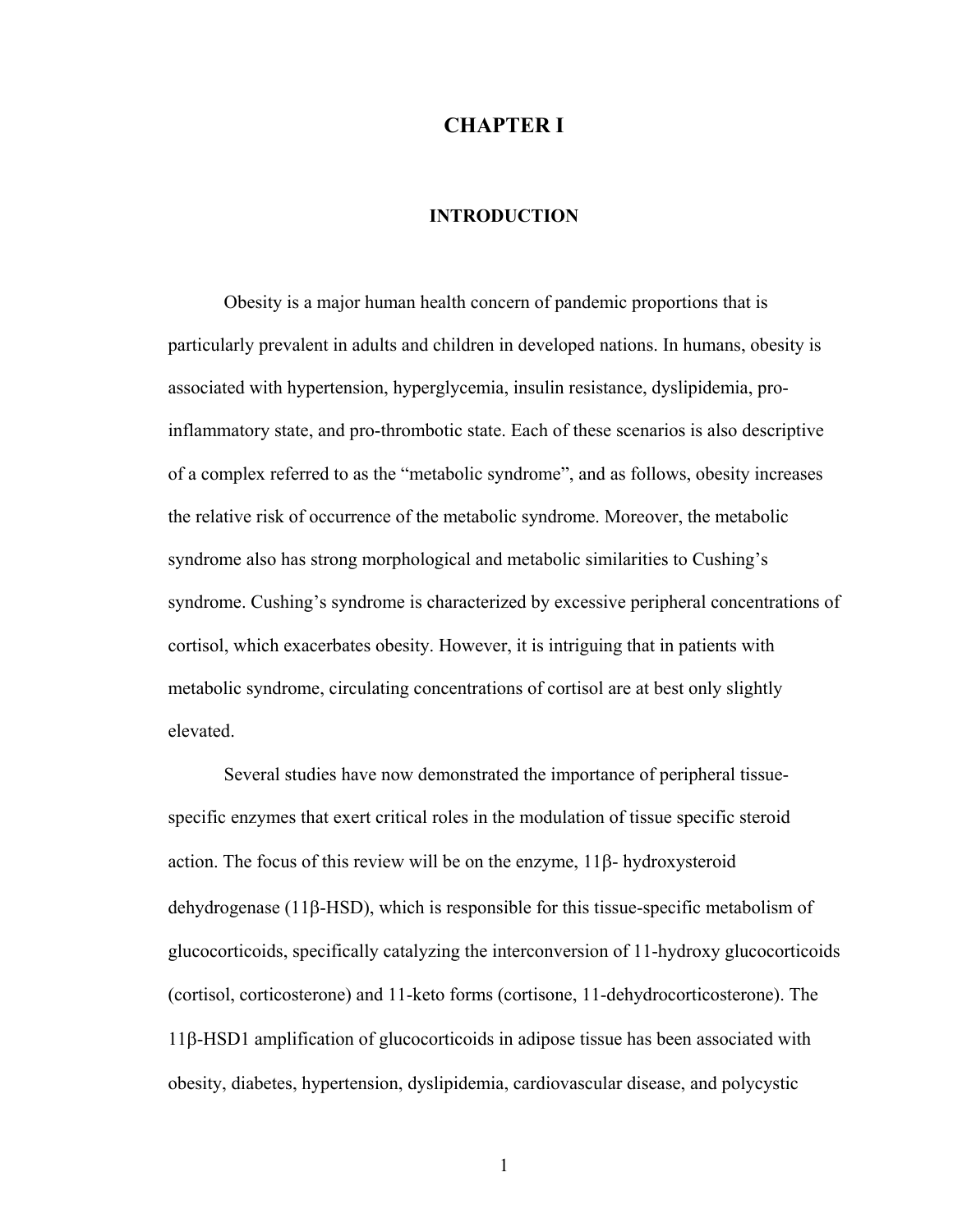ovarian syndrome in humans and mice. The studies presented herein focus on the objectives of:

1) locating the presence of 11β-HSD1 in fat tissues, and

2) quantitating the amount of enzymatic activity of 11β-HSD

in several adipose depots, in three different species, feline, equine, and Ossabaw swine. The hypothesis is that this comparative analysis, across tissue regions, within three different species will yield greater insight into the association between 11β-HSD1 activity and obesity.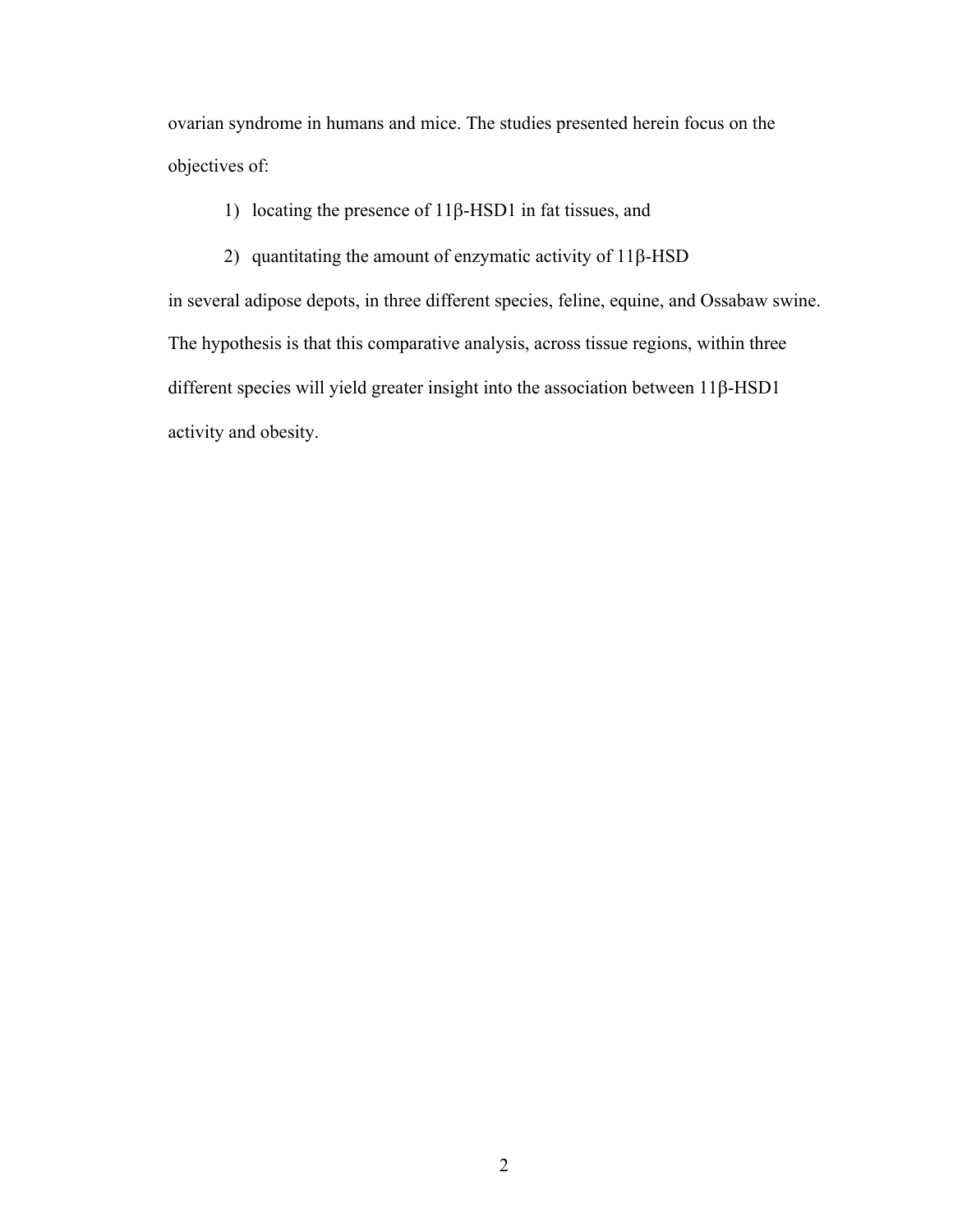## **CHAPTER II**

## **LITERATURE REVIEW**

Unprecedented in the history of civilization, the human population currently faces a pandemic of obesity among adults and children; a particularly pervasive problem in developed nations. Hedley et al. (2004) recently estimated that in the U.S., 2/3 of all adults are either overweight or obese. The cause of this problem can be attributed to many factors, but the root cause in developed nations has been attributed to sedentary lifestyle and bad nutritional habits. It has also been asserted that sedentary lifestyle and bad nutritional habits are a result of greater technological affluence, in light of the fact that in populations where technological progress is much slower, obesity is not a significant public health problem (Grundy, 2004). Certain advances in technology have greatly reduced the requirement of manual labor and concomitantly increased available food resources; a scenario that is ideal for obesity to occur. However, since 2005, obesity is being recognized as a problem in underdeveloped non-tech societies like China.

Undeniably, prevention and treatment of obesity are a major challenge for society. Programs have been implemented to start by changing the lifestyle of children, promoting more physical activity and better nutrition. It has been reported that children that have active physical lifestyles have better body weight control, lower blood pressure, improved psychological well-being, greater predisposition to increased physical activity in adulthood, increased life expectancy and decreased risk of cardiovascular diseases (Williams et al., 2002).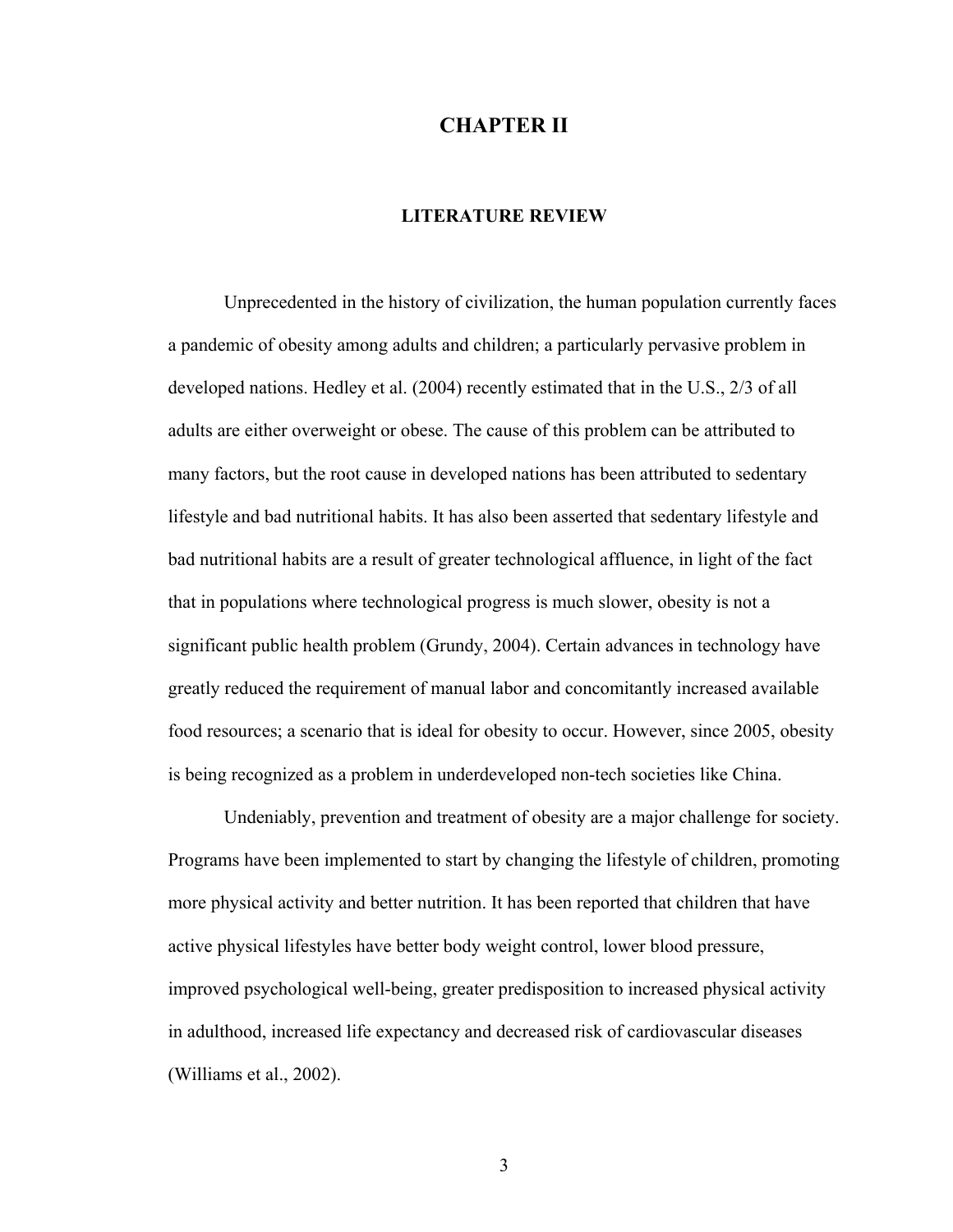Obesity is caused by an energy imbalance whereby energy intake (diet) exceeds energy output (physical activity). In particular, it is believed that the consumption of fat (a energy-dense nutrient) is the major factor contributing to obesity. Typically, the body can regulate energy intake, however, this regulation is poor when energy as fat is consumed as a substantial portion of diets (Bray and Popkin, 1998).

Neel hypothesized in 1962 that it was discrepancies between the life-style of the Stone Age man vs. the modern man that led to obesity, diabetes, and hypertension. Genetic characteristics that were important to the survival of man in antiguity, such as low metabolic rate, sodium conservation, and rapid mobilization of insulin in response to a carbohydrate challenge, nowadays are considered a predisposition to obesity, diabetes and hypertension. This "obesity predisposed genotype" has been referred to as the "thrifty genotype" by Neel (1962).

Dynamically, the body stores excess calories as energy dense adipose tissue, which can be rapidly mobilized as a source of energy when there is lack of food. Adipose tissue has been described as a type of connective tissue comprised of lipid-filled cells surrounded by a matrix of collagen fibers, blood vessels, fibroblasts, and immune cells (Ahima and Flier, 2000). More recently, adipose tissue is considered more than an energy storage site, but rather a complex and highly active metabolic and endocrine organ (Ahima and Flier, 2000; Fruhbeck et al., 2001). Adipocytes actively secrete proteins that are involved in energy homeostasis and regulation of neuroendocrine, autonomic, and immune function. Sex steroids, peptide hormone precursors, pro-inflammatory cytokines, and adiponectin are some of the products secreted by adipose tissue (Flier and Spiegelman, 1996; Mohamed-Ali et al., 1998).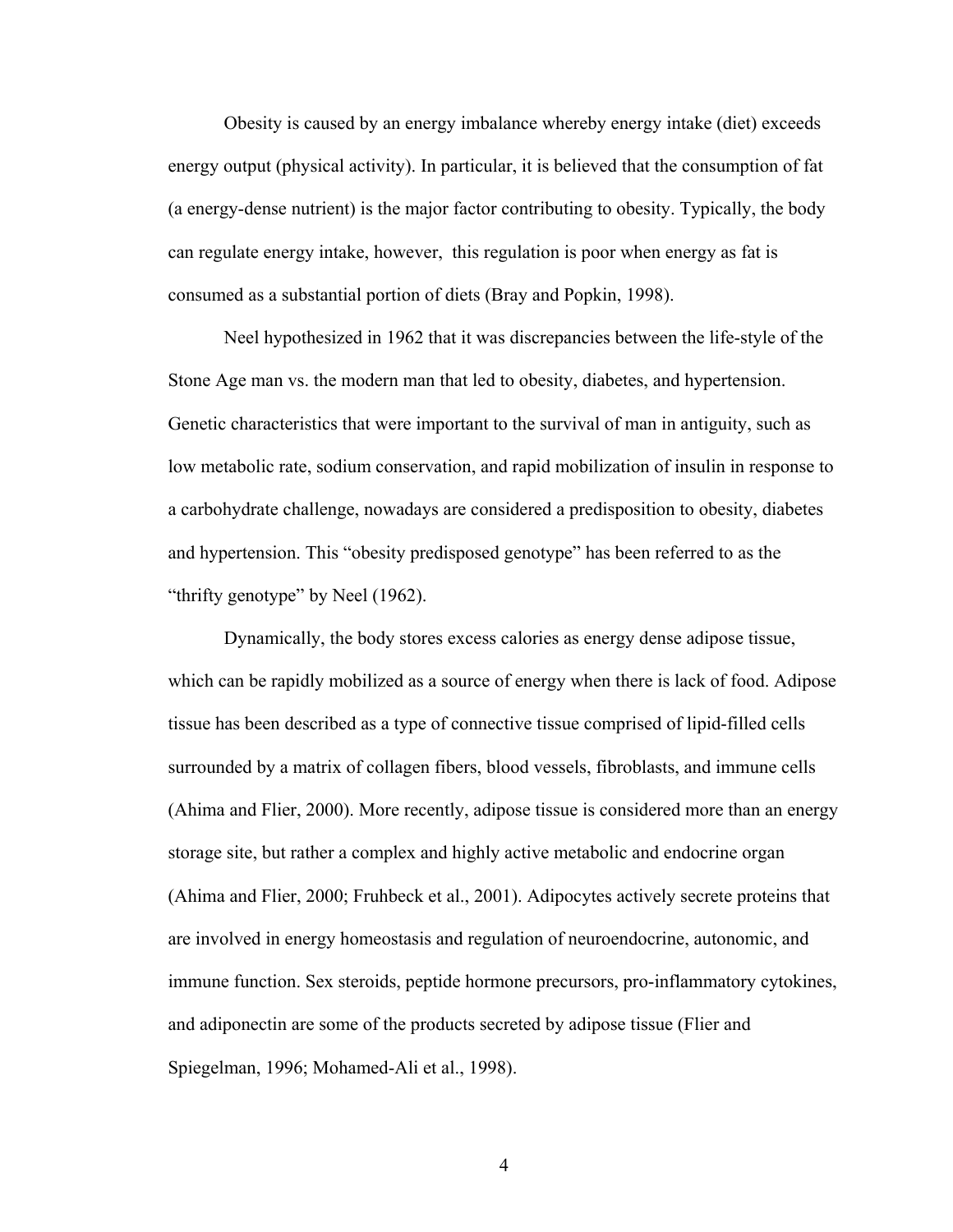In conjunction with local regulation of fat stores, hormonal secretions from adipocytes function to inform the central nervous system (CNS) of its energy reserves via several receptors located in those tissues. Consequently, energy metabolism, neuroendocrine function, and immune function are collectively controlled by the interaction of hormones, the CNS, and adipose tissue (Kershaw and Flier, 2004). Several metabolic abnormalities can result from excesses as well as deficiencies in adipose tissue. Obesity is defined as an excess of adipose tissue, it is associated with hypertension, insulin resistance, dyslipidemia, and a pro-inflammatory state. These features also characterize what has been referred to as the "metabolic syndrome" in humans. Obesity, especially visceral obesity, increases the relative risk of metabolic syndrome (Grundy et al., 2004). Specific features of the metabolic syndrome are explained in greater detail in the paragraphs which follow. Finally, it is important to note that there are strong morphological and metabolic similarities between the metabolic syndrome and Cushing's syndrome; the latter condition of which is caused by an excess in circulating glucocorticoids and obesity (with or without the metabolic syndrome). Notably, obesity is characterized by not elevated plasma concentrations of cortisol (Walker and Seckl, 2001). This dichotomy between these two conditions may be due to local vs. peripheral causes of glucocorticoid production, secretion, and/or action (Jamieson et al., 1999). Insulin resistance

Insulin resistance has been shown to be significantly correlated with obesity and high plasma concentrations of free fatty acids (FFA; Perseghin et al., 1997). The high concentrations of FFAs in plasma, associated with obesity, may be due to a greater amount of FFAs being released in association with an expansion in fat mass (Gordon,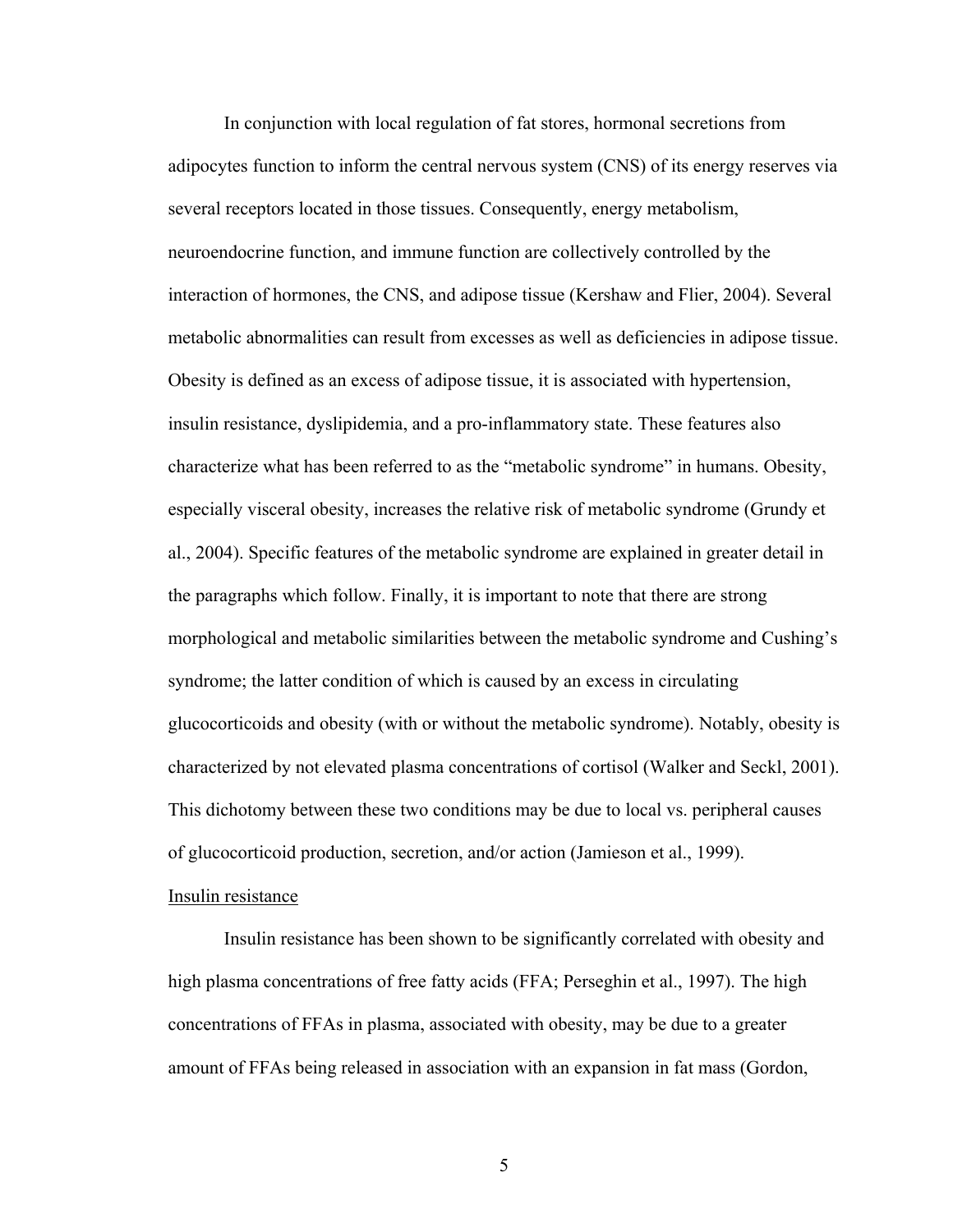1960; Jensen et al., 1989; Björntorp et al., 1969). Free fatty acids are released in increased amounts into the circulation in obese individuals (Heptulla et al., 2001). Free fatty acids release from adipocytes is initiated by the action of hormone sensitive lipase (HSL), which hydrolyzes stored triglyceride. The amount of FFA released is proportional to the amount of lipid in adipose tissue, more lipid present in adipose tissue will result in more FFA released. High insulin levels inhibit adipose tissue lipolysis, however, in individuals with obesity, insulin cannot reduce the amount of FFA released to normal levels (Grundy, 2004). Recent studies have shown that increased FFA concentrations induce insulin resistance in skeletal muscle by directly inhibiting insulin activation of glucose transport activity (Roden et al., 1996; Dresner et al., 1999). Dresner et al. (1999) concluded that insulin stimulation of GLUT 4 activity in skeletal muscle acts via increased insulin-stimulated phosphorylation of insulin receptor substrate (IRS)-1 that allows it to bind and activate phosphatidylinositol (PI) 3-kinase activity. This action results in activation of GLUT 4 activity in healthy individuals. Studies have demonstrated that increased plasma FFAs inhibit insulin activation of IRS-1 associated PI 3-kinase activity (Dresner et al., 1999). A similar mechanism is likely to happen in liver, where diacylglycerol activates a serine kinase cascade associated with PKC-ε, resulting in decreased tyrosine phosphorylation of IRS-2 which is a key mediator of insulin action in the liver (Previs et al., 2000; Samuel et al., 2004). Those studies provide evidence that it is not obesity per se that is inducing insulin resistance, but rather an accumulation of intracellular lipid metabolites like diacylglycerol (Petersen and Shulman, 2006). It is well known that insulin resistance is a risk factor for impaired glucose tolerance and type 2 diabetes. There are many factors that are involved in the development of insulin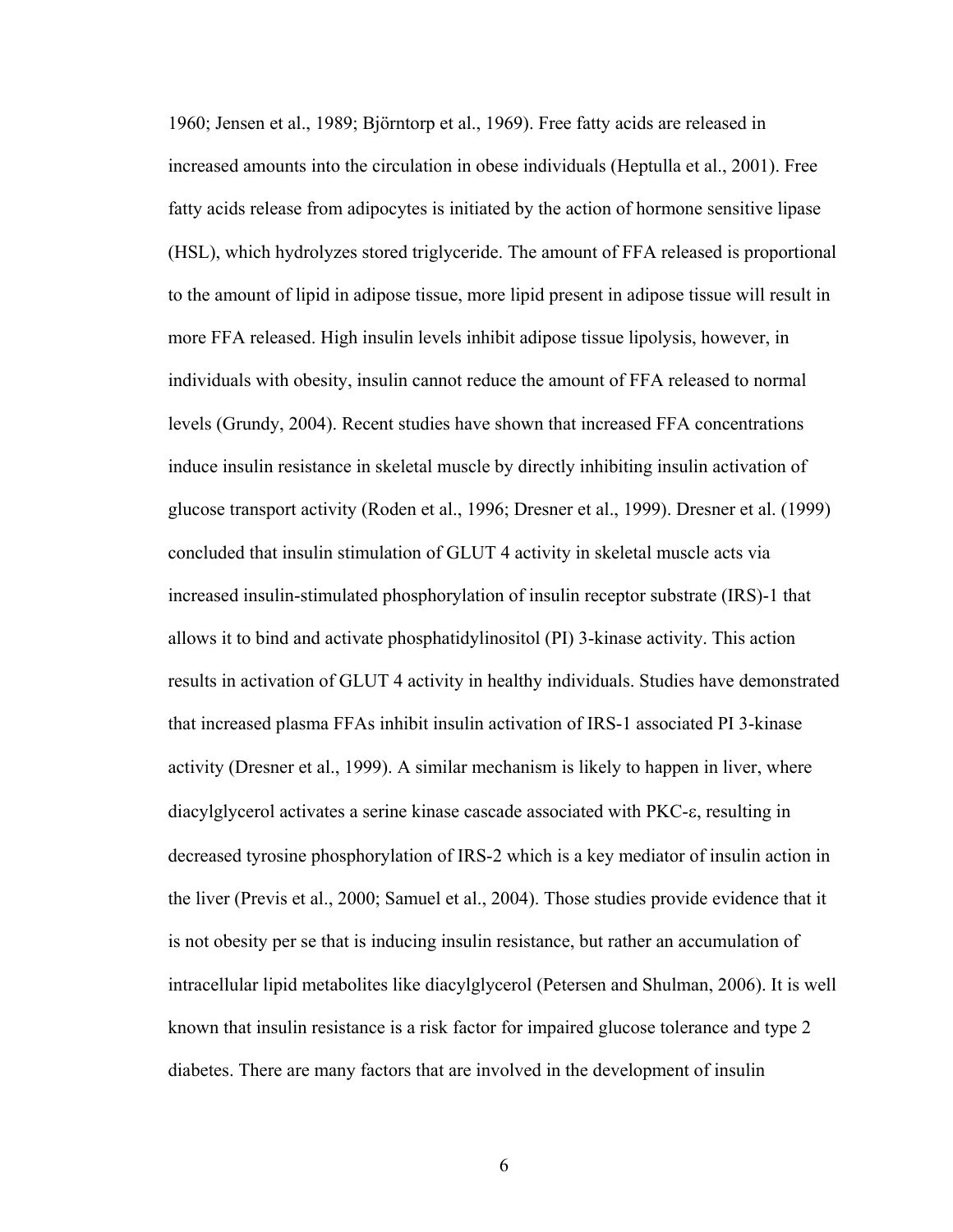resistance and the role of FFA is just one of those factors.

### Hypertension

Studies in humans and animal models have shown that obesity is associated with increases in regional tissue blood flow, cardiac output, and arterial pressure (Messerli et al., 1981; Hall et al., 1993; Hall, 2000). Increased regional tissue blood flow has been attributed to a greater metabolic rate in the adipose tissue and thus greater local accumulation of vasodilator metabolites, which in turn results in a cascading effect on growth of the organs and tissues in response to their increased demands. Furthermore, because obesity is associated with increased blood flow, this factor, in conjunction with an expansion in extracellular tissue volume, results in greater cardiac output and thus greater work effort by the heart (Messerli et al., 1981; Hall et al., 1993). The increased work load eventually impairs cardiac systolic and diastolic function which precipitates tissue hypertrophy and remodeling (Carroll et al., 1997). Cardiac hypertrophy is also exacerbated by high sodium intake, which often occurs concurrently with high caloric intake (Carroll et al., 1998). Obesity hypertension, like other forms of hypertension, is related to abnormal kidney function which in this case is a result of the high demand to maintain sodium balance (Guyton, 1990; Hall, 1997). Sodium ions are controlled in a homeostatic process involving [aldosterone](http://en.wikipedia.org/wiki/Aldosterone) which increases sodium ion absorption in the distal convoluted tubules. Aldosterone stimulates an increase in the re-absorption of sodium ions from the kidney tubules which causes an increase in the volume of water that is reabsorbed from the tubule. This increase in water re-absorption increases the volume of blood which ultimately raises the blood pressure. Moreover, another cause of obesity hypertension is higher sympathetic activity. An overactive [sympathetic nervous system](http://en.wikipedia.org/wiki/Sympathetic_nervous_system)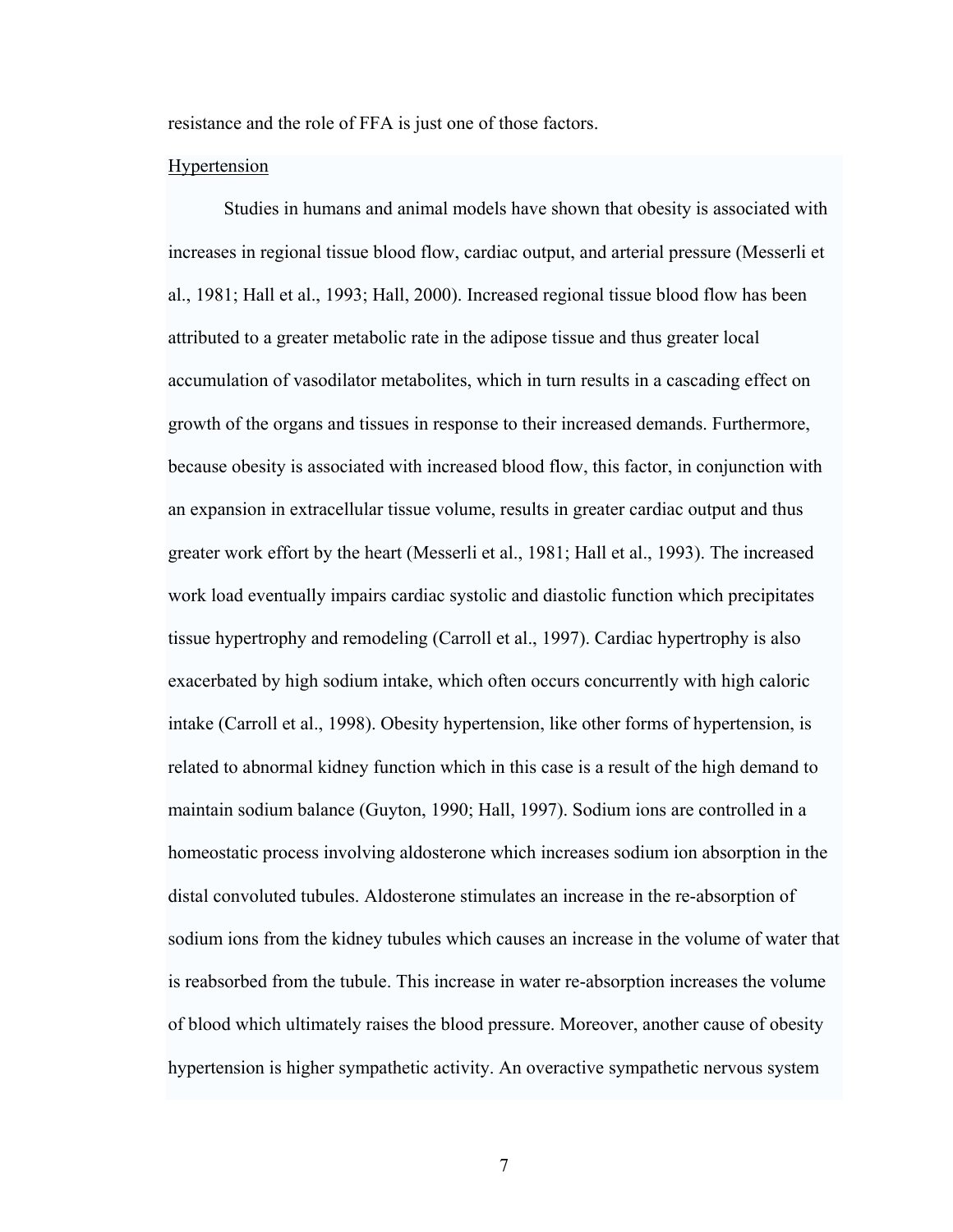leads to increased stress responses. High caloric intake also amplifies muscle sympathetic activity and increases plasma norepinephrine concentrations (Rumantir et al., 1999; Mansuo et al., 2000). Norepinephrine, in turn, causes vasoconstriction, an increased heart rate and a greater cardiac stroke volume output which results in increased blood pressure. Sympathetic activation increases blood pressure and causes sodium retention through the renal nerves. Obese humans also have an increase in renal sympathetic activity; renal nerves may play an important role in human obesity hypertension (Esler, 2000). Additionally, increased levels of fatty acids have also been known to contribute to hypertension by increasing sympathetic activity and/or by enhancing the vasoconstrictor response to sympathetic activation (Stepniakowski et al., 1995; Grekin et al., 1997). It is likely that the link between obesity and sympathetic activation is hyperleptinemia. Fasting plasma levels of leptin increase in proportion to adiposity (Zhang et al., 1994). Plasma leptin acts on the hypothalamus to regulate energy balance by decreasing appetite and increasing energy expenditure through sympathetic stimulation (Hall et al., 2001). Long-term infusion of leptin leads to a significantly increased arterial pressure and heart rate in rodents (Shek et al., 1998). A higher blood pressure is a risk factor for cardiovascular disease, as well as stroke, left ventricular hypertrophy, heart failure, and chronic renal failure (Chobanian et al., 2003).

### Dyslipidemia

Dyslipidemia has been shown to be strongly associated with obesity in humans. The characteristics of dyslipidemia include increased triglycerides, increased small LDL particles, decreased HDL cholesterol, and increased total apolipoprotein B-100 (Grundy, 1995). High levels of plasma FFA resulting from an excess in adipose tissue, is the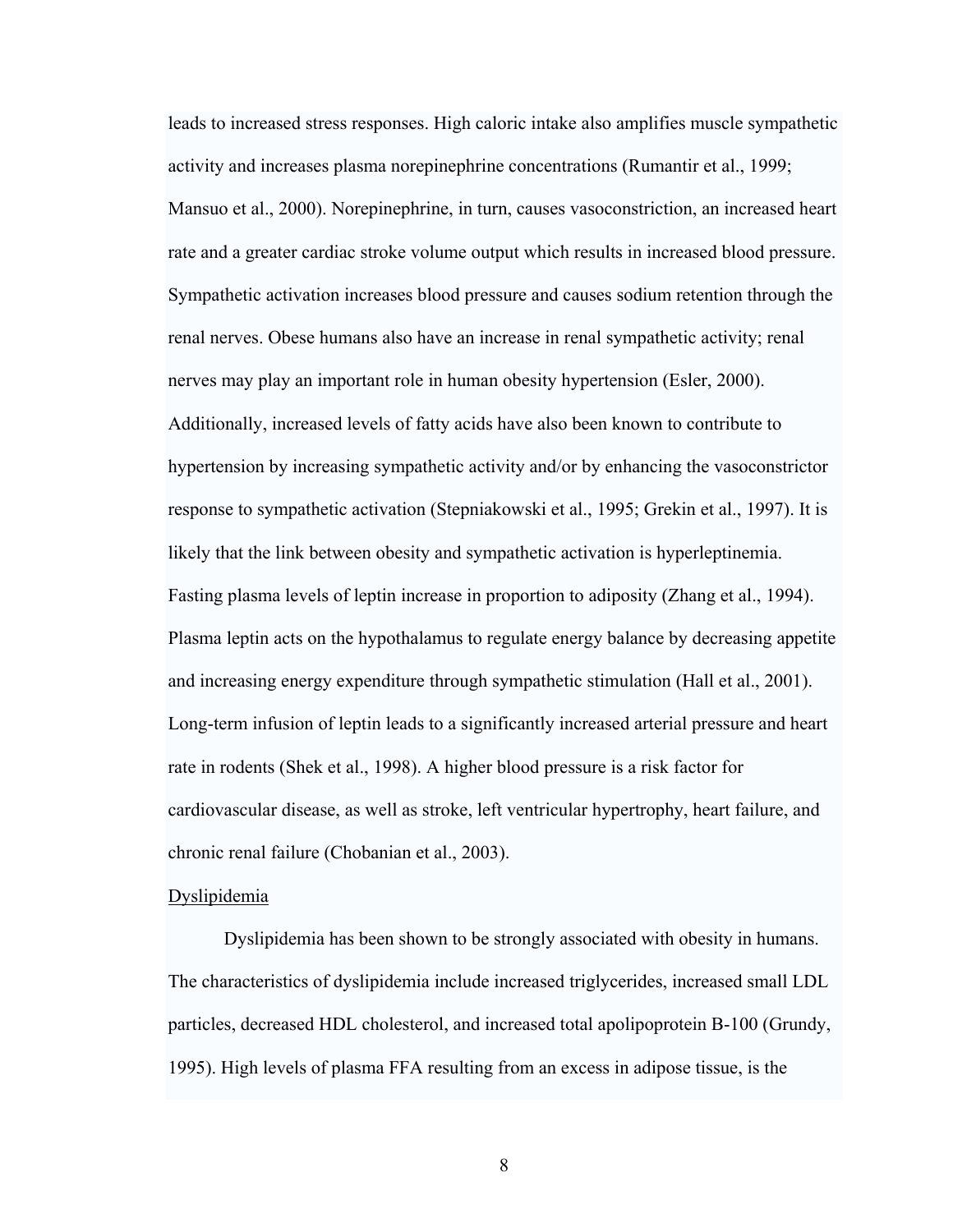primary cause of fatty liver disease. It is likely that the liver takes up the FFAs that were not utilized by skeletal muscle or other tissues (Grundy, 2000). Consequently, the liver oxidizes the FFAs or re-esterifies them into triglycerides which are then incorporated into triglyceride-rich lipoproteins. Ultimately, the triglyceride-rich lipoproteins will be secreted into the blood stream and undergoes lipolysis by adipose tissue lipoprotein lipase. The resulting fatty acids then enter the adipocytes where they are re-esterified into triglycerides (Grundy, 2000). In obesity, the influx of fatty acids exceeds the liver's capacity to dispose of them, resulting in an accumulation of liver triglycerides. In order to re-distribute the excess of fatty acids to peripheral adipose and skeletal muscle tissue the triglycerides are incorporated into very low-density lipoprotein (VLDL); consequently, elevated VLDL is a hallmark of obesity (Grundy et al., 1979). The accumulation of triglycerides in the liver demands an increase in lipoprotein particles to carry triglycerides into the circulation (Boren et al., 1991). Apolipoprotein B-100 (apo B) is one of the carriers of triglycerides, it is generally partitioned between low-density lipoprotein (LDL) and VLDL. Therefore, obese individuals tend to have high levels of apo B. Additionally, high serum triglycerides reduce high-density lipoprotein (HDL) by replacing the HDL with VLDL triglycerides. Moreover, individuals with obesity-induced fatty liver disease have increased syntheses of hepatic lipase, which degrades HDL, thus exacerbating the decline in HDL (Grundy, 2004).

### Pro-inflammatory state

A pro-inflammatory state is defined as a lipid-induced injury that initiates invasion of macrophages followed by proliferation of smooth muscle cells (Grundy, 2000). These processes have classic characteristics of chronic inflammation.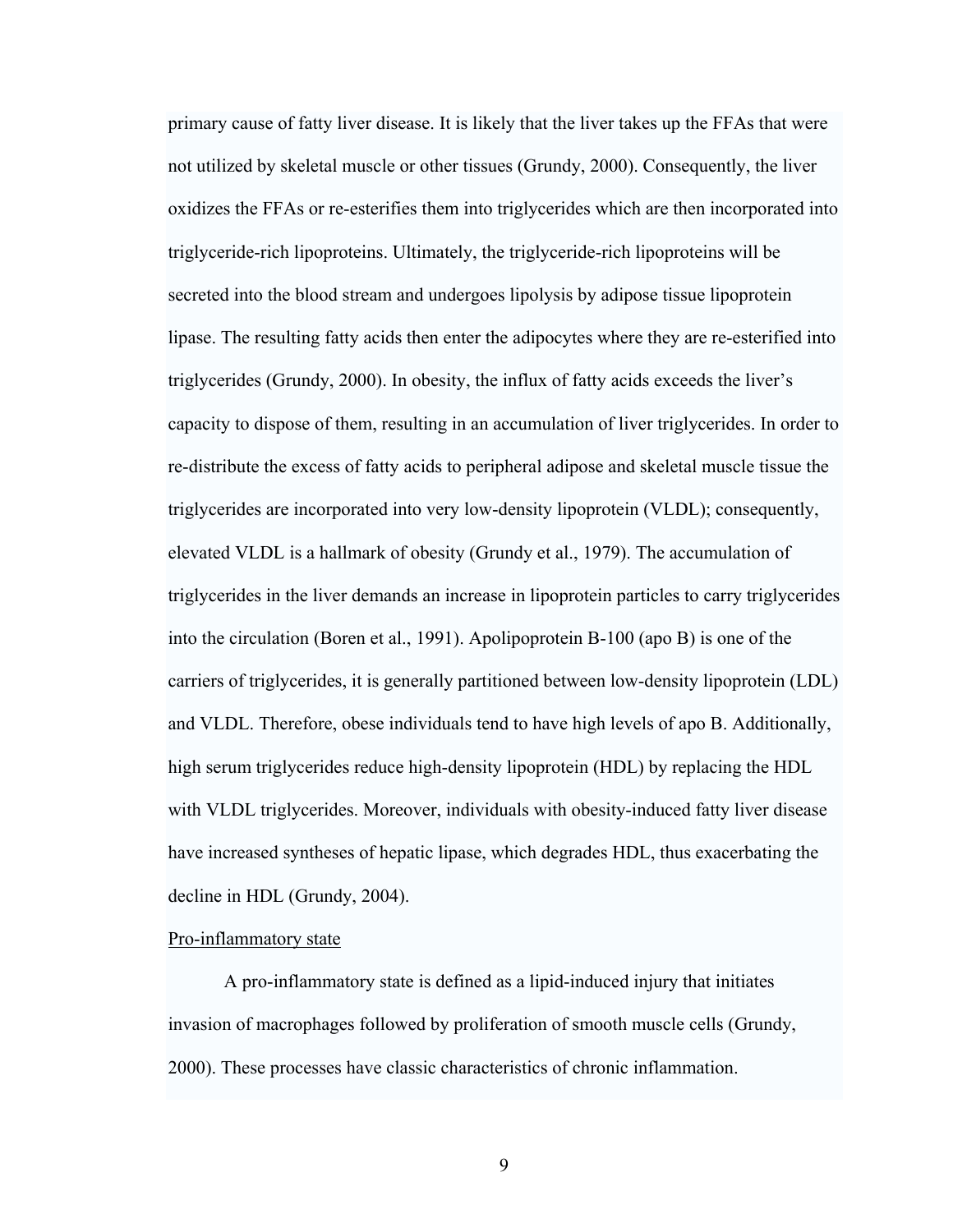Inflammatory responses have been associated with the onset, development, and evolution of atherosclerotic lesions (Maseri, 1997; Pasceri et al., 1999). A nonspecific but sensitive marker of acute inflammatory response is increased serum levels of C-reactive protein. Shah (2000) affirmed that elevated plasma concentrations of the acute-phase reactant, Creactive protein, is a risk factor for atherosclerosis and coronary heart disease. Obese persons and particularly those with the metabolic syndrome also have elevated serum levels of C-reactive protein (Visser et al., 1999; Ridker, 2003). This finding has lead to the suggestion that obesity is a pro-inflammatory condition; however, a mechanistic connection has not been definitively established.

Multiple factors and hormones have now been reported to be secreted from adipocytes and other cells in the adipose tissue. Some of the adipose tissue secreted proteins are described in more detail hereafter.

## Leptin

Leptin is a 16-kDa polypeptide containing 167 amino acids with structural homology cytokines. Typically the peripheral concentration of leptin is proportional to the adipose tissue mass and nutritional status of the individual as a whole. Some studies report that leptin is secreted in higher quantities from subcutaneous than visceral adipose tissue (Fain et al., 2004; Wajchenberg, 2000). Leptin is regulated by several factors, its secretion is increased by insulin, glucocorticoids,  $TNF\alpha$ , estrogens, and CCAAT/enhancer-binding protein-α and decreased by β3-adrenergic activity, androgens, free fatty acids, GH, and peroxisome proliferator-activated receptor-γ agonists (Margetic et al., 2002). The site of leptin's action is likely ubiquitous since its receptors have been found on all tissues tested thus far (Bjorbaek and Kahn, 2004). The specific effects of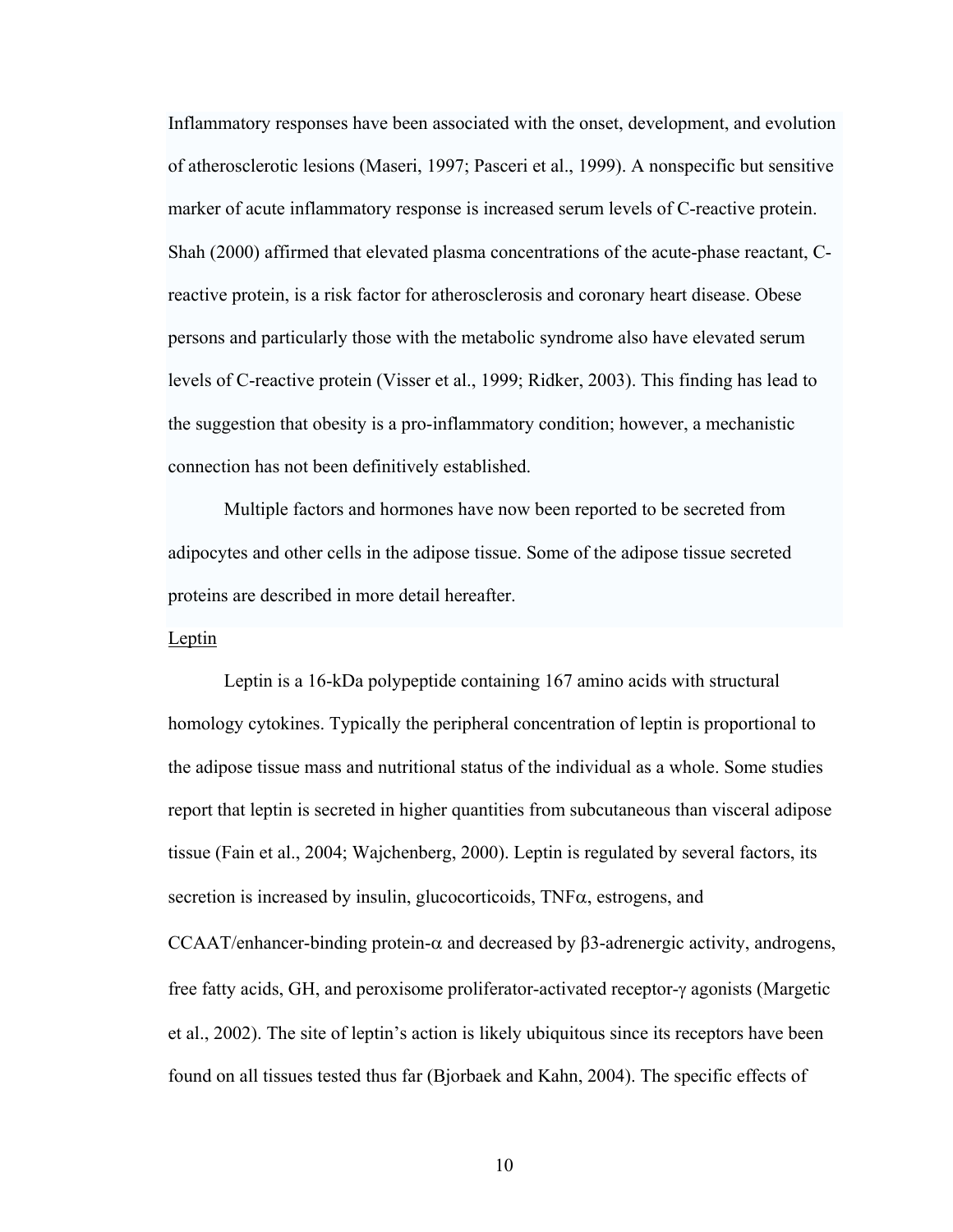leptin on energy intake and expenditure are mediated via hypothalamic pathways, while other effects are mediated via direct action on peripheral tissues (Bjorbaek and Kahn, 2004). Leptin's primary purpose is believed to function as a metabolic signal of energy reserves (Flier, 1998). During caloric restriction, leptin levels decrease thus resulting in increased appetite and decreased energy expenditure. The opposite situation occurs when the individual has ingested enough calories; the level of leptin increases, thus decreasing appetite and increasing energy expenditure. In some forms of obesity, the leptin feedback loop has been disrupted suggesting a condition referred to as "leptin resistance" (Bjorbaek and Kahn, 2004; Flier, 2004). Leptin has several other important endocrine effects such as regulation of immune function, reproduction, hematopoiesis, angiogenesis, and bone development (Margetic et al., 2002; Lord et al., 1998). Leptin prevents suppression of the immune system in case of malnutrition, which causes suppression of immune system in leptin deficiency (Lord et al., 1998). In addition, leptin regulates neuroendocrine function and traditional endocrine systems.

#### Tumor Necrosis Factor-α

Tumor Necrosis Factor- $\alpha$  (TNF $\alpha$ ) is a 26-kDa transmembrane protein that is cleaved into a 17-kDa biologically active protein classified as a pro-inflammatory cytokine. Ruan and Lodish (2003) described  $TNF\alpha$  as an endotoxin-induced factor that causes necrosis of tumors. Also, some studies have implicated  $TNF\alpha$  in obesity and insulin resistance (Ruan and Lodish, 2003; Hotamisligil, 2003; Hotamisligil et al., 1993). Several studies have provided evidence that expression of  $TNF\alpha$  is higher in subcutaneous than visceral adipose tissue in humans (Fain et al., 2004; Wajchenberg, 2000). Adiposity and insulin resistance have been positively correlated to increased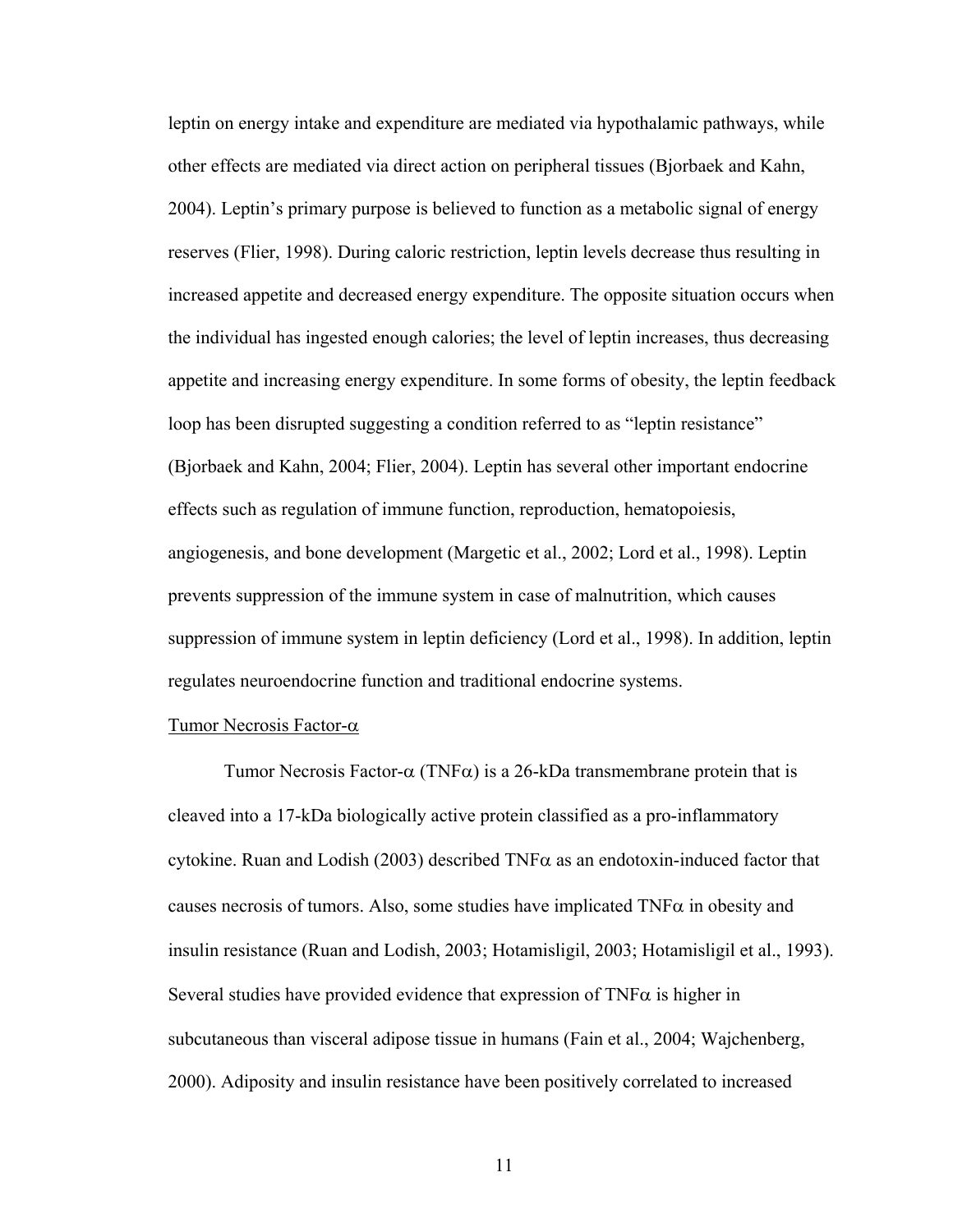expression of TNF $\alpha$  by adipose tissue in obese humans and rodents (Ruan and Lodish, 2003; Hotamisligil, 2003; Hotamisligil et al., 1993; Fernadez-Real and Ricart, 2003). Insulin resistance is induced by chronic exposure to TNFα *in vivo* and *in vitro* (Ruan and Lodish, 2003). Moreover, insulin sensitivity improves with treatments that neutralize soluble  $TNF\alpha$  receptors in rodents with obesity but not in humans (Ruan and Lodish, 2003). Also, insulin resistance and circulating FFA improve significantly with deletion of the TNFα target gene or its receptors (Uysal et al., 1997). One of the mechanisms of actions of  $TNF\alpha$  is through its influence on gene expression in tissues like adipose tissue and liver (Ruan et al., 2002). In adipose tissue,  $TNF\alpha$  changes the expression of several adipocyte-secreted factors, suppresses genes for transcription factors involved in lipogenesis and adipogenesis, and represses genes involved in storage and uptake of glucose and FFA (Ruan et al., 2002). In liver,  $TNF\alpha$  increases expression of genes involved in *de novo* synthesis of fatty acids and cholesterol and suppresses expression genes involved in glucose metabolism and uptake (Ruan et al., 2002). Other mechanisms of action of TNF $\alpha$  include its ability to decrease the impact of insulin signaling by activation of serine kinases (Hotamisligil, 2003). Serine kinases increase phosphorylation of insulin receptors, which make them a poor substrate for insulin receptor kinases and increase their degradation (Hotamisligil, 2003). Also,  $TNF\alpha$  increases serum levels of FFA which induce insulin resistance in multiple tissues (Ruan et al., 2002).

#### Adiponectin

Adiponectin is a 30-kDa polypeptide that is highly and specifically expressed in differentiated adipocytes and circulates at high levels in the bloodstream (Chandran et al., 2003). There are two receptors for adiponectin, AdipoR1 and AdipoR2. In muscle,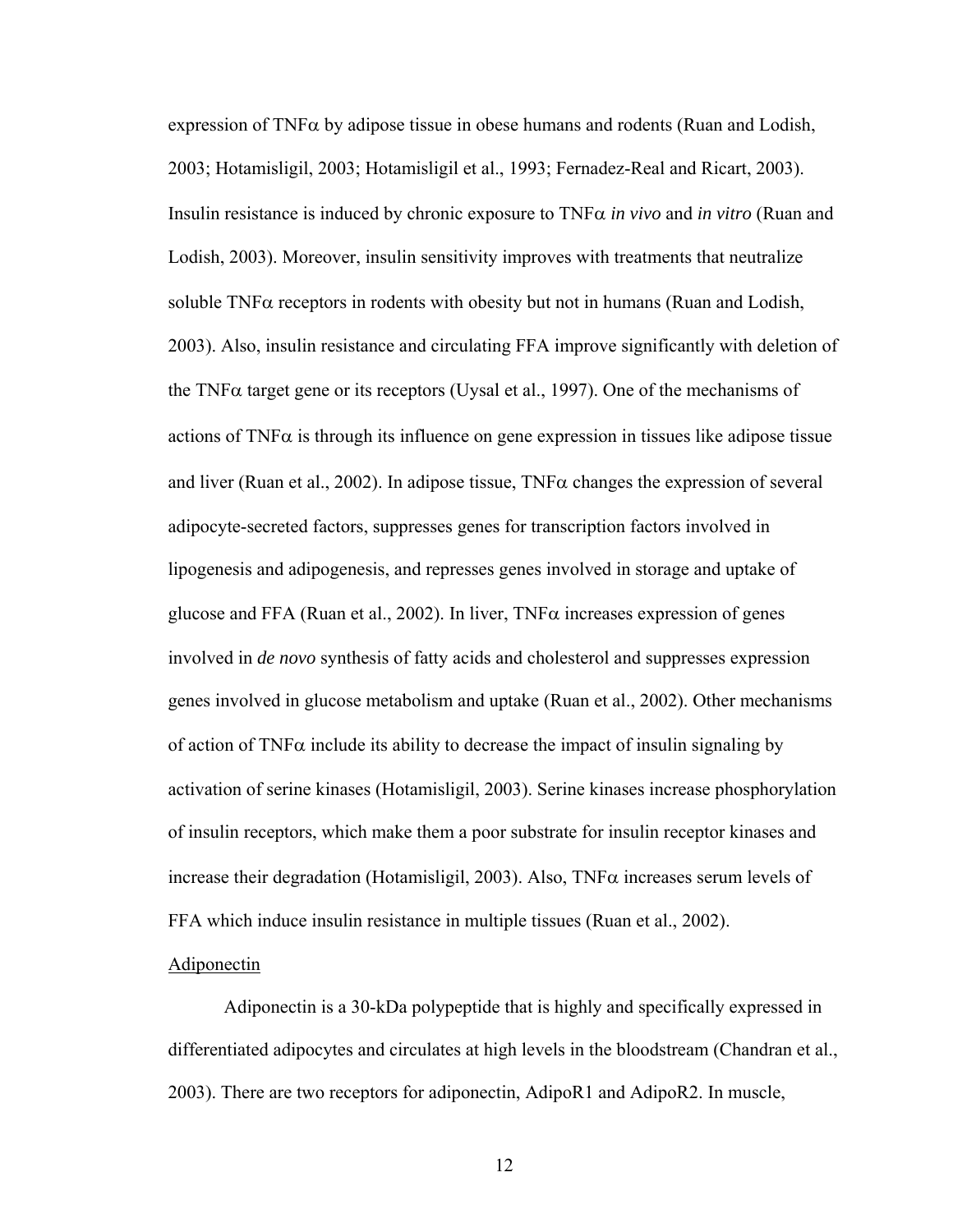AdipoR1 is expressed, which is a low-affinity receptor for full-length adiponectin and high-affinity receptor for globular adiponectin (Yamauchi et al., 2003). Expression of adiponectin is higher in subcutaneous than visceral adipose tissue (Fain et al., 2004). In liver, AdioR2 is expressed, which is an intermediate-affinity receptor for both globular and full-length adiponectin (Yamauchi et al., 2003). Studies have established an inverse association between adiponectin and insulin resistance (Chandran et al., 2003; Diez and Iglesias, 2003). Hotta et al. (2001) found that before the onset of obesity and insulin resistance in nonhuman primates, adiponectin levels decrease, leading to the hypotheses that hypoadiponectinemia contributes to the pathogenesis of these conditions. The cause of low adiponectin levels with insulin resistance is either obesity or lipodystrophy (Chandran et al., 2003; Diez and Iglesias, 2003). In cases where improvement in insulin sensitivity occurs, such as after weight reduction or treatment with insulin-sensitizing drugs, the level of adiponectin increases (Chandran et al., 2003; Diez and Iglesias, 2003). Moreover, obesity and insulin resistance are associated with several polymorphisms in the adiponectin gene (Chandran et al., 2003; Diez and Iglesias, 2003). Studies in mice that are adiponectin-deficient have revealed that these mice prematurely develop diet induced glucose intolerance and insulin resistance (Kubota et al., 2002; Maeda et al., 2002). Conversely, mice overexpressing adiponectin exhibit improved glucose tolerance, insulin sensitivity, and serum FFA (Maeda et al., 2002; Combs, 2004). The effects of adiponectin in the liver include enhanced insulin sensitivity, decreased influx of FFA, increased fatty acid oxidation, and reduced hepatic glucose output (Chandran et al., 2003; Diez and Iglesias, 2003). The effects of adiponectin in the muscle are fatty acid oxidation and increased glucose use (Chandran et al., 2003; Diez and Iglesias, 2003). Furthermore,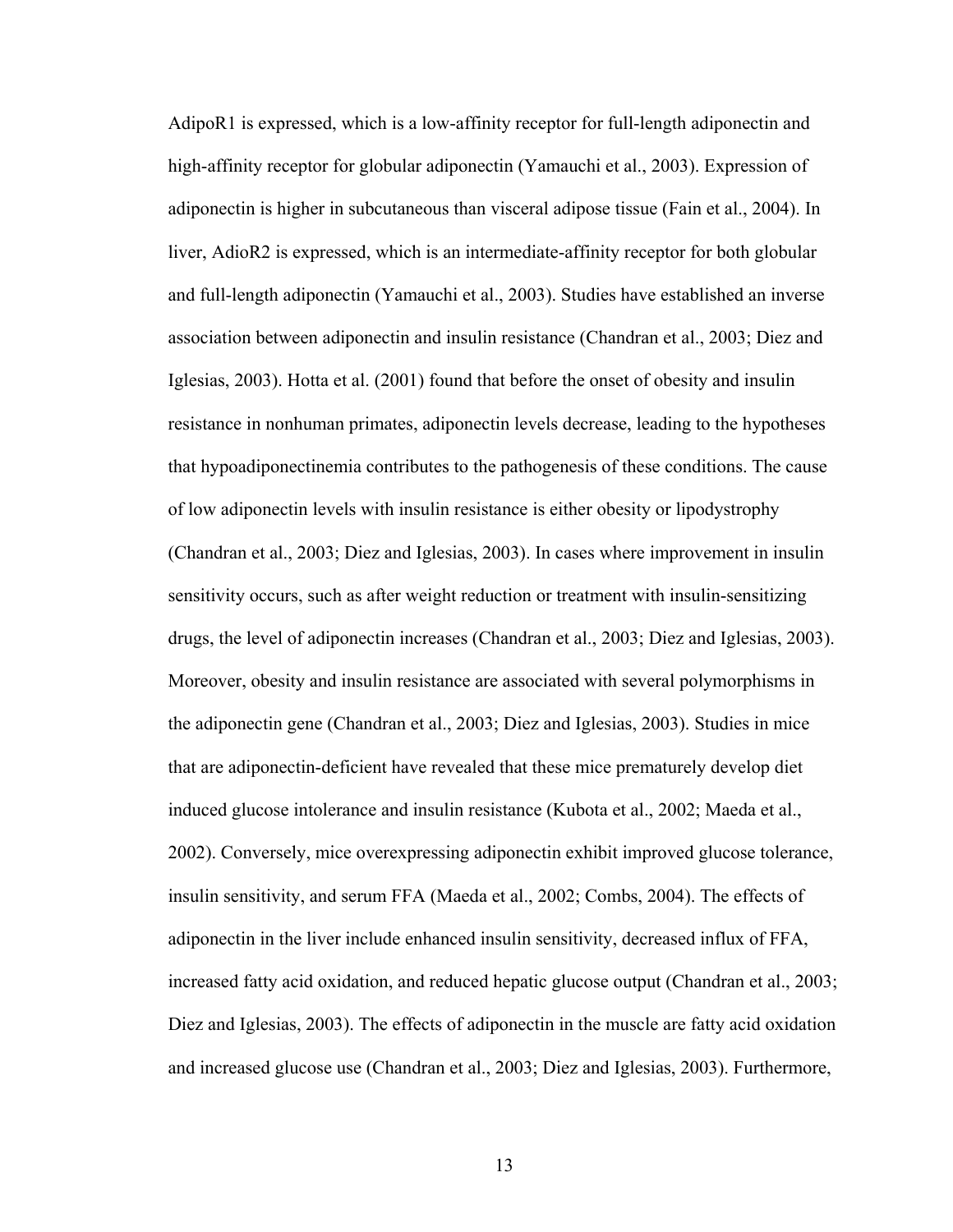in the vascular wall adiponectin inhibits monocyte adhesion by decreasing expression of adhesion molecules and inhibits macrophage transformation to foam cells by inhibiting expression of migrating smooth muscle cells in response to growth factors (Chandran et al., 2003; Diez and Iglesias, 2003). Collectively, these studies have provided evidence that adiponectin's metabolic effects are anti-diabetic, anti-inflammatory, and antiatherogenic.

#### Resistin

Resistin is a ca. 12-kDa polypeptide that belongs to a family called resistin-like molecules. Resistin was initially identified in 2001 when obese rodents were found to have elevated serum levels of resistin (Steppan et al., 2001). Expression of resistin in visceral adipose tissues is 15 times greater than that found in subcutaneous adipose tissue in rodents (Banerjee and Lazar, 2003). Banerjee and Lazar (2003) suggested that resistin was a possible link between obesity and insulin resistance because of its effects on insulin action. Cultured adipocytes treated with recombinant resistin responded with insulinstimulated glucose uptake while anti-resistin antibodies prevented this effect (Steppan et al., 2001). Moreover, under euglycemic hyperinsulinemic conditions, infusion of resistin caused hepatic insulin resistance (Rajala et al., 2003).

In humans, resistin is expressed at very low levels in adipocytes and human and murine resistin share 68% homology (Banerjee and Lazar, 2003). Several studies have failed to provide a consistent link between resistin expression in adipose tissue or circulating resistin levels and insulin resistance (Banerjee and Lazar, 2003).

#### Interleukin-6

Interleukin-6 (IL-6) is another cytokine and it circulates in multiple glycosylated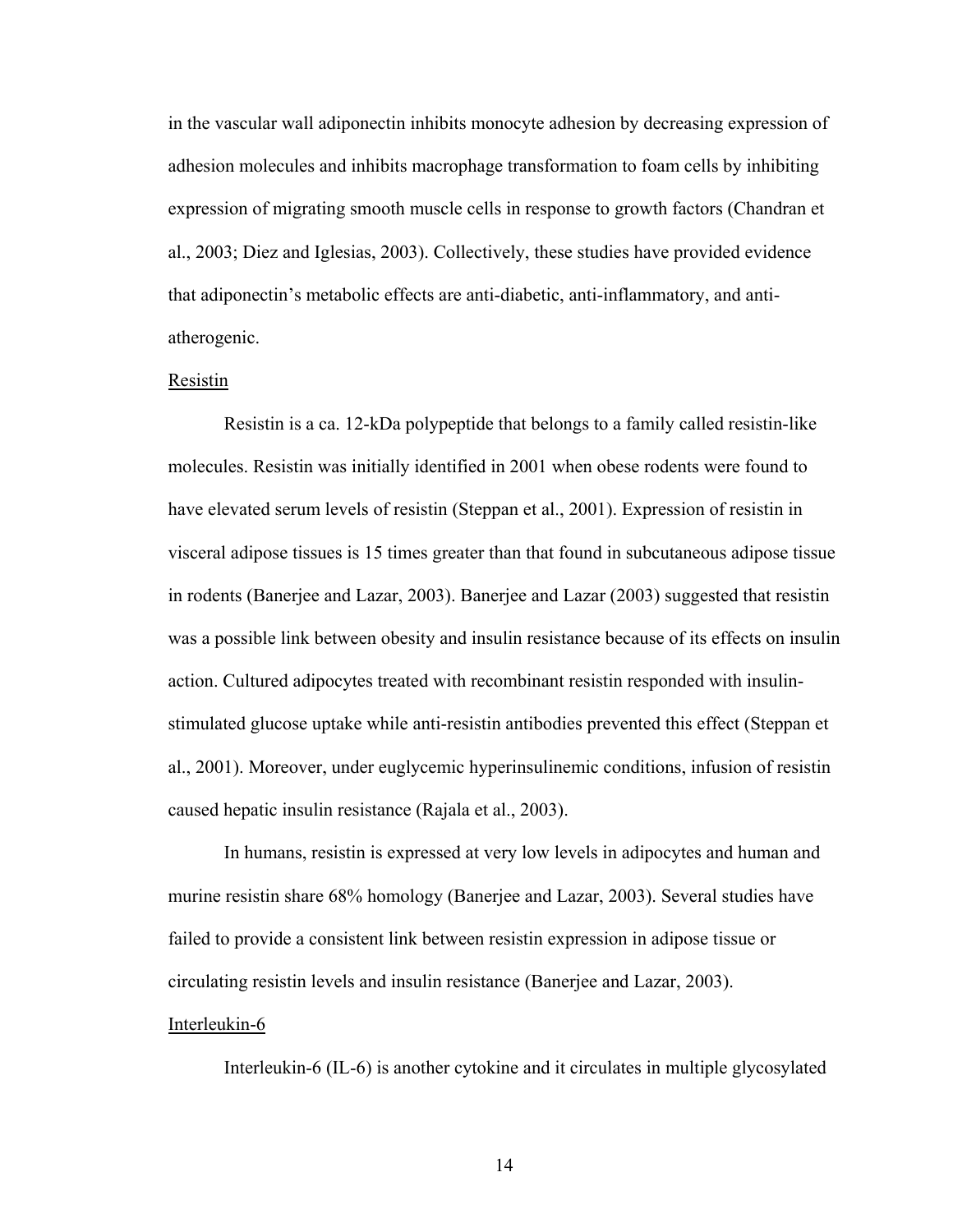forms ranging from 22 to 27-kDa in size. Also, IL-6 is associated with obesity and insulin resistance (Fernadez-Real and Ricart, 2003). There is a positive correlation between adipose tissue expression and circulating levels of IL-6 with obesity and insulin resistance (Fernadez-Real and Ricart, 2003). Visceral adipose tissue has been reported to express and secrete 2 to 3 times more IL-6 than subcutaneous adipose tissues (Fain et al., 2004; Wajchenberg, 2000). Moreover, plasma levels of IL-6 have been used to predict the development of cardiovascular diseases and type 2 diabetes (Fernadez-Real and Ricart, 2003). Peripheral administration of IL-6 leads to hyperglycemia, insulin resistance and hyperlipidemia in humans and rodents (Fernadez-Real and Ricart, 2003). In addition, IL-6 reduces expression of insulin receptor signaling components and induces suppressor of cytokines signaling 3, a negative regulator of both leptin and insulin signaling (Senn et al., 2003). Furthermore, IL-6 decreases adiponectin secretion and inhibits adipogenesis (Fernadez-Real and Ricart, 2003). These findings provide evidence that IL-6 is likely to contributes to the development of insulin resistance in obese individuals.

### Macrophages and monocyte chemoattractant protein-1

Macrophages and monocyte chemoattractant protein-1 (MCP-1) is a chemokine that is expressed and secreted by adipose tissue, it recruits monocytes to sites of inflammation (Wellen and Hotamisligil, 2003). Increased adipose tissue infiltration by macrophages is correlated to obesity (Wellen and Hotamisligil, 2003; Weisberg et al., 2003; Xu et al., 2003). Tumor necrosis factor- $\alpha$ , IL-6, and other inflammatory factors that contribute to insulin resistance are secreted by activated macrophages (Wellen and Hotamisligil, 2003). Obese rodents have high circulating concentrations of MCP-1 and elevated tissue expression of MCP-1, suggesting that infiltration of macrophages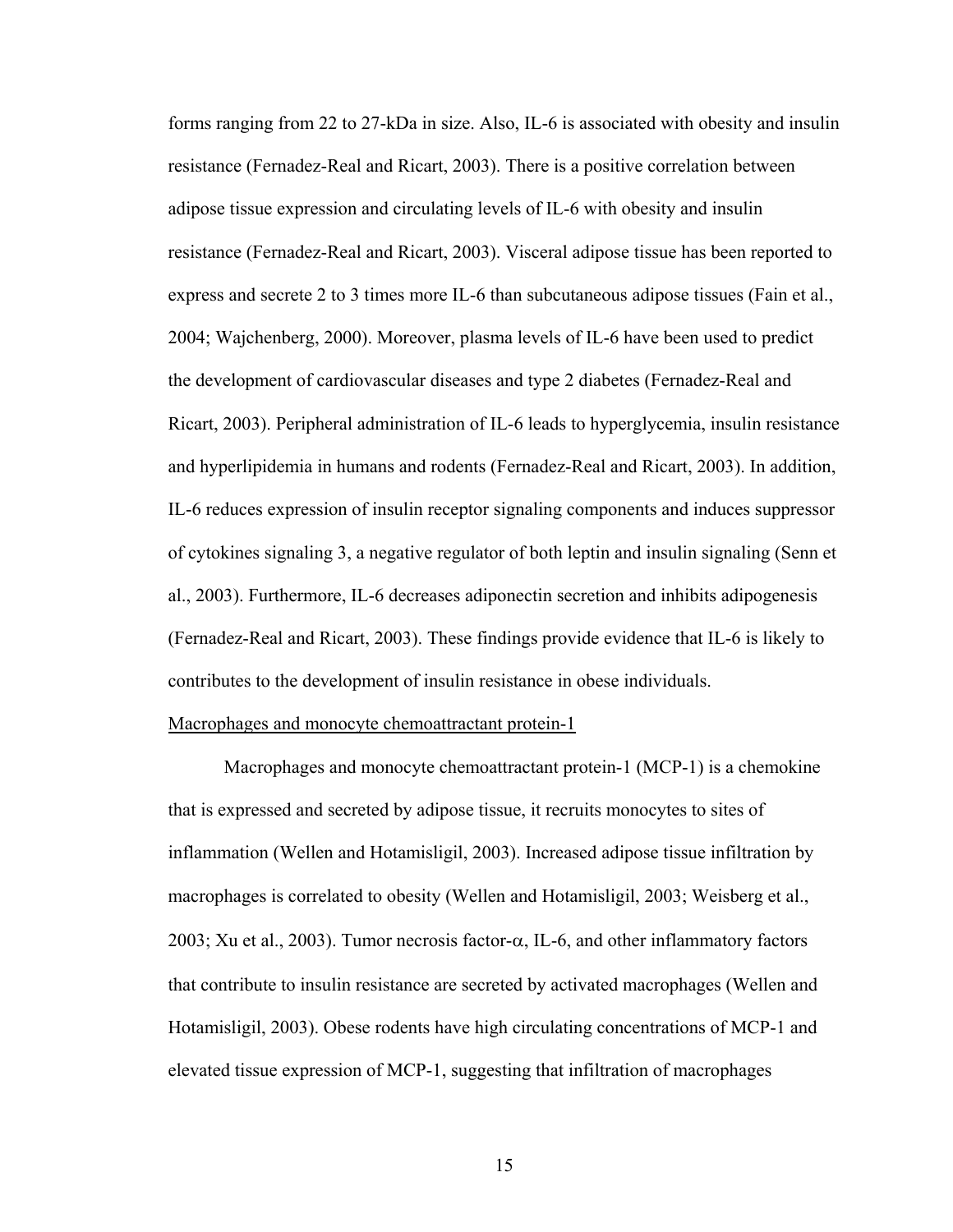mediated by MCP-1 may contribute to the metabolic abnormalities related to obesity and insulin resistance (Takahashi et al., 2003; Sartipy and Loskutoff, 2003). It has been suggested that MCP-1 directly contributes to adipose tissue insulin resistance because MCP-1 decreased insulin-stimulated glucose uptake and insulin-induced receptor tyrosine phosphorylation in cultured adipocytes (Sartipy and Loskutoff, 2003; Gerhardt et al., 2001). Furthermore, peripheral administration of MCP-1 increases circulating monocytes, promotes accumulation of monocytes in collateral arteries, and increases neointimal (new or thickened layer of arterial intima) formation in mice (Takahashi et al., 2003; van Royen et al., 2003). Collectively, these studies provide evidence that MCP-1 is playing a role in the development of atherosclerosis.

#### Plasminogen activator inhibitor-1

Plasminogen activator inhibitor-1 is one of several proteins of the hemostasis and fibrinolytic system that are secreted by adipocytes (Mertens and Van Gaal, 2002). The primary inhibitor of fibrinolysis is PAI-1, which is a member of the serine protease inhibitor family (Mertens and Van Gaal, 2002). Visceral adipose tissue expression and secretion of PAI-1 is greater than subcutaneous adipose tissue expression and secretion (Fain et al., 2004; Wajchenberg, 2000). Atherogenesis and angiogenesis are other biological processes in which PAI-1 is involved (Mertens and Van Gaal, 2002). Obese and insulin resistant individuals have elevated plasma levels of PAI-1, also there is a positive correlation between high levels of PAI-1 with features of the metabolic syndrome, risk for cardiovascular disease and type 2 diabetes (Mertens and Van Gaal, 2002; Juhan-Vague et al., 2003). Mice with target deletion in PAI-1 exhibited reduced weight gain on a high fat diet, increased energy expenditure, improved glucose tolerance,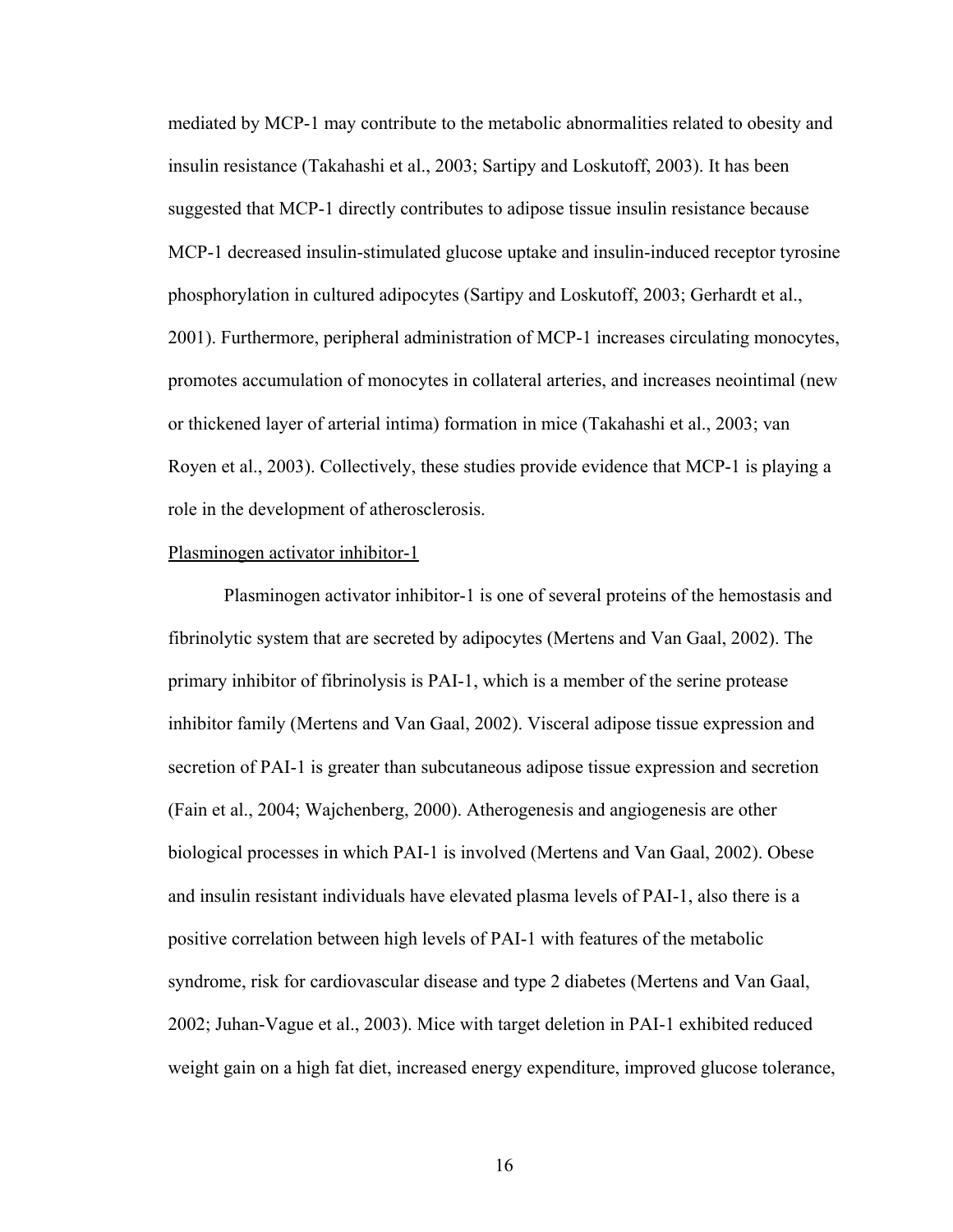and enhanced insulin sensitivity (Ma et al., 2004). Therefore, it is likely that there is a connection between PAI-1, obesity, insulin resistance, and cardiovascular disease. Proteins of the renin angiotensin system

Adipose tissue produces proteins that are part of the renin angiotensin system (RAS), such as renin, angiotensinogen, angiotensin I, angiotensin II, angiotensin receptors type 1 and 2, angiotensin-converting enzyme (ACE), and other proteases capable of producing angiotensin II (Engeli et al., 2003; Goossens et al., 2003). Visceral adipose tissue expression of angiotensinogen, ACE, and angiotensin I receptors is greater than that of subcutaneous tissues (Engeli et al., 2003; Goossens et al., 2003). Many of the effects of the RAS, all of which contributes to blood pressure regulation, are mediated by angiotensin II including increasing vascular tone, aldosterone secretion from the adrenal gland, and sodium and water reabsorption from the kidney (Kershaw and Flier, 2004). Transgenic mice overexpressing angiotensinogen in adipose tissue exhibit high blood pressure and increased adipose tissue mass, while mice with targeted gene deletion of angiotensinogen exhibit low blood pressure and adipose tissue mass (Massiera et al., 2001a; Massiera et al., 2001b). In addition, angiotensin II promotes lipogenesis and indirectly stimulates prostaglandin synthesis leading to stimulation of adipocyte growth and differentiation (Engeli et al., 2003). Also, angiotensin II alters blood flow and sympathetic nervous system activity by binding receptors on adipocytes as well as stromo-vascular cells and nerve terminals (Engeli et al., 2003). Moreover, angiotensin II increases glycogenolysis and hepatic gluconeogenesis, decreases insulin-dependent glucose uptake, inhibits lipolysis, and promotes lipogenesis (Engeli et al., 2003). Adipose tissue RAS is involved in many of the metabolic syndrome features, especially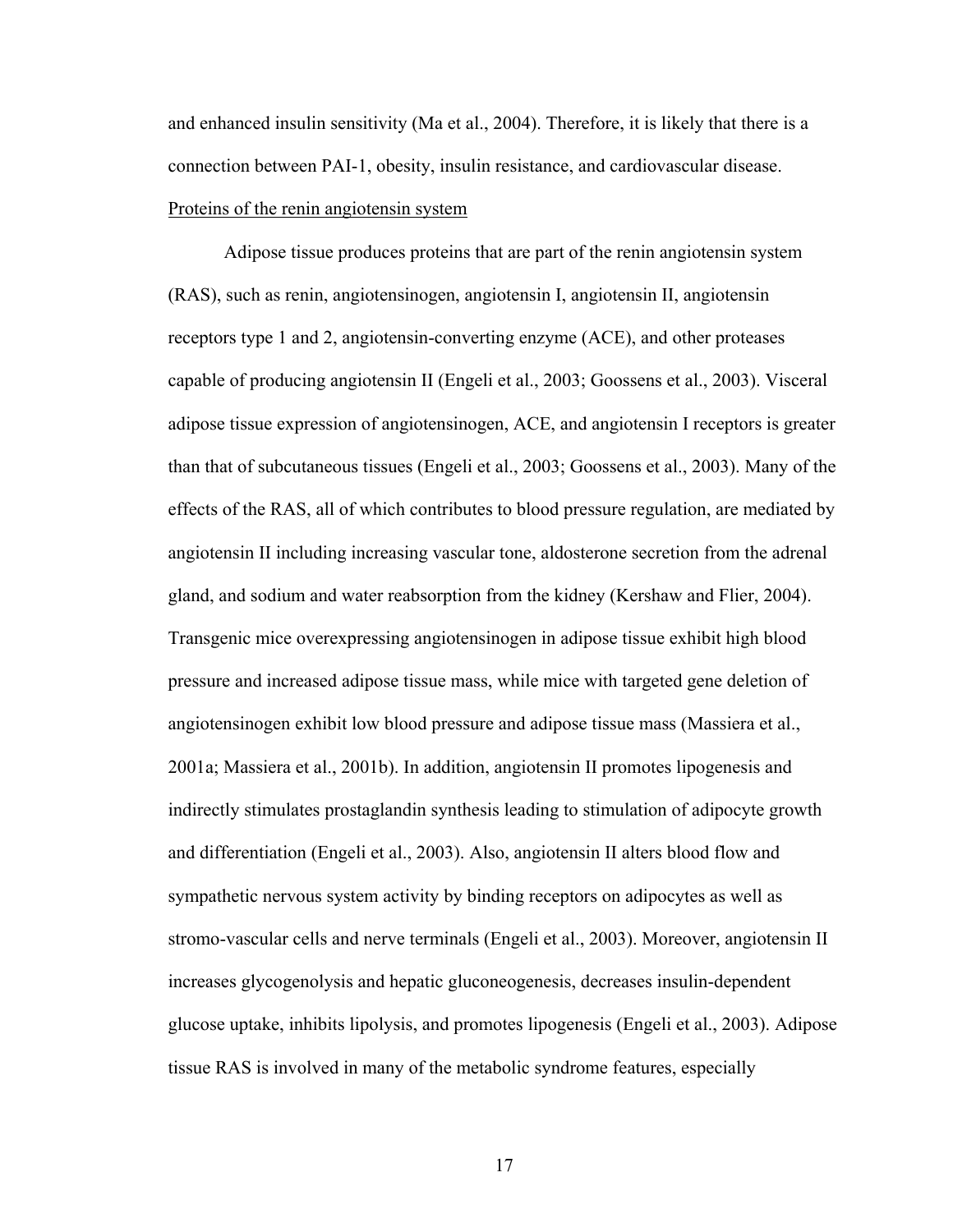hypertension.

Other factor that plays a critical role in obesity and metabolic syndrome is the metabolism of glucocorticoids. Glucocorticoids are involved in several metabolic processes including insulin sensitivity, glucose homeostasis, lipid metabolism, and adipogenesis (Friedman et al., 1996). Plasma glucocorticoid levels are generally regulated via the activity of the hypothalamic-pituitary-adrenal (HPA) axis, which regulates circulating glucocorticoid levels by a short-term neuroendocrine feedback circuit. In acute stress situations there is a brief increase in HPA activity, which interacts with elevated epinephrine, glucagon, and sympathetic neural activity to elevate blood glucose concentrations, ensuring adequate substrate for brain and muscle.

The excess of glucocorticoids promotes visceral obesity, insulin resistance, dyslipidemia, and hypertension (Friedman et al., 1996). Several studies have suggested a correlation between obesity and increased urinary free cortisol excretion (Strain et al., 1980; Marin et al., 1992; Pasquali et al., 1993). Moreover, some studies affirmed that obese men and women have total cortisol production rate somewhat elevated (Andrew et al., 1998; Fraser et al., 1999; Stewart and Krozowski, 1999). However, plasma cortisol levels are not usually elevated in most individuals with metabolic syndrome and in some individuals cortisol levels are reduced in obesity without metabolic syndrome (Walker and Seckl, 2001).

The enzyme 11 β-hydroxysteroid dehydrogenase (11 β-HSD) plays an important role in peripheral metabolism of cortisol. 11 β-HSD catalyses the interconversion of hormonally inactive 11 β-ketoglucocorticoid metabolites (cortisone in humans and 11 βdehydrocorticosterone in mice) and hormonally active 11 β-hydroxylated metabolites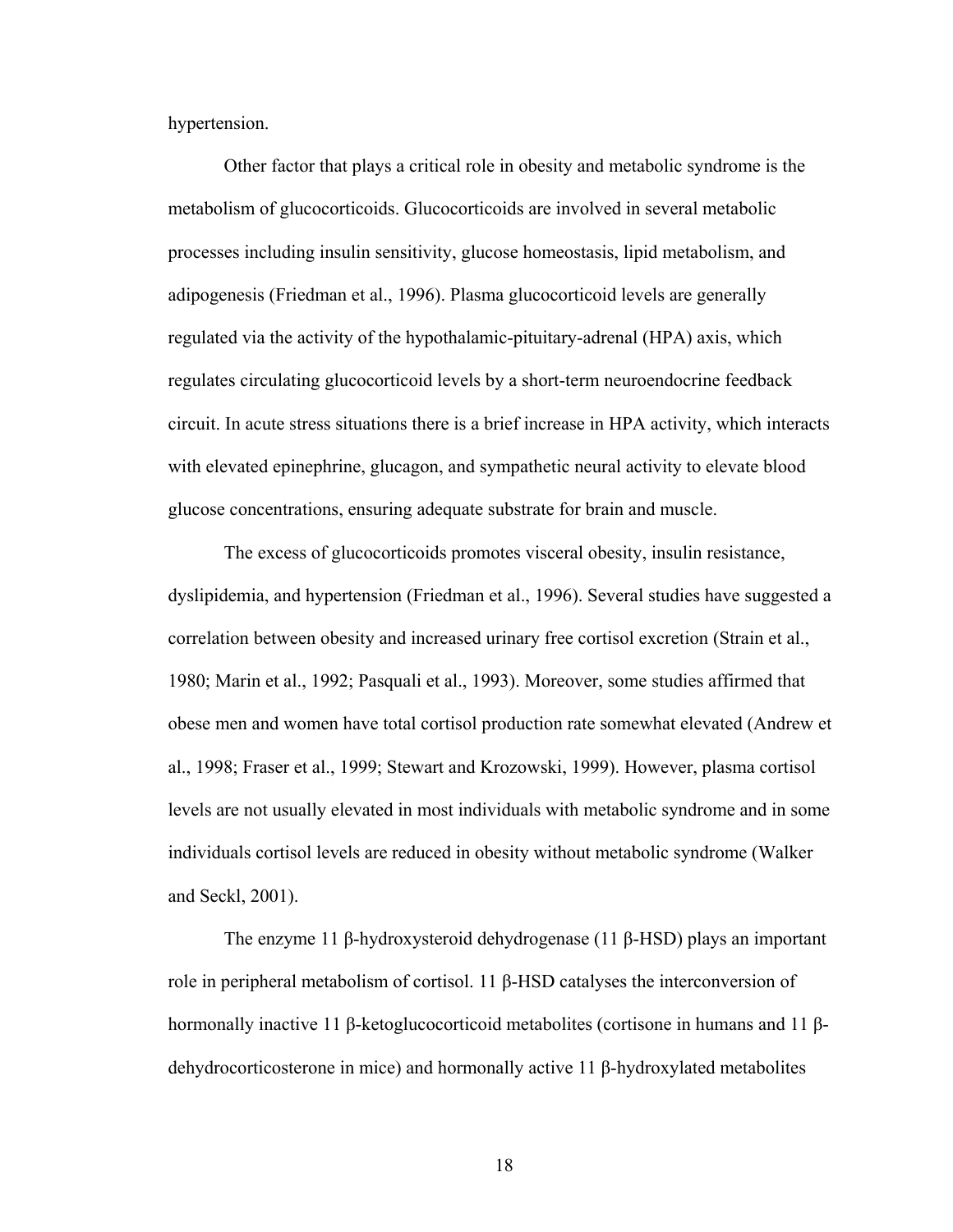(cortisol in humans and corticosterone in mice; Amelung et al., 1953). Monder and White (1993) described 11 β-HSD activity in a broad range of cells and tissues. Later on, two isozymes were characterized, 11 β-HSD type 1 and 11 β-HSD type 2 (White et al., 1997; Stewart and Krozowski, 1999).

11 β-HSD type 2 converts active cortisol into the inactive form cortisone via a high-affinity (low Km), nicotinamide adenine dinucleotide (NAD)-dependent process (Albiston et al., 1994; Brown et al., 1996). 11 β-HSD2 is expressed in sweat glands, distal nephron, salivary glands, and other tissues where aldosterone induces its classical effects on sodium excretion (Smith et al., 1996; Hirasawa et al., 1997). The main function of 11 β-HSD2 is to protect the mineralocorticoid receptor (MR) from binding cortisol (Edwards et al., 1988; Funder et al., 1988). Inhibition or disruption of the 11 β-HSD 2 gene causes the syndrome of apparent mineralocorticoid excess, in which glucocorticoids occupy renal MR leading to sodium retention, hypertension, and hypokalemia (Kotelevtsev et al., 1999; Mune et al., 1995; Dave-Sharma et al., 1998).

11 β-HSD type 1 can convert cortisone into cortisol and vice-versa, it is a muchlower affinity, nicotinamide adenine dinucleotide phosphate (NADP(H))-dependent process (Low et al., 1994). 11 β-HSD1 is widely distributed and it is predominantly 11 ketoreductase which converts cortisone into cortisol (Low et al., 1994; Jamieson et al., 1995). The predominant 11-ketoreductase activity of 11 β-HSD1 may be due to the fact that 11 β-HSD1 is co-localized with hexose-6-phosphate dehydrogenase, which is a NADPH-generating enzyme (Ozols, 1995; Draper et al., 2003). The tissues that express 11 β-HSD1 in humans and rodents includes liver, adipose tissue, lung, skeletal muscle, cardiac tissue, vascular smooth muscle, anterior pituitary gland, brain and adrenal cortex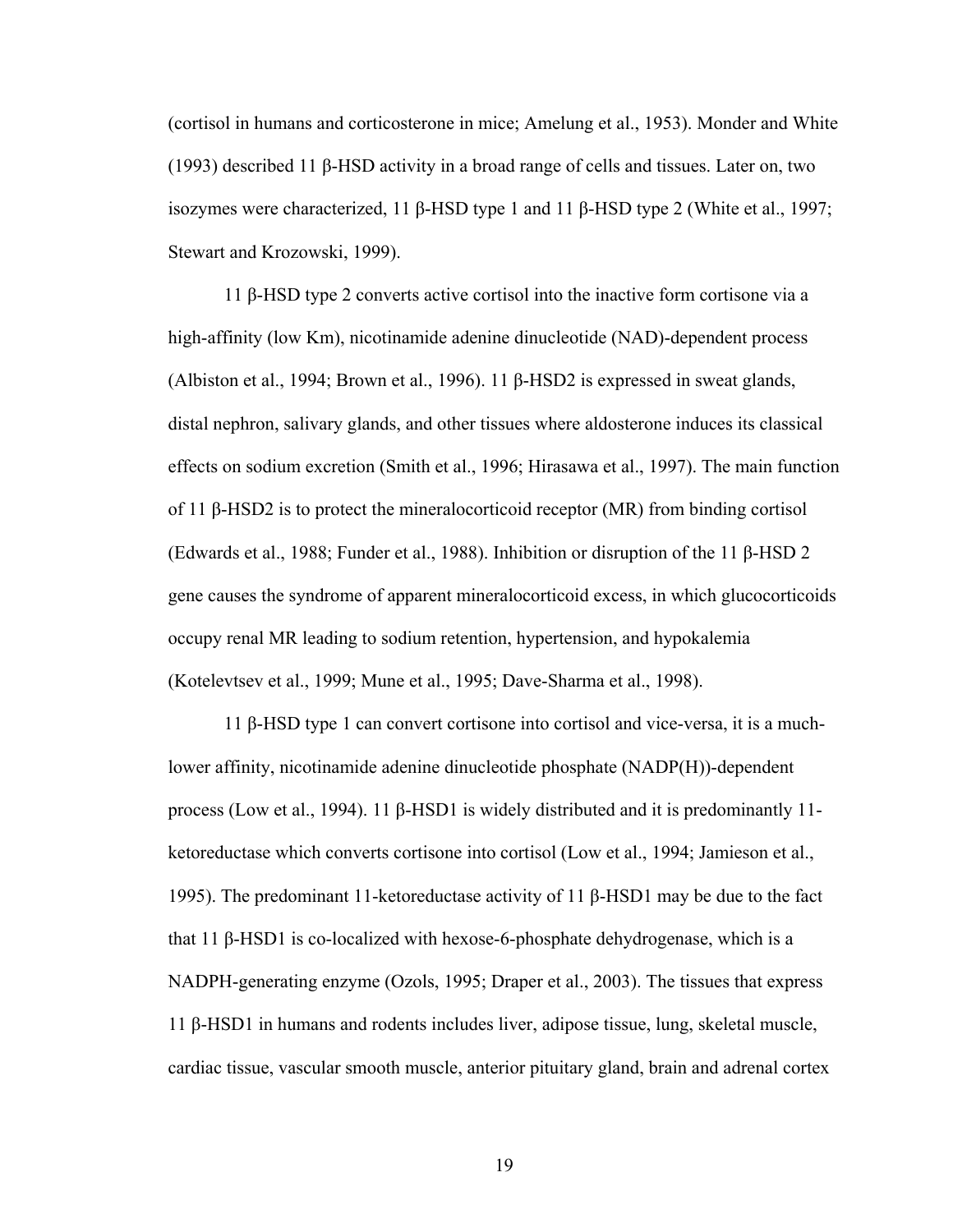(Moisan et al., 1990; Tannin et al., 1991; Napolitano et al., 1998; Christy et al., 2003). Remarkably, those locations present higher expression of glucocorticoid receptors than mineralocorticoid receptors, except heart and hippocampus that primarily express MR with a high-affinity for glucocorticoids (Whorwood et al., 1991).

Adipose tissue 11 β-HSD1 plays a role in regulation of metabolism and differentiation of preadipocytes into adipocytes (Gaillard et al., 1991). Mice overexpressing 11 βHSD1 presented much higher local concentrations of corticosterone in mesenteric adipose tissue (Masuzaki et al., 2001). Moreover, transgenic mice had serum corticosterone concentrations similar to their non-transgenic littermates (Masuzaki et al., 2001). Also, transgenic mice that over express 11 βHSD1 exhibit body weights 25- 35% higher than their non-transgenic littermates when receiving high fat diets, and most of the additional weight was restricted to mesenteric fat (Masuzaki et al., 2001). Furthermore, 11 βHSD1 overexpressing mice developed all the major features of the metabolic syndrome: they were markedly glucose intolerant and insulin resistant. Additionally, they exhibit dyslipidemia with elevated FFA and triglyceride levels (Masuzaki et al., 2001).

Intriguing is the fact that mice overexpressing 11 βHSD1 had elevated expression of angiotensinogen mRNA in adipose tissue, which is normally expressed at low levels. The hypertension that is present in those mice may be therefore due to the glucocorticoidregulated transcript of angiotensinogen (Masuzaki et al., 2001). An excess of glucocorticoids in adipose tissue decreases the expression of insulin-sensitizing factor adiponectin and increases expression of  $TNF\alpha$ , which causes insulin resistance (Fasshauer et al., 2002; Viengchareun et al., 2002). However, adipose mRNA-encoding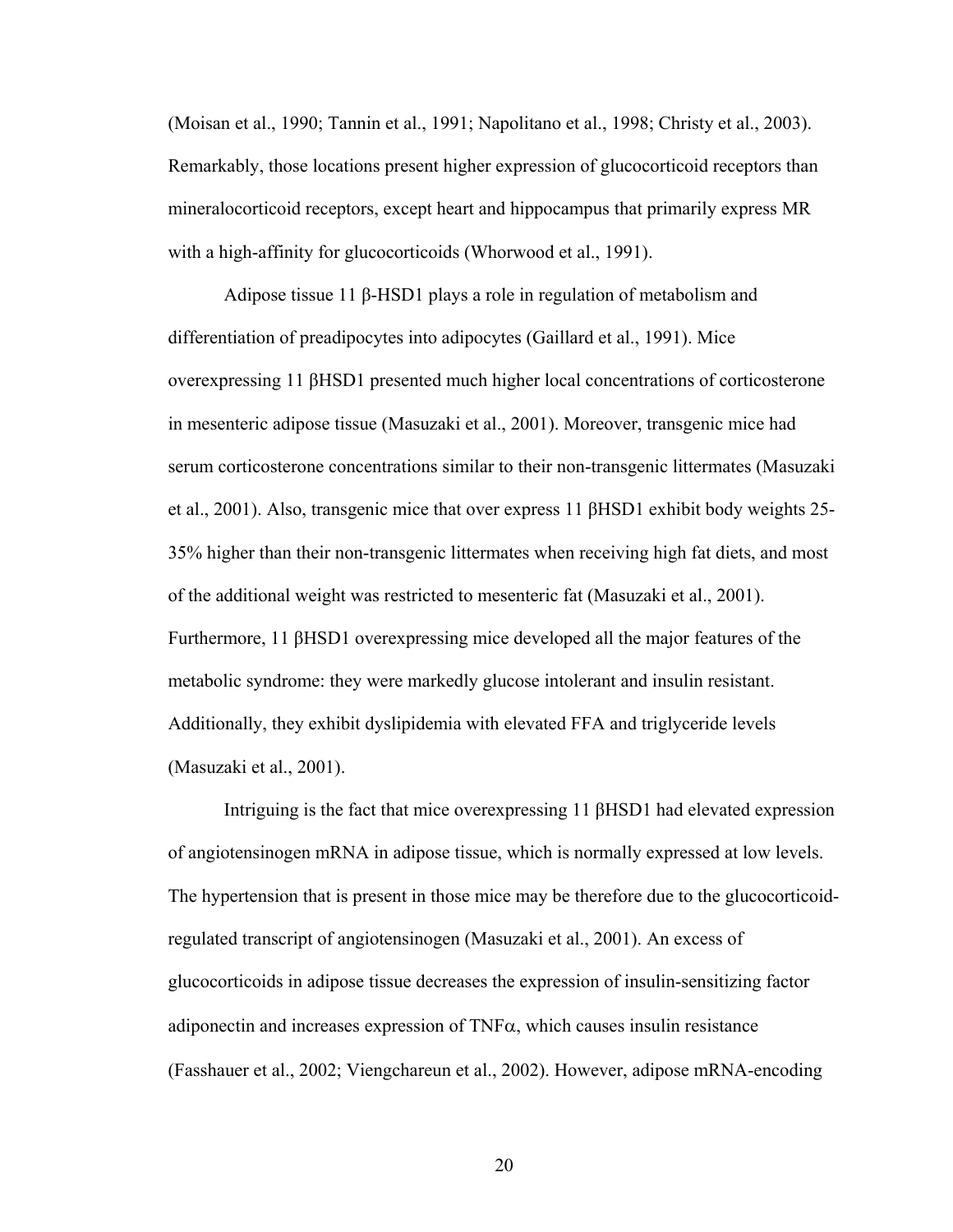resistin is reduced possibly due to the excess of glucocorticoids (Viengchareun et al., 2002).

Another study utilized knockout (KO) mice for 11 βHSD1, which originated from two different genetic backgrounds; one an obesity-resistant strain and the other an obesity-prone strain. Mice were then fed a high fat diet and the 11 βHSD1 KO obesityprone strain gained significantly less weight than controls, probably due to an enhanced metabolic rate (Morton et al., 2002). Also, the 11 βHSD1 KO obesity-prone mice were found to be insulin sensitized and resistant to hyperglycemia, such as occurs with high-fat feeding in white mice (Morton et al., 2002). 11 βHSD1 KO mice also exhibited increased adiponectin mRNA, while TNFα and resistin were reduced. Therefore, 11 βHSD1 KO mice had improved glucose tolerance, increased insulin sensitivity, and reduced intratissue glucocorticoid levels (Harris et al., 2001).

Some studies have found differences in 11 βHSD1 activity among fat depots, and among species. In humans, 11 βHSD1 activity measured in adipose stromal cells and cells from the visceral tissue were found to be higher than subcutaneous tissues (Bujalska et al., 1997). Conversely, 11 βHSD1 mRNA expression and activity were higher in peripheral than visceral depots in non-obese strains of mice (Morton et al., 2003). These facts provide evidence that elevated glucocorticoid reactivation (or interconversion) correlates with increased differentiation potential of this depot. In agreement with this premise, humans perhaps have higher activity in visceral adipose because this depot has more glucocorticoid receptors and/or has greater capacity for glucocorticoid-induced differentiation of immature to mature adipocytes (Masuzaki et al., 2001). Interestingly, in mice while increased subcutaneous adipose 11 βHSD1 is associated with insulin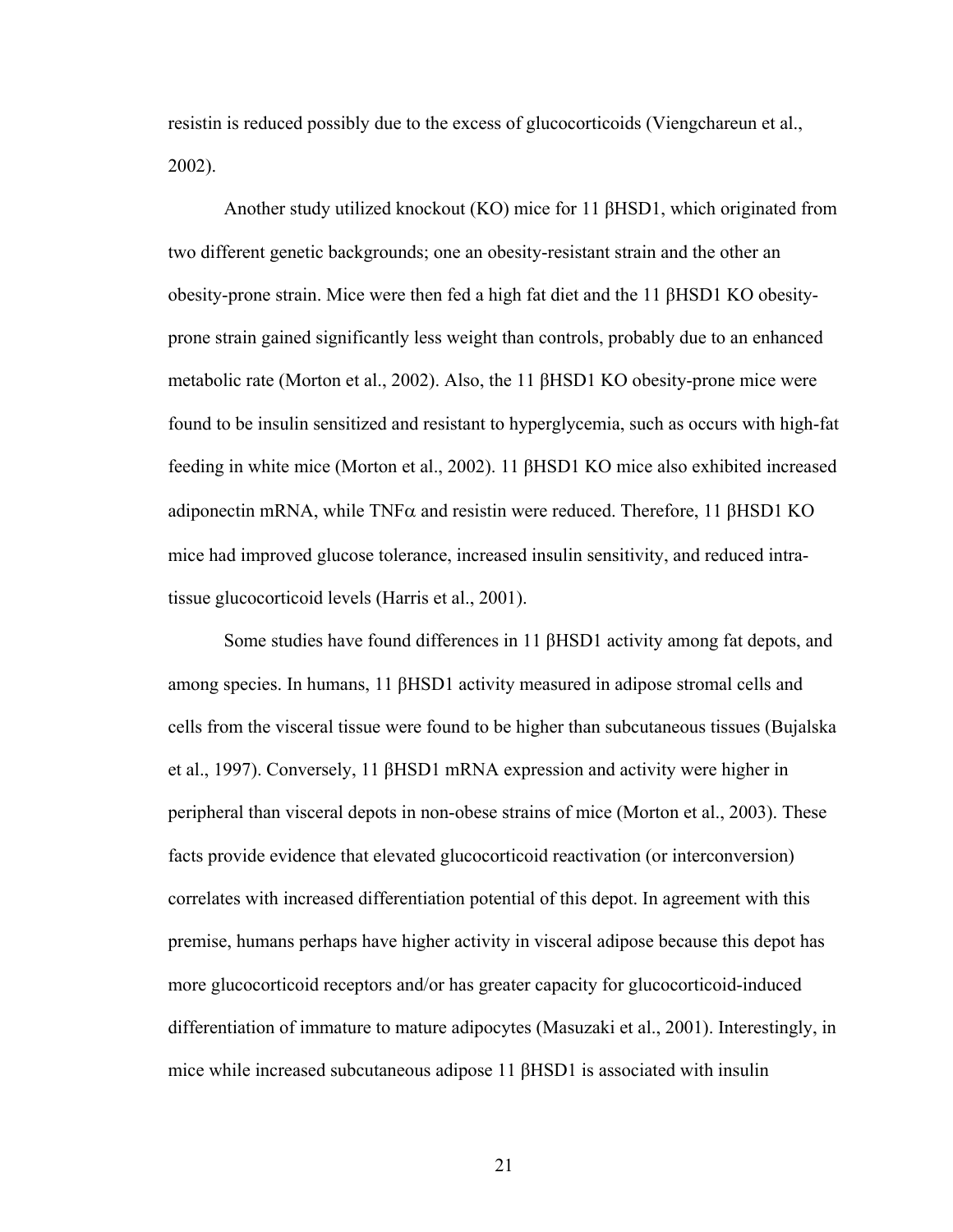resistance in obesity, there is no correlation with visceral adiposity or hypertension. Mice and men differ in those aspects, although 11 βHSD1 was measured only in cultured cells (Tomlinson et al., 2002).

Obesity can differ distinctly depending on the species studied, and each species responds in a different way to excess accumulations of adipose tissue. The following is a brief review of obesity issues in several species.

### *SWINE OBESITY*

Swine and humans share several similarities, such as omnivorous habits, propensity to sedentary habits and obesity, lipoprotein metabolism, and most importantly, similar cardiovascular systems (Douglas, 1972; Mahley et al., 1975; Lee, 1986; Bell and Gerrity, 1992). Considering these similarities, pigs are frequently used in cardiovascular and obesity research. Several unique strains of pigs are typically used and will be reviewed here.

Ossabaw pigs are descendants of Iberian swine that were abandoned on Ossabaw Island, off the coast of Georgia, approximately 500 years ago. Those animals had to adapt to the availability of food on the island. They developed the capacity to drink sea water and survive long periods of starvation accumulating fat when food was available. When those pigs are fed high fat diets in captivity they become obese, insulin resistant, glucose intolerant, hyper-triglyceridemic, and hyper-cholesterolemic (Martin et al. 1973; Wangsness et al., 1977; Etherton and Kris-Etherton, 1980; Wangsness et al., 1980). It is likely that Ossabaw pigs have the thrifty genotype, especially because they haven't had any genetic selection efforts applied by humans for over 500 years.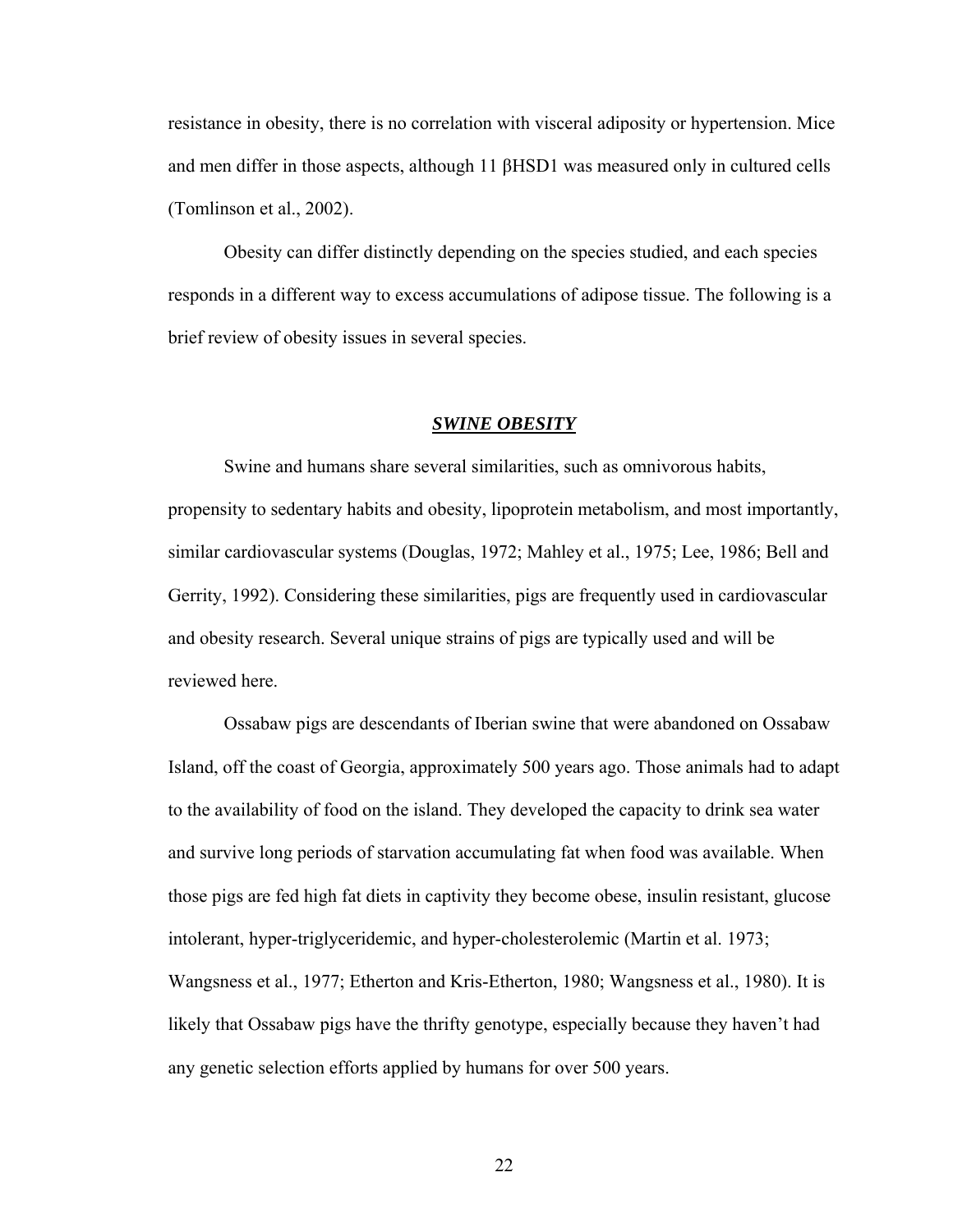Recent studies provided evidence that Ossabaw pigs fed high-fat diets had an increase in fat 2 times greater than the increase in body weight, while Yucatan pigs had an almost identical increase in fat and body weight (Witczak et al., 2005). Also, female Ossabaw pigs exhibit a preferential increase in fat mass rather than in lean mass. There were no differences in fat accumulation between subcutaneous and intra-abdominal depots (Dyson et al., 2006). When comparing subcutaneous fat thickness between Ossabaw females versus Yucatan females, Ossabaw exhibited a greater efficiency of adipogenesis (Dyson et al., 2006). In addition, Ossabaw female pigs that were fed a highfat diet developed insulin resistance in a period of 9 weeks (Dyson et al., 2006). In contrast, Yucatan pigs fed a high-fat diet had increased body weight but did not develop insulin resistance, not even in a 20 week study (Boullion et al., 2003; Witczak et al., 2005).

Interestingly, swine have a greater tolerance for glucose than humans. It is suggested that swine have greater insulin secretory reserve when compared with humans (Larsen and Rolin, 2004). Moreover, female Ossabaw pigs, fed a high-fat diet exhibited an enormous LDL: HDL ratio, higher than any previously reported for swine (Dyson et al., 2006; Dixon et al., 2002; Witczak and Sturek, 2004). Female Ossabaw pigs are predisposed to coronary artery disease, the high LDL: HDL ratio is a strong predictor of coronary artery disease (Dixon et al., 2002). The anatomical and physiological similarities between swine and humans likely make them the best animal model for human physiology. Finally, perhaps Ossabaw pigs are an ideal animal model for humans because they are capable of developing the features of the metabolic syndrome.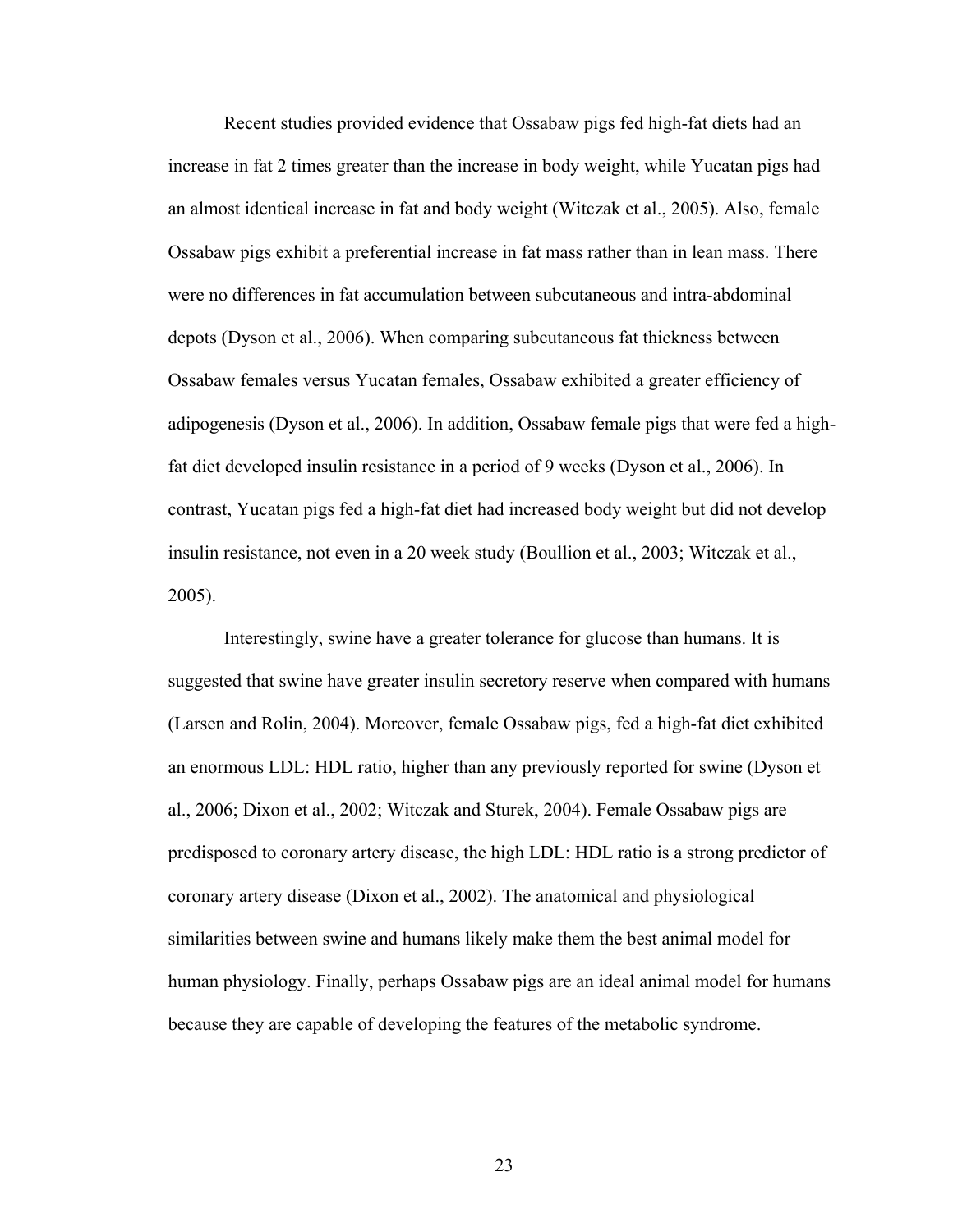#### *FELINE OBESITY*

Obesity in household cats has become a relevant problem in the last decade. Obesity in cats increases the risk of lameness, diabetes mellitus, dermatopathy, urinary tract disease, and neoplasia (Rand and Appleton, 2001; Appleton et al., 2001). A study conducted on 8000 adult cats revealed that the prevalence of obesity was greatest in neutered males and middle-aged cats (Lund et al., 2005). There are similarities in the development of obesity and insulin resistance between humans and cats. First, there are many similarities in the life-style of household cats and humans from developed nations; both have unrestricted availability of high caloric density diets with restricted exercise. Thus, cats also have a great imbalance in the energy intake/expenditure equation. Hoenig et al. (2006a) reported that obese cats are markedly insulin resistant, as determined from the use of the euglycemic and hyperinsulinemic clamp models. It was found that there was a decrease in insulin sensitivity and glucose effectiveness within an increase in body mass index (Hoenig et al., 2006a). Insulin secretion in diabetic cats is low and unstable because prolonged insulin resistance results in reduced secretory capacity (Hoenig et al., 2000).

Furthermore, like humans obese cats exhibit high plasma levels of leptin and appear to be resistant to leptin effects (Backus et al., 2000; Hoenig and Ferguson, 2003; Yildiz and Haznedaroglu, 2006). Another similarity between cats and humans is that obese cats exhibit high concentrations of FFA, triglycerides, and cholesterol (Wilkins et al., 2004). However, it is interesting that obese and/or diabetic cats are not predisposed to atherogenesis, coronary artery disease, or high blood pressure (Sennello et al., 2003). Moreover, a recent study reported that obese cats exhibited low fat activity and plasma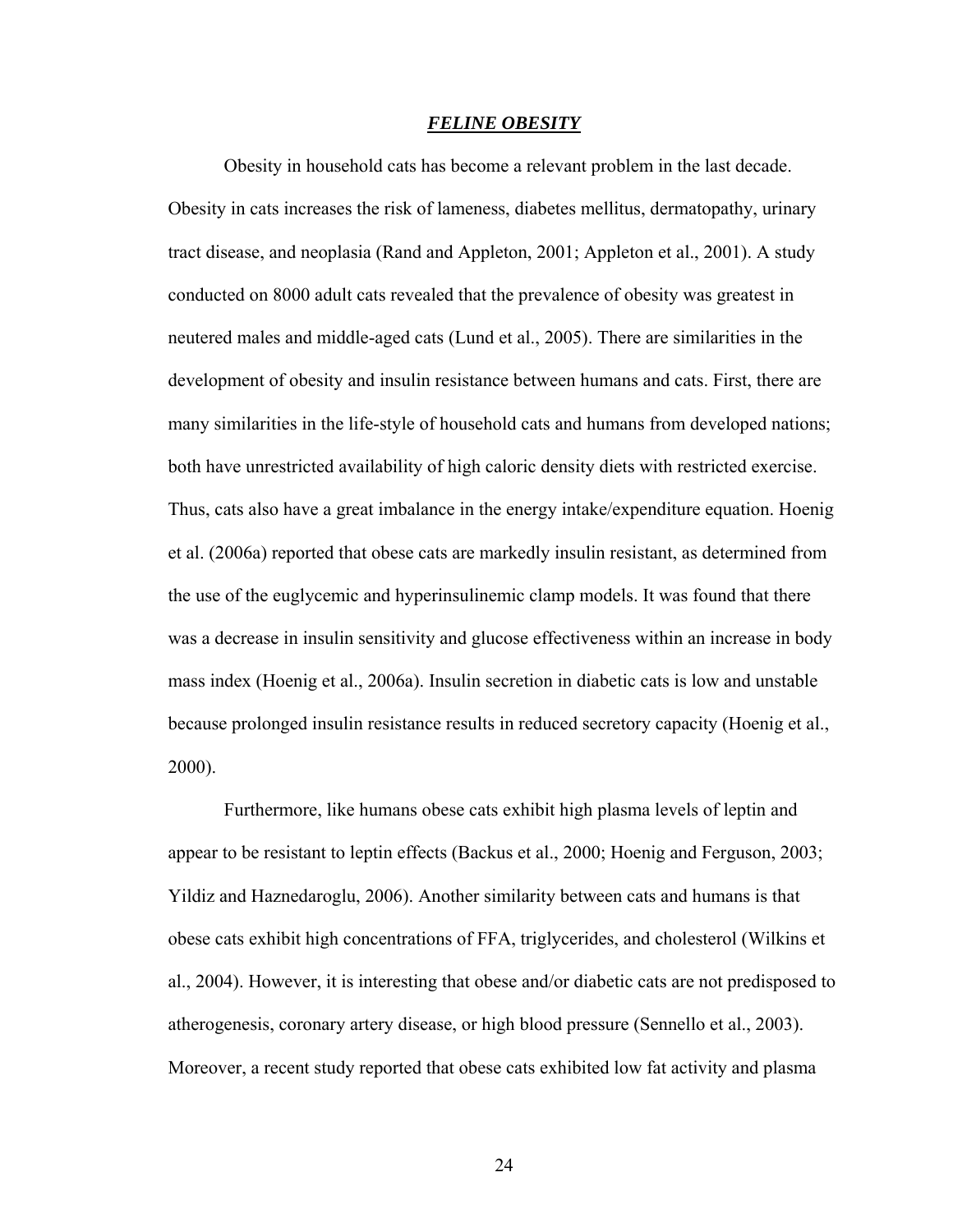levels of lipoprotein lipase (Hoenig et al., 2006b). The fact that the cats in the study had long-standing obesity and high levels of  $TNF\alpha$  might have resulted in low lipoprotein lipase activity (Hoenig et al., 2006b). On the other hand, obese cats exhibit higher lipoprotein lipase activity in muscle when compared to lean cats (Hoenig et al., 2006b). This finding suggests an increase in lipid deposition in muscle, which has been associated with insulin resistance (Wilkins et al., 2004; Perseghin et al., 1999; Boden et al., 2001).

Cats are carnivores and they require high-protein and prefer high-fat diets. Frank et al. (2001) reported that high-protein diets decrease insulin requirements and improved glucose control in diabetic cats. The mechanism involved in this process is not fully understood. Other studies reported that a high-protein diet is beneficial for weight loss and leads to greater fat loss with preservation of lean body mass (Szabo et al., 2000; Laflamme and Hannah, 2005). Yet another study reported that cats on a high-protein diet had high energy expenditure, suggesting a long-term beneficial effect of protein on weight gain (Hoenig et al., 2006c). Also, this study reported that weight loss led to complete restoration of insulin sensitivity.

In cats, Schipper et al. (2004) confirmed the presence of 11 β-HSD2 in the kidney by RT-PCR, and also had found the presence of 11 β-HSD1 in the liver. Even though they found 11 β-HSD1 in the kidney they hypothesized that dehydrogenase activity was the predominant reaction because the velocity of the dehydrogenase reaction is greater than the reductase reaction. In human kidney only 11 β-HSD2 activity was found (Albiston et al., 1994; Kataoka et al., 2002). In feline liver 11 β-HSD1 presence was detected and confirmed by RT-PCR with predominantly reductase activity (Schipper et al., 2004). Schipper et al. (2004) also found that feline 11 β-HSD2 has 90% of homology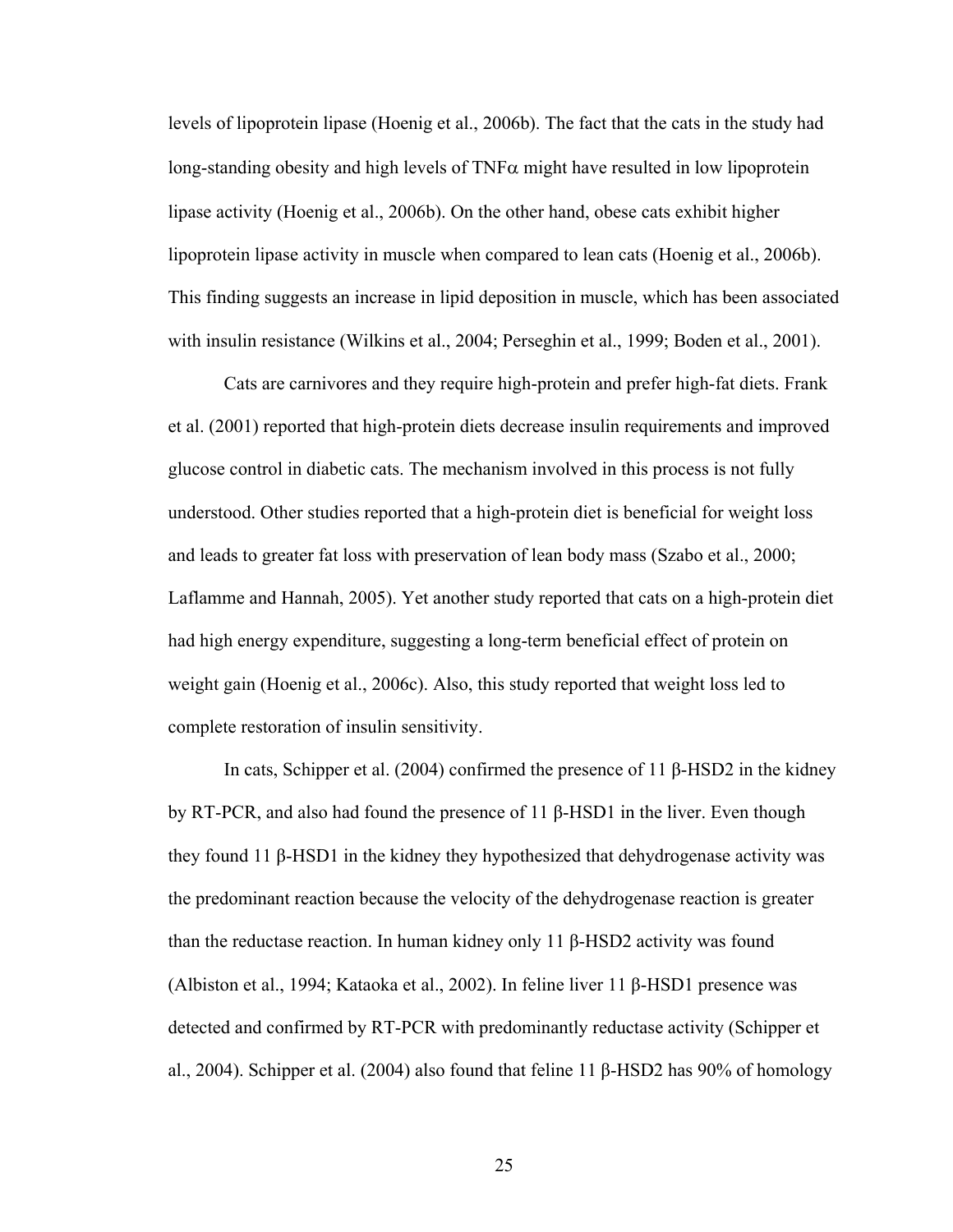with the human 11 β-HSD2.

#### *EQUINE OBESITY*

Obesity and related problems are dramatically affecting the horse industry. Obesity is a risk factor for the development of certain health abnormalities in horses, such as equine metabolic syndrome, laminitis, and infertility (Jeffcott et al., 1986; Pass et al., 1998). Compared to horses, ponies have a tendency to get obese and to develop laminitis (Freestone et al., 1992; Alford et al. 2001). Some studies have associated insulin resistance with predisposition to laminitis in ponies (Coffman and Colles, 1983; Jeffcott et al., 1986; Treiber et al., 2005a; Treiber et al., 2005b). In humans, insulin resistance is associated with altered insulin signaling, which is involved in reduced glucose availability to insulin-sensitivity cells, vasoconstriction, endothelial damage, and the inflammatory response (DeFronzo and Ferrannini, 1991; Fonseca et al., 2004). Those factors combined with "trigger factors", such as exotoxins, endotoxins, and amines, will promote hoof separation (Bailey et al., 2004).

Matrix metalloproteinases (MMPs) are proteases (exotoxins) released by disturbed microflora and active collagens, MMP-2 and -9 are particularly implicated in the pathogenesis of laminitis (Mungall et al., 2001; Pollitt, 2004). Studies have been reported suggesting that insulin suppresses MMP-9 and glucose stimulates MMP-9 in humans (Aljada et al., 2004; Dandona et al., 2003). Therefore, the combination of insulin resistance and glucose intolerance may be involved in the disruption of the laminae by activation of MMP-9. In addition, the vascular changes observed in cardiovascular disease and diabetes in humans may be similar in the horse being the vascular component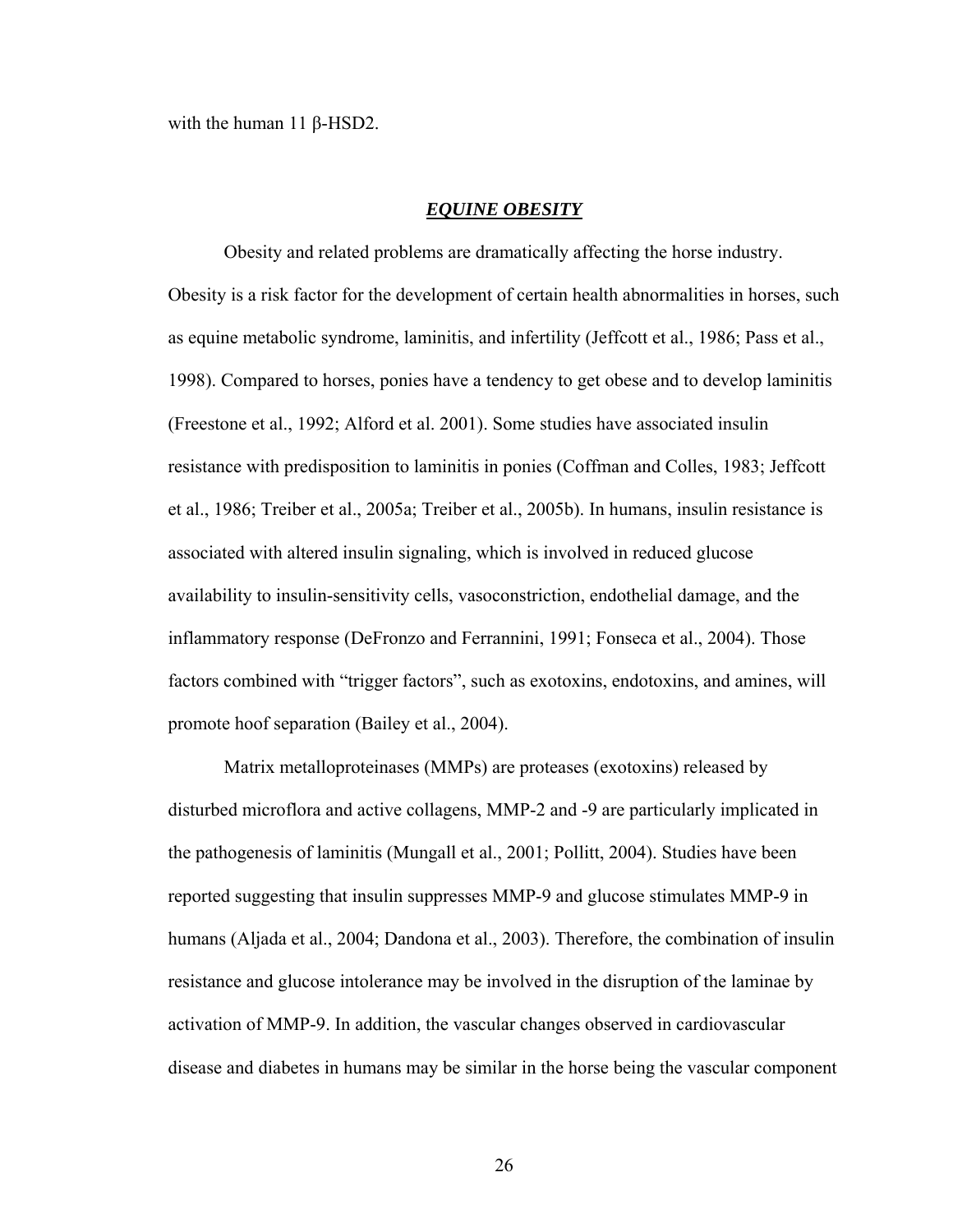of laminitis (Hinckley et al., 1996; Hood et al., 1978; Robinson et al., 1976).

Moreover, some studies have demonstrated that high concentrations of circulating insulin can affect reproductive activity by modification of GnRH-mediated LH release and also by directly affecting ovarian activity (Bruning et al., 2000; Diamanti and Bergiele, 2001; Mao et al., 2001). Sessions et al. (2004) suggested that high concentrations of circulating insulin modified follicular development and luteal function of mares' ovaries.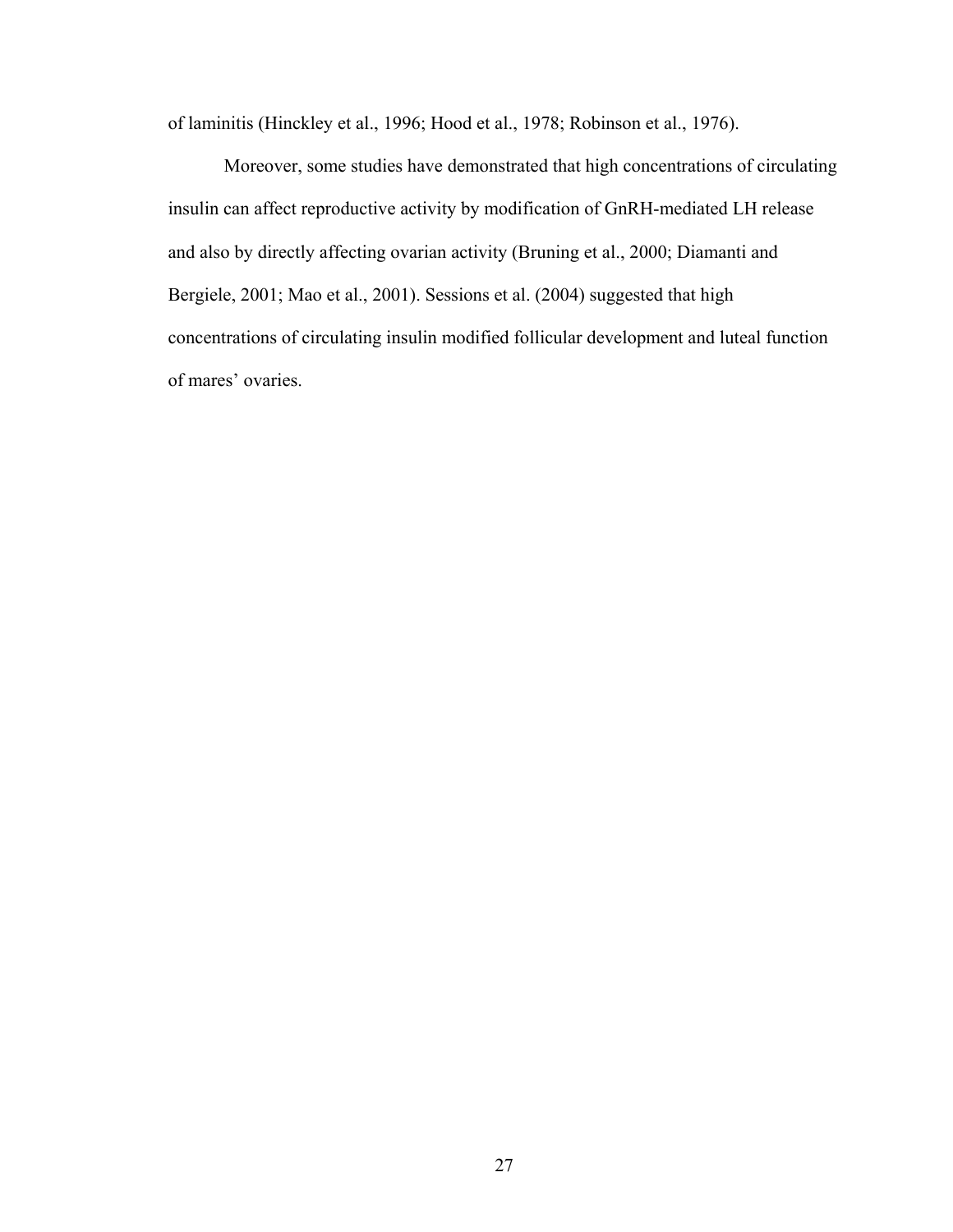# **CHAPTER III**

# **DEVELOPMENT OF AN 11 β- HYDROXYSTEROID DEHYDROGENASE ACTIVITY ASSAY FOR ADIPOSE TISSUE**

Following the discovery of the enzyme, 11 β HSD, by Amelung and colleagues in 1953, several methods have been used to quantitate 11 β HSD activity in various tissues. Table 1 provides a summary review of the unique and diverse methodological approaches that have been employed to quantitate 11 β HSD activity in various tissues in the literature heretofore.

Slight et al. (1993), with their assessment of 11  $\beta$  HSD activity in cultured heart and peripheral vascular tissues set in motion a "race" of efforts to measure 11 β HSD activity. These initial efforts were then quickly followed by the work of Low et al. (1994) who examined 11 β HSD 1 activity in intact mammalian COS-7 cells and by Stewart et al. (1994), who characterized 11 β HSD activity in human renal tissue; finding only that dehydrogenase activity was the primary pathway believed to exist in those tissues. Hundertmark et al. (1995) then reported the presence of 11 β HSD1 reductase in fetal lung cultures and confirmed the relationship between 11 β HSD 1 activity to glucocorticoid induced surfactant phosphatidylcholine syntheses. In 1995, Jamieson and coworkers also examined 11 β HSD activity in rats hepatocytes and reported that the hepatocytes predominantly expressed reductase activity. Thereafter, Rajan et al. (1996) examined 11 β HSD activity in a primary culture of hippocampal cells and also determined that predominantly 11 β reductase activity was present.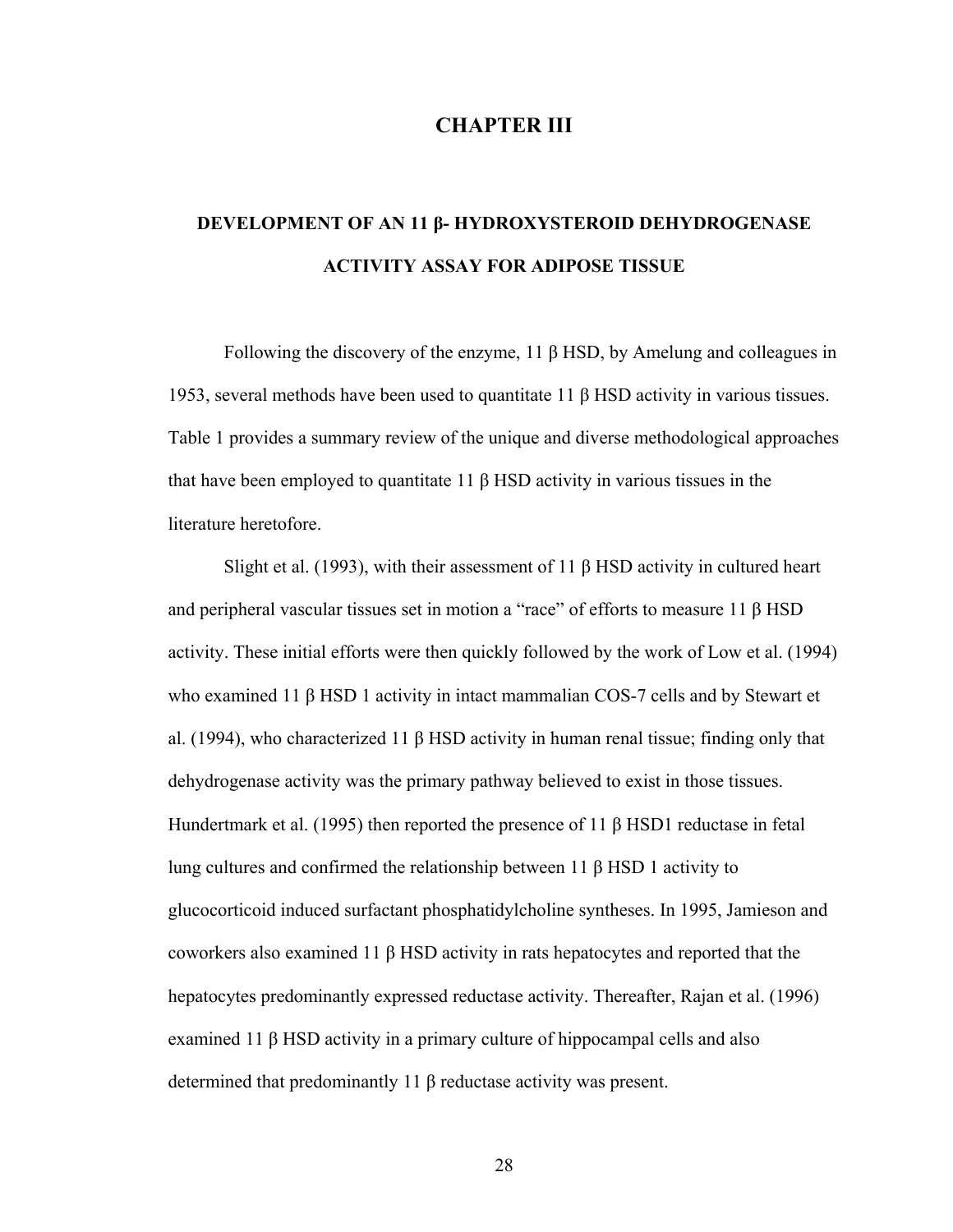More recently, it was asserted that 11-ketoreductase activity was relatively unstable in tissue homogenates, despite efforts to stabilize it with the addition of a plentiful supply of the co-factor NADPH. It is now known that this pathway predominantly exists only *in vivo* in those tissues (Draper et al., 2003). Contemporaneously, other investigators chose to focus on measuring dehydrogenase activity because this pathway has been asserted as the preferential reaction pathway when 11 β HSD is liberated from its intracellular environment. In 2001, Rask and coworkers became the first to measure 11 β HSD1 activity in human adipose tissue and this was followed shortly thereafter by Tomlinson and coworkers (2002) who measured 11 β HSD 1 reductase activity in adipose tissue, adipocytes, and pre-adipocytes in humans. Morton and coworkers (2004) tested the effect of high fat diets in different strains of mice and found 11 β HSD1 dehydrogenase activity in adipose, liver, and muscle tissue. Again, Table 1 provides a summary of the methods described in these aforementioned studies.

Our laboratory utilized a combination of these methodologies to establish a robust and repeatable procedure for quantitating 11  $\beta$  HSD1 activity. Our first step was to mince adipose tissue rather than homogenize it to minimize the possibility that 11  $\beta$  HSD 1 reductase activity was relatively unstable in tissue homogenates. We minced the tissues to be studied, first with scissors, followed by the use of scalpel blade scraping to disrupt the cell walls. Once 100 mg of minced tissue was acquired, it was then incubated in borosilicate glass tubes with either 20 nM or 2.5 nM of unlabeled cortisone or 11 dehydrocorticosterone (Sigma Chemical Co., UK), plus <sup>3</sup>H-cortisone (Amersham International, USA) or <sup>3</sup>H-11-dehydrocorticosterone, respectively. It should be noted that aliquots of  ${}^{3}$ H-11-dehydrocorticosterone were prepared fresh prior to each assay by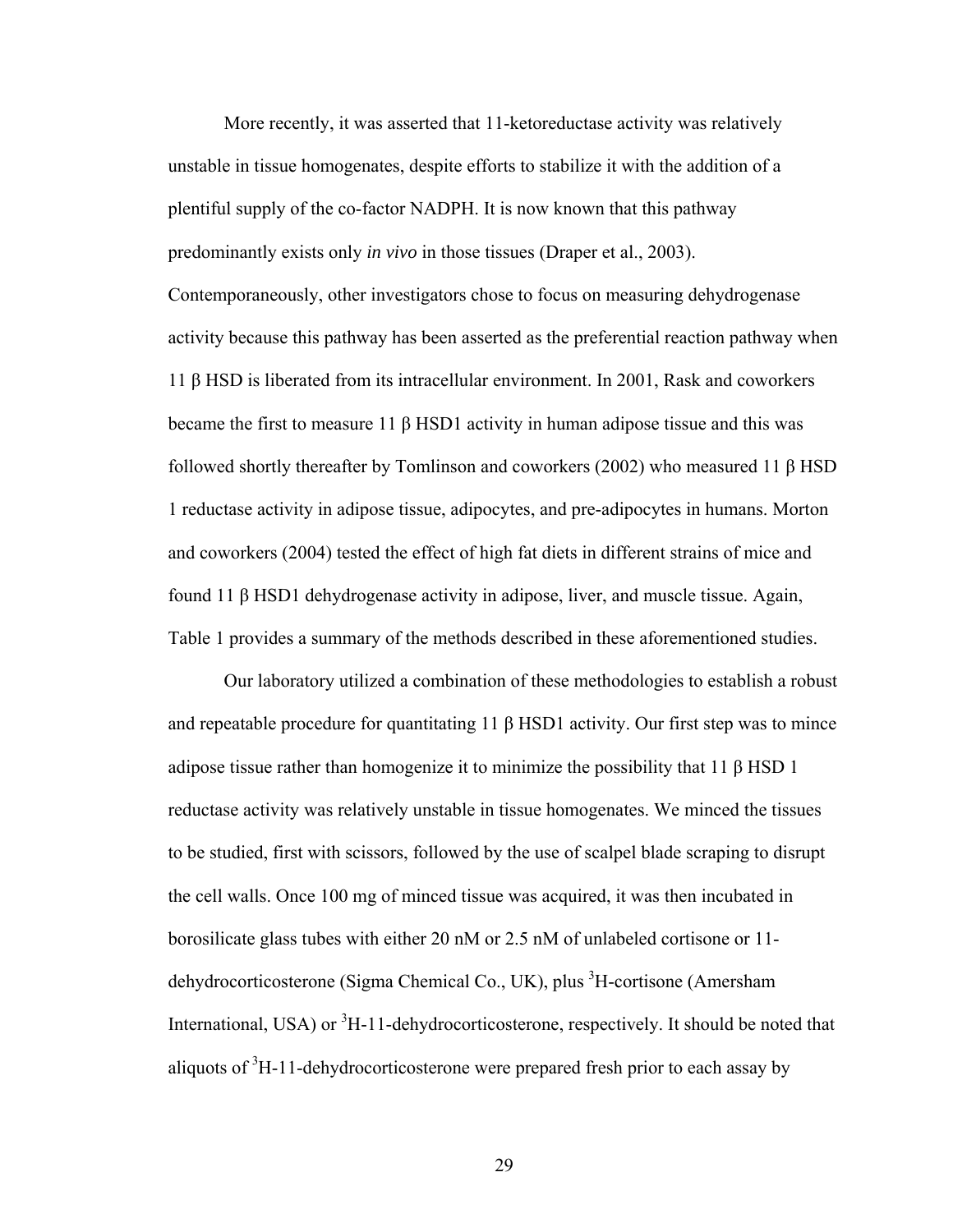derivatizing <sup>3</sup>H-corticosterone as previously described (Yang and Yu, 1994). Known quantities of  ${}^{3}$ H-11-dehydrocorticosterone were then incubated in the presence of the minced – scraped tissues with 0.1 mM, 0.2 mM, or 1 mM of NADPH (Alexis Biochemicals, San Diego, CA), depending on the species and tissues being tested. One ml of Krebs Ringer Buffer (pH 7.4) was then added to the mixture, which was then incubated at 37°C for 30 min, 1 hr, or 24 hrs, again depending on the species and tissues tested. The incubation time points, concentrations of substrate, and cofactor were ultimately optimized to achieve linearity within assay for each tissue type and species.

Following the incubations, the incubation media was extracted utilizing a  $C_{18}$ solid phase extraction column (J. T. Baker, USA) as described by others (Slight et al., 1993). Briefly, the columns were activated by washing the columns with 2 ml of methanol followed by 2 ml of distilled water, without drying the column following the addition of the water. The incubation media was then applied to the  $C_{18}$  solid phase extraction columns and washed with 2 ml of 1:4 methanol/water followed by 2 ml of methanol, the latter fraction of which contained the steroids. This latter methanol fraction (which contained the steroids) was evaporated to dryness under nitrogen, thus concentrating the steroids into the very bottom of the tubes. Acetone (200  $\mu$ l) was then added to the dried extracts to wash all steroids to the bottom of the tube and to transfer the extract to TLC plates.

The steroids were then separated by TLC using a mobile phase consisting of ethanol and chloroform (8:92). Unlabeled steroid control lanes were ran in parallel with the sample extracts for quantative control over isolation, identification, and the spatial aspect of each steroid under UV light. The spots containing the intra-converted steroids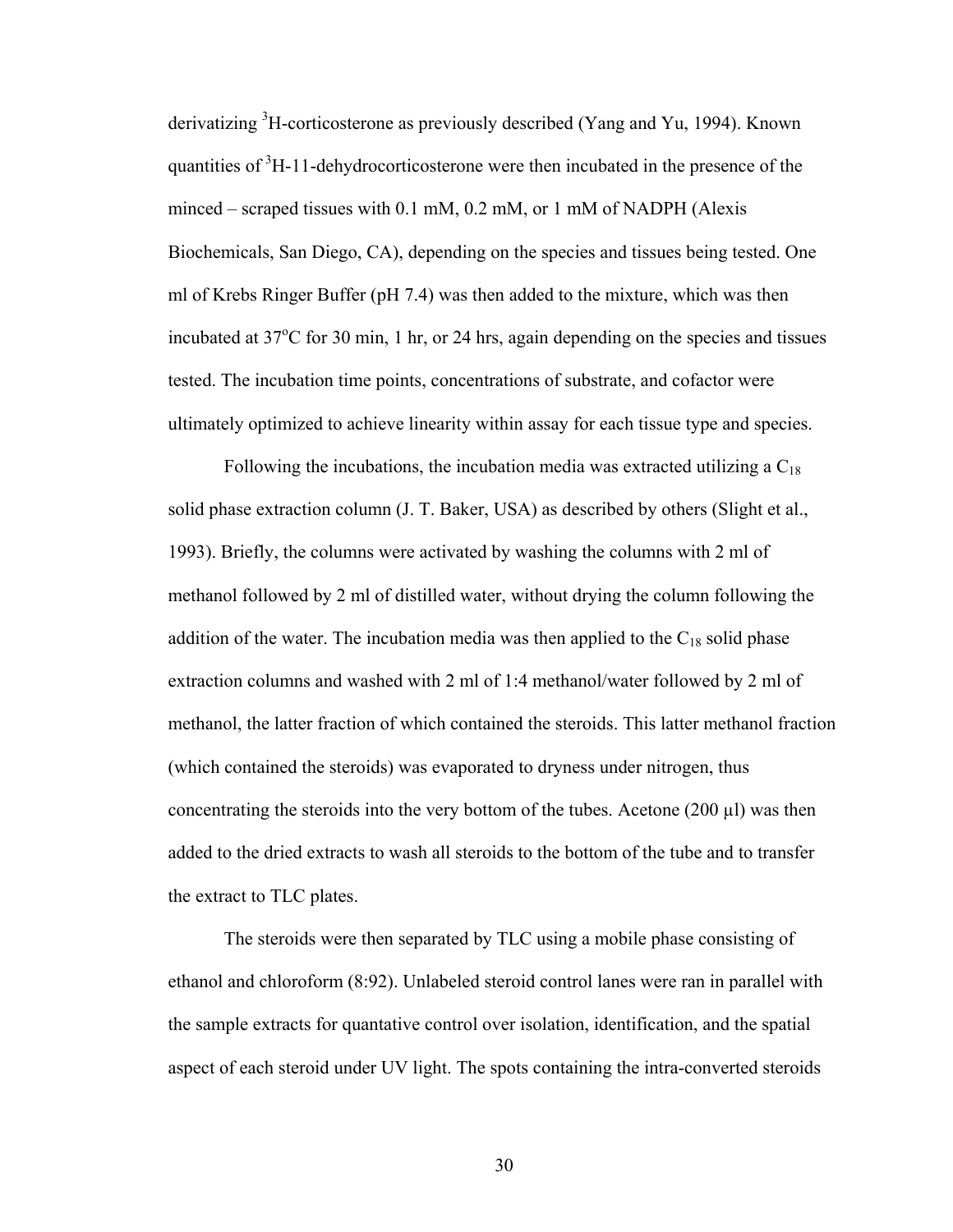were then identified (based on the control steroids) and scrapped from the surface of the TLC plates. Thereafter the steroids within the scrapings were extracted from the powder by spinning the samples for 15 min at 1500 rpm with 1 ml of isopropanol. The isopropanol  $\frac{3}{1}$  steroid mixture was then decanted into liquid scintillation counting vials and dried under nitrogen. After drying was complete, 6 ml of liquid scintillation cocktail was added (Ultima Gold, PerkinElmer) and the samples were counted. Enzyme activity was calculated and expressed as a percentage of conversion of one steroid to its complement form.

The results of these procedures are described in the following chapters.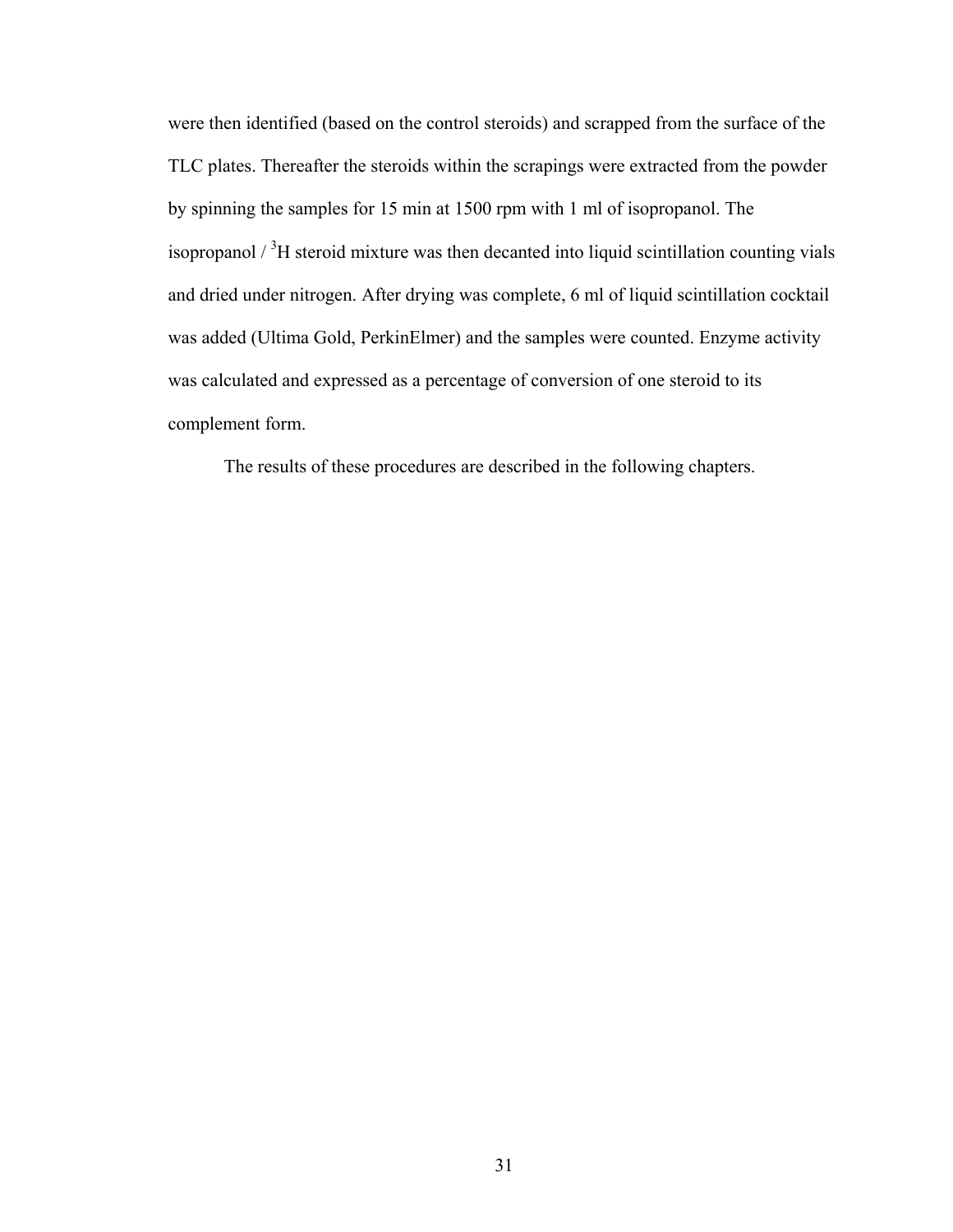|                            | <b>Tissue</b>                                                    | ${}^{3}$ H- Form                                   | Cofactor                                      | <b>Buffer</b>                                                      | <b>Extraction</b>                        | Incubation                             |
|----------------------------|------------------------------------------------------------------|----------------------------------------------------|-----------------------------------------------|--------------------------------------------------------------------|------------------------------------------|----------------------------------------|
|                            | Slight et al. $(1993)$ Heart and Vascular cells<br>cell sonicate | Cortisol or<br>Corticosterone                      | $0.5$ mM/L NADP <sup>+</sup>                  |                                                                    | $C_{18}$ solid phase<br>extraction       | 1 h - $37^{\circ}$ C                   |
| Low et al. $(1994)$        | Mammalian COS-7 cells   11-dehydro-<br>cell homogenate           | corticosterone or<br>corticosterone                | $\mathsf{I}$ mM NADP <sup>+</sup>             | Krebs Ringer Buffer<br>pH 7.4                                      | Ethyl acetate                            | 10 min-37°C                            |
|                            | Stewart et al.(1994 Kidney homogenate                            | Cortisol                                           | 100 μM/L NAD or<br>$NADP+$                    | Phosphate Buffer pH Dichloro-methane 30 min- $37^{\circ}$ C<br>7.6 |                                          |                                        |
| (1995)                     | Hundertmark et al. Fetal Lung culture -<br>homogenate            | Corticosterone                                     | $0.3$ mM/L NADP <sup>+</sup>                  | Tris-HCl Buffer pH<br>9.0                                          | Ethyl ether                              | 1 h - $37^{\circ}$ C                   |
| Jamieson et al.<br>(1995)  | Hepatocytes cell<br>homogenates                                  | 11-dehydro-<br>corticosterone or<br>corticosterone | $200 \mu M NADP^+$ or<br><b>NADPH</b>         | Krebs Ringer Buffer, Ethyl acetate<br>pH 7.4                       |                                          | 10 to 60min-<br>$37^{\circ}$ C         |
| Rajan et al.(1996)         | Cultured hippocampal<br>cells homogenates                        | 11-dehydro-<br>corticosterone or<br>corticosterone | $400 \mu M NADP^{\dagger}$ or<br><b>NADPH</b> |                                                                    | Ethyl acetate                            | $1 h - 37$ °C                          |
| Rask et al.(2001)          | Adipose tissue<br>homogenate                                     | Cortisol                                           | $2$ mM NADP <sup>+</sup>                      | Krebs Ringer Buffer,<br>pH 7.4                                     |                                          | 3, 6, 20 and 30 h<br>$37^{\circ}$ C    |
| Tomlinson et al.<br>(2002) | Preadipocytes and<br>adipocytes - intact cells                   | Cortisone                                          |                                               |                                                                    | Dichloro-methane   16 h - $37^{\circ}$ C |                                        |
| Morton et al.<br>(2006)    | Adipose, liver and<br>muscle - homogenates                       | Corticosterone                                     | $400 \mu M NADP+$                             |                                                                    | Ethyl acetate                            | 10 $min$ , 1h and 6h<br>$37^{\circ}$ C |

Table 1. Details of the methods used to measure 11  $\beta$  HSD activity.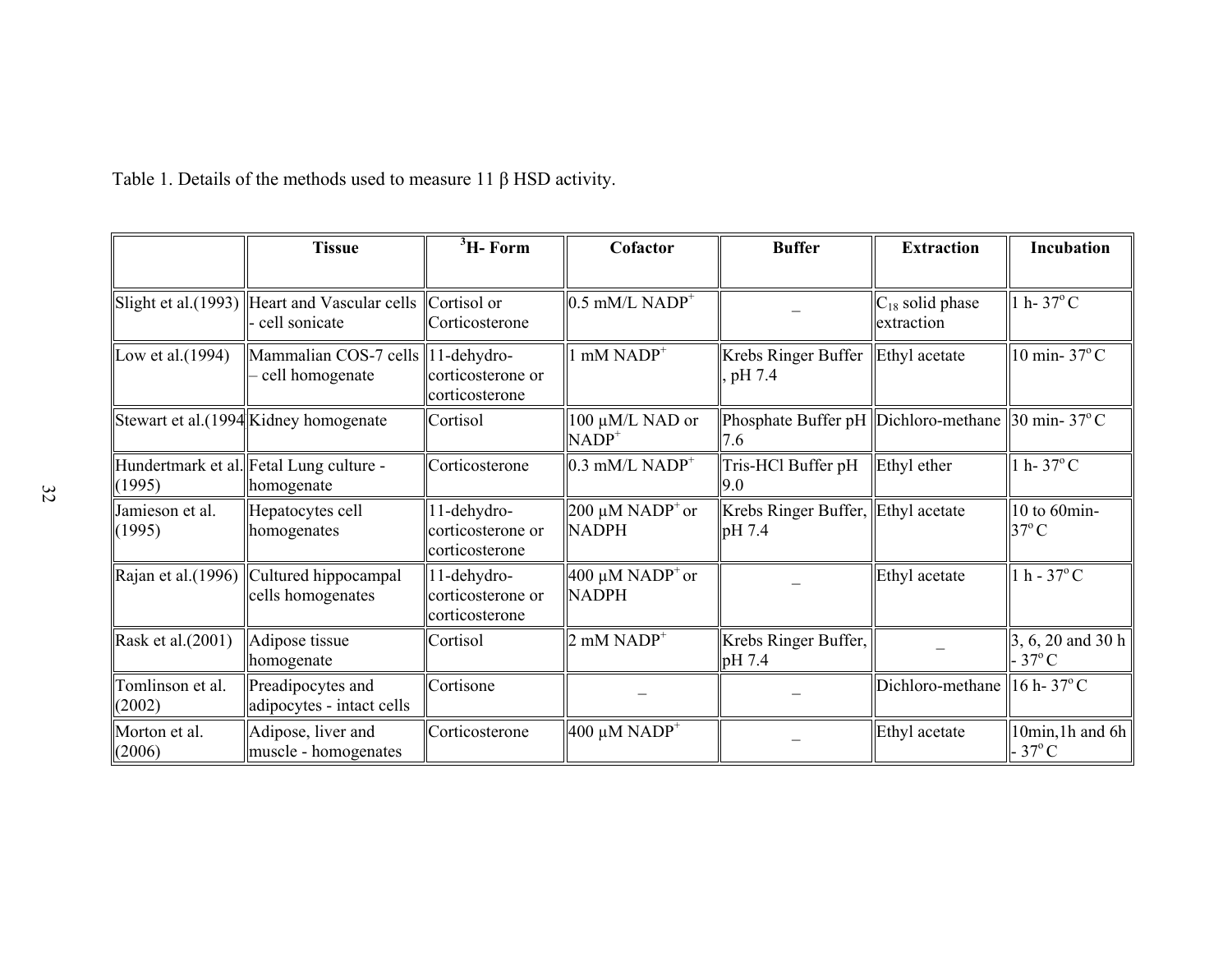# **CHAPTER IV**

# **11** β **- HYDROXYSTEROID DEHYDROGENASE ACTIVITY IN FELINE ADIPOSE TISSUE**

#### **Abstract**

The role of 11 β-Hydroxysteroid dehydrogenase (11 β-HSD) type 1 is to amplify intracellular glucocorticoid action in adipose tissue. Transgenic mice that overexpress 11βHSD1 in adipose tissue exhibit visceral obesity and the hallmarks of metabolic syndrome. In contrast, mice lacking 11βHSD1 activity in adipose tissues exhibit a protective metabolic phenotype; thus further implicating 11βHSD1 in obesity and the metabolic syndrome.

Within the last decade, obesity has become a pervasive problem in humans, and household pets have been caught up in this struggle to avoid obesity. Industry experts now agree that obesity has become the most common nutritional disorder in cats. Feline obesity further exacerbates health problems such as, diabetes mellitus and skin problems. The objective of this study was to determine if 11βHSD1 was present in feline adipose tissue, and if present to quantitate the 11βHSD1 activity in multiple adipose depots and correlate the activity to a morphological characterization of those tissues. The hypothesis of this study was that, like humans, cats exhibit regional tissue (adipose) differences in 11βHSD1 activity.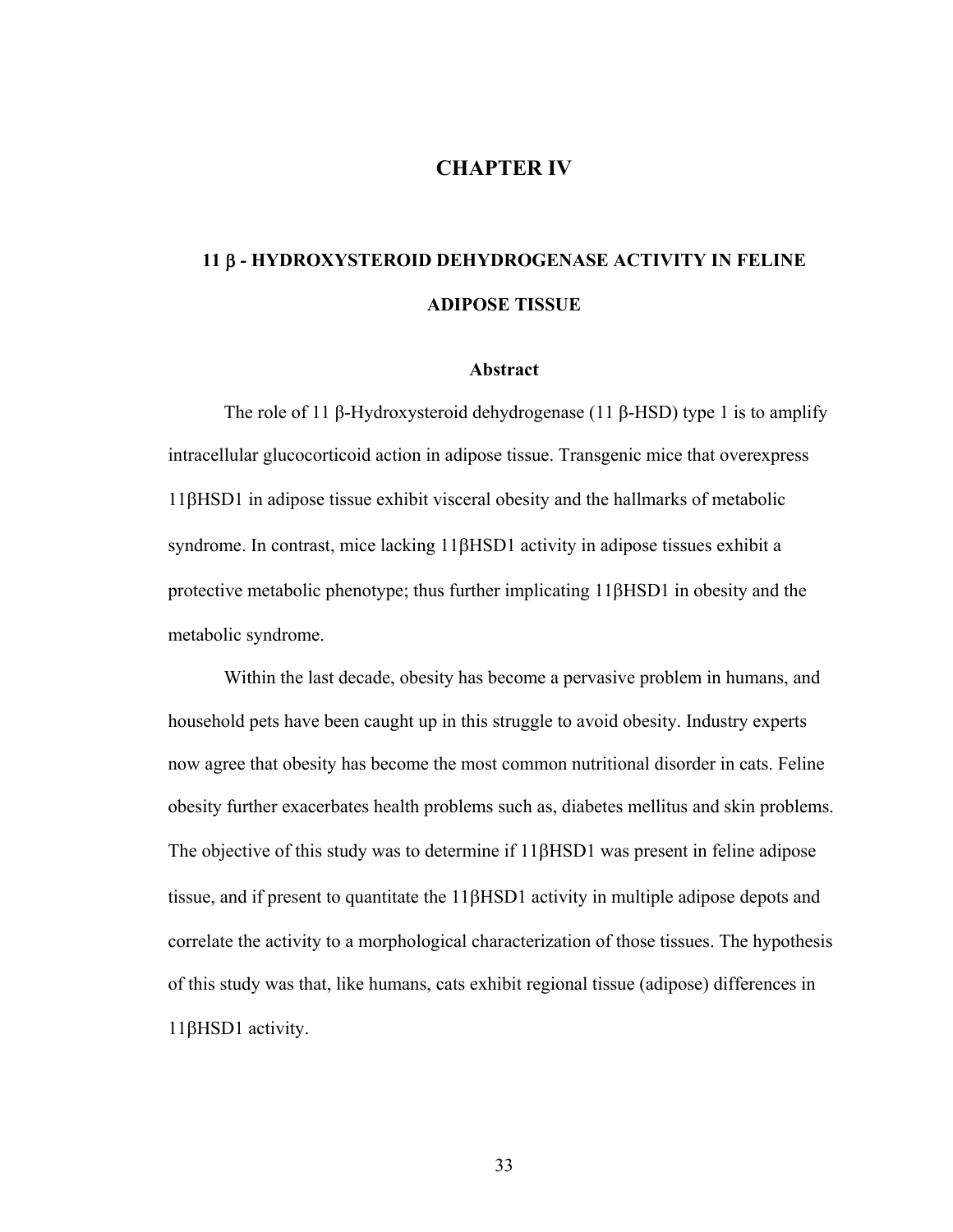Samples (adipose tissue) were collected from six intact male cats with healthy body weights (10.13  $\pm$  1.33), each sampled from five different adipose depots: subcutaneous midline (SQM), subcutaneous inguinal (SQI), omental (OM), falciform (FAL), and retro-peritoneal (RP). Slides of the fat samples were fixed, sectioned, and then subjected to immuno-histochemistry procedures to detect the presence of 11βHSD1. Morphological (adipocyte size) and immuno-histochemical determinations were then made. In addition, aliquots of the same samples were subjected to radiometric assay procedures to reaffirm the presence and radiometrically quantitate the activity of 11βHSD1 in the adipose depots. Data were analyzed using ANOVA using a threshold value of  $P < 0.05$  to denote significance.

The adipose depot SQM had greater 11β-HSD1 activity ( $P \le 0.05$ ) compared to SQI, RP, and OM. Cat 5 had greater total 11 $\beta$ -HSD1 activity (P < 0.05) compared to cat 2 or cat 3. There were significant differences ( $P < 0.05$ ) in adipocyte diameter between adipose depots; SQI had greater adipocyte diameters than FAL or OM, whereas RP had greater adipocyte diameters than FAL, OM, or SQM. Additionally, cat 5 had greater adipocyte diameters than cat 4 ( $P < 0.05$ ). These data provide evidence that 11 $\beta$ HSD1 activity is present in cat adipose tissue, but these data fail to provide evidence of a correlation between adipocyte size and 11βHSD1 activity.

## **Introduction**

Obesity in household cats has increased dramatically within the last decade and has become the most common nutritional disorder in cats (Donoghue and Scarlett, 1998). Furthermore, obesity exacerbates diabetes mellitus and skin problems in cats and also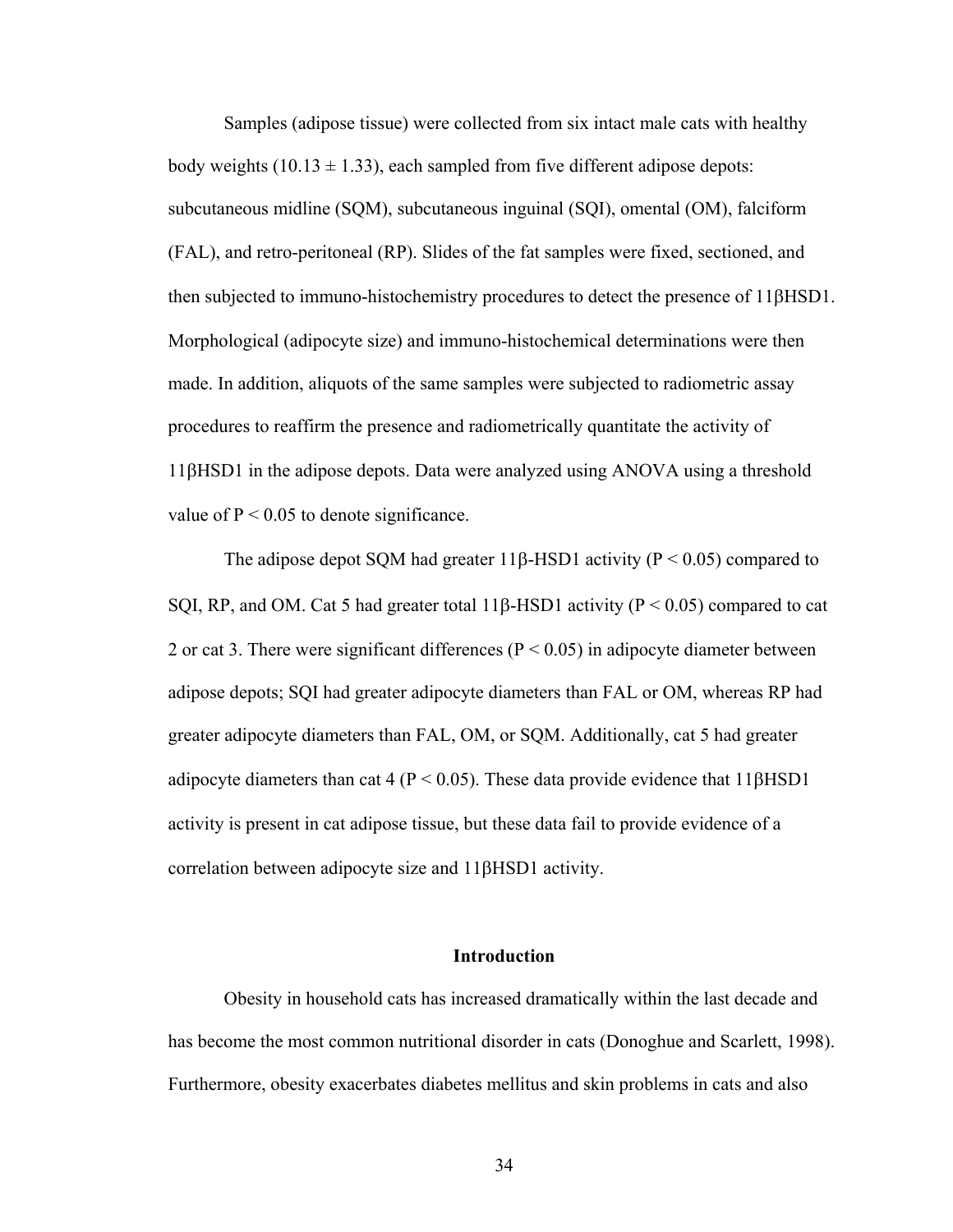increases cat's risk of urinary tract disease, and some neoplastic conditions. (Rand and Appleton, 2001; Appleton et al., 2001). Middle-aged neutered male cats are particularly susceptible, and tend to become obese more frequently that the rest of the adult cat population (Scarlett et al., 1994).

The problems associated with obesity are far ranging. Adipose tissue is not only a passive reservoir for energy storage, it is considered a complex and highly active metabolic and endocrine organ (Ahima and Flier, 2000; Fruhbeck et al., 2001). It secrets proteins actively involved in energy homeostasis and regulation of neuroendocrine, autonomic and immune function. Sex steroids, peptide hormone precursors, proinflammatory cytokines, and adiponectin are some of the other products secreted by adipose tissue (Flier and Spiegelman, 1996; Mohamed-Ali et al., 1998). Consequently, several metabolic abnormalities can result from excess or a deficiency of adipose tissue.

Obesity in humans is associated with hypertension, hyperglycemia, insulin resistance, dyslipidemia, and the pro-inflammatory state (Grundy et al., 2004). These conditions are not only hallmarks of the metabolic syndrome, but moreover, obesity increases the relative risk of these metabolic syndrome features (Grundy et al., 2004). Treatment of individuals with metabolic syndrome are not so straight forward, because there are confounding morphological and metabolic similarities to Cushing's syndrome in many of the affected individuals (Walker and Seckl, 2001). Cushing's syndrome is characterized by excessive peripheral concentrations of cortisol, which leads to the occurrence of secondary obesity. An interesting distinction between individuals with Cushing's syndrome versus those with metabolic syndrome is that in individuals with the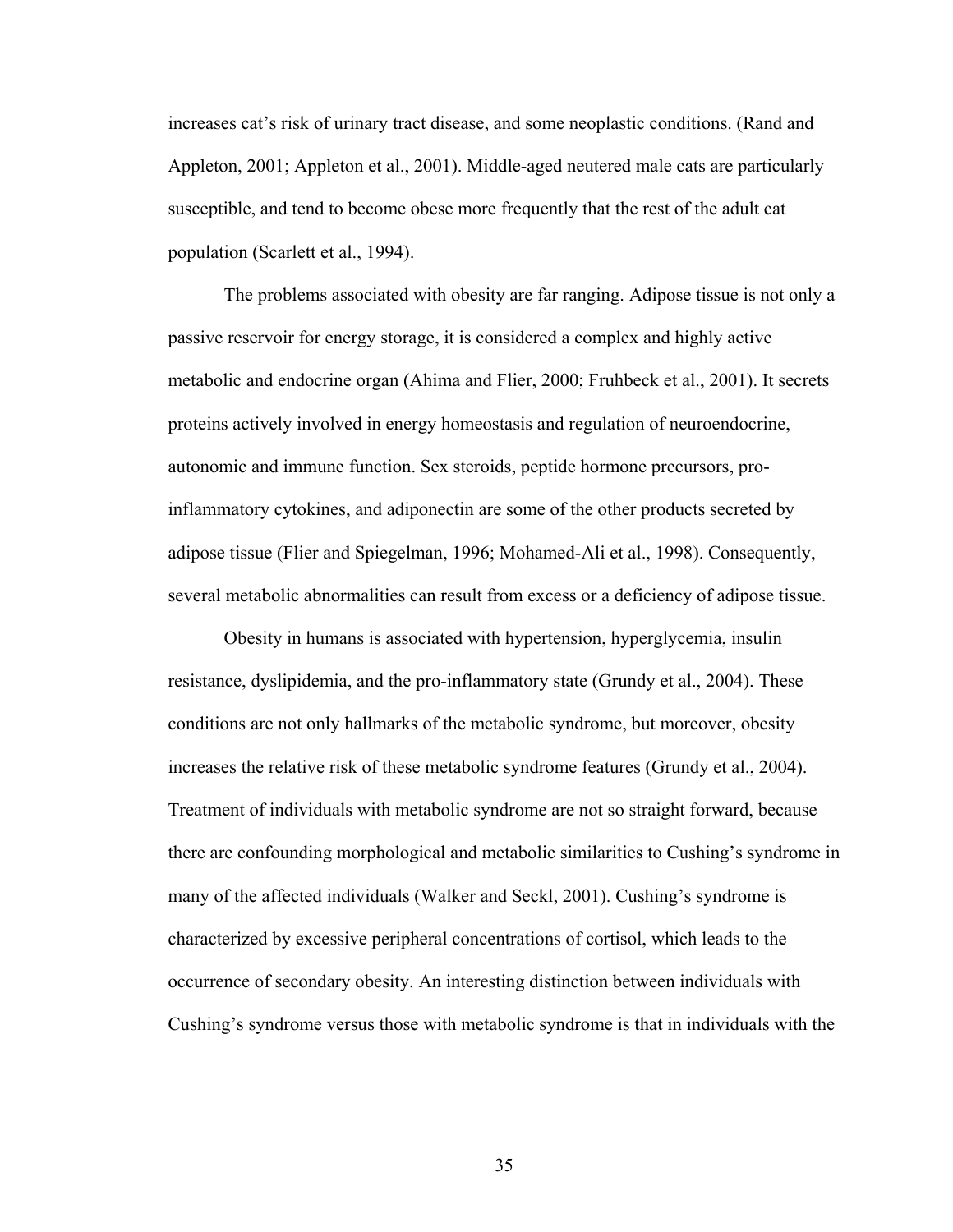metabolic syndrome, cortisol levels are modestly, if at all, elevated (Walker and Seckl, 2001).

Most recently, the perception that circulating concentrations corticosteroids were the predominant determinant of corticosteroid action has changed. It has now been found that tissue-specific enzymes exert a far greater influence in certain tissues than could be attributed to peripheral concentrations of corticosteroids (Stulnig and Waldhäusl, 2004; Seckl and Walker, 2001). The enzyme that is responsible for this tissue-specific reaction to glucocorticoids is 11β- hydroxysteroid dehydrogenase, which catalyzes the interconversion of 11-hydroxy glucocorticoids (cortisol, corticosterone) and 11-keto forms (cortisone, 11-dehydrocorticosterone) (Amelung et al. 1953). 11β-HSD1 was found to be highly expressed in adipose tissue in humans and mice, particularly localized in the visceral adipose tissues (Stulnig and Waldhäusl, 2004; Seckl and Walker, 2001). Furthermore, it is critical to realize that the amplification of glucocorticoids concentrations in adipose tissue by 11β-HSD1 does not seem to effect systemic concentrations of glucocorticoids (Stulnig and Waldhäusl, 2004; Seckl and Walker, 2001).

The relative importance of 11β-HSD1 amplification of glucocorticoids in adipose tissue lies in the fact that 11β-HSD1 has now been directly associated with or identified as a causal factor of obesity, diabetes, hypertension, dyslipidemia, cardiovascular disease, and polycystic ovarian syndrome in humans and mice (Stulnig and Waldhäusl, 2004; Seckl and Walker, 2001). Polymorphisms in the 11β-HSD1 gene has also been linked to the predisposition to obesity (Draper et al., 2002; Gelernter-Yaniv et al., 2003). Recently, Walker and coworkers (1995) reported that pharmacological inhibition of 11β-HSD1 in humans increased insulin sensitivity. Furthermore, transgenic mice that over-express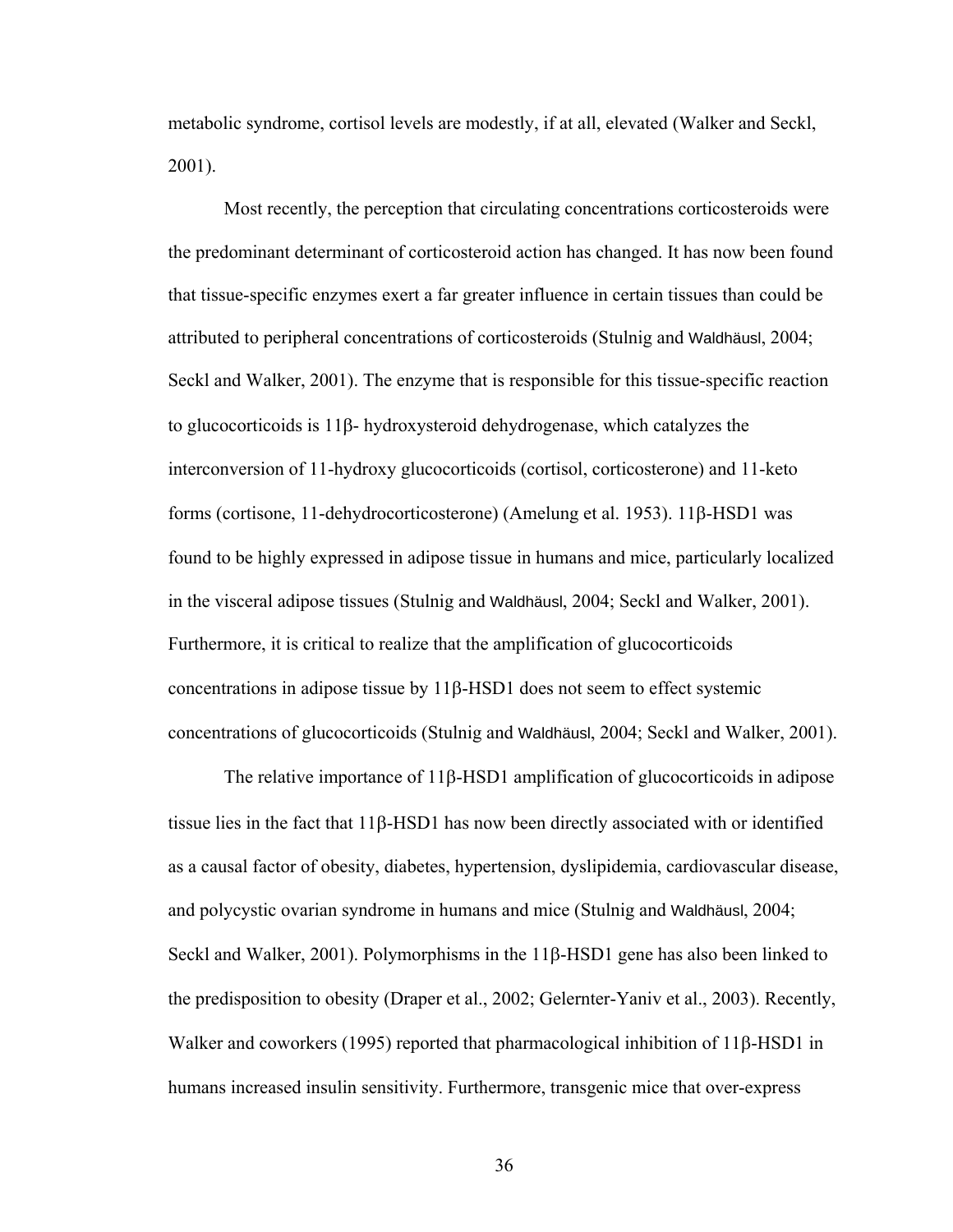11β-HSD1 in adipocytes had elevated local glucocorticoid concentrations in adipose tissues but normal serum glucocorticoids (Masuzaki et al., 2001) and presented features of the metabolic syndrome (hypertension, dyslipidemia, insulin resistance, and hepatic steatosis) and visceral obesity (Masuzaki et al., 2001). In contrast, 11β-HSD1 knockout mice were reported to exhibit favorable metabolic phenotypes characterized by improved insulin sensitivity and lipid profiles (Morton et al., 2001).

Recently, Schipper and coworkers (2004) confirmed the presence of 11β-HSD1 and 11β-HSD2 in feline kidney and 11β-HSD1 in feline liver. Because 11β-HSD1 is involved with obesity and metabolic syndrome in humans and mice is hypothesized to be involved in obesity and insulin resistance in cats.

The goal of this study was to determine if 11β-HSD1 activity exists in feline adipose tissue and if so, compare 11β-HSD1 activity from different adipose deposition sites. A final goal of this study was determine if there exists a correlation between adipocyte volume and 11β-HSD1 activity in the different depots.

## **Material and Methods**

### *Animals*

Samples were collected from six purpose-bred intact male cats during anesthesia or after euthanasia. Mean age of the cats was 2.46  $\pm$  0.6 years and mean body weight was 10.13  $\pm$ 1.33 kg. Tissue samples were collected from each cat from two subcutaneous and three abdominal sites identified as: subcutaneous midline (SQM), subcutaneous inguinal (SQI), omental (OM), falciform (FAL), and retro-peritoneal (RP). After tissue collection the samples were frozen in liquid nitrogen and stored at - 80 °C until assayed.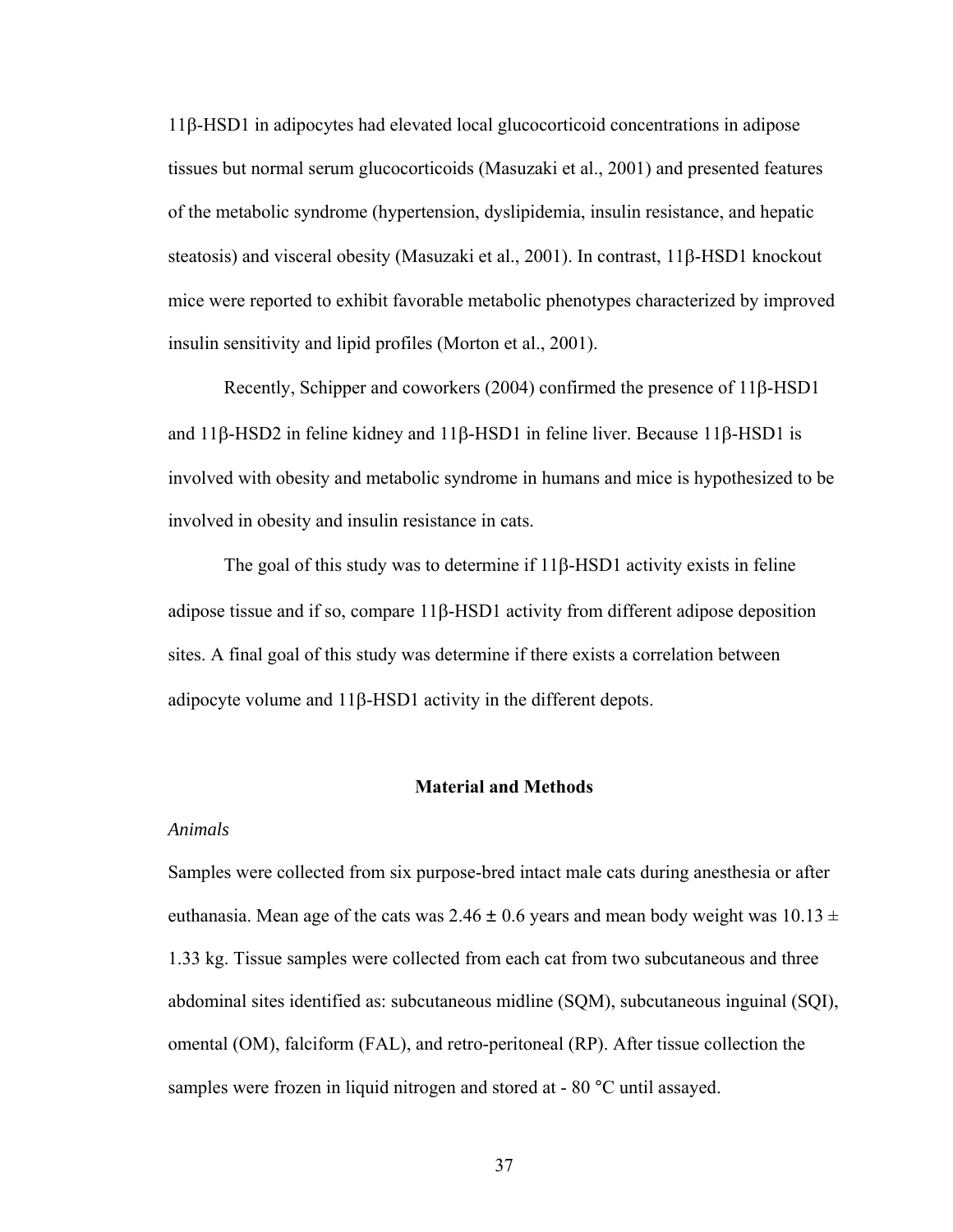## *11*β*-HSD1 enzyme activity*

Several assay optimization efforts were performed to ensure robust and repeatable linearity within and across assays utilizing the feline tissues. Briefly, the tissue was minced first with scissors and after with a scalpel blade to disrupt the cells wall. Then, 100 mg of minced adipose tissue was added to borosilicate glass tubes containing 20 nM of unlabeled 11-dehydrocorticosterone (Sigma Chemical Co., UK), and <sup>3</sup>H-11dehydrocorticosterone. Prior to each assay,  ${}^{3}$ H- 11-dehydrocorticosterone was prepared fresh from <sup>3</sup>H- corticosterone (65.0 Ci/mmol, Amersham Biosciences UK Limited) as previously described (Yang and Yu, 1994). To this mixture, 0.1 mM NADPH (Sigma, UK) was added along with 900  $\mu$ L of Krebs-Ringer buffer (pH 7.4) to bring the total media volume to 1 ml. The mixture was then incubated at 37°C for 30 min.

Following the incubation, the incubation media was extracted utilizing a  $C_{18}$  solid phase extraction column (J. T. Baker, USA) as described by others (Slight et al., 1993). Briefly, the columns were activated by washing the columns with 2 ml of methanol followed by 2 ml of distilled water, without drying the column following the addition of the water. The incubation media was then applied to the  $C_{18}$  solid phase extraction columns and washed with 2 ml of 1:4 methanol/water followed by 2 ml of methanol, the latter fraction of which contained steroids. This latter methanol fraction (which contained the steroids) was evaporated to dryness under nitrogen, thus concentrating steroids into the very bottom of the tubes. Acetone (200 µl) was then added to the dried extracts to wash all steroids to the bottom of the tube and to transfer the extract to TLC plates.

The steroids were then separated by TLC using a mobile phase consisting of ethanol and chloroform (8:92). Unlabeled steroid control lanes were ran in parallel with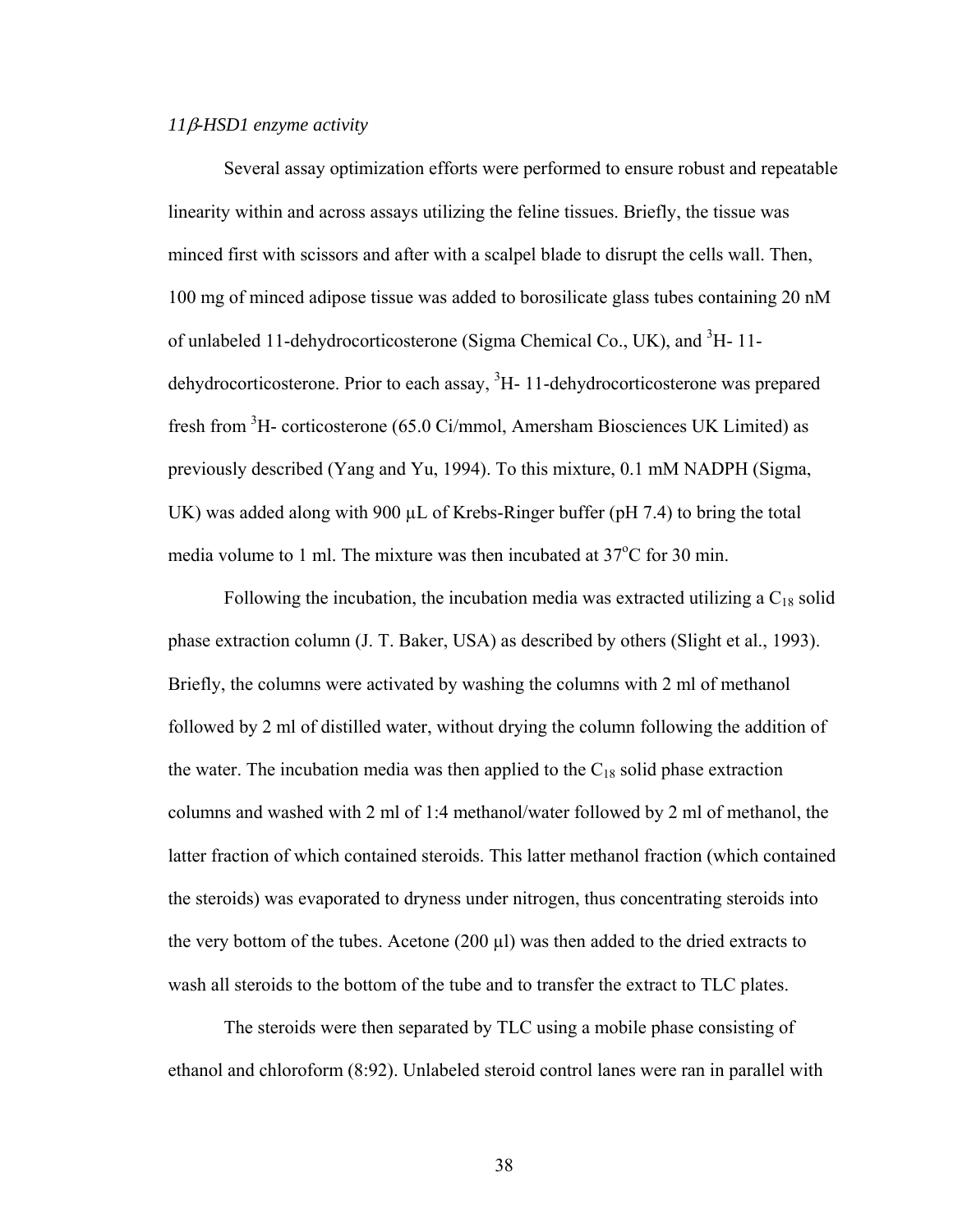the sample extracts for quantative control over isolation, identification, and the spatial aspect of each steroid under UV light. The spots containing the intra-converted steroids were then identified (based on the control steroids) and scrapped from the surface of the TLC plates. Thereafter the steroids within the scrapings were extracted from the powder by spinning the samples for 15 min at 1,500 rpm with 1 ml of isopropanol. The isopropanol  $\frac{3}{1}$  steroid mixture was then decanted into liquid scintillation counting vials and dried under nitrogen. After drying was complete, 6 ml of liquid scintillation cocktail was added (Ultima Gold, Perkin Elmer) and the samples were counted. Enzyme activity was calculated and expressed as a percentage of conversion of one steroid to its complement form.

## *Determination of adipocyte volume*

Portions of the tissue samples, from each cat and adipose depot, were embedded in paraffin, sectioned, processed, and stained with hematoxylin and eosin. Regions of representatively sized cells were photographed at X200 magnification. The total number of cells in a 0.5 x 0.5 mm area was counted and incomplete cells were counted only if more than half of the cell was inside the designated area. The average volume of adipocytes was calculated using the formula: diameter  $= 1.1$  x 2x [area/ cell number x  $(\pi)]^{\frac{1}{2}}$ . Volume was calculated as: volume = (diameter x  $\pi^3/6$  (Ashwell et al., 1976; Zhang et al., 2002).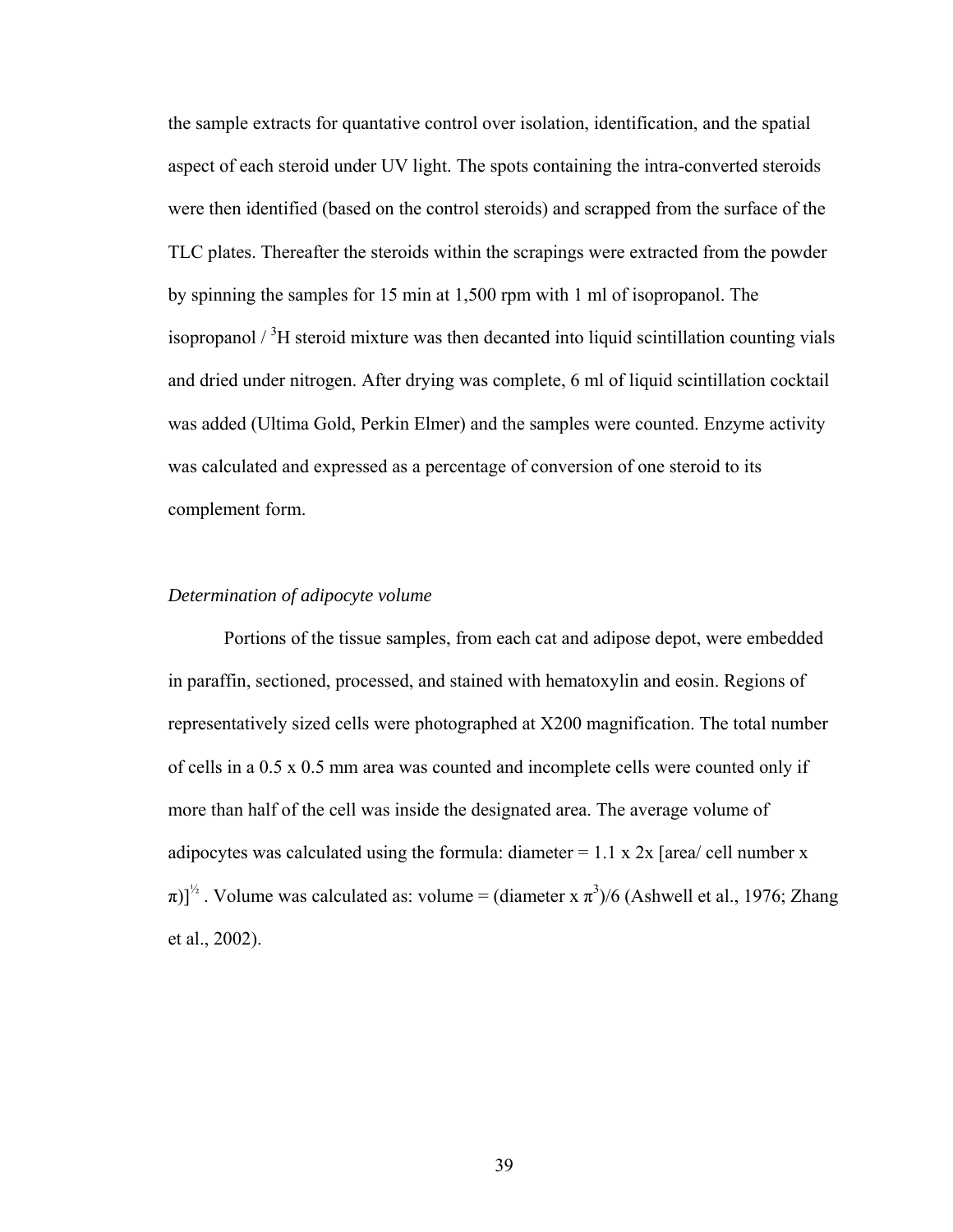### *Immuno-histochemistry*

Samples of adipose tissue were embedding in paraffin and sections were cut at 4 microns and placed onto slides. Slides were microwaved briefly in order to fix the tissue to the slide. Thereafter, the slides were deparaffinized in Dako Target Retrieval solution at 90-100 $^{\circ}$ C for 30 min using a steamer. Endogenous peroxidase was avoided by fixing and embedding slides with solutions containing  $3\%$  H<sub>2</sub>O<sub>2</sub>. Background staining was minimized by incubating samples with avidin and biotin blocking solutions prior to antibody reaction. A non-serum protein blocking solution was applied to minimize nonspecific protein binding. Thereafter, slides were incubated overnight at 4°C with primary rabbit polyclonal anti-rat 11β-HSD1, 1:100 dilution. The next day the slides were incubated with a biotinylated anti-rabbit secondary antibody and then with peroxidaselabeled streptavidin. To enhance visualization of primary antibody staining, diaminobenzine and diaminobenzine enhancer was added. The slides were then counterstained with hematoxylin, dehydrated, and cover-slipped with permanent mounting media. A positive and negative control sample was prepared along with the samples for reference perspective.

## *Statistical analyses*

All data were expressed as means  $\pm$  standard error. Data were analyzed using ANOVA and PROC GLM procedures of SAS (SAS Inst. Inc., Cary, NC) a significance threshold set at  $P < 0.05$ .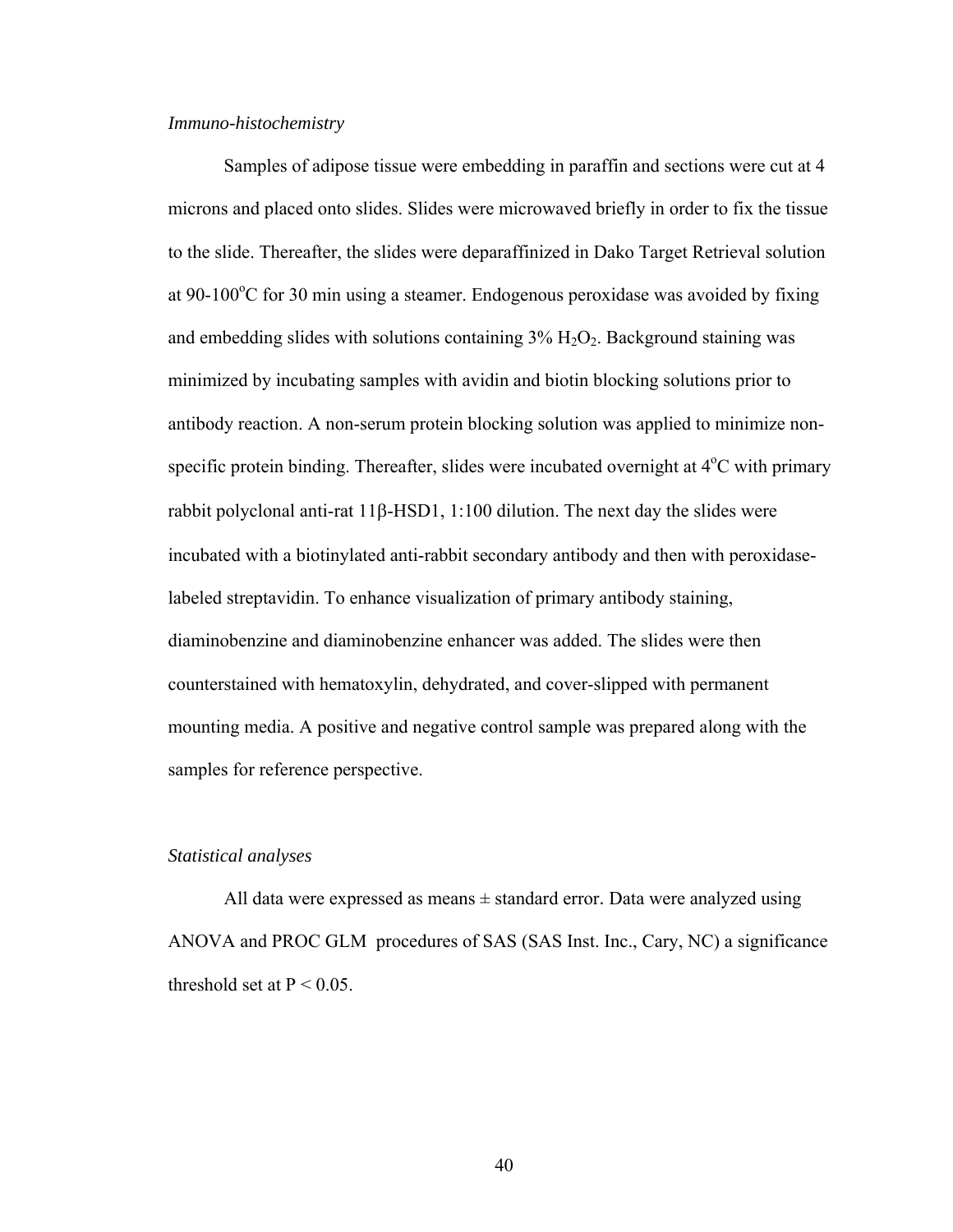### **Results**

### *Immuno-histochemistry*

All adipose depot samples were found to stain positively for 11β-HSD1. The staining was most intense in the nucleus of the adipocytes and macrophages present in the sections (Figure 1 and 2).

## *Adipocyte volume*

There were significant differences ( $P < 0.05$ ) in adipocyte diameter between adipose depots, SQI had greater adipocyte diameters than FAL or OM, whereas RP had greater adipocyte diameters than FAL, OM, or SQM (Table 2). In addition, cat 5 was found to have greater overall adipocyte diameters than cat  $4 (P < 0.05)$ .

### *11*β*-HSD1 enzyme activity*

11β-HSD1 activity was present in all adipose tissue samples. 11β-HSD1 activity was NADPH concentration dependent in converting 11-dehydrocorticosterone into corticosterone. The adipose depot SQM had greater 11β-HSD1 activity ( $P < 0.05$ ) compared to SQI, RP, or OM (Figure 3 and Table 3). Also, cat 5 had greater total 11β-HSD1 activity ( $P < 0.05$ ) than cat 2 or cat 3 (Table 4). Adipocyte volume did not correlate significantly with enzymatic activity.

## **Discussion**

These data provide immuno-histochemical and radiometric evidence of the presence of 11β-HSD1 in feline adipose tissue. This corroborates the discovery of 11β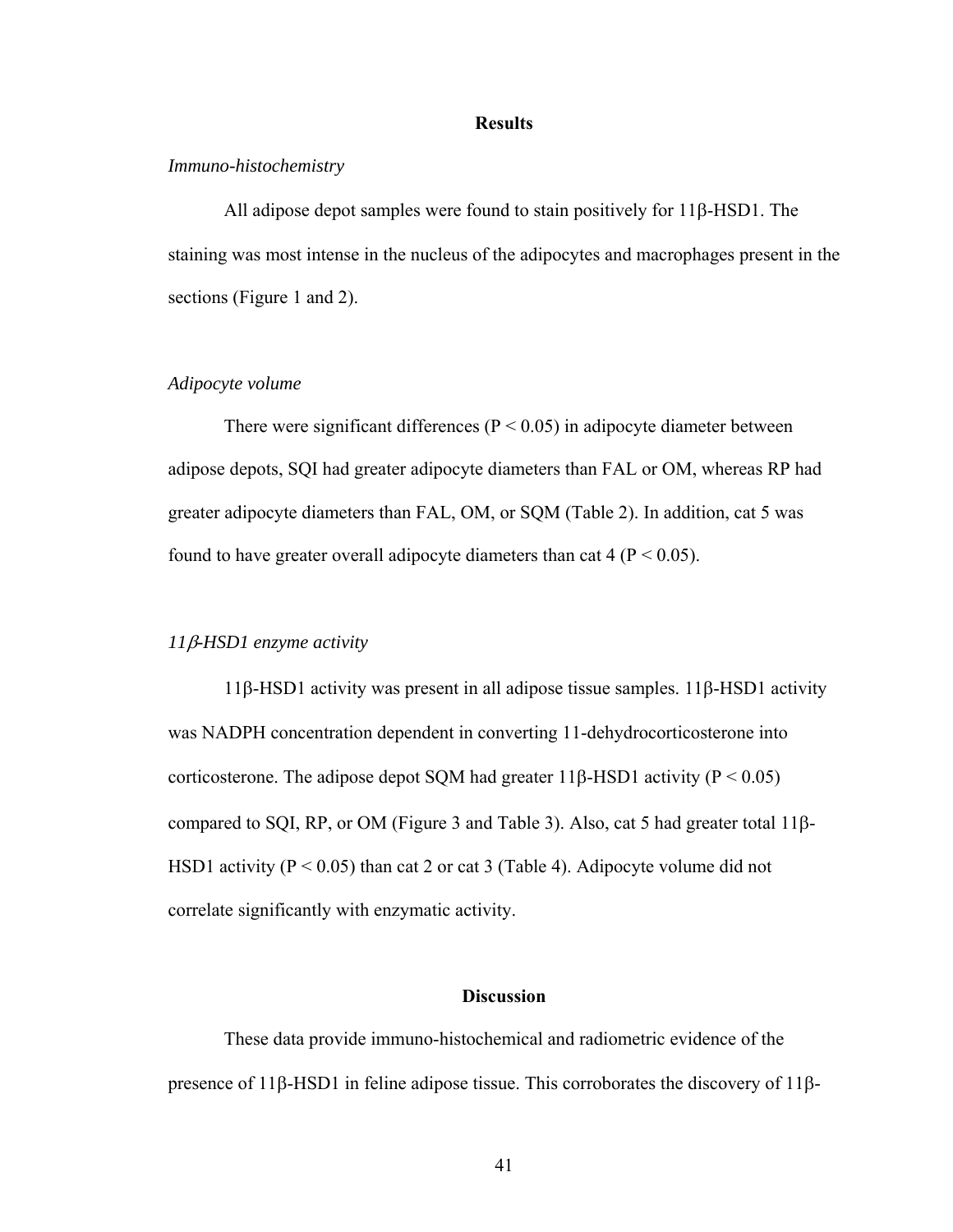HSD1 mRNA expression in human adipose tissue and rat white adipose tissue (Bujalska et al., 1997; Napolitano et al., 1998). We found that all feline adipose tissue samples tested were positive for 11β-HSD1 by immuno-histochemical staining and functionally expressed 11β-HSD1 enzymatic activity. A notable, and yet expected finding was that the 11β-HSD1 enzymatic activity was NADPH concentration dependent in converting 11 dehydrocorticosterone into corticosterone. As a perspective, 3T3 cell lines, that have been used as model tissue culture systems for adipose tissue expresses only 11β-HSD1 and the reaction in those intact cells is exclusively reductase (Napolitano et al., 1998).

We anticipated in this study that we would find that different adipose depots would have different 11β-HSD1 enzymatic activity. This hypothesis was based on the observations of Bujalska et al. (1999) who reported that cultures of omental human stromal cells have greater 11β-HSD1 reductase activity than subcutaneous stromal cells. In contrast, Morton and coworkers (2003) reported that peripheral adipose 11β-HSD1 expression and activity was higher than visceral adipose expression and activity in nonobese strains of mice. These reports lead us to hypothesize that increased glucocorticoid reactivation may correlate with a specific adipose depot. In agreement with this perception, it has been reported that humans perhaps have greatest 11β-HSD1 activity in visceral adipose because this depot has more glucocorticoid receptors and/or has greater capacity for glucocorticoid-induced differentiation of immature to mature adipocytes (Masuzaki et al., 2001). An interesting observation in mice is the fact that while increased subcutaneous adipose 11 βHSD1 is associated with insulin resistance in obesity, there is no correlation with visceral adiposity or hypertension. Mice and men differ in those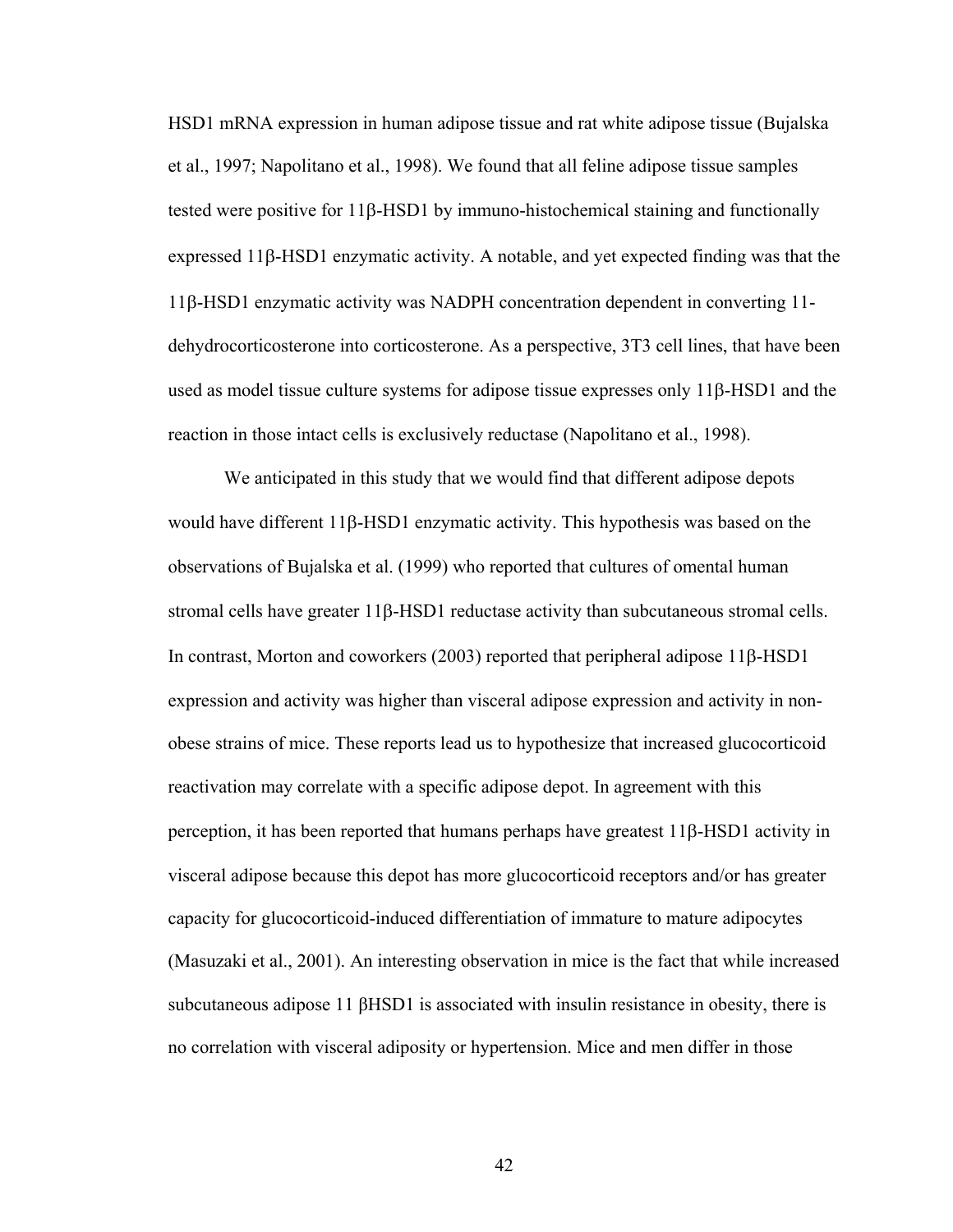aspects, although it should be noted that 11 βHSD1 activity was measured only in cell cultures from these two species and not from fresh biopsies (Tomlinson et al., 2002).

In our study we found that the SQM adipose depot had significantly more 11 βHSD1 activity than OM, SQI or RP, but not different from FAL. The reason for this difference in activity between adipose depots in cats is still unknown. Notable however is the fact that Hoenig and Rand (2005) reported that abdominal fat is the primary site of fat accumulation in cats. More recently, Hoeing and coworkers (2007) reported that the distribution of abdominal fat in obese cats is balanced between subcutaneous and intraabdominal depots.

### **Implications**

Confirmation of 11 βHSD1 existence and reductase activity in feline adipose tissue provides some evidence that 11 βHSD1 activity may be involved in obesity and related health problems in cats. We found differences in 11 βHSD1 activity between adipose depots and between cats. However in contrast to other reports correlating 11 βHSD1 with obesity and related health problems, we failed to find evidence to support this hypothesis in cats.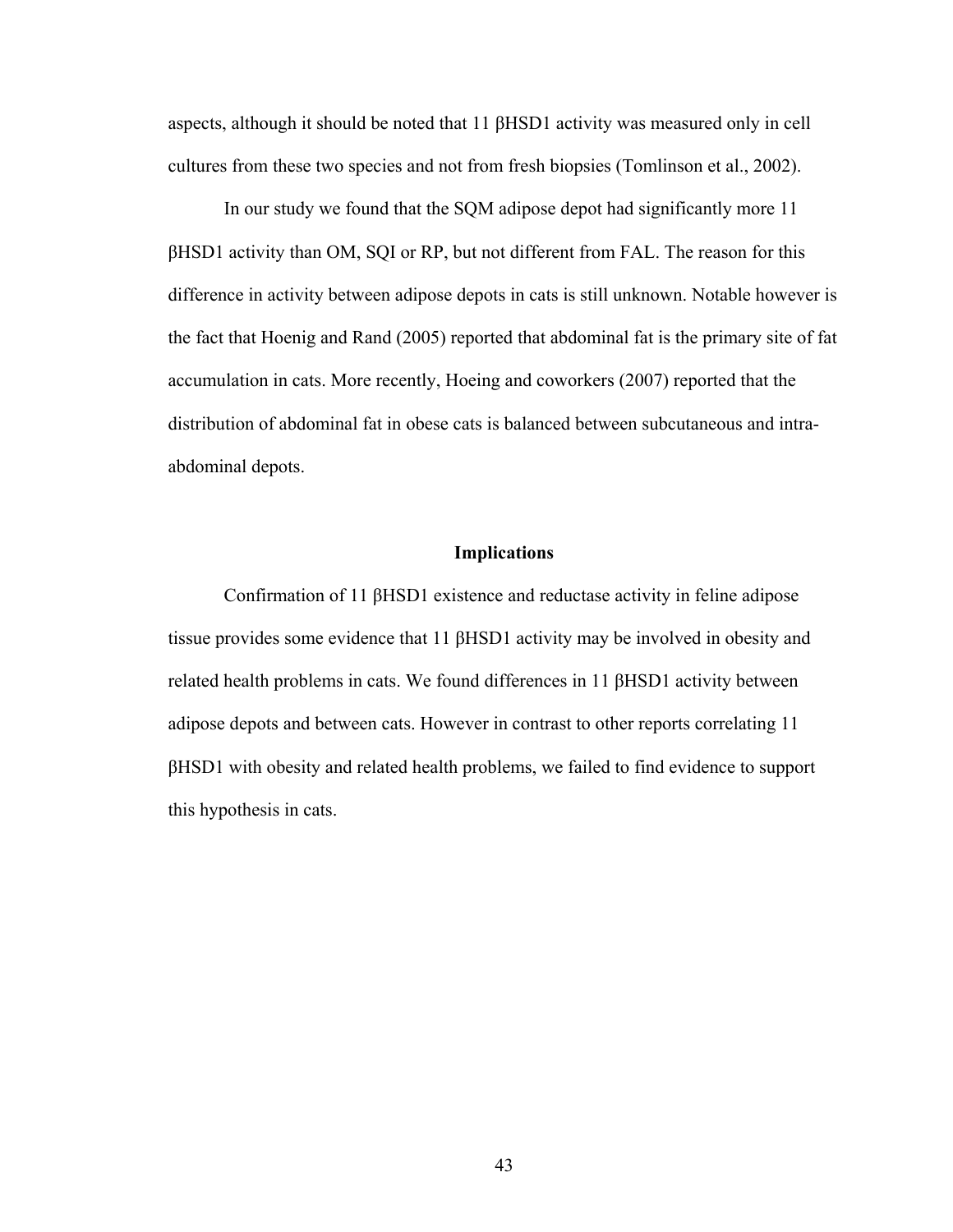

Figure 1. Sections of feline adipose tissue submitted to 11 βHSD1 immunohistochemistry detection procedures (Cat 1, 2, and 3).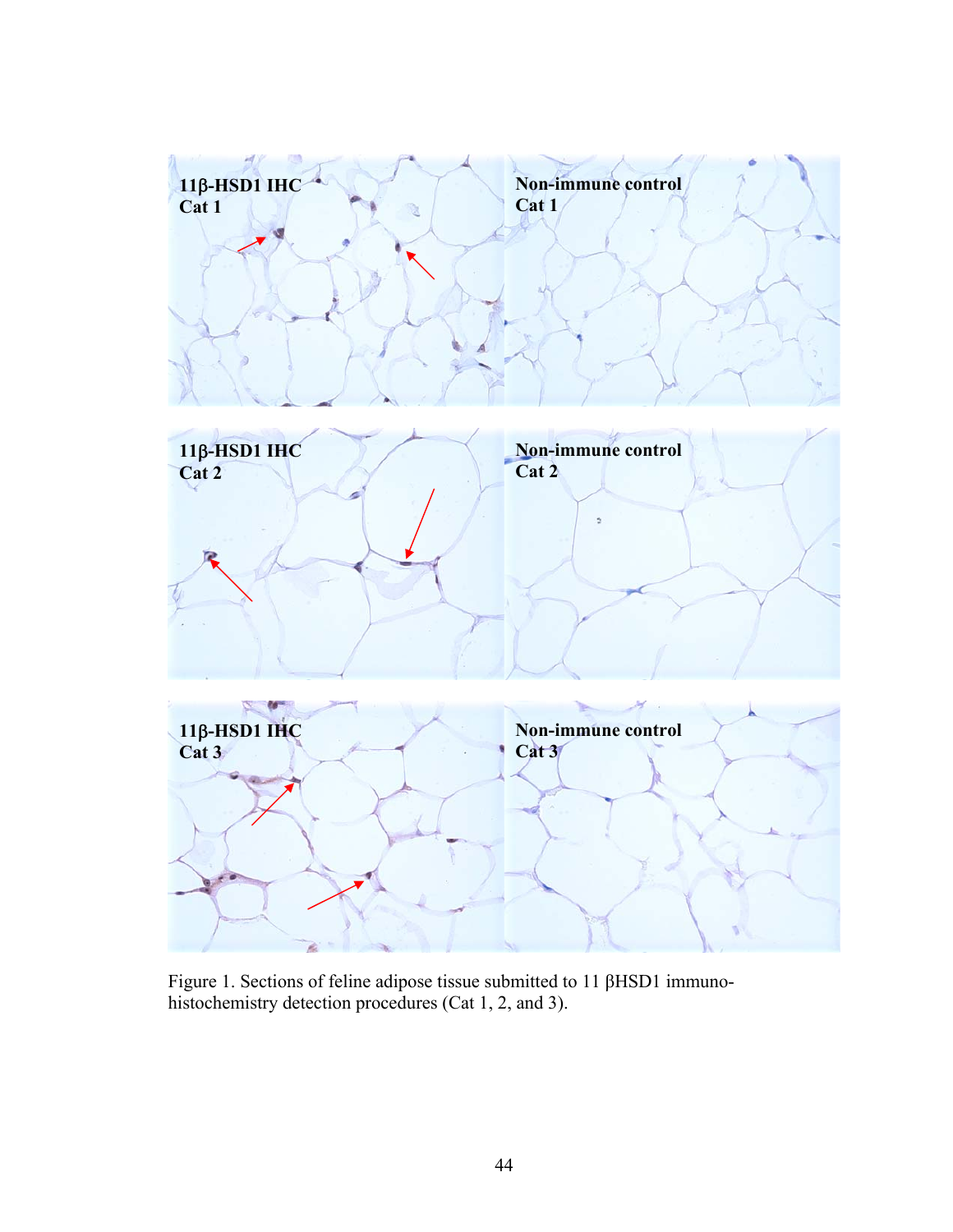

Figure 2. Sections of feline adipose tissue submitted to 11 βHSD1 immunohistochemistry detection procedures (Cat 4, 5, and 6).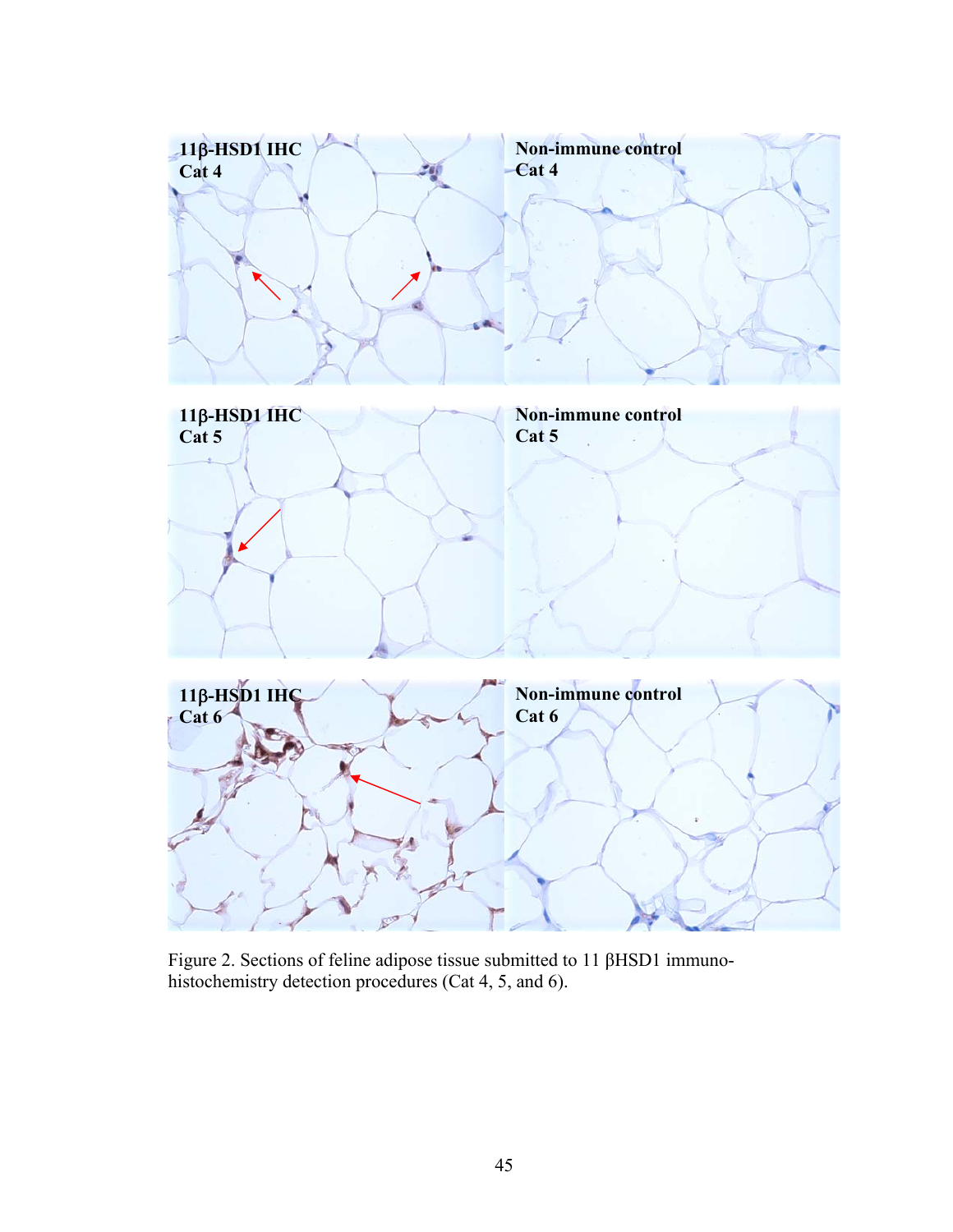Table 2. Adipocyte diameter in different adipose depots. Adipose depots are identified as: subcutaneous midline (SQM), subcutaneous inguinal (SQI), omental (OM), falciform (FAL), and retro-peritoneal (RP).

|                                 | FAL                | OM                 | <b>SQM</b>           | <b>SQI</b>                 | <b>RP</b>               |
|---------------------------------|--------------------|--------------------|----------------------|----------------------------|-------------------------|
| Adipocyte diameter<br>$(\mu m)$ | $101.63^a \pm 4.6$ | $101.64^a \pm 9.0$ | $98.96^{ab} \pm 5.6$ | 91.37 <sup>bc</sup> ± 10.8 | $85.35^{\circ} \pm 4.4$ |

Data are in means. Significant differences are indicated by \*, P < 0.05.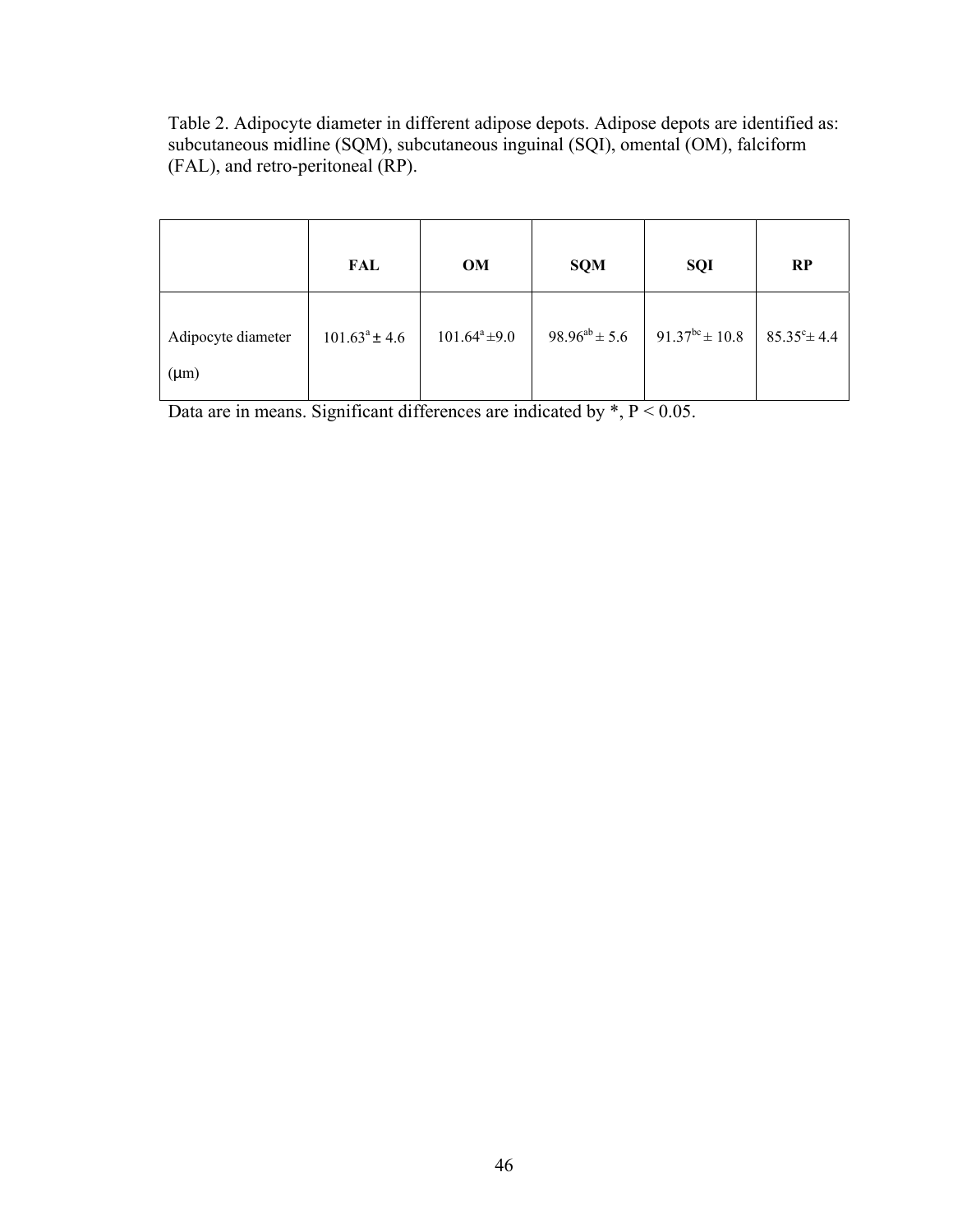

Figure 3. 11β-HSD1 enzymatic activity in feline adipose depots. Adipose depots are identified as: subcutaneous midline (SQM), subcutaneous inguinal (SQI), omental (OM), falciform (FAL), and retro-peritoneal (RP).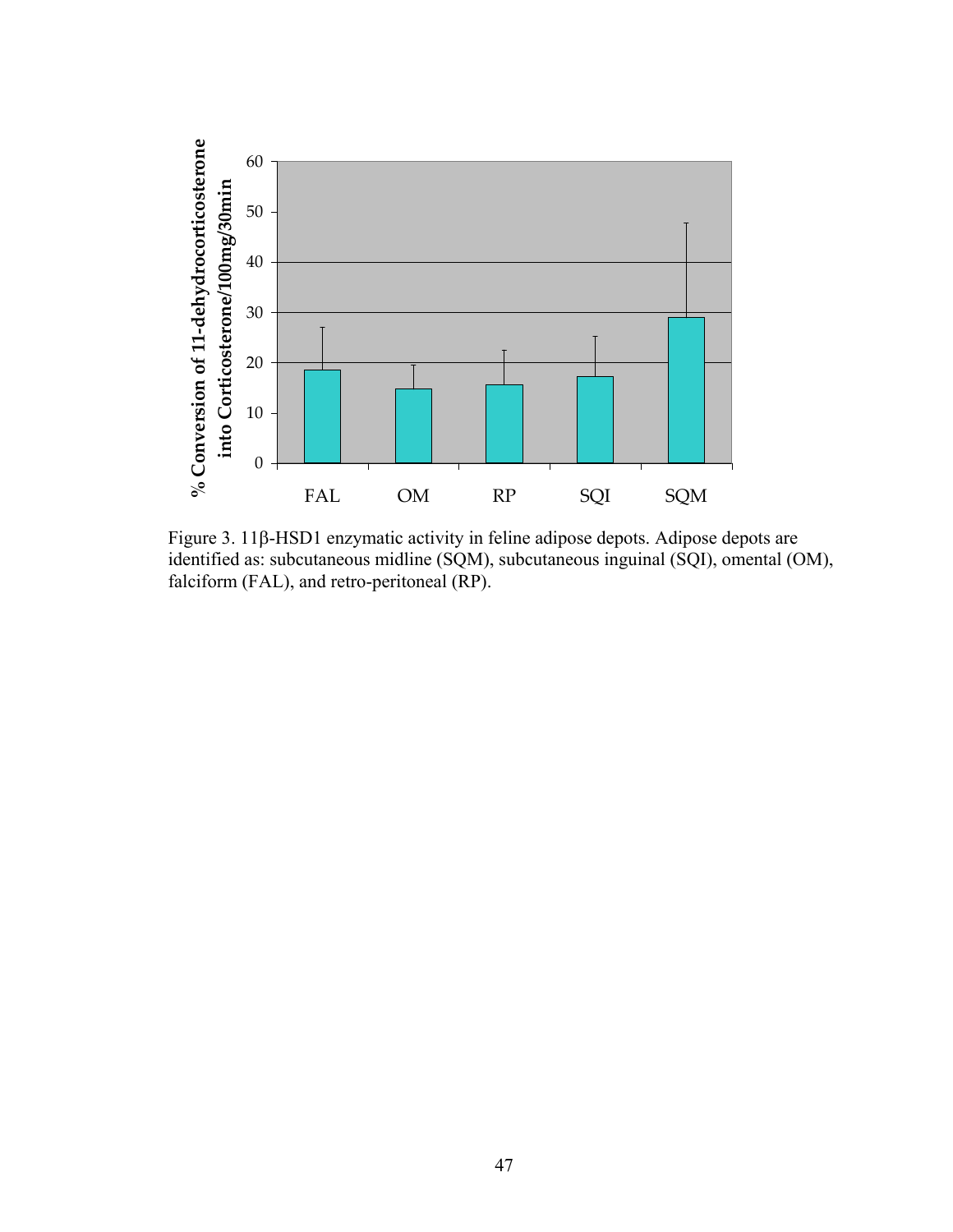Table 3. 11β- HSD1 activity in different adipose depots. Adipose depots are identified as: subcutaneous midline (SQM), subcutaneous inguinal (SQI), omental (OM), falciform (FAL), and retro-peritoneal (RP).

|                                                | <b>SOM</b>         | FAL                  | <b>SQI</b>        | RP                | OМ                |
|------------------------------------------------|--------------------|----------------------|-------------------|-------------------|-------------------|
| 11β-HSD1 activity<br>$\frac{6}{6}$ conversion) | $28.92^a \pm 18.8$ | $18.68^{ab} \pm 8.4$ | $17.32^b \pm 7.9$ | $15.66^b \pm 6.9$ | $14.73^b \pm 4.7$ |

Data are in means. Significant differences are indicated by letters,  $P < 0.05$ .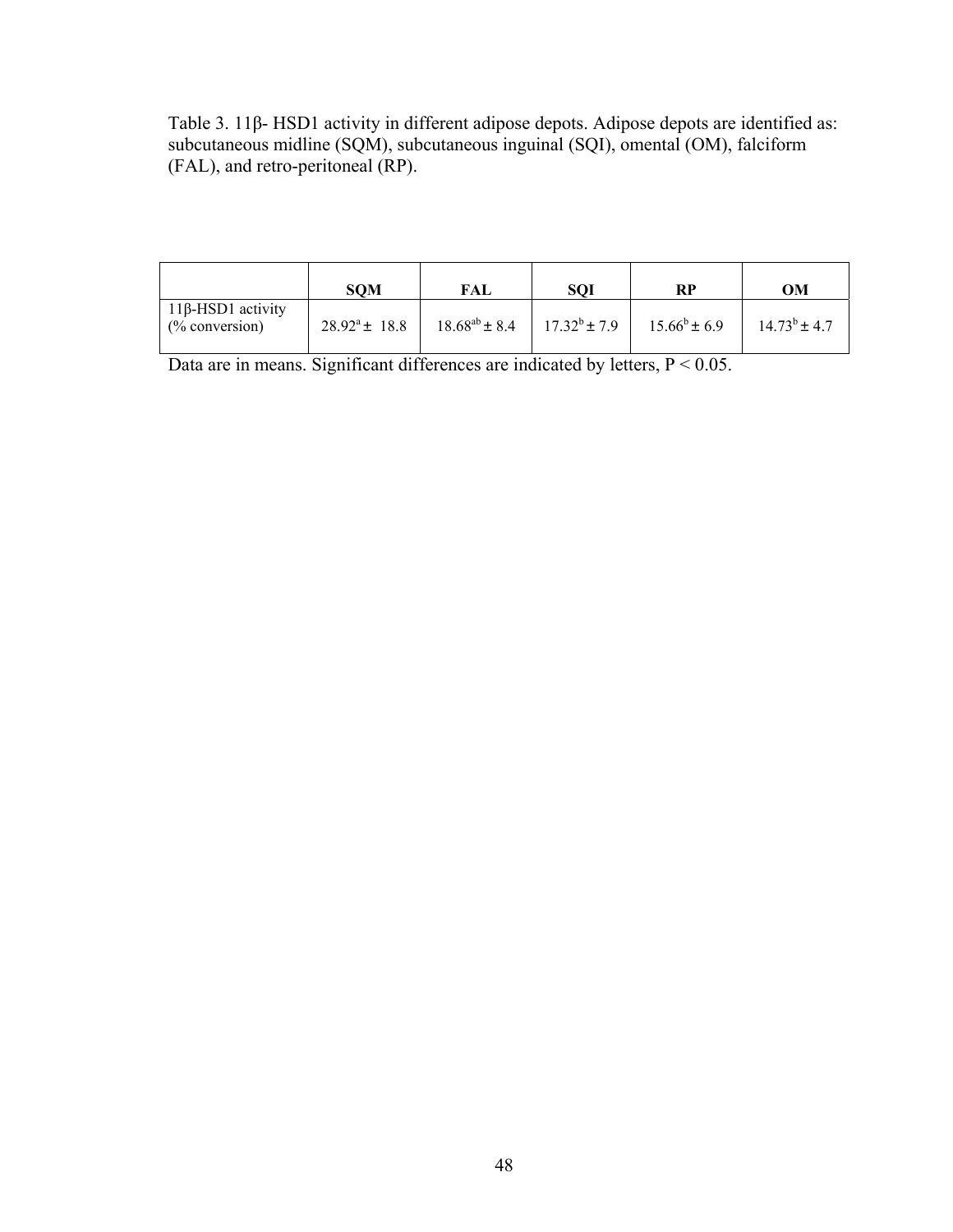Table 4. Differences between cats in total 11β- HSD1 activity.

| $11β$ -HSD1 activity<br>$%$ conversion) | $23.02^{ab}$ | $13.19^{cb}$ | $9.83^{\circ}$ | $20.95$ <sup>abc</sup> | $27.28^{a}$ | $20.10$ <sup>abc</sup> |
|-----------------------------------------|--------------|--------------|----------------|------------------------|-------------|------------------------|

Data are in means. Significant differences are indicated by letters,  $P < 0.05$ .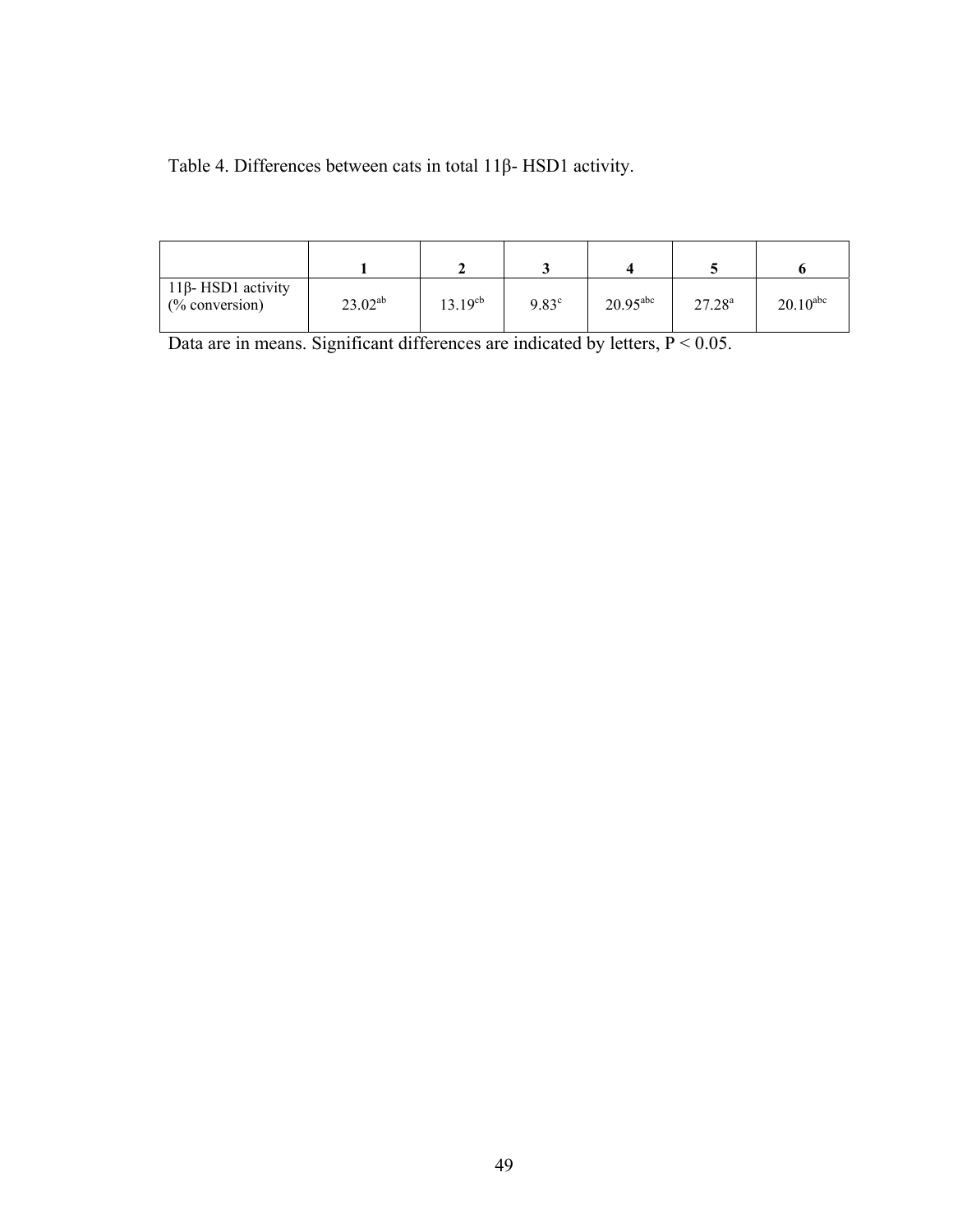## **CHAPTER V**

# **11** β **- HYDROXYSTEROID DEHYDROGENASE ACTIVITY IN EQUINE ADIPOSE TISSUE**

#### **Abstract**

 In the horse industry there is an ever increasing incidence of obesity and in horses, this problem is significant because it predisposes the affected animal to greater risk for laminitis, infertility, and equine metabolic syndrome. In humans and mice, tissue content of 11βHSD1 enzymatic activity is correlated with obesity, diabetes, hypertension, dyslipidemia, and cardiovascular disease. Moreover, mice treated so as to over-express 11βHSD1 activity in adipose tissue exhibit characteristics of visceral obesity and metabolic syndrome. Our objective was to determine if 11βHSD1 activity exists in horse adipose tissue and, if present, to quantitate the amount of activity in abdominal vs. subcutaneous fat depots. Our hypothesis was that 11βHSD1 is present in horse adipose tissue and that its activity is greater in abdominal vs. subcutaneous fat depots. Samples of abdominal (retro-peritoneal) and subcutaneous (base of the tail) adipose tissue were collected from 23 horses. Horse body condition scores were categorized as obese (7 to 9), subtle overweight (6), normal (4 to 5), or thin (1 to 3). Fat samples from each adipose depot were submitted for immuno-histochemistry procedures to detect the presence of 11βHSD1 in abdominal and subcutaneous adipose tissue. In addition, radiometric assay procedures were used to reaffirm the presence of 11βHSD1 activity and to quantitate it in abdominal and subcutaneous adipose tissue locations. Data were analyzed by PROC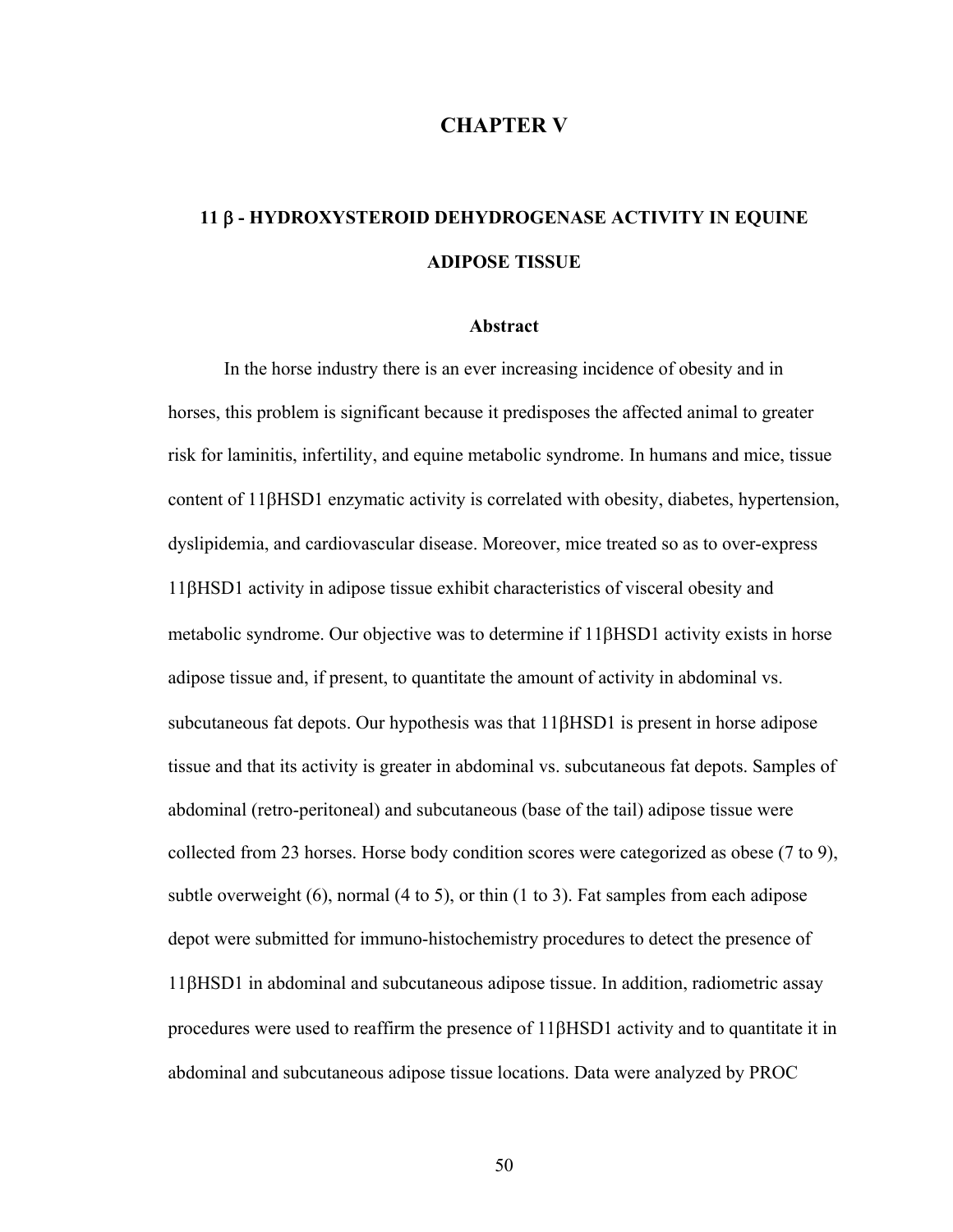GLM and PROC MIXED procedures of SAS and a threshold for significance was set at P < 0.05. We found no difference in 11βHSD1 activity between subcutaneous and abdominal adipose tissue nor did its activity correlate with body condition scores. These data provide evidence that 11βHSD1 activity is present in horse subcutaneous and abdominal adipose tissue, but these data fail to provide evidence that these tissues differ in their enzymatic activity or that body condition score and 11βHSD1 activity are correlated as reported to occur in humans. It should be noted however that these observations do not rule out a potential role of 11β-HSD1 in obesity and related problems in horses.

### **Introduction**

While the world's population of adults and children in developed nations face a pandemic occurrence of obesity, populations of companion animals are equally at risk. In the horse industry there is an ever increasing incidence of obesity, which is a particularly significant problem, because it predisposes affected horses to greater risk for laminitis, infertility, insulin resistance, and equine metabolic syndrome (Jeffcott et al., 1986; Pass et al., 1998).

 Within the past decade, the function of fat tissue (adipose tissue) has undergone a transformation from what was once considered to be a static amorphous lipid storage site to what is now know to be a complex and highly dynamic metabolic and endocrine organ capable of secreting hormones and factors that are involved in energy homeostasis and regulation of neuroendocrine, autonomic, and immune function (Ahima and Flier, 2000; Fruhbeck et al., 2001). Sex steroids, glucocorticoids, peptide hormone precursors, pro-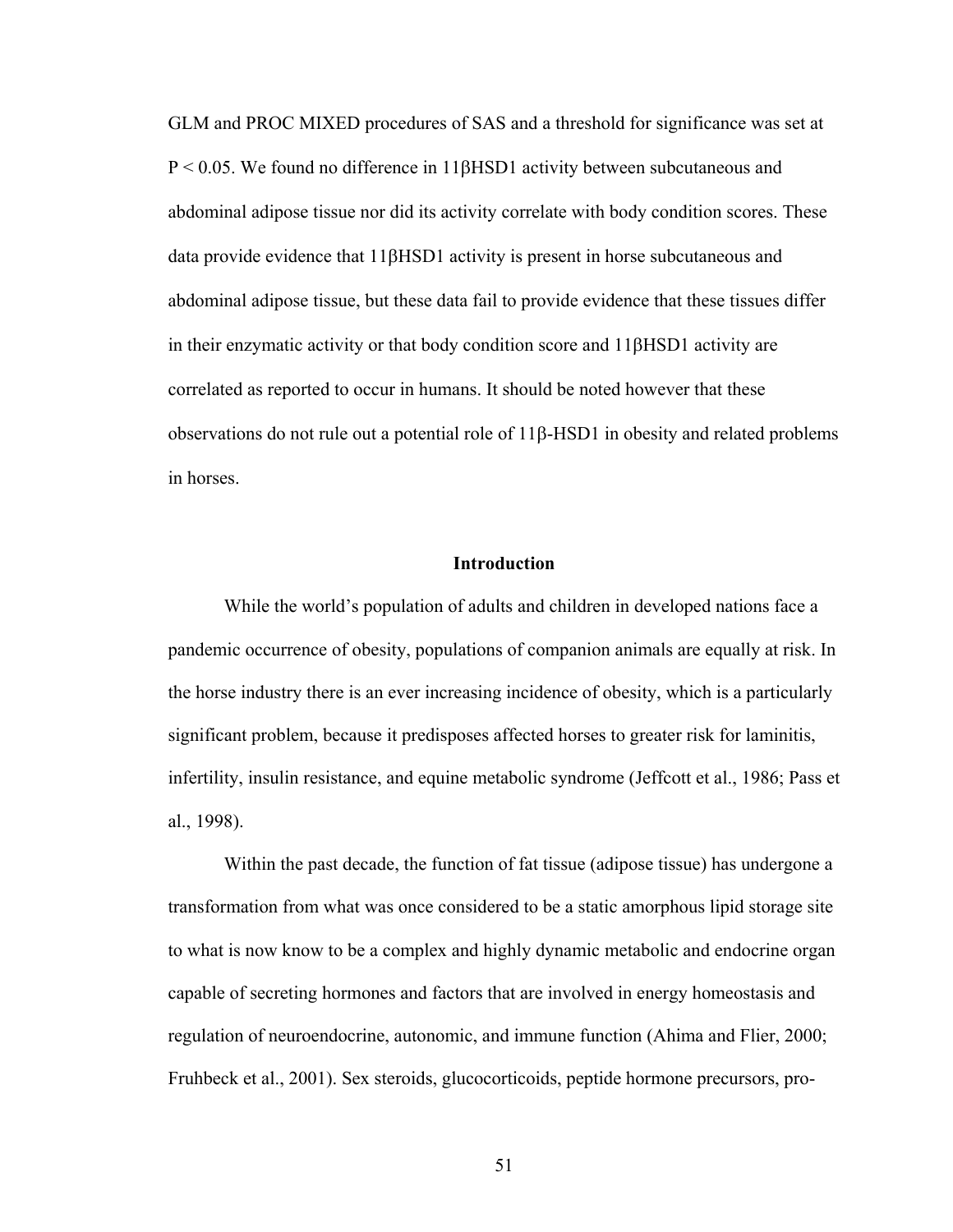inflammatory cytokines, and adiponectin are a few of the products secreted by adipose tissue (Flier and Spiegelman, 1996; Mohamed-Ali et al., 1998).

Glucocorticoid production by adipocytes is of particular interest because of the relationship between the corticosteroids and obesity. In humans and mice, there is a strong morphological and metabolic similarity between the Cushing's syndrome, which is caused by an excess of circulating glucocorticoids, and obesity, yet with obesity peripheral concentrations of cortisol are not necessarily elevated (Walker and Seckl, 2001). This latter paradox may be explained by increased local intracellular glucocorticoid reactivation (Jamieson et al., 1999). The enzyme 11 β-hydroxysteroid dehydrogenase (11 β-HSD) plays a critical role in peripheral metabolism of cortisol. The enzyme 11 β-Hydroxysteroid dehydrogenase (11 β-HSD) type 1 amplifies intracellular glucocorticoid by catalyzing the activation of inert cortisone into cortisol (Amelung et al., 1953). Transgenic mice that over-express 11β-HSD1 in adipocytes had elevated local glucocorticoid concentrations in adipose tissues but normal serum glucocorticoids (Masuzaki et al., 2001) and those mice also presented features of the metabolic syndrome (hypertension, dyslipidemia, insulin resistance, and hepatic steatosis) and visceral obesity (Masuzaki et al., 2001). In contrast, 11β-HSD1 knockout mice were reported to exhibit favorable metabolic phenotypes characterized by improved insulin sensitivity and lipid profiles (Morton et al. 2001).

Based on these observations, our hypothesis was that 11 βHSD1 enzymatic activity could be found in equine adipose tissue and that the enzymatic activity of 11 βHSD1 was dependent on the regional differences in expression; notably those regions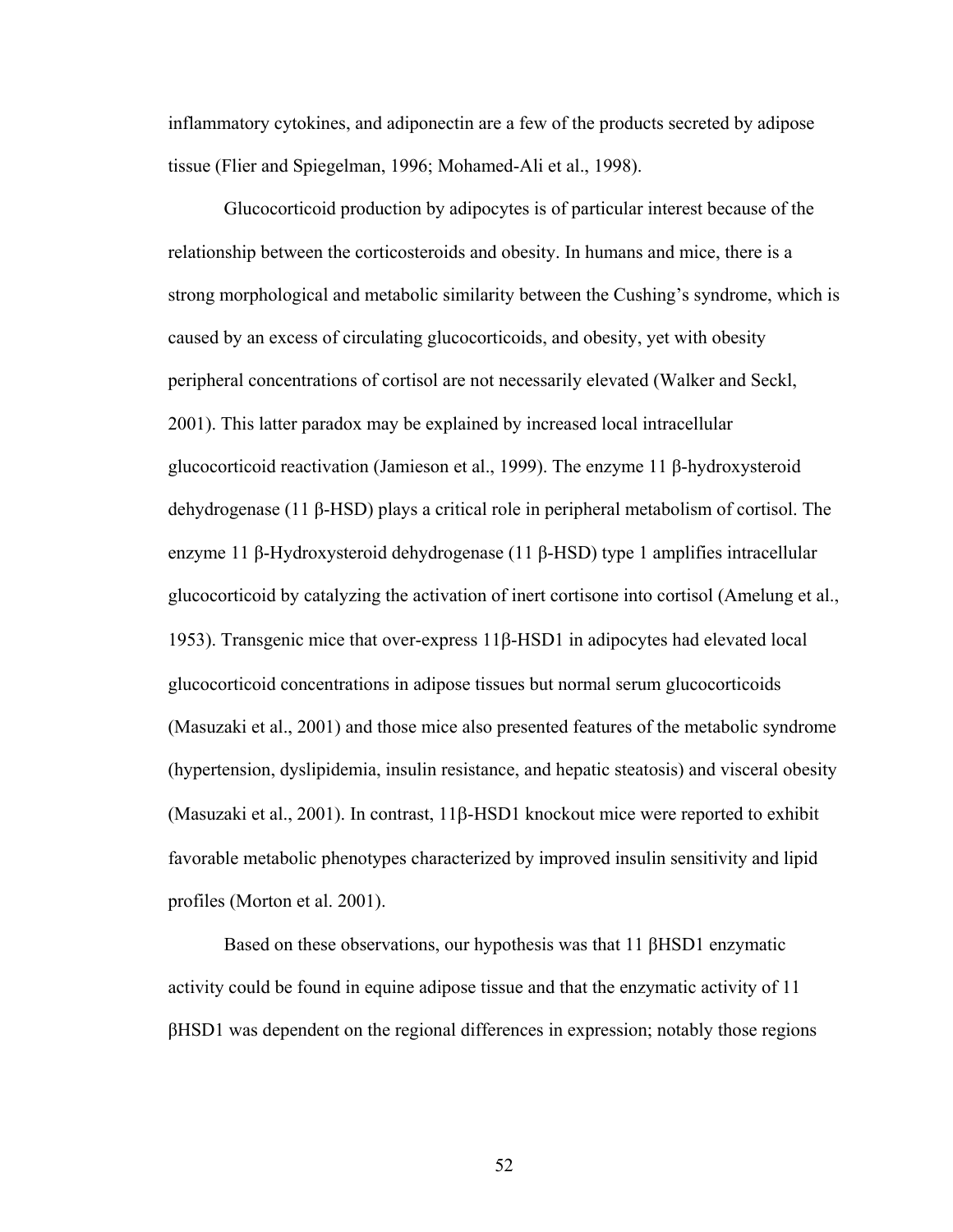most susceptible to fat accumulation. We also sought to determine if a correlation existed between body condition score and 11β-HSD1 activity in the adipose depots.

### **Material and Methods**

### *Animals*

Samples of abdominal and subcutaneous adipose tissue were collected from 23 horses after euthanasia. The samples were always collected from the same location from each horse. More specifically, subcutaneous fat was obtained from the fat pad located just cranial to the base of the tail, and intra-abdominal fat was acquired from the lining of the ventral aspect of the abdominal body wall at the level of intercostal space 12. Horses were from different breeds, both sexes, and had ages ranging from 4 to 28 years. Body condition (range 1 to 9 = obese) were assessed according to the procedure described by Henneke et al. (1983). Horses that scored: 9 to  $7 =$  obese (O), scored  $6 =$  subtle overweight (SO), scored 5 to 4 = normal (N), or scored 3 to 1 = thin (T). Immediately following the collection of the adipose samples they were directly frozen in liquid nitrogen and stored at -80 °C until assayed.

## *Immuno-histochemistry*

Portions of each sample of adipose tissue was embedding in paraffin and sections were cut at 4 microns and placed on glass slides. Slides were microwaved briefly in order to fix the tissue on the slide. Thereafter, the slides were deparaffinized in Dako Target Retrieval solution at 90 to  $100^{\circ}$ C for 30 min using a steamer. Endogenous peroxidase activity was minimized by incorporating  $3\%$  H<sub>2</sub>O<sub>2</sub> during the embedding process.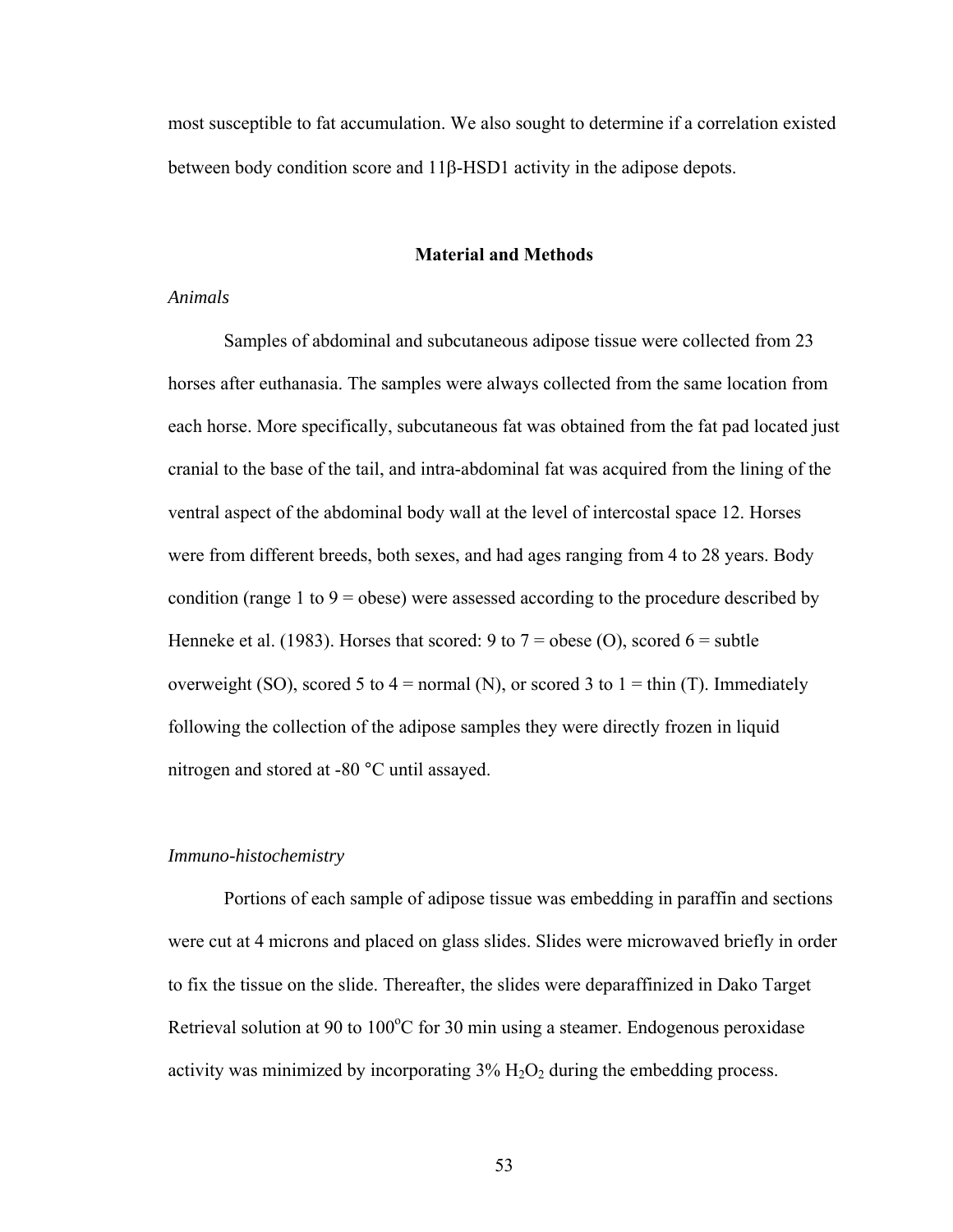Background staining was minimized by pre-incubating the samples with avidin and biotin blocking solution. A non-serum protein blocking solution was applied to minimize the occurrence of non-specific protein binding. Thereafter, the slides are incubated overnight at  $4^{\circ}$ C with primary rabbit polyclonal anti-rat  $11\beta$ -HSD1 1:100 dilution. The next day the slides were incubated with a biotinylated anti-rabbit secondary antibody and then peroxidase-labeled streptavidin was applied. To enhance visualization of primary antibody staining, diaminobenzine and diaminobenzine enhancer were applied. Slides were then counterstained with hematoxylin, dehydrated, and cover-slipped with permanent mounting media. Both positive and negative control slides were processed concurrent with the samples for reference perspective.

## *11*β*-HSD1 enzyme activity*

Several assay optimization efforts were performed to ensure robust and repeatable linearity within and across assays utilizing the feline tissues. Briefly, the tissue was minced first with scissors and after with a scalpel blade to disrupt the cells wall. Then, 100 mg of minced adipose tissue was added to borosilicate glass tubes containing 2.5 nM of unlabeled cortisone (Sigma Chemical Co., UK), and  ${}^{3}$ H- cortisone (40 Ci/mmol, Amersham Biosciences UK Limited) as previously described (Yang and Yu, 1994). To this mixture, 1 mM NADPH (Sigma, UK) was added along with 900 µL of Krebs-Ringer buffer (pH 7.4) to bring the total media volume to 1 ml. The mixture was then incubated at  $37^{\circ}$ C for 24 hours.

Following the incubation, the incubation media was extracted utilizing a  $C_{18}$  solid phase extraction column (J. T. Baker, USA) as described by others (Slight et al., 1993).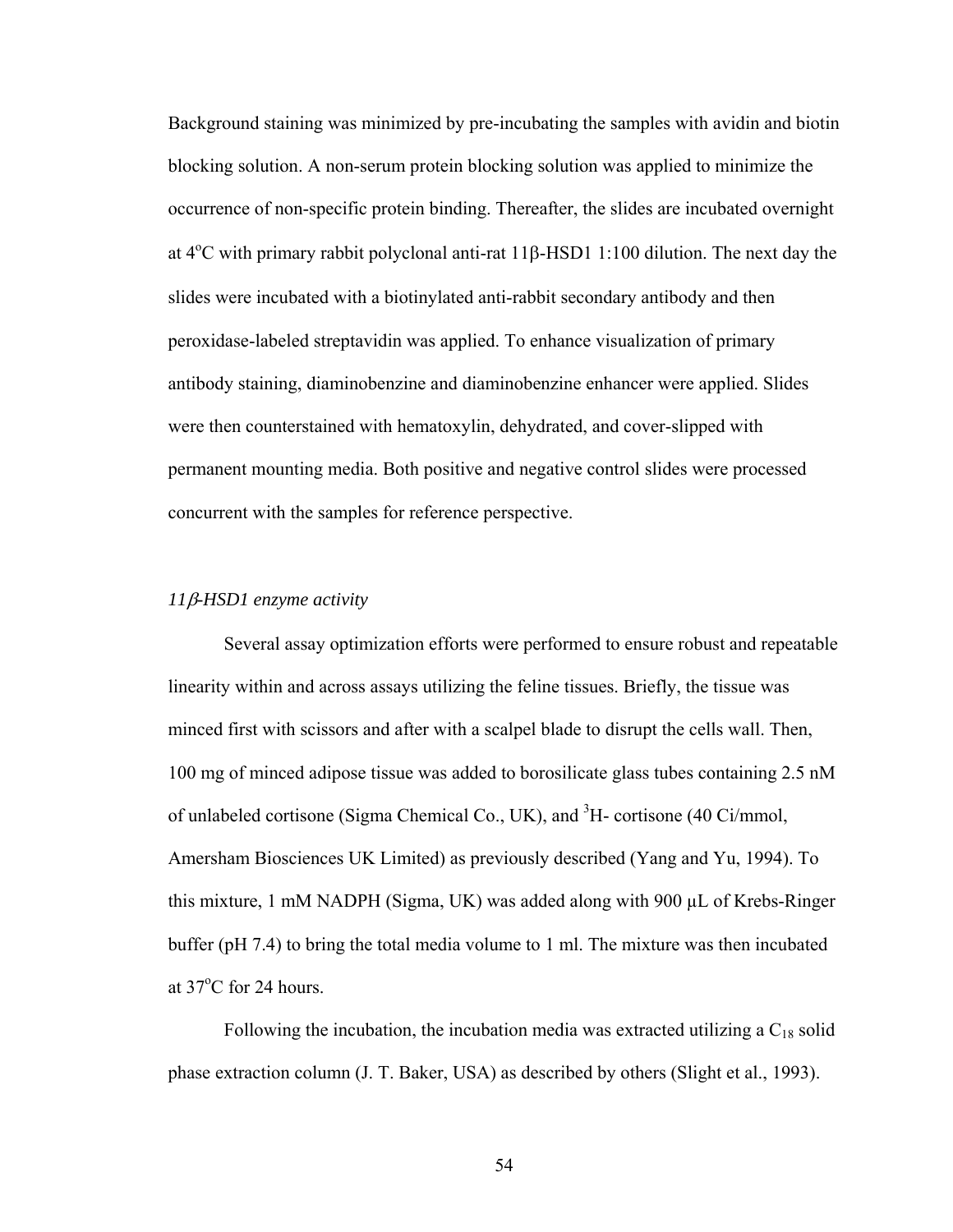Briefly, the columns were activated by washing the columns with 2 ml of methanol followed by 2 ml of distilled water, without drying the column following the addition of the water. The incubation media was then applied to the  $C_{18}$  solid phase extraction columns and washed with 2 ml of 1:4 methanol/water followed by 2 ml of methanol, the latter fraction of which contained steroids. This latter methanol fraction (which contained the steroids) was evaporated to dryness under nitrogen, thus concentrating steroids into the very bottom of the tubes. Acetone  $(200 \mu l)$  was then added to the dried extracts to wash all steroids to the bottom of the tube and to transfer the extract to TLC plates.

The steroids were then separated by TLC using a mobile phase consisting of ethanol and chloroform (8:92). Unlabeled steroid control lanes were ran in parallel with the sample extracts for quantative control over isolation, identification, and the spatial aspect of each steroid under UV light. The spots containing the intra-converted steroids were then identified (based on the control steroids) and scrapped from the surface of the TLC plates. Thereafter the steroids within the scrapings were extracted from the powder by spinning the samples for 15 min at 1,500 rpm with 1 ml of isopropanol. The isopropanol  $\frac{3}{1}$  steroid mixture was then decanted into liquid scintillation counting vials and dried under nitrogen. After drying was complete, 6 ml of liquid scintillation cocktail was added (Ultima Gold, Perkin Elmer) and the samples were counted. Enzyme activity was calculated and expressed as a percentage of conversion of one steroid to its complement form.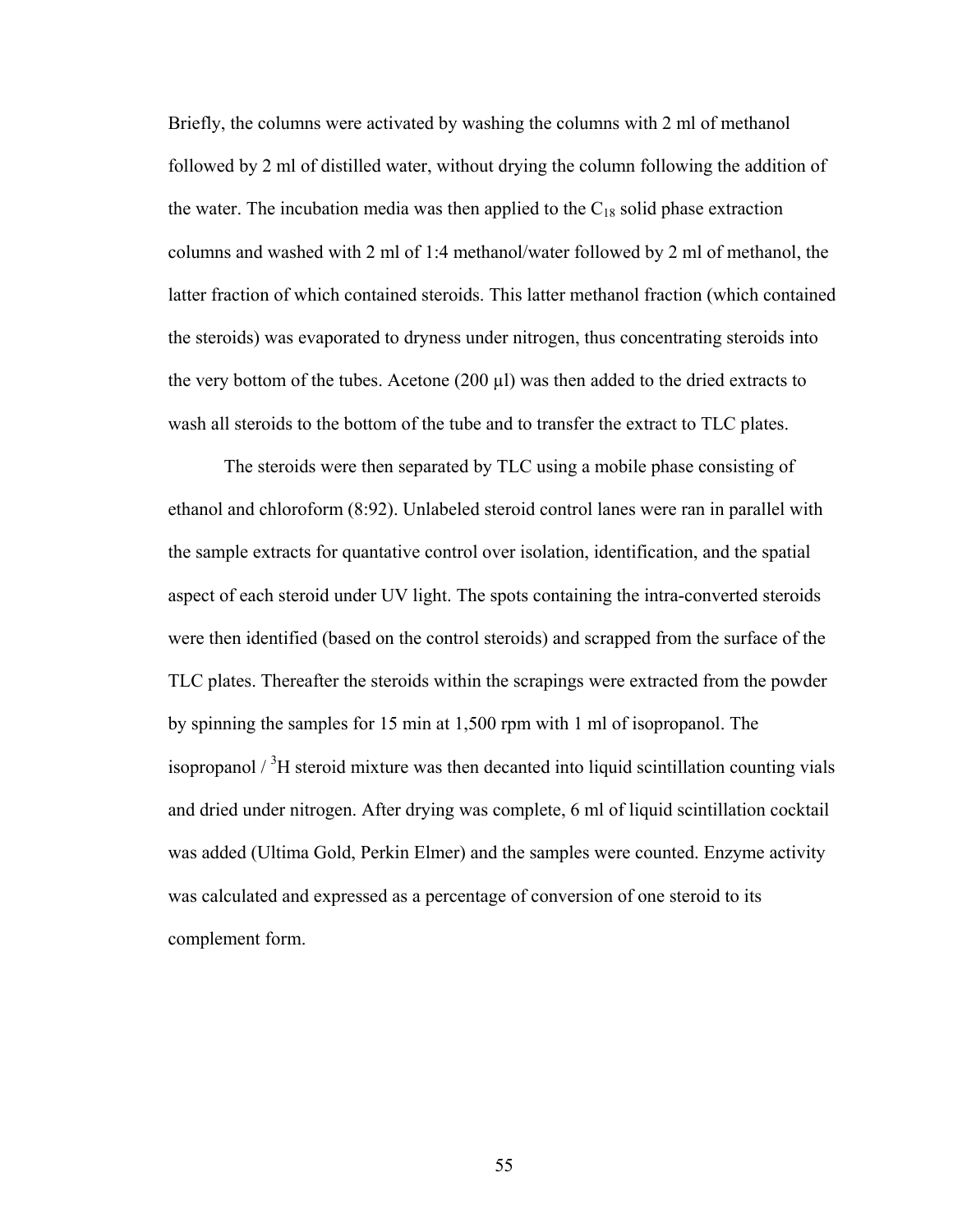## *Statistical analyses*

Data were analyzed by PROC GLM and PROC MIXED procedures of SAS (SAS Inst. Inc., Cary, NC) with a significance threshold set at  $P < 0.05$ .

#### **Results**

### *Immuno-histochemistry*

All equine adipose tissue samples exhibited positive staining for 11β-HSD1. The staining was most intense in the nucleus of the adipocytes and in macrophages present in the sections (Figure 4).

## *11*β*-HSD1 enzyme activity*

11β-HSD1 activity was present in all adipose tissue samples (Figure 4), however, there was no significant difference in 11β-HSD1 activity among the different depots sampled (Figure 5). Finally, there was also no correlation between 11β-HSD1 activity and body condition categories of the horse (Figure 6).

## **Discussion**

These data provide evidence that  $11\beta$ -HSD1 enzymatic activity is present in horse adipose tissue, as confirmed by both immuno-histochemistry and radiometric assay procedures used to quantitate activity of 11βHSD1 in those tissues. The 11β-HSD1 enzyme activity that was found was NADPH dependent in converting cortisone into cortisol. This corroborates the notion that the preponderance of 11β-HSD1 activity is believed to be dictated by the co-localization with hexose-6-phosphate dehydrogenase,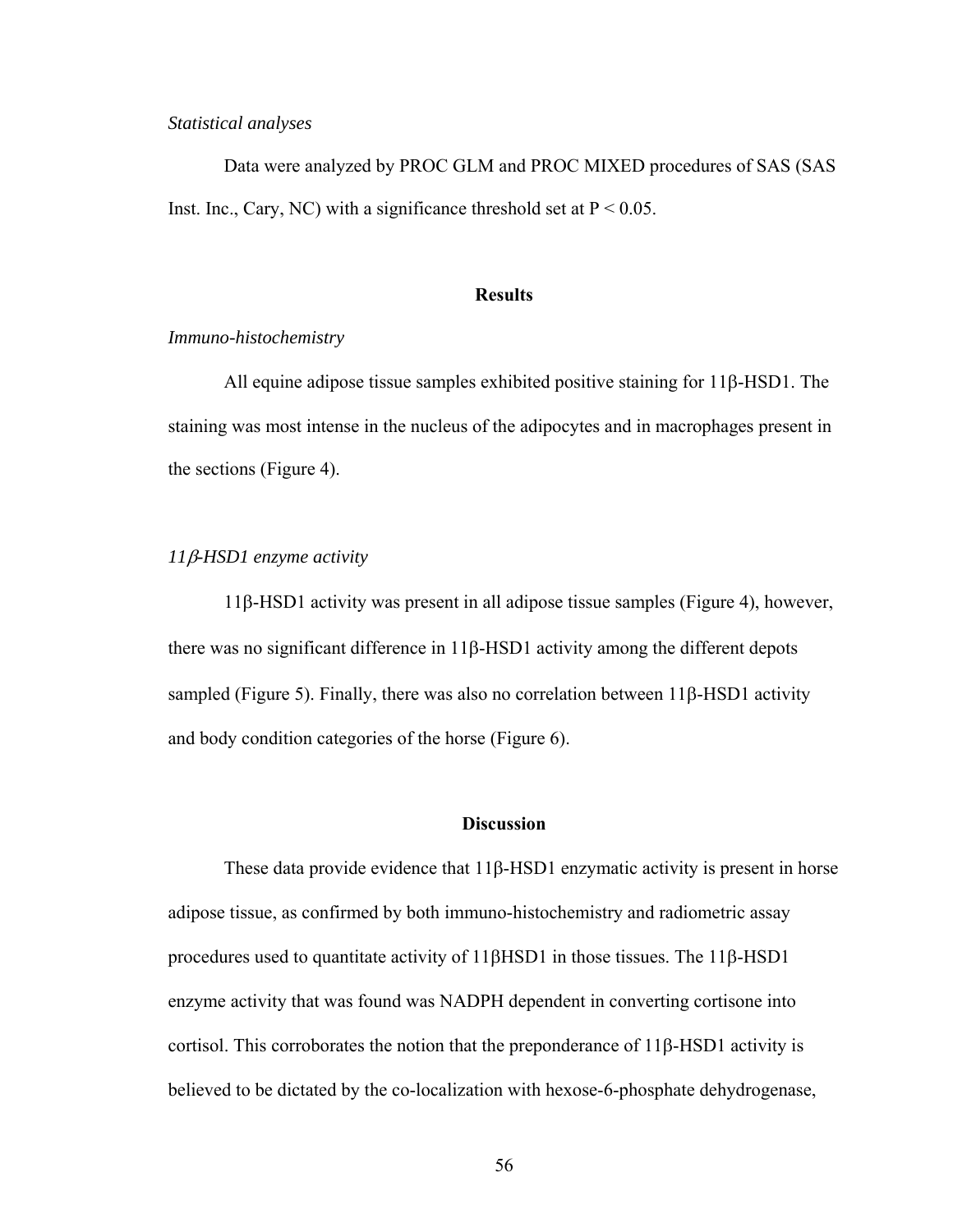which is a NADPH-generating enzyme (Ozols, 1995; Draper et al., 2003). Previously, Bujalska et al. (1999) reported that fresh isolates from adipocytes have mainly 11β-HSD1 reductase activity in humans.

Paulmyer-Lacroix et al. (2002) reported that obese humans exhibited the greatest amount of 11β-HSD1 gene expression in subcutaneous and visceral adipose tissue when compared to lean subjects. Increased 11β-HSD1 gene expression has been associated with increased 11β-HSD1 enzymatic activity (Stewart and Krozowski, 1999; Tomlinson et al., 2000). However, Tomlinson et al. (2002) reported that adipose tissue, adipocytes and preadipocytes did not exhibit differences in 11β-HSD1 mRNA levels between omental and subcutaneous depots.

In this study, we found that 11β-HSD1 activity did not differ between subcutaneous and visceral adipose depots, nor did it differ with body condition score, age or gender of the horse. These data should be interpreted with caution, because even though no differences in 11β-HSD1 activity level were found it does not rule out a potential role of 11β-HSD1 in obesity and related problems in the equine.

### **Implications**

This study provides evidence that 1β-HSD1 reductase activity exists in subcutaneous and visceral adipose tissue in horses, but the 1β-HSD1 level of activity did not differ, regardless of the tissue depot studied, body condition score, age or gender of the horse.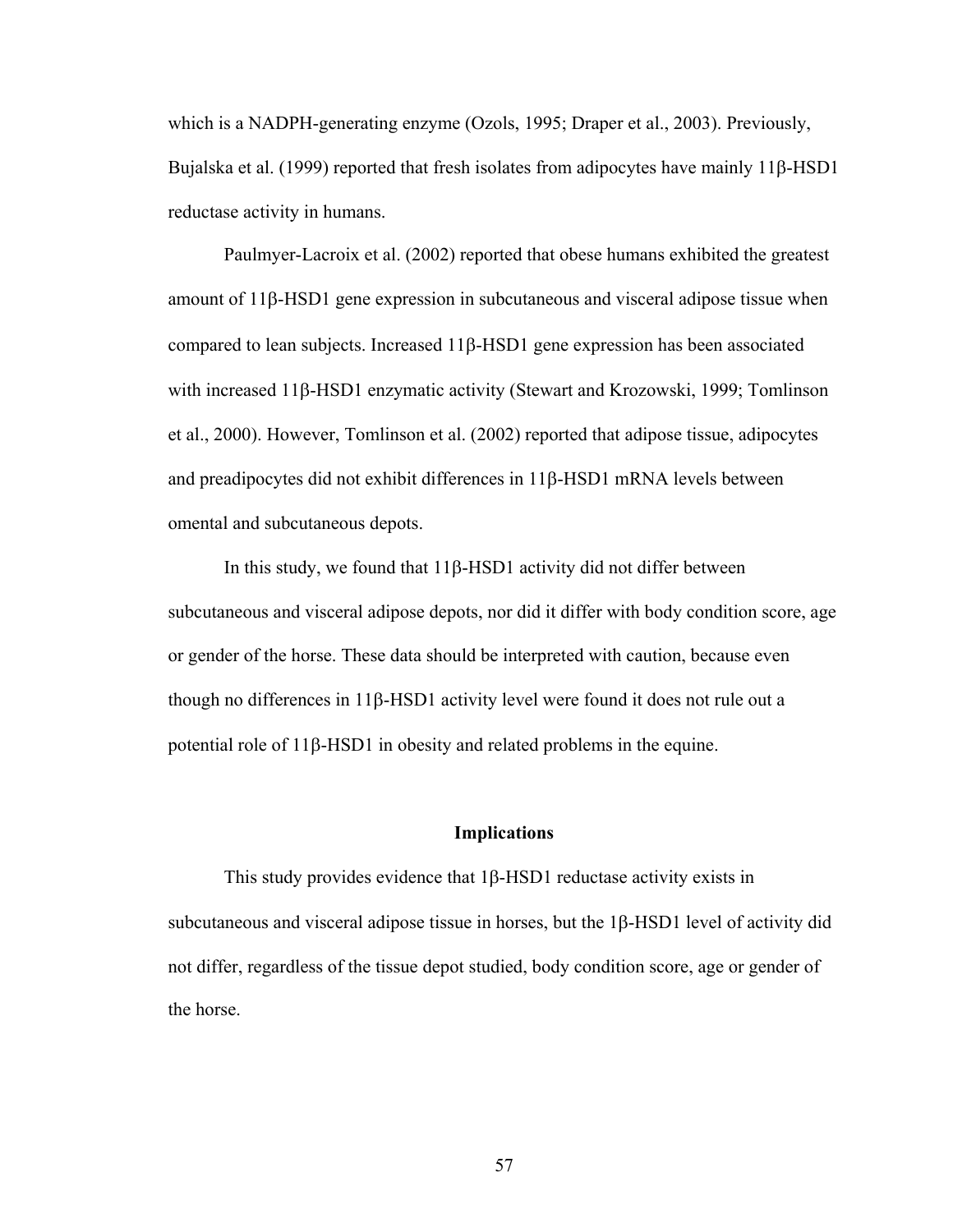

Figure 4. Positive and negative staining for 11β-HSD1 in equine adipose tissue.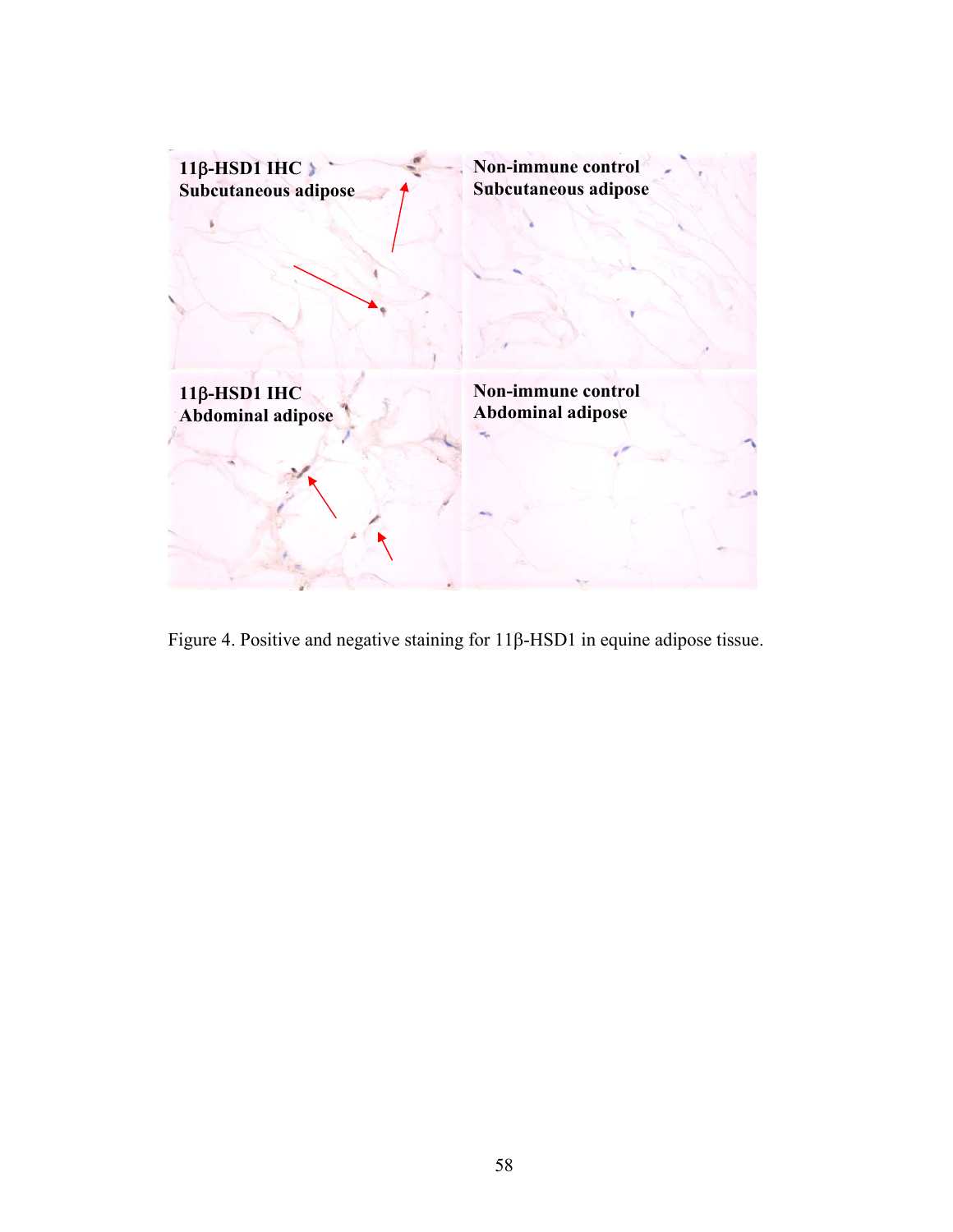

Figure 5. 11β-HSD activity in subcutaneous and abdominal adipose tissue from horses with different body condition scores. Horses that scored: 9 to  $7 =$  obese (O), scored 6 = subtle overweight (SO), scored 5 to 4 = normal (N), or scored 3 to 1 = thin (T).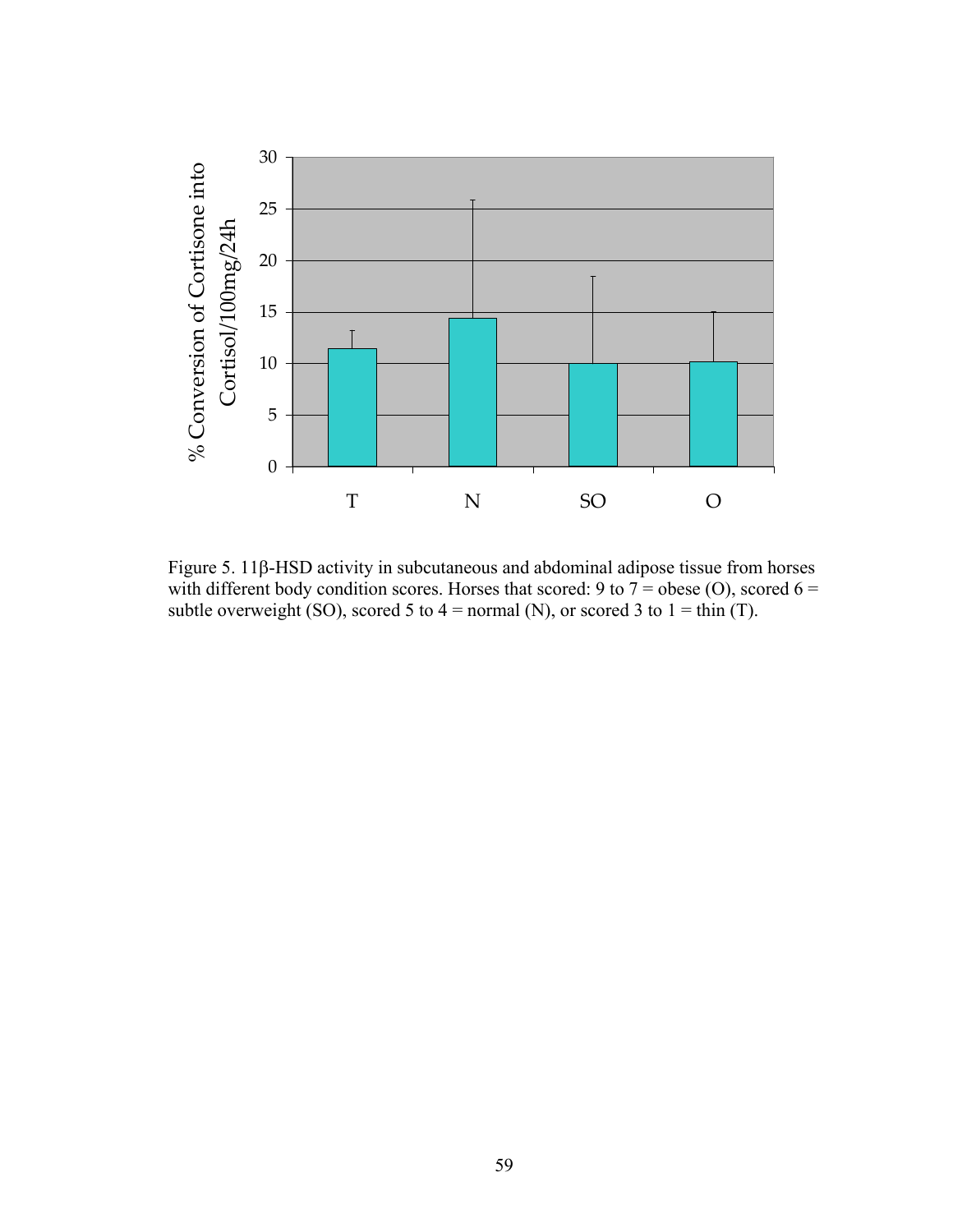

Figure 6. 11β HSD1 activity in horse abdominal (Abd) and subcutaneous (SubQ)adipose tissue.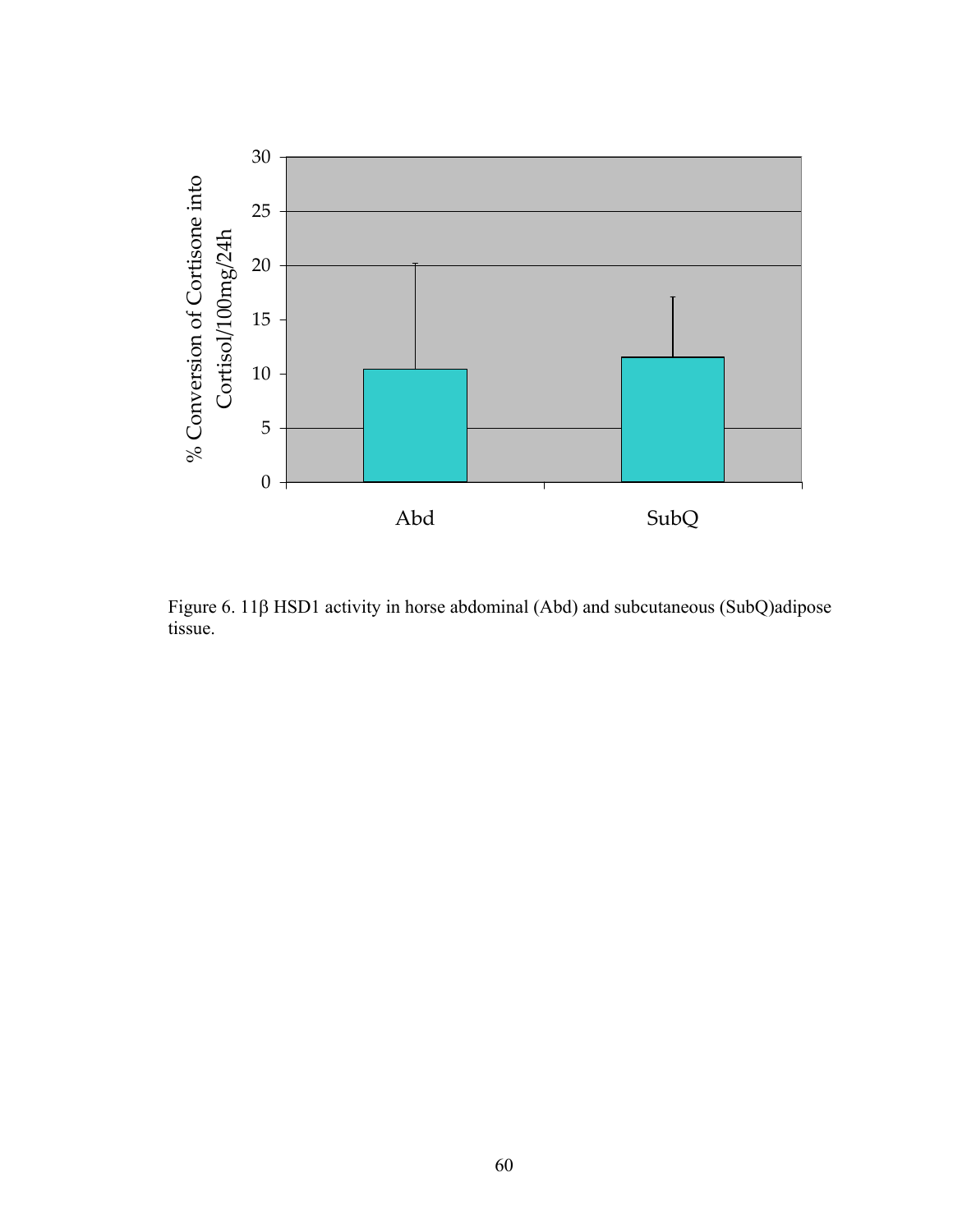# **CHAPTER VI**

# **11** β **- HYDROXYSTEROID DEHYDROGENASE ACTIVITY IN ADIPOSE TISSUE OF OSSABAW PIGS**

### **Abstract**

 11 β - hydroxysteroid dehydrogenase type 1 (11 βHSD1) plays a critical role in amplifying levels of cortisol in adipose tissues; and cortisol is known to be involved in visceral obesity and metabolic syndrome. Therefore, 11 βHSD1 has been considered a promising target to ameliorate some of the aspect of the metabolic syndrome. In the current study, Ossabaw pigs were utilized because of their metabolic similarities to humans, and when fed high fat diets become obese, insulin resistant and glucose intolerant, hypertriglyceridemic, and hypercholesterolemic. Our objective was to quantitate the amount of 11βHSD1 activity in mesenteric vs. subcutaneous adipose tissue from Ossabaw pigs. Our hypothesis was that 11βHSD1 activity would be more abundant in mesenteric vs. subcutaneous adipose tissue. Thus, mesenteric and subcutaneous adipose tissue samples were collected from eight Ossabaw female pigs, and radiometric assay procedures were used to quantitate activity of 11βHSD1 in those tissues. We found that 11βHSD1 activity did not differ between subcutaneous and mesenteric adipose tissues, but this does not rule out a potential role of 11β-HSD1 in obesity and related problems in Ossabaw pigs.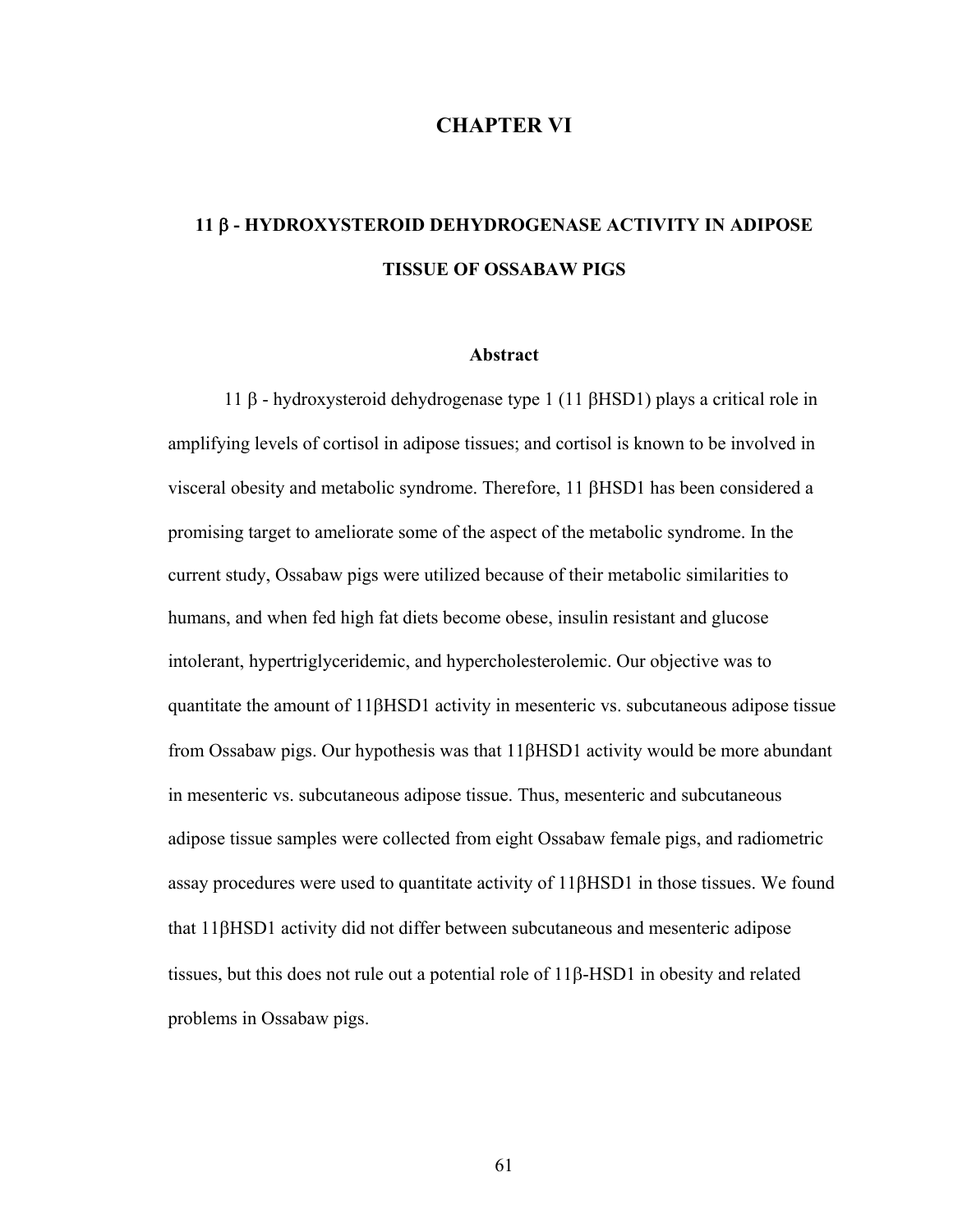### **Introduction**

Obesity is a major human health concern of pandemic proportions that is particularly prevalent in adults and children in developed nations. In humans, obesity is associated with hypertension, hyperglycemia, insulin resistance, dyslipidemia, and a proinflammatory state. Each of these scenarios is also descriptive of a complex referred to as the "metabolic syndrome", and as follows, obesity increases the relative risk of the occurrence of the metabolic syndrome. Moreover, the metabolic syndrome also shares strong morphological and metabolic similarities to Cushing's syndrome. Cushing's syndrome is characterized by excessive peripheral concentrations of cortisol, which exacerbates obesity. However, it is intriguing that in patients with metabolic syndrome, peripheral concentrations of cortisol are at best only slightly elevated.

Several studies have now begun to focus more on the role of peripheral tissuespecific enzymes on localized tissue response; in particular 11β- hydroxysteroid dehydrogenase activity (11β-HSD; Amelung et al., 1953). The uniqueness of 11β-HSD is that it is a cellular component of certain cells (ex. adipocytes), which functions to metabolize glucocorticoids by catalyzing the interconversion of 11-hydroxy glucocorticoids (cortisol, corticosterone) and 11-keto forms (cortisone, 11 dehydrocorticosterone). In effect 11β-HSD1 amplifies the action of glucocorticoids in adipose tissues and its activity level has been positively correlated with incidence of obesity, diabetes, hypertension, dyslipidemia, cardiovascular disease, and polycystic ovarian syndrome in humans and mice (Stulnig and Waldhäusl, 2004; Seckl and Walker, 2001). Polymorphisms in the 11β-HSD1 gene have also been associated with predisposition to obesity (Draper et al., 2002; Gelernter-Yaniv et al., 2003). Recently,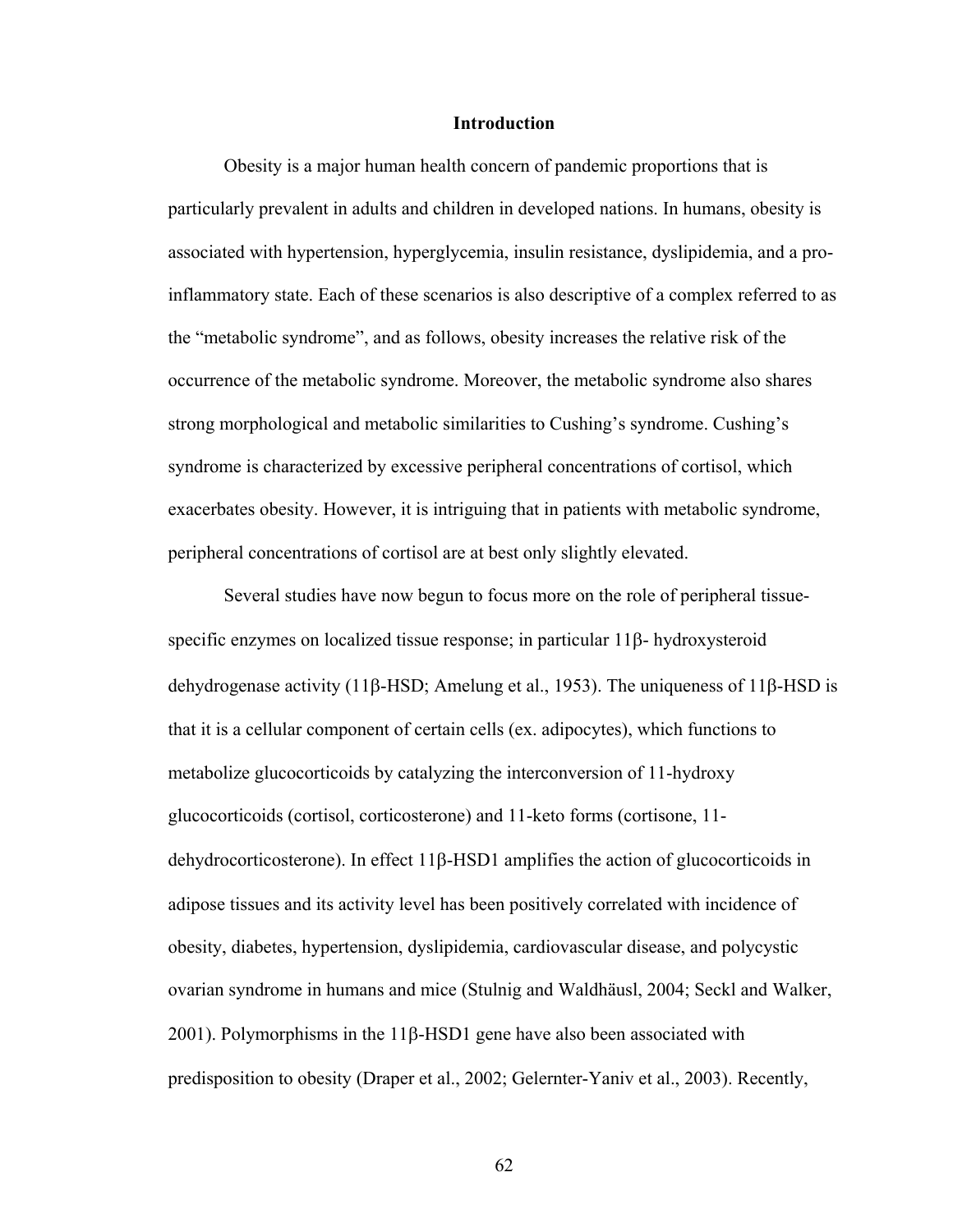Walker and coworkers (1995) reported that pharmacological inhibition of 11β-HSD1 in humans increased insulin sensitivity. Furthermore, transgenic mice that over-express 11β-HSD1 in adipocytes had elevated local glucocorticoid concentrations in adipose tissues but normal serum glucocorticoids (Masuzaki et al., 2001) and those mice also presented features of the metabolic syndrome (hypertension, dyslipidemia, insulin resistance, and hepatic steatosis) and visceral obesity (Masuzaki et al., 2001). In contrast, 11β-HSD1 knockout mice were reported to exhibit favorable metabolic phenotypes characterized by improved insulin sensitivity and lipid profiles (Morton et al., 2001). Most recently, swine models for human health have come into vogue, as swine share several similarities with humans, such as omnivorous habits, propensity to sedentary habits and obesity, lipoprotein metabolism, and a similar cardiovascular system (Douglas, 1972; Mahley et al., 1975; Lee, 1986; Bell and Gerrity, 1992). In particular, Ossabaw pigs have come of interest because these pigs, when fed high fat diets in captivity become obese, insulin resistant and glucose intolerant, hypertriglyceridemic, and hypercholesterolemic (Martin et al. 1973; Wangsness et al., 1977; Etherton and Kris-Etherton, 1980; Wangsness et al., 1980).

 The goal of this study was to determine if there 11β-HSD1 activity exists in Ossabaw pig adipose tissue and if so, to determine if 11β-HSD1 activity differs between subcutaneous and mesenteric adipose depots. Because pigs Ossabaw exhibit characteristics typical of the metabolic syndrome in humans we expected to find differences in 11β-HSD1 activity between subcutaneous and mesenteric adipose depots, similar to what has been reported in humans.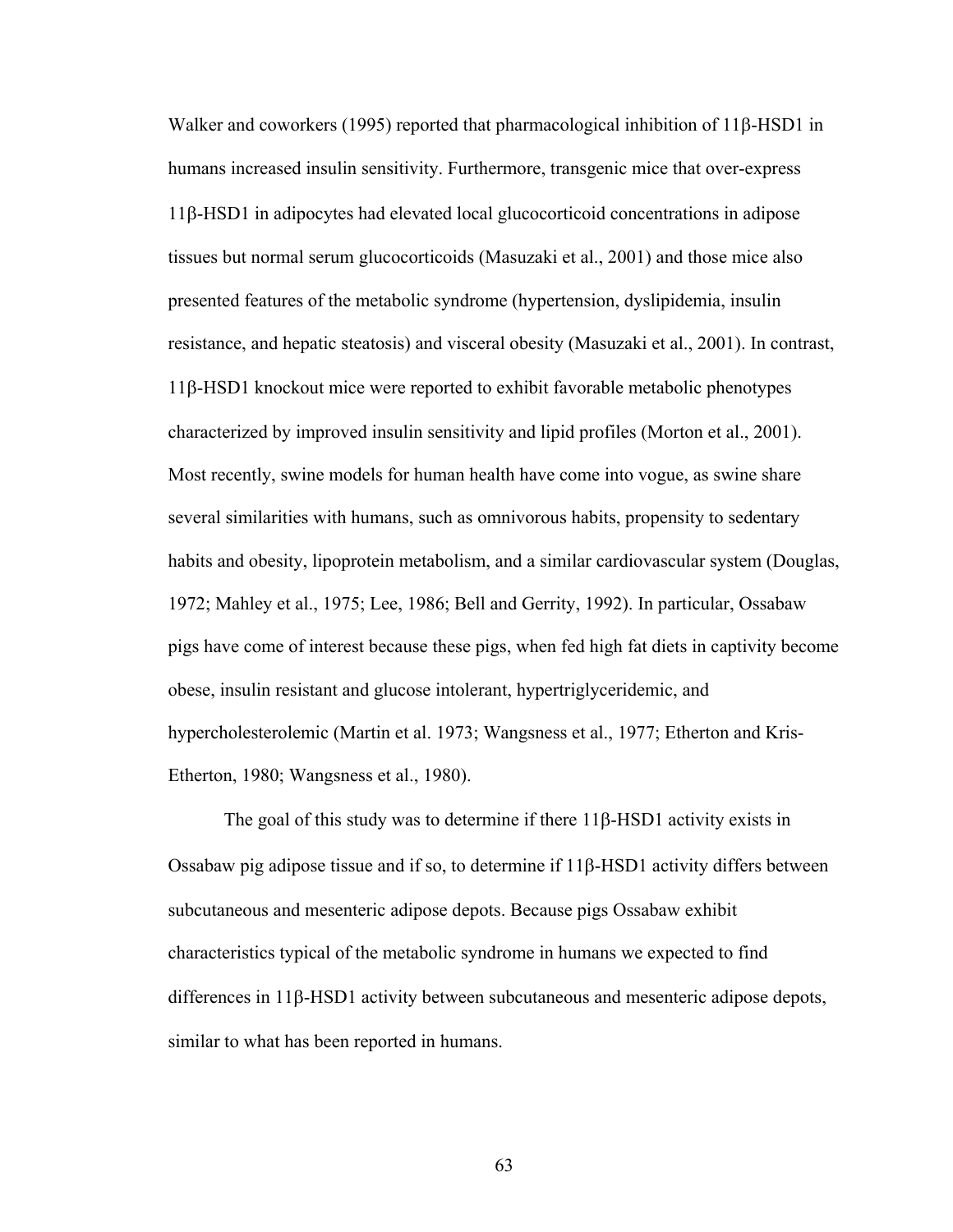### **Materials and Methods**

## *Animals*

Samples of mesenteric and subcutaneous adipose tissue were collected from eight Ossabaw pigs after euthanasia. The Ossabaw pigs were females that ranged in age from 1.5 to 2 years of age. Immediately following adipose tissue collection, the samples were directly frozen in liquid nitrogen and stored at - 80 °C until assayed.

## *11*β*-HSD1 enzyme activity*

Several assay optimization efforts were performed to ensure robust and repeatable linearity within and across assays utilizing the porcine tissues. Briefly, the tissue was minced first with scissors and after with a scalpel blade to disrupt the cells' walls. Then, 200 mg of minced adipose tissue was added to borosilicate glass tubes containing 2.5 nM of unlabeled cortisone (Sigma Chemical Co., UK), and <sup>3</sup>H- cortisone. (40 Ci/mmol, Amersham Biosciences UK Limited). To this mixture, 0.2 mM NADPH (Sigma, UK) was added along with 800 µL of Krebs-Ringer buffer (pH 7.4) to bring the total media volume to 1 ml. The mixture was then incubated at  $37^{\circ}$ C for 1 hour.

Following the incubation, the incubation media was extracted utilizing a  $C_{18}$  solid phase extraction column (J. T. Baker, USA) as described by others (Slight et al., 1993). Briefly, the columns were activated by washing the columns with 2 ml of methanol followed by 2 ml of distilled water, without drying the column following the addition of the water. The incubation media was then applied to the  $C_{18}$  solid phase extraction columns and washed with 2 ml of 1:4 methanol/water followed by 2 ml of methanol, the latter fraction of which contained steroids. This latter methanol fraction (which contained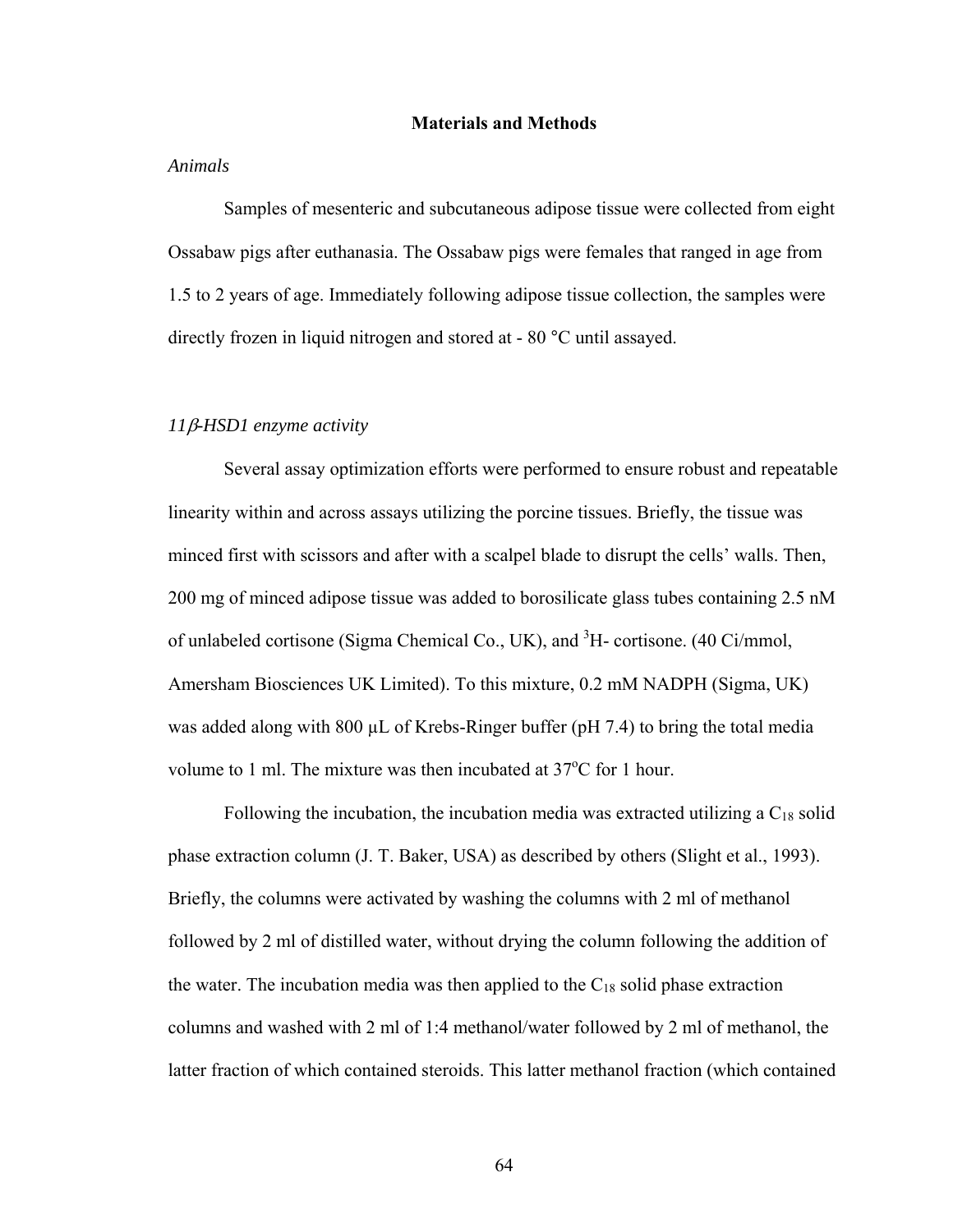steroids) was evaporated to dryness under nitrogen, thus concentrating steroids into the very bottom of the tubes. Acetone (200 ul) was then added to the dried extracts to wash all steroids to the bottom of the tube and to transfer the extract to TLC plates.

The steroids were then separated by TLC using a mobile phase consisting of ethanol and chloroform (8:92). Unlabeled steroid control lanes were ran in parallel with the sample extracts for quantative control over isolation, identification, and the spatial aspect of each steroid under UV light. The spots containing the intra-converted steroids were then identified (based on the control steroids) and scrapped from the surface of the TLC plates. Thereafter the steroids within the scrapings were extracted from the powder by spinning the samples for 15 min at 1,500 rpm with 1 ml of isopropanol. The isopropanol  $\frac{3}{1}$  steroid mixture was then decanted into liquid scintillation counting vials and dried under nitrogen. After drying was complete, 6 ml of liquid scintillation cocktail was added (Ultima Gold, Perkin Elmer) and the samples were counted. Enzyme activity was calculated and expressed as a percentage of conversion of one steroid to its complement form.

# *Statistical analyses*

Data were analyzed by Proc GLM procedures of SAS (SAS Inst. Inc., Cary, NC) with a significance threshold set at  $P < 0.05$ .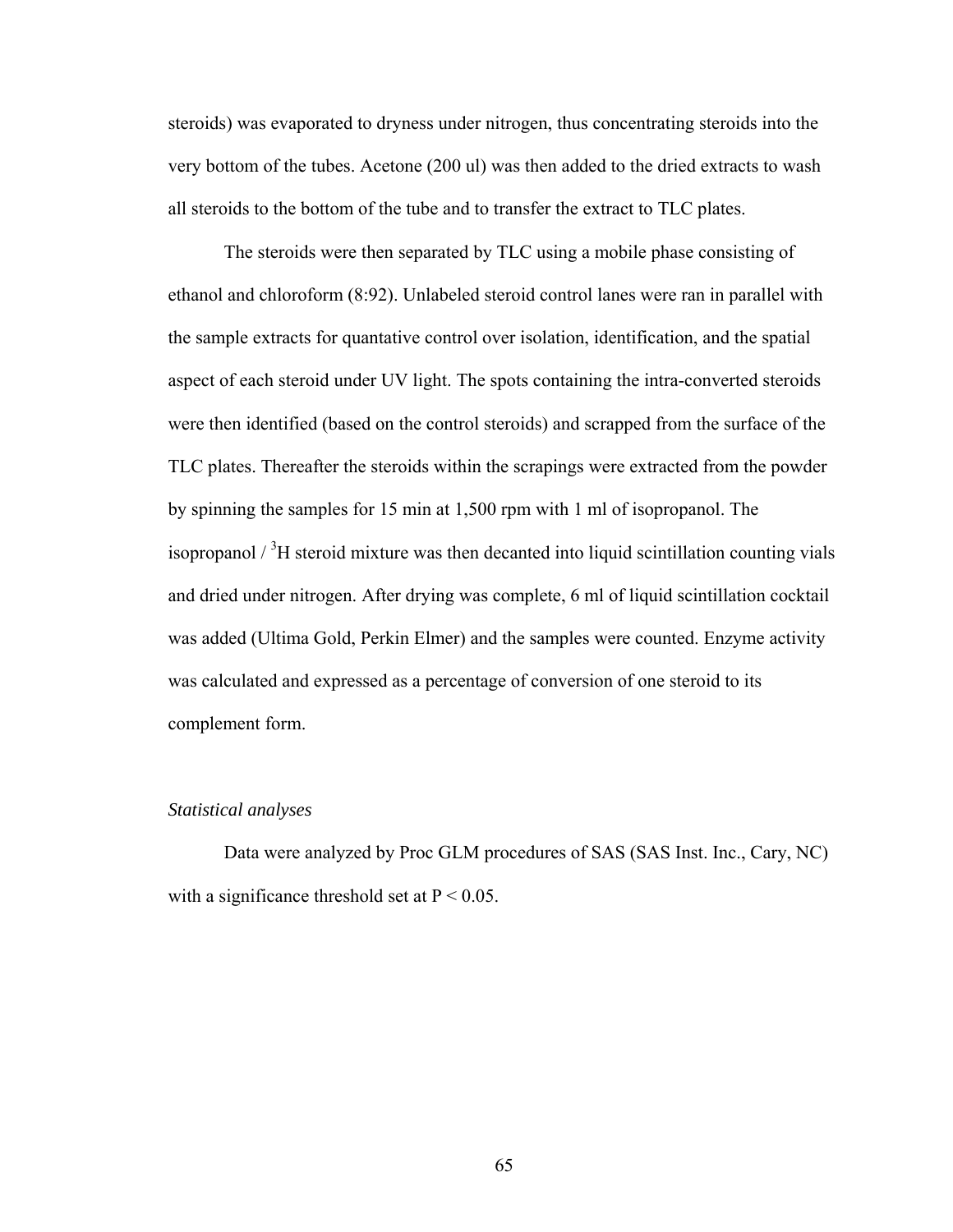#### **Results**

Despite the fact that 11β-HSD1 activity was detectable in the subcutaneous and mesenteric adipose tissue of Ossabaw pigs, there was no significant difference in enzyme activity levels between these two adipose depots.

## **Discussion**

11 β-HSD1 activity was detectable in the subcutaneous and mesenteric adipose tissue of Ossabaw pigs, however in contrast to an earlier report utilizing Yucatan pigs (Slight et al., 2003), there was no significant difference in 11 β-HSD1 activity between mesenteric and subcutaneous adipose tissue depots. The 11 β-HSD1 enzyme activity that was found was NADPH dependent in converting cortisone into cortisol. This corroborates the notion that the preponderance of 11 β-HSD1 activity is believed to be dictated by the co-localization with hexose-6-phosphate dehydrogenase, which is a NADPH-generating enzyme (Ozols, 1995; Draper et al., 2003). Previously, Bujalska and coworkers reported that fresh isolates from adipocytes have mainly 11 β-HSD1 reductase activity.

 In humans, the effect of glucocorticoids on adipocyte differentiation is most notable clinically in individuals with Cushing's syndrome. These affected individuals exhibit pronounced central or abdominal obesity which is also one of the characteristics of the metabolic syndrome (Rebuffe-Scrive et al., 1988; Mayo-Smith et al., 1989). It has also been asserted that the prevalence of abdominal obesity in Cushing's syndrome individuals is associated with a high level of glucocorticoid receptor mRNA expression in the abdominal adipose tissue (Masuzaki et al., 2001). While contrasting the human, mice

66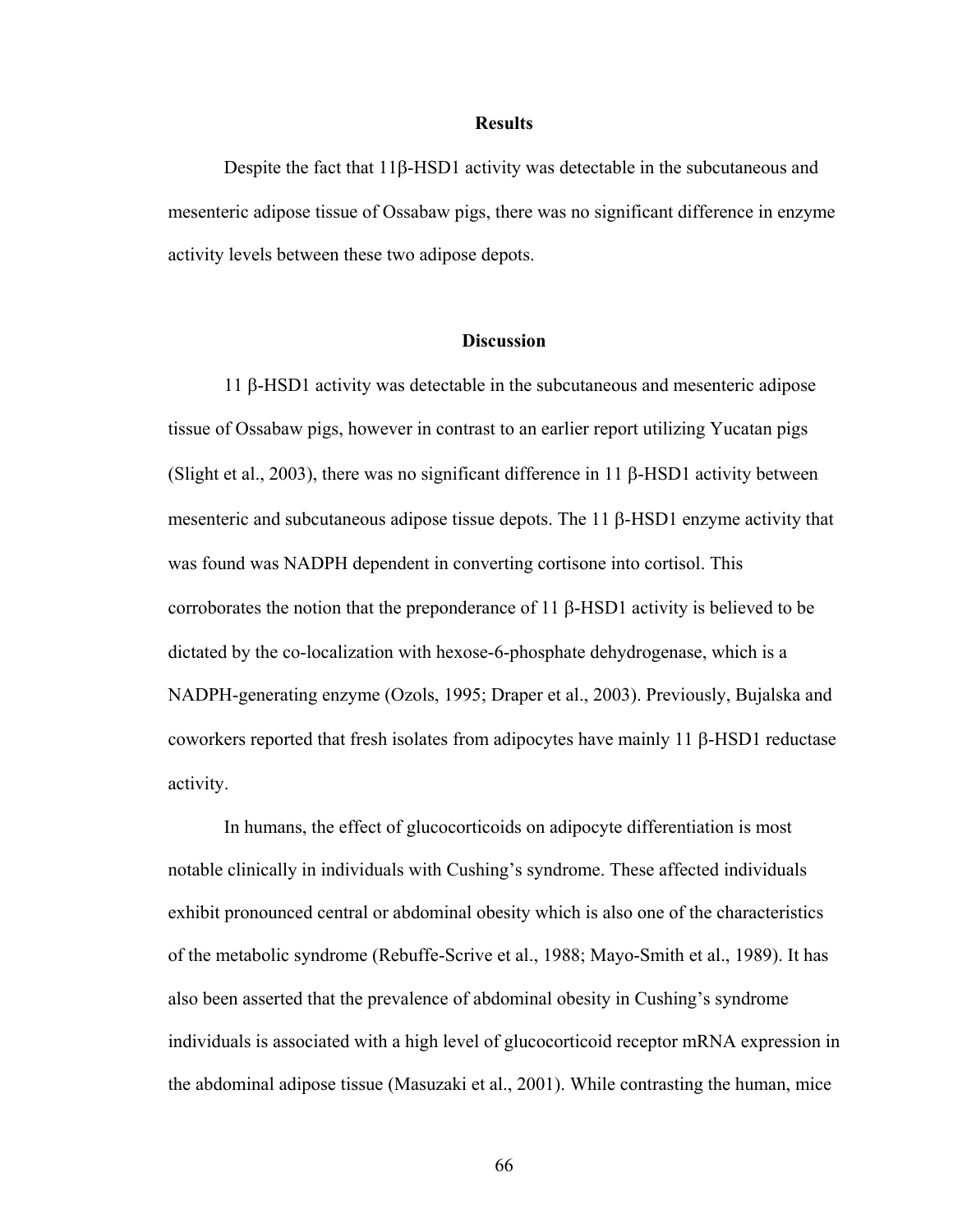that exhibit high levels of 11 βHSD1 in the subcutaneous adipose tissues also exhibit insulin resistance with obesity and there is no correlation between 11 βHSD1 activity with visceral adiposity or hypertension. Mice and men differ on those aspects, although these data should be interpreted with caution, as 11 βHSD1 was measured in cell cultures and not fresh biopsies (Tomlinson et al., 2002).

 In 1999, Bujalska et al., reported that more 11β-HSD1 activity was resident in omental adipose than in subcutaneous adipose. Morton et al., (2003) reported that 11β-HSD1 expression and activity was greater in peripheral adipose depots than visceral adipose depots in non-obese strains of mice. Our data provide evidence that 11β-HSD1 activity does not differ between mesenteric versus subcutaneous adipose depots in Ossabaw pigs.

## **Implications**

This study provides evidence that 1β-HSD1 reductase activity exists in mesenteric and subcutaneous adipose tissue of Ossabaw pigs, but the level of activity did not differ between the two depots. These data should be interpreted with caution, because even though no differences in activity level existed it does not rule out a potential role of 11β-HSD1 in obesity and related problems in Ossabaw pigs.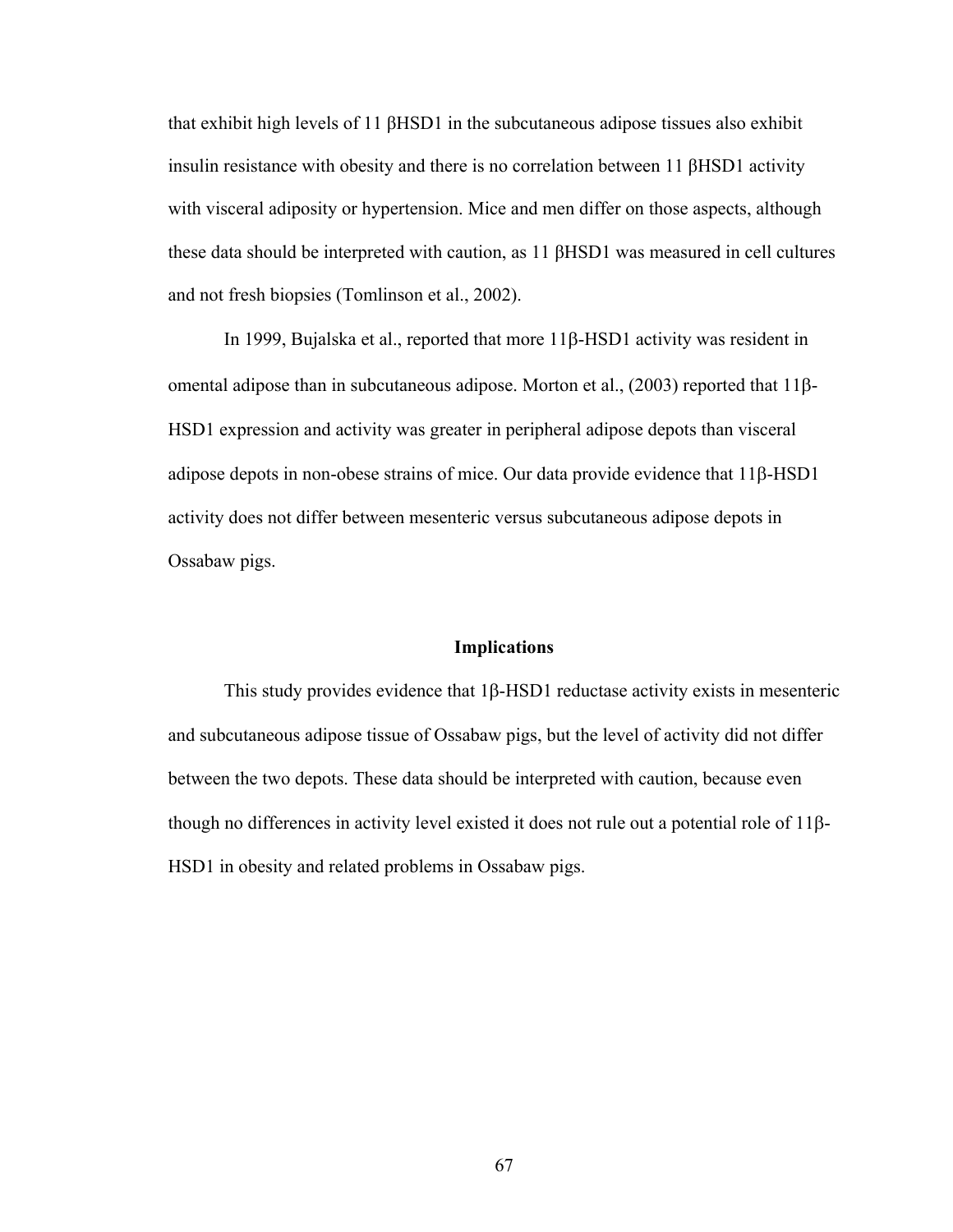

Figure 7. 11β HSD1 activity in Ossabaw pigs; mesenteric (MES) and subcutaneous adipose tissue (SUBQ).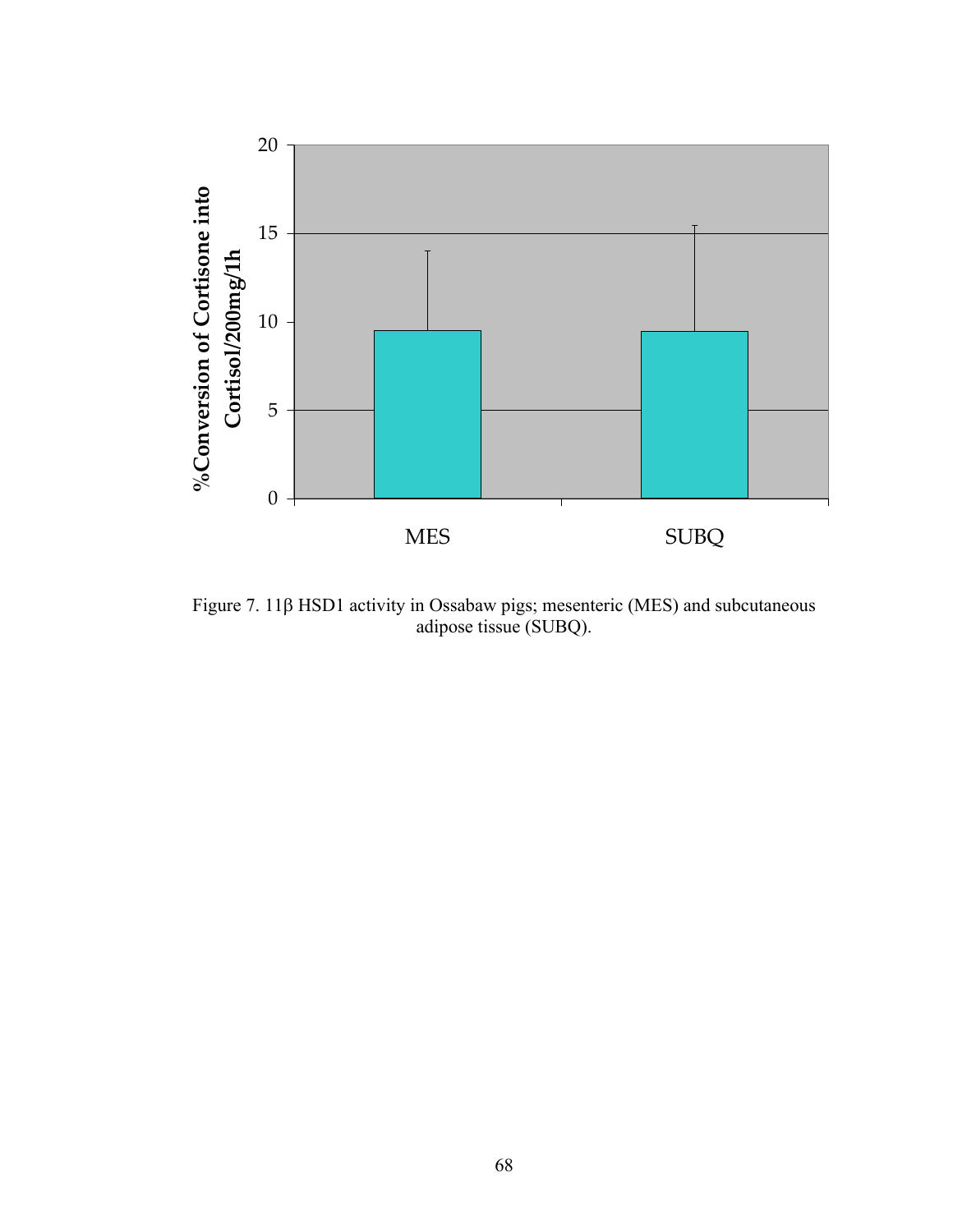## **LITERATURE CITED**

- Ahima, R. S., and J. S. Flier. 2000. Adipose tissue as an endocrine organ. Trends Endocrinol. Metab. 11:327-332.
- Albiston, A. L., V. R. Obeyesekere, R. E. Smith, and Z. S. Krozowski. 1994. Cloning and tissue distribution of the human 11 β-hydroxysteroid dehydrogenase type 2 enzyme. Mol. Cell Endocrinol. 105(2):R11-R17.
- Albiston, A.L., V. R. Obeyesekere, R. E. Smith, and Z. S. Krozowski. 1994. Cloning and tissue distribution of the human 11-HSD type 2 enzyme. Mol. Cell Endocrinol. 105:R11−R17.
- [Alford, P](http://www.ncbi.nlm.nih.gov/entrez/query.fcgi?db=pubmed&cmd=Search&itool=pubmed_AbstractPlus&term=%22Alford+P%22%5BAuthor%5D)., S. [Geller,](http://www.ncbi.nlm.nih.gov/entrez/query.fcgi?db=pubmed&cmd=Search&itool=pubmed_AbstractPlus&term=%22Geller+S%22%5BAuthor%5D) B. [Richardson](http://www.ncbi.nlm.nih.gov/entrez/query.fcgi?db=pubmed&cmd=Search&itool=pubmed_AbstractPlus&term=%22Richrdson+B%22%5BAuthor%5D), M. [Slater,](http://www.ncbi.nlm.nih.gov/entrez/query.fcgi?db=pubmed&cmd=Search&itool=pubmed_AbstractPlus&term=%22Slater+M%22%5BAuthor%5D) C. [Honnas,](http://www.ncbi.nlm.nih.gov/entrez/query.fcgi?db=pubmed&cmd=Search&itool=pubmed_AbstractPlus&term=%22Honnas+C%22%5BAuthor%5D) J. [Foreman,](http://www.ncbi.nlm.nih.gov/entrez/query.fcgi?db=pubmed&cmd=Search&itool=pubmed_AbstractPlus&term=%22Foreman+J%22%5BAuthor%5D) J. [Robinson](http://www.ncbi.nlm.nih.gov/entrez/query.fcgi?db=pubmed&cmd=Search&itool=pubmed_AbstractPlus&term=%22Robinson+J%22%5BAuthor%5D), M. [Messer,](http://www.ncbi.nlm.nih.gov/entrez/query.fcgi?db=pubmed&cmd=Search&itool=pubmed_AbstractPlus&term=%22Messer+M%22%5BAuthor%5D) M. [Roberts,](http://www.ncbi.nlm.nih.gov/entrez/query.fcgi?db=pubmed&cmd=Search&itool=pubmed_AbstractPlus&term=%22Roberts+M%22%5BAuthor%5D) D. [Goble,](http://www.ncbi.nlm.nih.gov/entrez/query.fcgi?db=pubmed&cmd=Search&itool=pubmed_AbstractPlus&term=%22Goble+D%22%5BAuthor%5D) D. [Hood](http://www.ncbi.nlm.nih.gov/entrez/query.fcgi?db=pubmed&cmd=Search&itool=pubmed_AbstractPlus&term=%22Hood+D%22%5BAuthor%5D), and M. [Chaffin.](http://www.ncbi.nlm.nih.gov/entrez/query.fcgi?db=pubmed&cmd=Search&itool=pubmed_AbstractPlus&term=%22Chaffin+M%22%5BAuthor%5D) 2001. A multicenter, matched case-control study of risk factors for equine laminitis. Prev. Vet. Med. 49:209-222.
- Aljada, A., H. Ghanim, P. Mohanty, T. Syed, A. Bandyopadhyay, and P. Dandona. 2004. Glucose intake induces an increase in activator protein 1 and early growth response 1 binding activities, in the expression of tissue factor and matrix metalloproteinase in mononuclear cells, and in plasma tissue factor and matrix metalloproteinase concentrations. Am. J. Clin. Nutr. 80:51-57.
- Amelung, D., H. J. Huebener, L. Roka, and G. Meyerheim. 1953. Conversion of cortisone to compound F. J. Clin. Endocrinol. Metab. 13:1125.
- Andrew, R., D. I. W. Philips, and B. R. Walker. 1998. Obesity and gender influence cortisol secretion and metabolism in man. J. Clin. Endocrinol. Metab. 83:1806- 1809.
- Appleton, D. J., J. S. Rand, and G. D. Sunvold. 2001. Insulin sensitivity decreases with obesity, and lean cats with low insulin sensitivity are at greatest risk of glucose intolerance with weight gain. J. Feline Med. Surgery 3: 211-228.
- Ashwell, M., M. B. Priest, C. Sowter, and C. K. McPherson. 1976. Human fat cell sizing – a quick, simple method. J. Lipid Research 17: 191-192.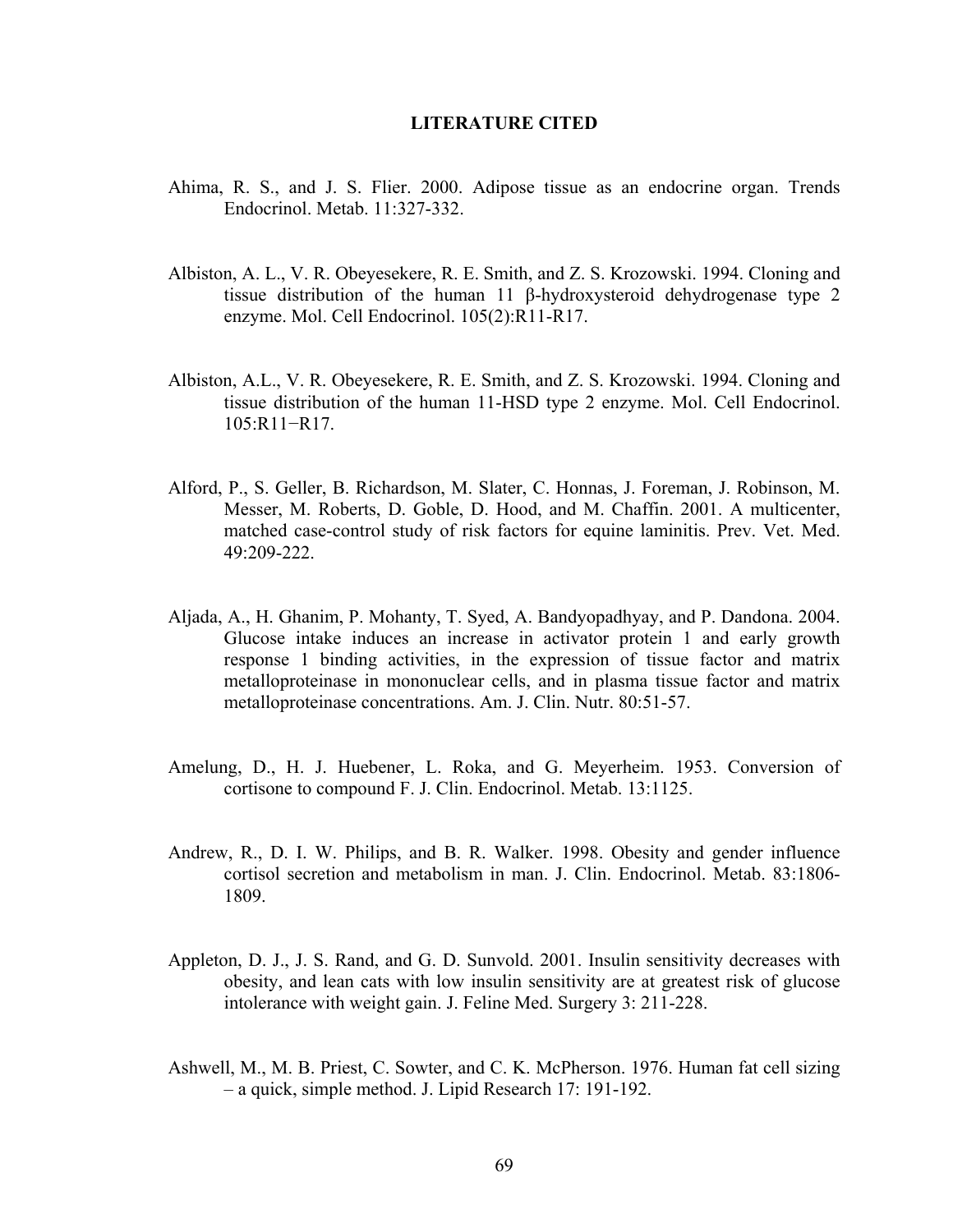- Backus, R. C., P. J. Havel, R. L. Gingerich, and Q. R. Rogers. 2000. Relationship between serum leptin immunoreactivity and body fat mass as estimated by use of a novel gas-phase Fourier transform infrared spectroscopy deuterium dilution method in cats. Am. J. Vet. Res. 61:796-801.
- Bailey, S. R., C. M. Marr, and J. Elliott. 2004. Current research and theories on the pathogenesis of acute laminitis in the horse. Vet. J. 167:129-142.
- Banerjee, R. R., and M. A. Lazar. 2003. Resistin: molecular history and prognosis. J. Mol. Med. 81:218-226.
- Bell, F. P., and R. G. Gerrity. 1992. Evidence for an altered lipid metabolic state in circulating blood monocytes under conditions of hyperlipemia in swine and implications in arterial lipid metabolism. Arterioscler. Thromb. 12:155-162.
- Bjorbaek, C., and B. B. Kahn. 2004. Leptin signaling in the central nervous system and the periphery. Recent Prog. Horm. Res. 59:305-331.
- Björntorp, P., H. Bergman, and E. Varnauskas. 1969. Plasma free fatty acid turnover rate in obesity. Acta. Med. Scand.185:351-356.
- Boden, G., B. Lebed, and M. Schatz. 2001. Effects of acute changes of plasma free fatty acids on intramyocellular fat content and insulin resistance in health subjects. Diabetes 50:1612-1617.
- [Boren, J](http://www.ncbi.nlm.nih.gov/entrez/query.fcgi?db=pubmed&cmd=Search&itool=pubmed_AbstractPlus&term=%22Boren+J%22%5BAuthor%5D)., A. [White](http://www.ncbi.nlm.nih.gov/entrez/query.fcgi?db=pubmed&cmd=Search&itool=pubmed_AbstractPlus&term=%22White+A%22%5BAuthor%5D), W. [Wettesten,](http://www.ncbi.nlm.nih.gov/entrez/query.fcgi?db=pubmed&cmd=Search&itool=pubmed_AbstractPlus&term=%22Wettesten+M%22%5BAuthor%5D) J. [Scott](http://www.ncbi.nlm.nih.gov/entrez/query.fcgi?db=pubmed&cmd=Search&itool=pubmed_AbstractPlus&term=%22Scott+J%22%5BAuthor%5D), L. [Graham,](http://www.ncbi.nlm.nih.gov/entrez/query.fcgi?db=pubmed&cmd=Search&itool=pubmed_AbstractPlus&term=%22Graham+L%22%5BAuthor%5D) and O. S. [Olofsson](http://www.ncbi.nlm.nih.gov/entrez/query.fcgi?db=pubmed&cmd=Search&itool=pubmed_AbstractPlus&term=%22Olofsson+SO%22%5BAuthor%5D). 1991. The molecular mechanism for the assembly and secretion of ApoB-100-containing lipoproteins. Prog. Lipid. Res. 30(2):205-218.
- Bosello, O., and M. Zamboni. 2000. Visceral obesity and the metabolic syndrome. Obes. Rev. 1:47-56.
- Boullion, R. D., E. A. Mokelke, B. R. Wamhoff, C. R. Otis, J. Wenzel, J. L. Dixon, and M. Sturek. 2003. Porcine model of diabetic dyslipedemia: insulin and feed algorithms for mimicking diabetes in humans. Comp. Med. 53:42-52.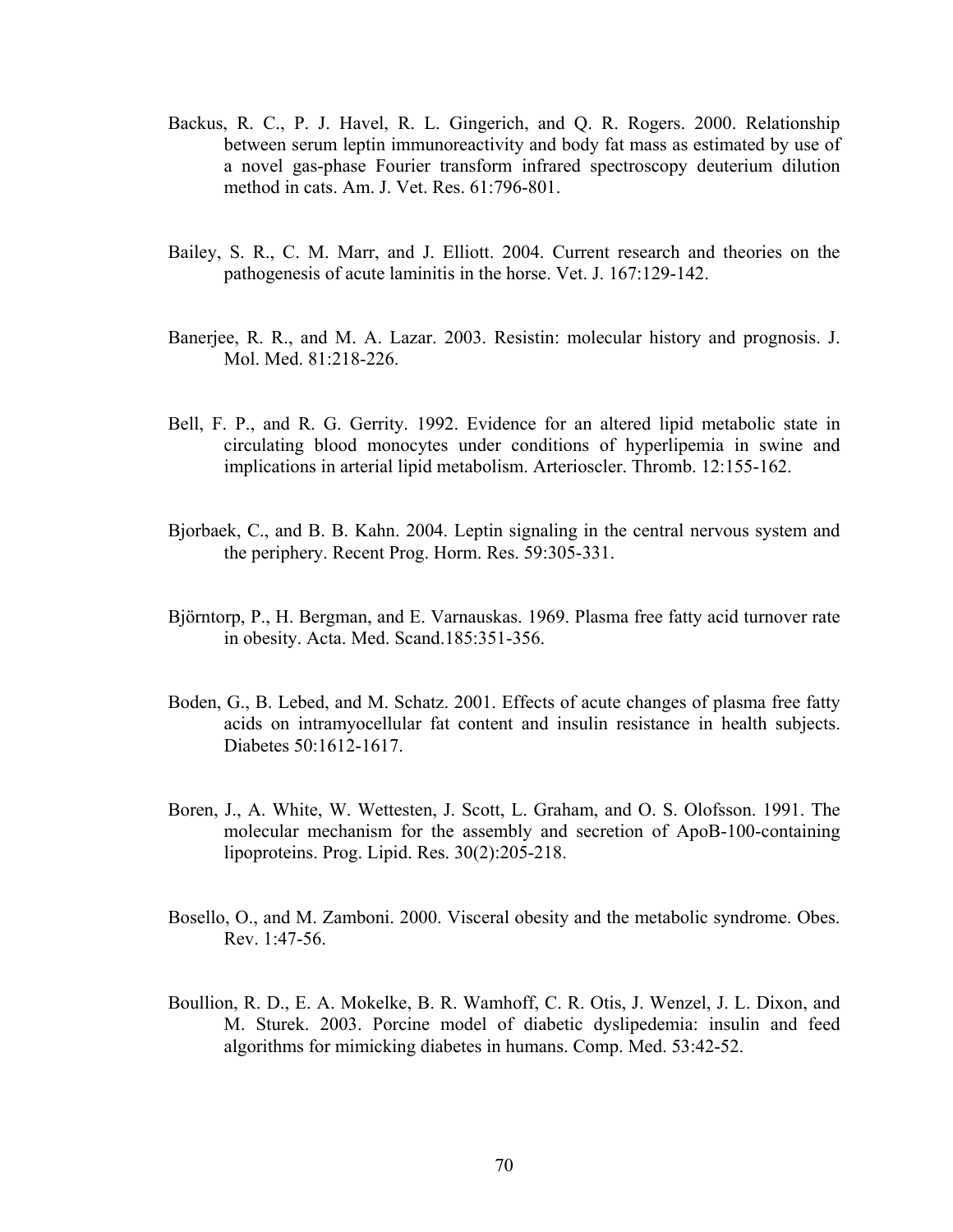- Bray, G. A. and B. M. Popkin. 1998. Dietary fat intake does affect obesity! Am. J. Clin. Nutr. 68:1157-1173.
- Brown, R. W., Y. Kotolevtsev, C. Leckie, R. S. Lindsay, V. Lyons, P. Murad, J. J. Mullins, K. E. Chapman, C. R. W. Edwards, and J. R. Seckl. 1996. Isolation and cloning of human placental 11 β-hydroxysteroid dehydrogenase-2 cDNA. Biochem. J. 313:1007-1017.
- Bruning, J. C., D. Gautam, D. J. Burks, J. Gillette, M. Schubert, P. C. Orban, R. Klein, W. Krone, D. Muller-Wieland, and C. R. Kahn. 2000. Role brain insulin receptor in control of body weight and reproduction. Science 289:2122-2125.
- Bujalska, I. J., S. Kumar, and P. M. Stewart. 1997. Does central obesity reflect "Cushing's disease of the omentum"? Lancet 349:1210-1213.
- Bujalska, I. J., S. Kumar, M. Hewison, and P. M. Stewart. 1999. Differentiation of adipose stromal cells: the roles of glucocorticoids and 11 beta-hydroxysteroid dehydrogenase. Endocrinology 140(7):3188-3196.
- Carroll, J. F., D. S. Braden, J. R. Henegar, and H. L. Mizelle. 1998. Dietary sodium chloride (NaCl) worsens obesity-related cardiac hypertrophy. FASEB J. 12:A708 (abstract)
- Carroll, J. F., D. S. Braden, K. Cockrell, and H. L. Mizelle. 1997. Obese rabbits develop concentric and eccentric hypertrophy and diastolic filling abnormalities. Am. J. Hypertens. 10:230-233.
- Chandran, M., S. A. Phillips, T. Ciaraldi, and R. R. Henry. 2003. Adiponectin: more than another fat cell hormone? Diabetes Care 26:2442-2450.
- Chobanian, A. V., G. L. Bakris, H. R. Black, W. C. Cushman, L. A. Green, J. L. Izzo Jr., D. W. Jones, B. J. Materson, S. Oparil, J. T. Wright Jr., and E. J. Roccella. 2003. Joint National Committee on Prevention, Detection, Evaluation, and Treatment of High Blood Pressure; National Heart, Lung, and Blood institute; National High Blood Pressure Education Program Coordination Committee. Seventh report of the Joint National Committee on Prevention, Detection, Evaluation, and Treatment of High Blood Pressure. Hypertension 42:1206-1252.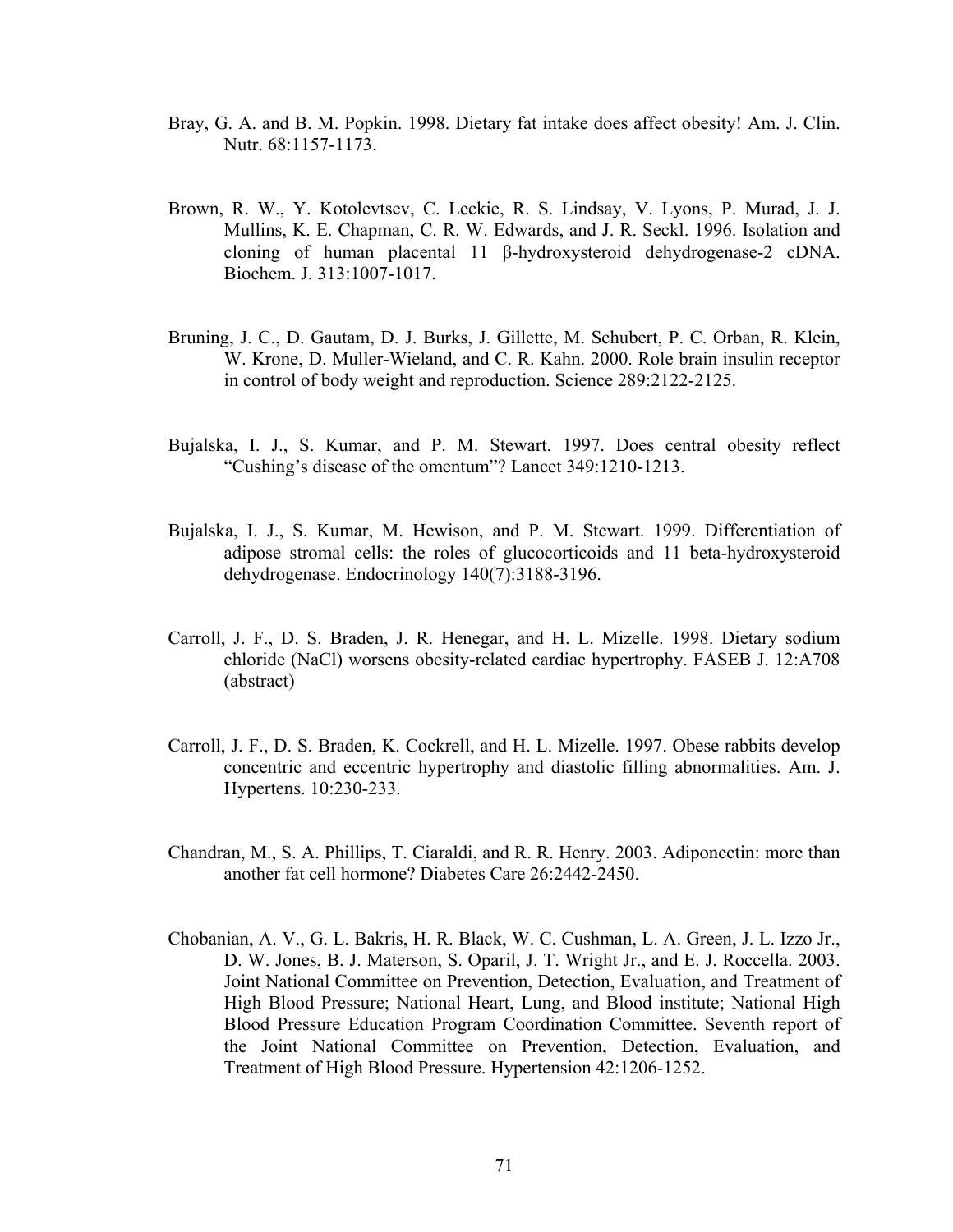- Christy, C., P. Hadoke, J. Paterson, J. Mullins, J. Seckl, and B. Walker. 2003. 11 betahydroxysteroid dehydrogenase type 2 in mouse aorta. Localization and influence on response to glucocorticoids. Hypertension 42:580-587.
- Coffman, J. R., and C. M. Colles. 1983. Insulin tolerance in laminitic ponies. Can. J. Comp. Med. 47:347-351.
- Combs, T. P., U. B. Pajvani, A. H. Berg, Y. Lin, L. A. Jelicks, M. Laplante, A. R. Nawrocki, M. W. Rajala, A. F. Parlow, L. Cheeseboro, Y. Y. Ding, R. G. Russel, D. Lidemann, A. Hartley, G. R. Baker, S. Obici, Y. Deshaies, M. Ludgate, L. Rosseti, P. E. Scherer. 2004. A transgenic mouse with deletion in the collagenous domain of adiponectin displays elevated circulating adiponectin and improved insulin sensitivity. Endocrinology 145:367-383.
- Dandona, P., A. Aljada, P. Mohanty, H. Ghanim, A. Bandyopadhyay, and A. Chaudhuri. 2003. Insulin suppresses plasma concentrations of vascular endothelial growth factor and matrix metalloproteinase-9. Diabetes Care 26:3310-3314.
- Dave-Sharma, S., R. C. Wilson, M. D. Harbison, R. Newfield, M. R. Azar, Z. S. Kozowski, J. W. Funder, C. H. L. Shackleton, H. L. Bradlow, J-Q. Wei, J. Hertecant, A. Moran, R. E. Neiberger, J. W. Balfe, A. Fattah, D. Daneman, H. I. Akkurt, C. De Santis and M. I. New.1998. Examination of Genotype and Phenotype Relationships in 14 Patients with Apparent Mineralocorticoid Excess. J. Clin Endocrinol. Metab. 83:2244-2254.
- DeFronzo, R. A., and E. Ferrannini. 1991. Insulin resistance. A multifaceted syndrome responsible for NIDDM, obesity, hypertension, dyslipidemia, and atherosclerotic cardiovascular disease. Diabetes Care 14:173-194.
- Diamanti-Kandarakis, E., and A. Bergiele. 2001. The influence of obesity on hyperandrogenism and infertility in female. Obes. Rev. 2:231-238.
- Diez, J.J., and P. Iglesias. 2003. The role of novel adipocyte-derived hormone adiponectin in human disease. Eur. J. Endocrinol. 148:293-300.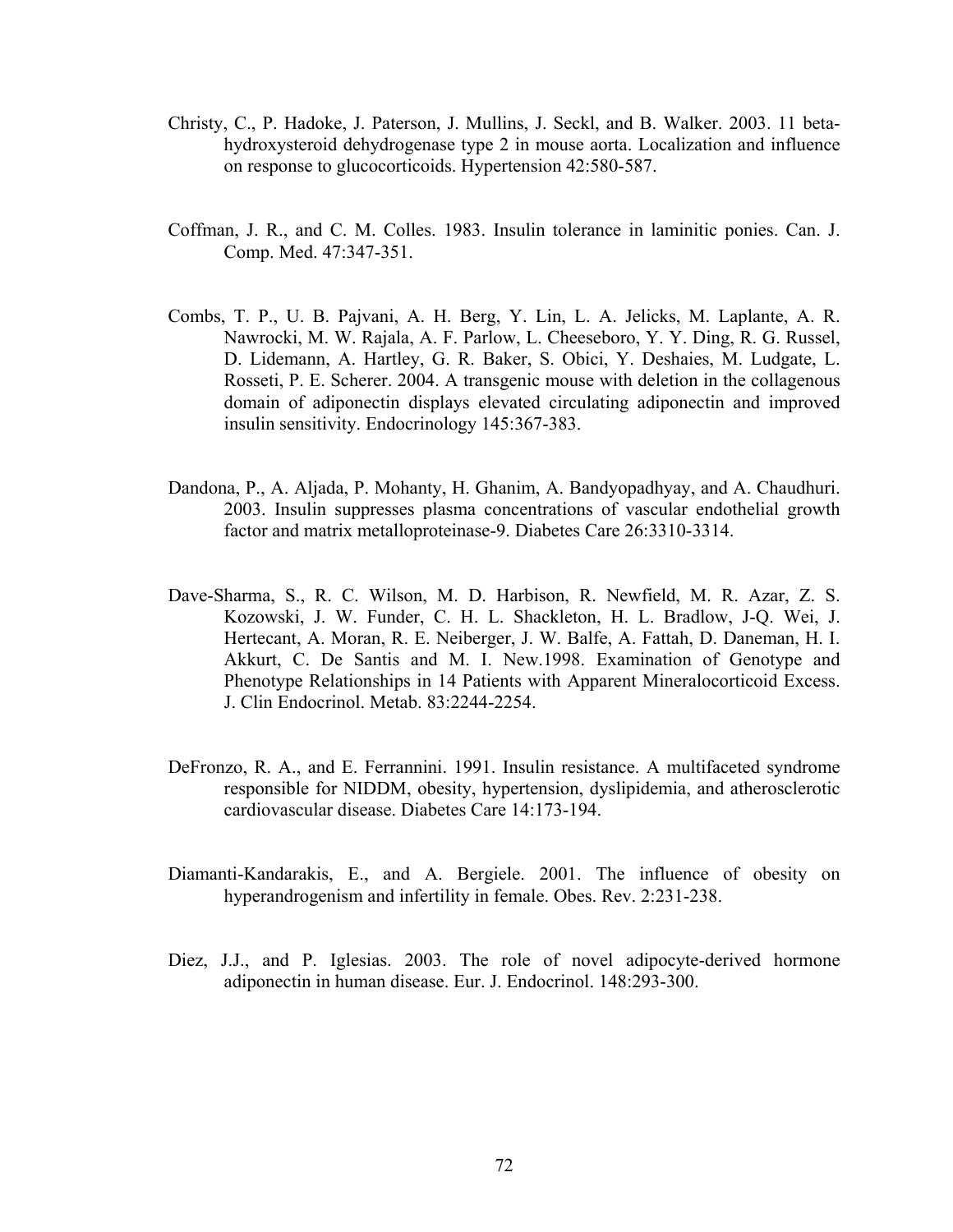- Dixon, J. L., S. Shen, J. P. Vuchetich, E. Wysocka, G. Sun, and M. Sturek. 2002. Increased atherosclerosis in diabetic dyslipidemic swine: protection by atorvastatin involves decreased VLDL triglycerides but minimal effects on the lipoprotein profile. J. Lipid. Res. 43:1618-1629.
- Donoghue, S., and J. M. Scarlett. 1998. Diet and feline obesity. J. Nutr. 128:2776S-2778S.
- Douglas, W. R. 1972. Of pigs and men and research: a review of applications and analogies of the pig, sus scrofa, in human medical research. Space Life Sci. 3:226-234.
- Draper, N., E. A. Walker, I. J. Bujalska, J. W. Tomlinson, S. M. Chalder, W. Arlt, G. G. Lavery, O. Bedendo, D. W. Ray, I. [Laing](http://www.ncbi.nlm.nih.gov/entrez/query.fcgi?db=pubmed&cmd=Search&itool=pubmed_AbstractPlus&term=%22Laing+I%22%5BAuthor%5D), E. [Malunowicz](http://www.ncbi.nlm.nih.gov/entrez/query.fcgi?db=pubmed&cmd=Search&itool=pubmed_AbstractPlus&term=%22Malunowicz+E%22%5BAuthor%5D), P. C. [White,](http://www.ncbi.nlm.nih.gov/entrez/query.fcgi?db=pubmed&cmd=Search&itool=pubmed_AbstractPlus&term=%22White+PC%22%5BAuthor%5D) M. [Hewison,](http://www.ncbi.nlm.nih.gov/entrez/query.fcgi?db=pubmed&cmd=Search&itool=pubmed_AbstractPlus&term=%22Hewison+M%22%5BAuthor%5D) P. J. [Mason](http://www.ncbi.nlm.nih.gov/entrez/query.fcgi?db=pubmed&cmd=Search&itool=pubmed_AbstractPlus&term=%22Mason+PJ%22%5BAuthor%5D), J. M. [Connell,](http://www.ncbi.nlm.nih.gov/entrez/query.fcgi?db=pubmed&cmd=Search&itool=pubmed_AbstractPlus&term=%22Connell+JM%22%5BAuthor%5D) C. H. [Shackleton](http://www.ncbi.nlm.nih.gov/entrez/query.fcgi?db=pubmed&cmd=Search&itool=pubmed_AbstractPlus&term=%22Shackleton+CH%22%5BAuthor%5D), and P. M. [Stewart. 2](http://www.ncbi.nlm.nih.gov/entrez/query.fcgi?db=pubmed&cmd=Search&itool=pubmed_AbstractPlus&term=%22Stewart+PM%22%5BAuthor%5D)003. Mutations in the genes encoding 11beta-hydroxysteroid dehydrogenase type 1 and hexose-6-phosphate dehydrogenase interact to cause cortisone reductase deficiency. Nature Genet. 34(4):434-439.
- Draper, N., S. M. Echwald, G. G. Lavery, E. A. Walker, R. Fraser, E. Davies, T. I. Sorensen, A. Astrup, J. Adamski, M. Hewison, J. M. Connell, O. Pedersen, and P. M. Stewart. 2002. Association studies between microsatellite markers within the gene encoding human 11β-hydroxysteroid dehydrogenase type 1 and body mass index, waist to hip ratio, and glucocorticoids metabolism. J. Clin. Endocrinol. Metab. 87: 4984-4990.
- Dresner, A., D. Laurent, M. Marcucci, M. E. Griffin, S. Dufour, G. W. Cline, and L. A. Slezak, D. K. Andersen, R. S., Hundal, D. L., Rothman, K. F. Petersen, and G. I., Shulman. 1999. Effects of free fatty acids on glucose transport and IRS-1– associated phosphatidylinositol 3-kinase activity. J. Clin. Invest. 103:253-259.
- Dyson, M. C., M. Alloosh, J. P. Vuchetich, E. A. Mokelke, and M. Sturek. 2006. Components of metabolic syndrome and coronary artery disease in female ossabaw swine fed excess atherogenic diet. Comp. Med. 56(1):35-45.
- Edwards, C. R. W., P. M. Stewart, D. Burt, L. Brett, M. A. McIntyre, W. S. Sutanto, E. R. de Kloet, and C. Monder. 1988. Localization of 11 β-hydroxysteroid dehydrogenase-tissue specific protector of mineralocorticoid receptor. Lancet ii:986-989.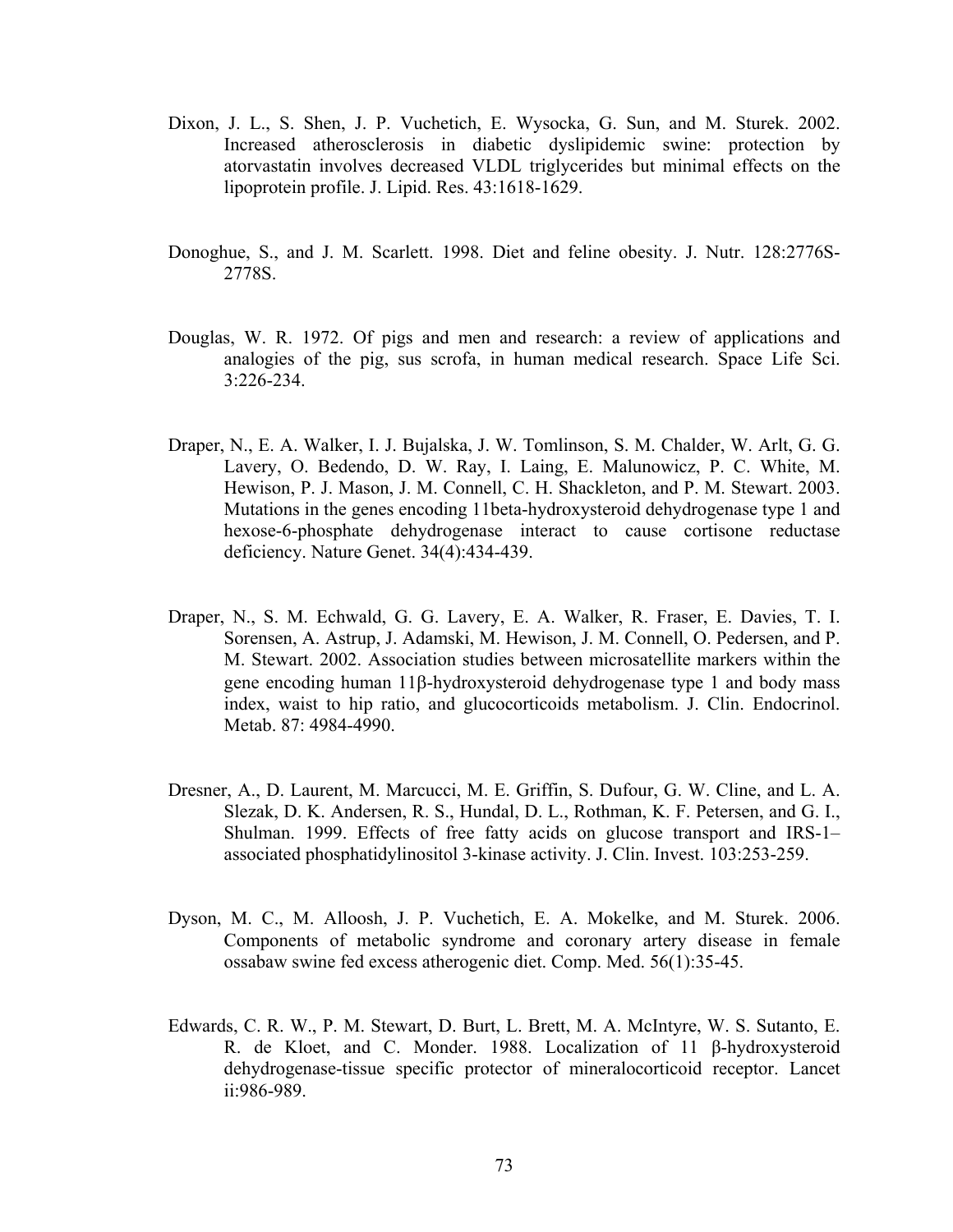- Engeli, S., P. Schling, K. Gorzelniak, M. Boschmann, J. Janke, G. Ailhaud, M. Teboul, F. Massiera, and A. M. Sharma. 2003. The adipose-tissue renin-angiotensinaldosterone system: role in the metabolic syndrome? Int. J. Biochem. Cell Biol. 35:807-825.
- Esler, M. 2000. The sympathetic system and hypertension. Am. J. Hypertens. 13:99s-105s.
- Etherton, T. D., and P. M. Kris-Etherton. 1980. Characterization of plasma lipoproteins in swine with different propensities for obesity. Lipids 15:823-829.
- Fain, J. N., A. K. Madan, M. L. Hiler, P. Cheema, and S. W. Bahouth. 2004. Comparison of the release of adipokines by adipose tissue, adipose tissue matrix, and adipocytes from visceral and subcutaneous abdominal adipose tissue of obese humans. Endocrinology. 145:2273-2282.
- Fasshauer, M., J. Klein, S. Neumann, M. Eszlinger, and R. Paschke. 2002 Hormonal regulation of adiponectin gene expression in 3T3-L1 adipocytes. Biochem. Biophys. Commun. 290(3):1084-1089.
- Fernandez-Real, J. M., and W. Ricart. 2003. Insulin resistance and chronic cardiovascular inflammatory syndrome. Endocr. Rev. 24:278-301.
- Flier, J. S. 1998. Clinical review 94: what's in a name? In search of leptin's physiologic role. J. Clin. Endocrinol. Metab. 83:1407-1413.
- Flier, J. S. 2004. Obesity wars: molecular progress confronts an expanding epidemic. Cell 116:337-350.
- Flier, J. S., and B. M. Spiegelman.1996. Adipogenesis and obesity: rounding out the big picture. Cell 87: 377-389.
- Fonseca, V., C. DeSouza, S. Asnani, and I. Jialal. 2004. Nontraditional risk factors for cardiovascular disease in diabetes. Endocr. Rev. 25:153-175.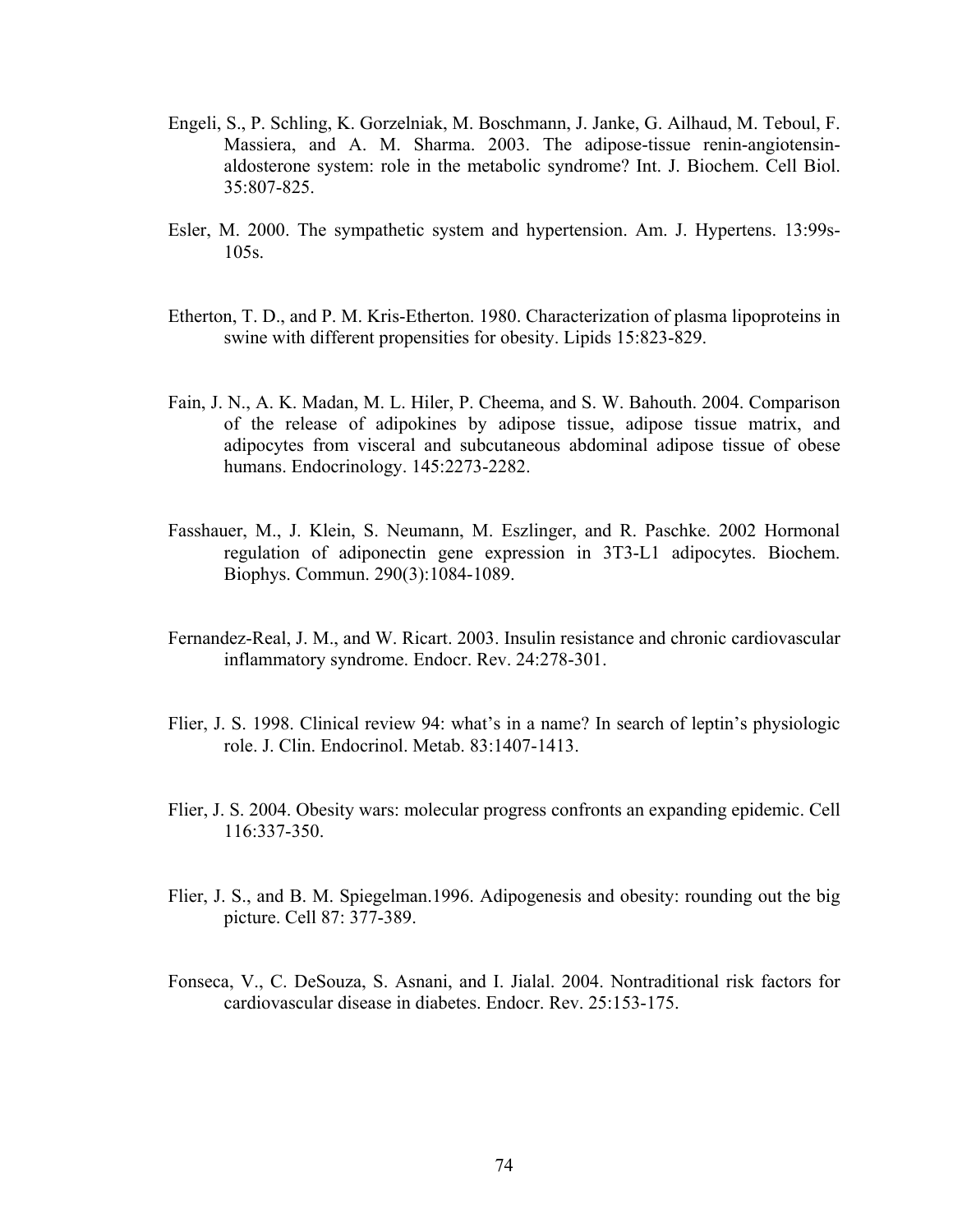- Frank, G., W. Anderson, H. Pazak, E. Hodgkins, J. Ballam, and D. P. Laflamme. 2001. Use of a high-protein diet in the management of feline diabetes mellitus. Vet. Therapeutics 2: 238–246.
- Fraser, R., M. C. Ingram, N. H. Anderson, C. Morrison, E. Davies, J. M. C. Connell. 1999. Cortisol effects on body mass, blood pressure, and cholesterol in the general population. Hypertension 33(6):1364-1368.
- [Freestone, J. F.](http://www.ncbi.nlm.nih.gov/entrez/query.fcgi?db=pubmed&cmd=Search&itool=pubmed_AbstractPlus&term=%22Freestone+JF%22%5BAuthor%5D), R. [Beadle](http://www.ncbi.nlm.nih.gov/entrez/query.fcgi?db=pubmed&cmd=Search&itool=pubmed_AbstractPlus&term=%22Beadle+R%22%5BAuthor%5D), K. [Shoemaker,](http://www.ncbi.nlm.nih.gov/entrez/query.fcgi?db=pubmed&cmd=Search&itool=pubmed_AbstractPlus&term=%22Shoemaker+K%22%5BAuthor%5D) R. T. [Bessin](http://www.ncbi.nlm.nih.gov/entrez/query.fcgi?db=pubmed&cmd=Search&itool=pubmed_AbstractPlus&term=%22Bessin+RT%22%5BAuthor%5D), K. J. [Wolfsheimer,](http://www.ncbi.nlm.nih.gov/entrez/query.fcgi?db=pubmed&cmd=Search&itool=pubmed_AbstractPlus&term=%22Wolfsheimer+KJ%22%5BAuthor%5D) and C. [Church](http://www.ncbi.nlm.nih.gov/entrez/query.fcgi?db=pubmed&cmd=Search&itool=pubmed_AbstractPlus&term=%22Church+C%22%5BAuthor%5D). 1992. Improved insulin sensitivity in hyperinsulinaemic ponies through physical conditioning and controlled feed intake. Equine Vet. J. 24:187-190.
- Friedman, T. C., G. Mastorakos, T. D. Newman, N. M. Mullen, E. G. Horton, R. Costello, N. M. Papadopoulos, and G. P. Chrousos. 1996. Carbohydrate and lipid metabolism in endogenous hypercortisolism: shared features with metabolic syndrome X and NIDDM. Endocr. J. 43:645-655.
- Fruhbeck, G., J. Gomez-Ambrosi, F. J. Muruzabal, and M. A. Burrel. 2001. The adipocyte: a model for integration of endocrine and metabolic signaling in energy metabolism regulation. Am. J. Physiol. Endocrinol. Metab. 280: E827-E847.
- Funder, J. W., P. T. Pearce, R. Smith, and A. I. Smith. 1988. Mineralocorticoid action: target tissue specificity is enzyme, not receptor, mediated. Science 242:583-585.
- Gaillard, D., M. Wabitsh, B. Pipy, and R. Negrel. 1991. Control of terminal differentiation of adipose tissue precursor cells by glucocorticoids. J. Lipid. Res. 32:569-579.
- Gelernter-Yaniv, L., N. Feng, N. G. Sebring, Z. Hochberg, and J. A. Yanovski. 2003. Associations between polymorphism in the 11β hydroxysteroid dehydrogenase type 1 gene and body composition. J. Obes. Relat. Metab. Disord. 27: 983-986.
- Gerhardt, C. C., I. A. Romero, R. Cancello, L. Camoin, and A. D. Strosberg. 2001. Chemokines control fat accumulation and leptin secretion by cultured human adipocytes. Mol. Cel. Endocrinol. 175:81-92.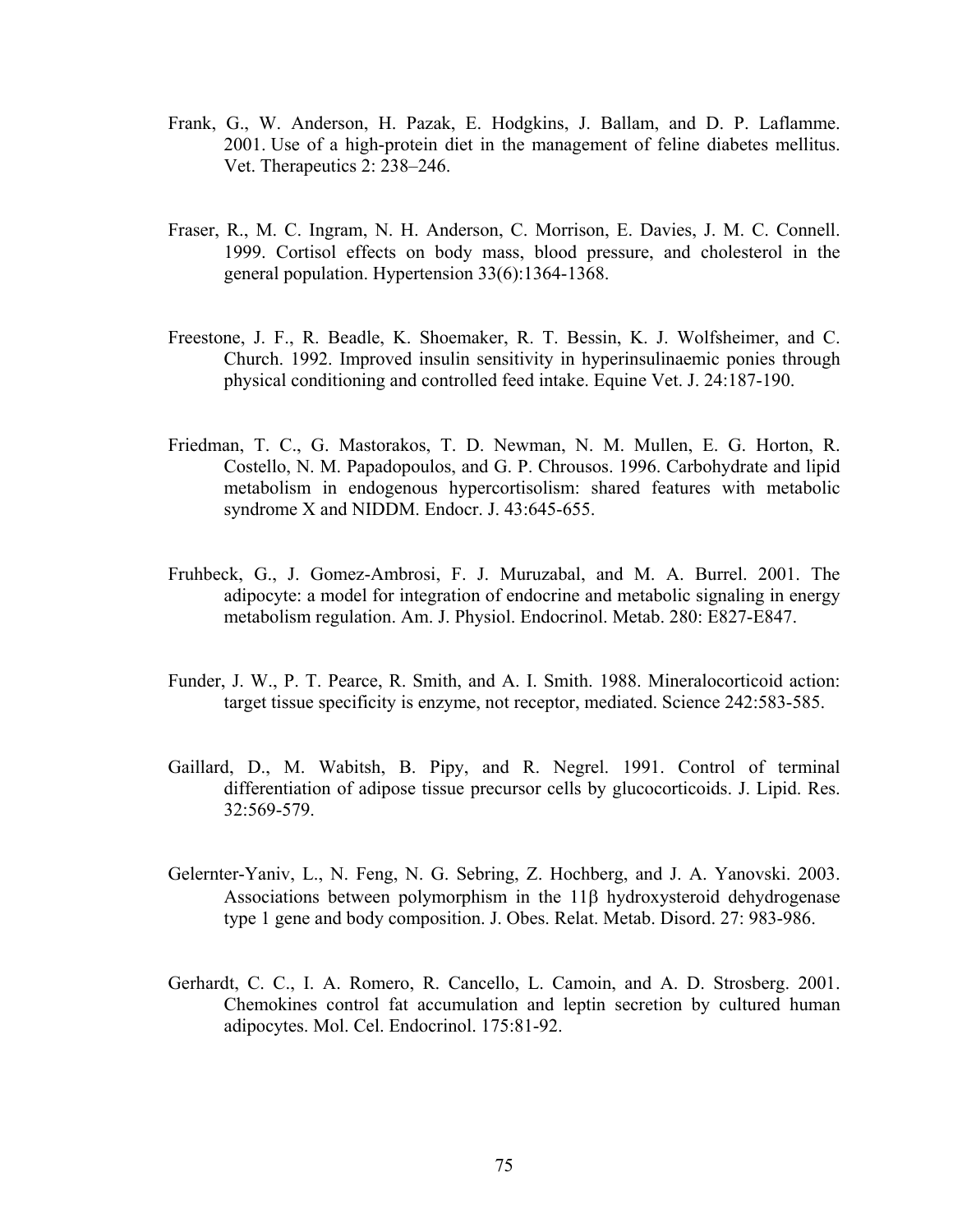- Goossens, G. H., E. E. Blaak, and M. A. van Baak. 2003. Possible involvement of the adipose tissue renin-angiotensin system in the pathophysiology of obesity and obesity-related disorders. Obes. Rev. 4:43-55.
- Gordon, E. S. 1960. Non-esterified fatty acids in blood of obese and lean subjects. Am. J. Clin. Nutr. 8:740-747.
- Grekin, R. J., C. J. Dumont, A. P. Vollmer, S. W. Watts, and R. C. Webb. 1997. Mechanisms in the pressor effects of hepatic portal venous fatty acid infusion. Am. J. Physiol. 273:R324-R330.
- Grundy, S M., H. Y. I. Mok, L. Zech, D. Steinberg, and M. Berman. 1979. Transport of very low density lipoprotein triglycerides in varying degrees of obesity and hypertriglyceridemia. J. Clin. Invest. 63:1274-1283.
- Grundy, S. M. 1995. Atherogenic dyslipidemia: lipoprotein abnormalities and implications for therapy. Am. J. Cardiol. 75:45B-52B.
- Grundy, S. M. 2000. Metabolic complications of obesity. Endocrine 13:155-165.
- Grundy, S. M. 2004. Obesity, metabolic syndrome, and cardiovascular disease. J. Clin Endocr. & Metab. 89(6):2595-2600.
- Grundy, S. M., H. B. Brewer Jr., J. I. Cleeman, S. C. Smith Jr., and C. Lenfant. 2004. Definition of metabolic syndrome: report of the National Heart, Lung, and Blood Institute/ American Heart Association conference on scientific issues related to definition. Circulation 109: 433-438.
- Guyton, A. C. 1990. The surprising kidney-fluid mechanism for pressure control: its infinite gain. Hypertension 16:725-730.
- Hall, J. E. 2000. Pathophysiology of obesity hypertension. Curr. Hypertens. Rep. 2:139- 147.
- Hall, J. E., D. A. Hidelbrandt, and J. Kuo. 2001. Obesity hypertension: Role of leptin and sympathetic nervous system. Am. J. Hypertens. 14:103S-115S.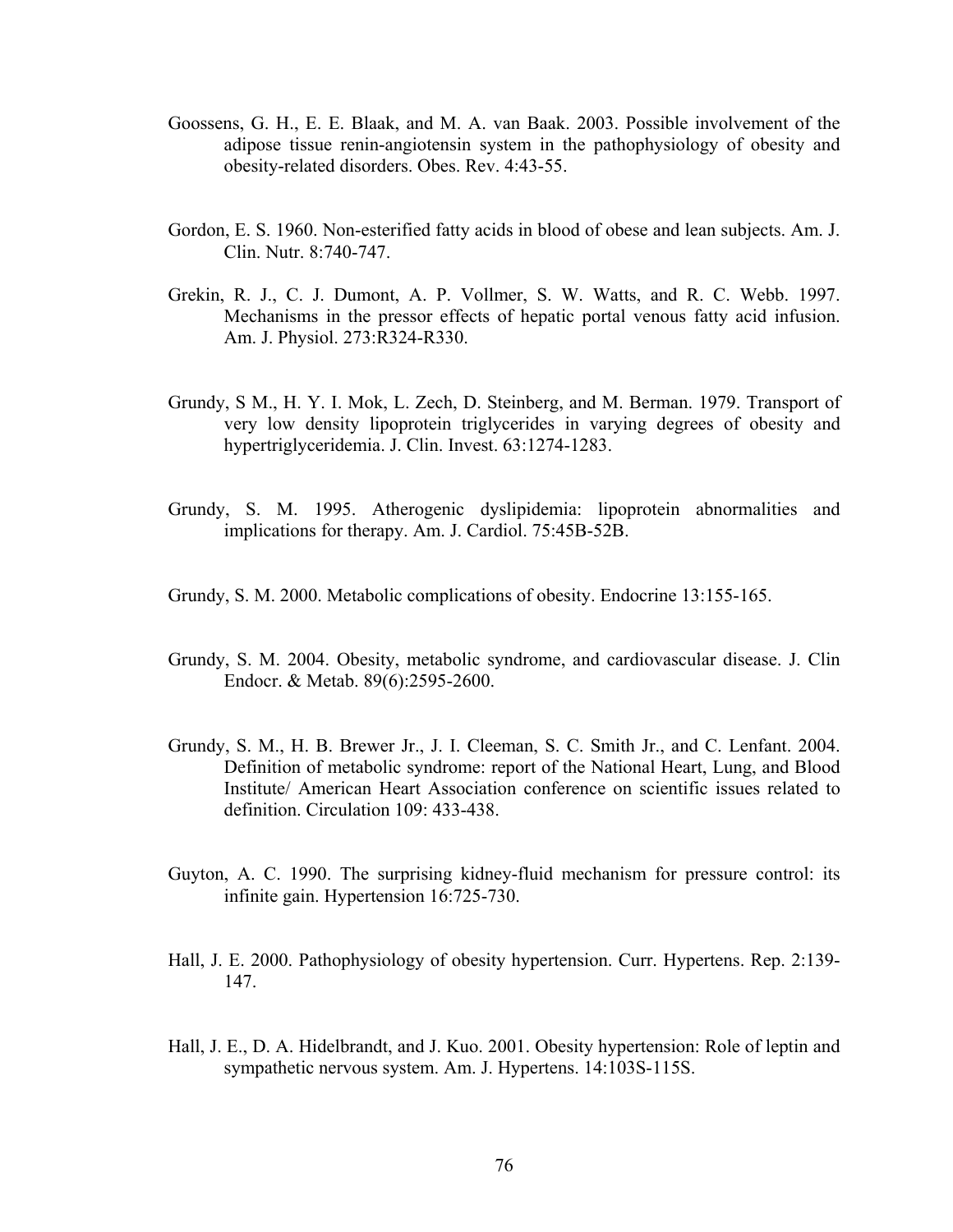- Hall, J. E., M. W. Brands, W. N. Dixon, and M. J. Smith Jr. 1993. Obesity-induced hypertension: renal function and systemic hemodinamics. Hypertension 22:292- 299.
- Hall, J.E. 1997. Mechanisms of abnormal renal sodium handling in obesity hypertension. Am. J. Hypertens. 10:s49-s55.
- Harris, H. J., Y. Kotolevtsev, J. J. Mullins, J.R. Seckl, and M. C. Holmes. 2001. 11 βhydroxysteroid dehydrogenase type 1 null mice have altered hypothalamicpituitary-adrenal axis activity: a novel control of glucocorticoid feedback. Endocrinology 142:114-120.
- Hedley, A. A., C. L. Ogden, C. L. Johnson, M. D. Carroll, L. R. Curtin, and K. M. Flegal. 2004. Prevalence of overweight and obesity among US children, adolescents, and adults, 1999-2002. JAMA 291:2847-2850.
- [Henneke, D. R.](http://www.ncbi.nlm.nih.gov/sites/entrez?Db=PubMed&Cmd=Search&Term=%22Henneke%20DR%22%5BAuthor%5D&itool=EntrezSystem2.PEntrez.Pubmed.Pubmed_ResultsPanel.Pubmed_RVCitation) , G. D. [Potter,](http://www.ncbi.nlm.nih.gov/sites/entrez?Db=PubMed&Cmd=Search&Term=%22Potter%20GD%22%5BAuthor%5D&itool=EntrezSystem2.PEntrez.Pubmed.Pubmed_ResultsPanel.Pubmed_RVCitation) J. L. [Kreider,](http://www.ncbi.nlm.nih.gov/sites/entrez?Db=PubMed&Cmd=Search&Term=%22Kreider%20JL%22%5BAuthor%5D&itool=EntrezSystem2.PEntrez.Pubmed.Pubmed_ResultsPanel.Pubmed_RVCitation) and B. F. [Yeates](http://www.ncbi.nlm.nih.gov/sites/entrez?Db=PubMed&Cmd=Search&Term=%22Yeates%20BF%22%5BAuthor%5D&itool=EntrezSystem2.PEntrez.Pubmed.Pubmed_ResultsPanel.Pubmed_RVCitation). 1983 Relationship between condition score, physical measurements and body fat percentage in mares. Equine Vet. J. 15(4):371-372.
- Heptulla, R., A. Smitten, B. Teague, W. V. Tamborlane, Y. Z. Ma, and S. Caprio. 2001. Temporal patterns of circulating leptin levels in lean and obese adolescents: relationship to insulin, growth hormone, and free fatty acids rhythmicity. J. Clin. Endocrinol. Metab. 86: 90-96.
- Hinckley, K. A., S. Fearn, B. R. Howard, and J. W. Henderson. 1996. Nitric oxide donors as treatment for grass induced acute laminitis in ponies. Equine Vet. J. 28:17-28.
- Hirasawa, G., H. Sasano, K-I. Takahashi, K. Fukushima, T. Suzuki, T. Hiwatashi, T. Toyota, Z. Krozowski, and H. Nagura. 1997. Colocalization of 11 betahydroxysteroid dehydrogenase type II and mineralocorticoid receptor in human epithelia. J. Clin. Endocrinol. Metab. 82:3859-3863.
- Hoenig, M., and D. C. Ferguson. 2003. Effect of darglitazone on glucose clearance and lipid metabolism in obese cats. Am. J. Vet. Res. 64:1409-1413.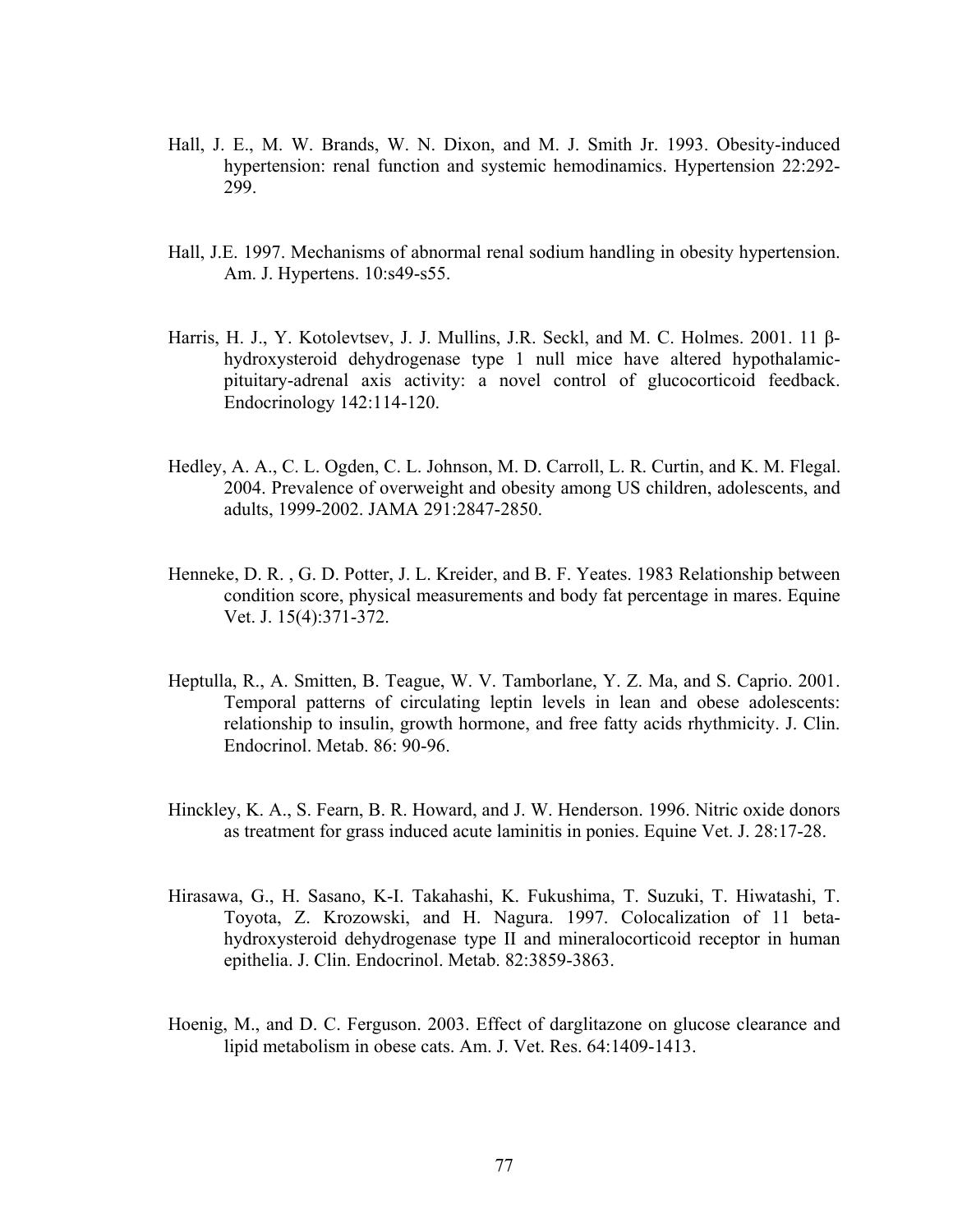- Hoenig, M., G. Hall, D. Ferguson, K. Jordan, M. Henson, K. Johnson, and T. O'Brien. 2000. A feline model of experimentally induced islet amyloidosis. Am. J. Pathol. 157:2143-2150.
- Hoenig, M., J. McGoldrick, M. deBeer, P. Demacker, and D. Ferguson. 2006b. Activity and tissue-specific expression of lipases and tumor-necrosis factor  $\alpha$  in lean and obese cats. Domest. Anim. Endocrinol. 30:333-344.
- [Hoenig, M.](http://www.ncbi.nlm.nih.gov/entrez/query.fcgi?db=pubmed&cmd=Search&itool=pubmed_AbstractPlus&term=%22Hoenig+M%22%5BAuthor%5D), K. [Thomaseth,](http://www.ncbi.nlm.nih.gov/entrez/query.fcgi?db=pubmed&cmd=Search&itool=pubmed_AbstractPlus&term=%22Thomaseth+K%22%5BAuthor%5D) J. [Brandao](http://www.ncbi.nlm.nih.gov/entrez/query.fcgi?db=pubmed&cmd=Search&itool=pubmed_AbstractPlus&term=%22Brandao+J%22%5BAuthor%5D), M. [Waldron](http://www.ncbi.nlm.nih.gov/entrez/query.fcgi?db=pubmed&cmd=Search&itool=pubmed_AbstractPlus&term=%22Waldron+M%22%5BAuthor%5D), and D. C. [Ferguson.](http://www.ncbi.nlm.nih.gov/entrez/query.fcgi?db=pubmed&cmd=Search&itool=pubmed_AbstractPlus&term=%22Ferguson+DC%22%5BAuthor%5D) 2006a. Assessment and mathematical modeling of glucose turnover and insulin sensitivity in lean and obese cats. Domest. Anim. Endocrinol. 31(4):373-389.
- Hoenig, M., K. Thomaseth, M. Waldron, and D. C. Ferguson. 2006c. Effect of high- and low-carbohydrate diet on insulin sensitivity in lean and obese cats before and after weight loss. Compendium Continuing Ed. Suppl. Pract. Vet. 4:9.
- Hoenig, M., K. Thomaseth, M. Waldron, and D. C. Ferguson. 2007. Insulin sensitivity, fat distribution, and adipocytokine response in lean and obese cats before and after weigh loss. Am. Physiol. Regul. Integr. Comp. Physiol. 292:R227-R234.
- Hoenig, M., and J. S. Rand. 2005. Pathogenesis and management of feline obesity. In: Consultations in Feline Internal Medicine, edited by August J. St. Louis, MO: Elsevier Saunders.
- Hood, D. M., M. S. Amoss, D. Hightower, D. R. McDonald, J. P. McGrath, W. C. McMullan, and W. L. Scrutchfield. 1978. Equine laminitis I: Radioisotopic analysis of the foot during the acute disease. J. Equine Med. Surg. 2:439-444.
- Hotamisligil, G. S. 2003. Inflammatory pathways and insulin action. Int. Obes. Relat. Metab. Disord. 27(suppl 3):S53-S55.
- Hotamisligil, G. S., N. S. Shargill, and B. M. Spiegelman. 1993. Adipose expression of tumor necrosis factor-α: direct role in obesity-linked insulin resistance. Sciences. 259:87-91.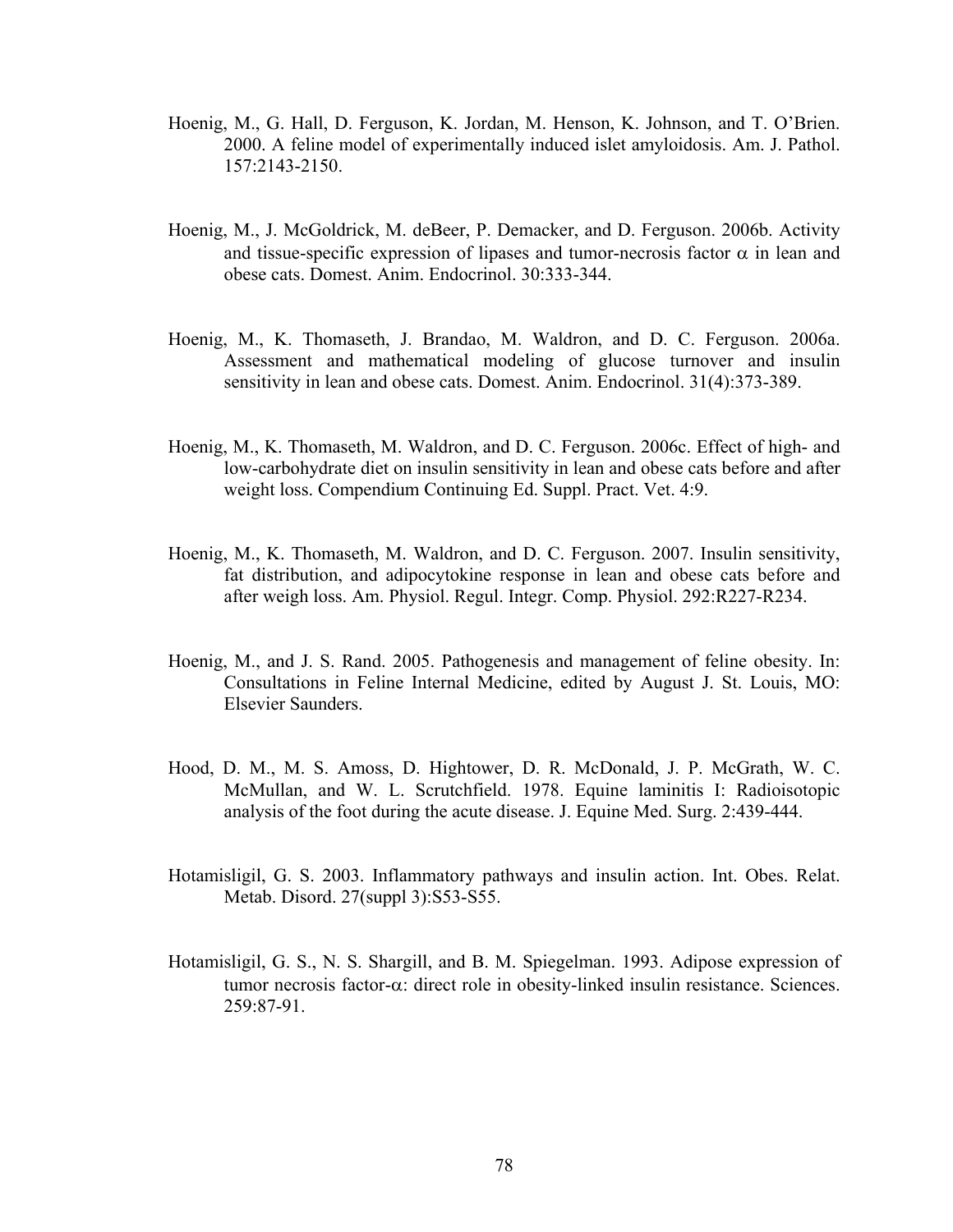- Hotta, K., T. Funahashi, N. L. Bodkin, H. K. Ortmeyer, Y. Arita, B. C. Hansen, and Y. Matsuzawa. 2001. Circulating concentrations of adipocyte protein adiponectin are decreased in parallel with reduced insulin sensitivity during the progression to type 2 diabetes in rhesus monkeys. Diabetes 50:1126-1133.
- Hundertmark, S., H. Buhler, V. Ragosch, L. Dinkelborg, B. Arabin, and H. K. Weitzel. 1995. Correlation of surfactant phosphatidylcholine synthesis and 11 betahydroxysteroid dehydrogenase in the fetal lung. Endocrinology 136:2573-2578.
- Jamieson, P. M., K. E. Chapman, and J. R. Seckl. 1999. Tissue- and temporal-specific regulation of 11beta-hydroxysteroid dehydrogenase type 1 by glucocorticoids in vivo. J. Steroid Biochem. Mol. Biol. 68:245-250.
- Jamieson, P. M., K. E. Chapman, C. R. W. Edwards, and J. R. Seckl. 1995. 11 βhydroxysteroid dehydrogenase is an exclusive 11 β-reductase in primary cultured rat hepatocytes: effect of physicochemical and hormonal manipulations. Endocrinology 136:4754-4761.
- Jeffcott, L. B., J. R. Field, J. G. McLean, and K. O'Dea. 1986. Glucose tolerance and insulin sensitivity in ponies and Standard bred horses. Equine Vet. J. 18:97-101.
- Jensen, M. D., M. W. Haymond, R. A. Rizza, P. E. Cryer, and J. M. Miles. 1989. Influence of body fat distribution on free fatty acid metabolism in obesity. J. Clin. Invest. 83:1168-1173.
- Juhan-Vague, I., M. C. Alessi, A. Mavri, and P. E. Morange. 2003. Plasminogen activator inhibitor-1, inflammation, obesity, insulin resistance and vascular risk. J. Thromb. Haemost. 1:1575-1579.
- Kataoka, S., A. Kudo, H. Hirano, H. Kawakami, T. Kawano, E. Higashihara, H. Tanaka, F. Delarue, J-D. Sraer, T. Mune, Z S. Krozowski and K. Yan. 2002. 11ßhydroxysteroid dehydrogenase type 2 is expressed in the human kidney glomerulus. J. Clin. Endocrinol. Metab. 87(2):877-882.
- Kershaw, E. E., and J. S. Flier. 2004. Adipose tissue as an endocrine organ. J. Clin. Endocr. & Metab. 89(6):2548-2556.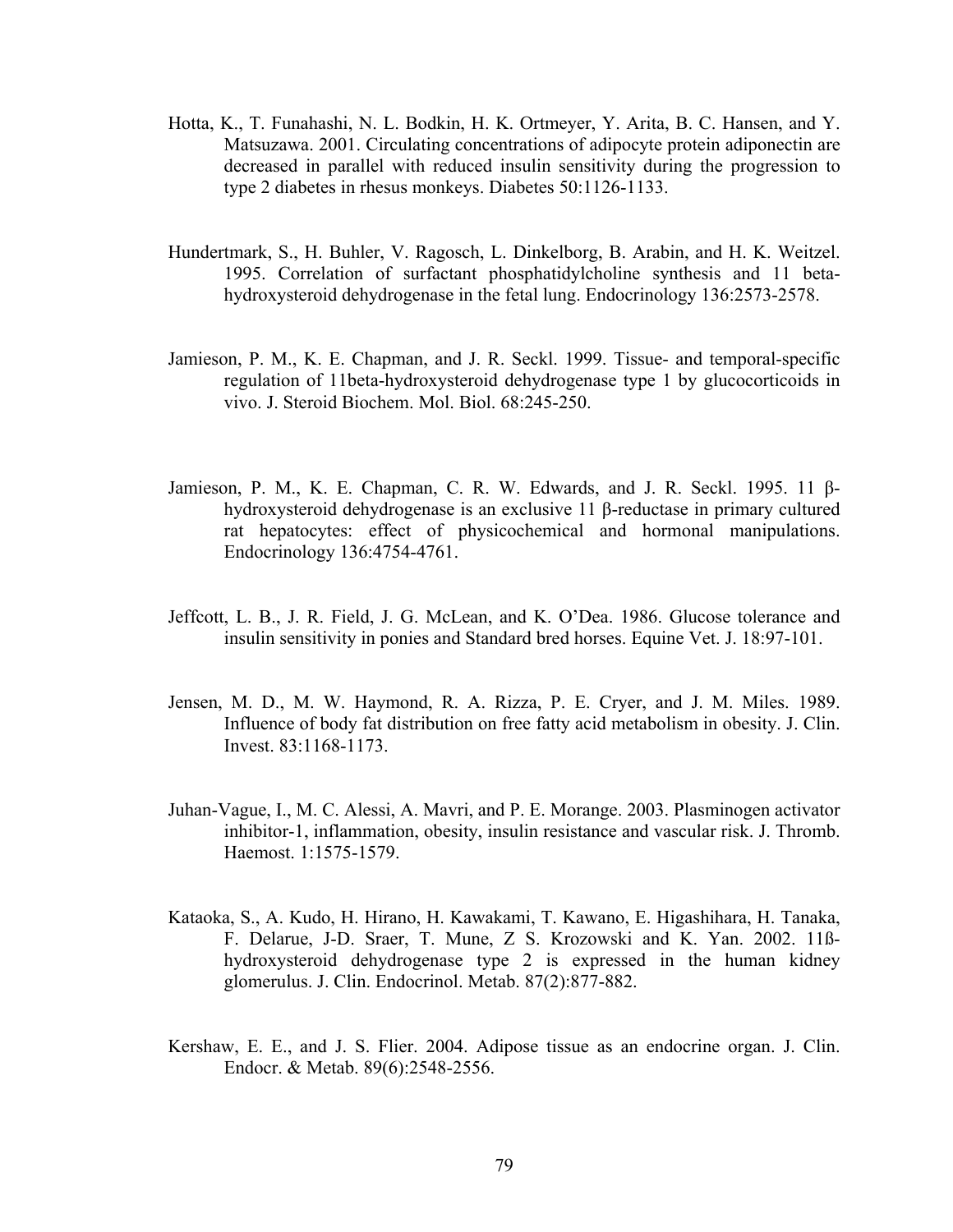- Kotelevtsev, Y., R.W. Brown, S. Fleming, C. J. Kenyon, C. R. W. Edwards, J. R. Seckl, and J. J. Mullins. 1999. Hypertension in mice lacking 11 β-hydroxysteroid dehydrogenase type 2. J. Clin. Invest. 103:683-689.
- Kubota, N., Y. Terauchi, T. Yamauchi, T. Kubota, M. Moroi, J. Matsui, K. Eto, T. Yamashita, J. Kamon, H. Satoh, W. Yano, P. Froguel, R. Nagai, S. Kimura, T. Kadowaki, and T. Noda. 2002. Disruption of adiponectin causes insulin resistance and neointimal formation. J. Biol. Chem. 277:25863-25866.
- Laflamme, D. P., and S. S. Hannah. 2005. Increased dietary protein promotes fat loss and reduces loss of lean body mass during weight loss in cats. Int. J. Appl. Res. Vet. Med. 3:62-68.
- Larsen, M. O., and B. Rolin. 2004. Use of the Gottingen mini-pig as a model of diabetes with special focus on type 1 diabetes research. ILAR J. 45:303-313.
- Lee, K. T. 1986. Swine as animal models in cardiovascular research. In: Tumbleson ME, ed. Swine in Biomedical Research. New York, NY: Plenum Publishing Corp. 1481-1496.
- Lord, G. M., G. Matarese, J. K. Howard, R. J. Baker, S. R. Bloom, and R. I. Lechler. 1998. Leptin modulates the T-cell immune response and reverses starvationinduced immuno-suppression. Nature 394:897-901.
- Low, S. C., K. E. Chapman, C. R. W. Edwards, and J. R. Seckl. 1994. Liver-type 11 βhydroxysteroid dehydrogenase cDNA encodes reductase not dehydrogenase activity in intact mammalian COS-7 cells. J. Molec. Endocrinol. 13:167-174.
- Lowe, [J. E.](http://www.ncbi.nlm.nih.gov/entrez/query.fcgi?db=pubmed&cmd=Search&itool=pubmed_AbstractPlus&term=%22Lowe+JE%22%5BAuthor%5D), B. H. [Baldwin](http://www.ncbi.nlm.nih.gov/entrez/query.fcgi?db=pubmed&cmd=Search&itool=pubmed_AbstractPlus&term=%22Baldwin+BH%22%5BAuthor%5D), R. H. [Foote,](http://www.ncbi.nlm.nih.gov/entrez/query.fcgi?db=pubmed&cmd=Search&itool=pubmed_AbstractPlus&term=%22Foote+RH%22%5BAuthor%5D) R. B. [Hillman,](http://www.ncbi.nlm.nih.gov/entrez/query.fcgi?db=pubmed&cmd=Search&itool=pubmed_AbstractPlus&term=%22Hillman+RB%22%5BAuthor%5D) and F. A. [Kallfelz](http://www.ncbi.nlm.nih.gov/entrez/query.fcgi?db=pubmed&cmd=Search&itool=pubmed_AbstractPlus&term=%22Kallfelz+FA%22%5BAuthor%5D). 1974. Equine hypothyroidism: the long term effects of thyroidectomy on metabolism and growth in mares and stallions. Cornell Vet. 64:276-295.
- Lund, E. M., P. J. Armstrong, C. A. Kirk, and J. S. Klausner. 2005. Prevalence and risk factors for obesity in adult cats from private US veterinary practices. Intern. J. Appl. Res. Vet. Med. 3:88-96.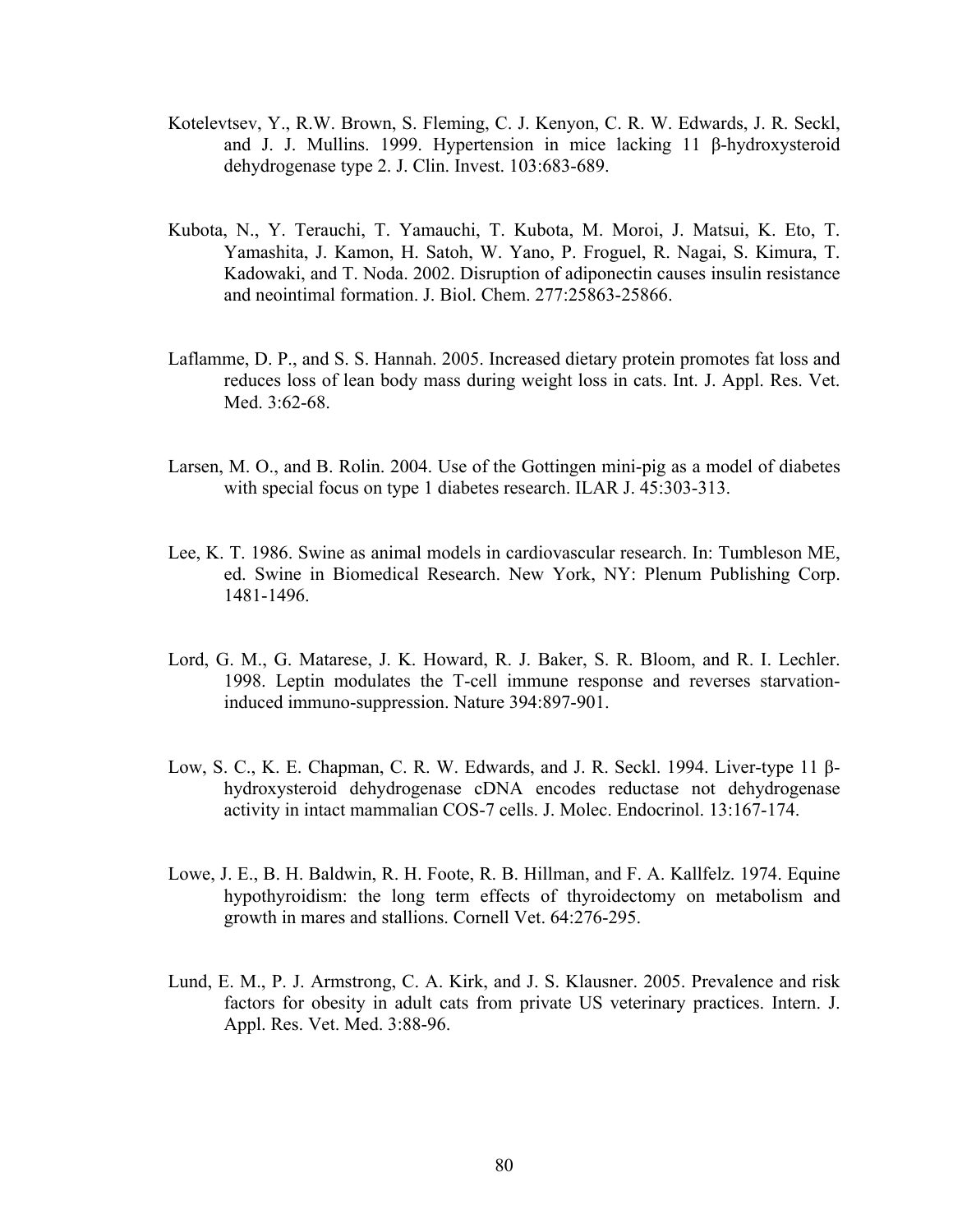- Ma, L. J., S. L. Mao, K. L. Taylor, T. Kanjanabuch, Y. Guan, Y. Zhang, N. J. Brown, L. L. Swift, O. P. McGuinness, D. H. Wasserman, D. E. Vaughan, and A. B. Fogo. 2004. Prevention of obesity and insulin resistance in mice lacking plasminogen activator inhibitor 1. Diabetes 53:336-346.
- Maeda, N., I. Shimomura, K. Kishida, H. Nishizawa, M. Matsuda, H. Nagaretani, N. Furuyama, H. Kondo, M. Takahashi, Y. Arita, R. Komuro, N. Ouchi, S. Kihara, Y. Tochino, K. Okutomi, M. Horie, S. Takeda, T. Aoyama, T. Funahashi, and Y. Matsuzawa. 2002. Diet-induced insulin resistance in mice lacking adiponectin/ACRP30. Nat. Med. 8:731-737.
- Mahley, R. W., K. H. Weisgraber, T. Inneraty, H. B. Brewer Jr., and G. Assmann. 1975. Swine lipoproteins and atherosclerosis: changes in the plasma lipoproteins and apoproteins induced by cholesterol feeding. Biochemistry 14:2817-2823.
- Mansuo, K., H. Mikami, T. Ogihara, and M. L. Tuck. 2000. Weight gain-induced blood pressure elevation. Hypertension 35:1135-11-40.
- Mao, J., B. K. Treacy, F. R. Almeida, S. Novak, W. T. Dixon, and G. R. Foxcroft. 2001. Feed restriction and insulin treatment affect subsequent luteal function in the immediate postovulatory period in pigs: progesterone production in vitro and messenger ribonucleic acid expression for key steroidogenic enzymes. Biol. Reprod. 64:359-367.
- Margetic, S., C. Gazzola, G. G. Pegg, and R. A. Hill. 2002. Leptin: a review of its peripheral actions and interactions. Int. J. Obes. Relat. Metab. Disord. 26:1407- 1433.
- Marin, P., M. Darin, T. Amemiya, B. Anderson, S. Jern, and P. Bjorntorp. 1992. Cortisol secretion in relation to body fat distribution in obese premenopausal women. Metab. Clin. Exper. 41:882-888.
- Martin, R. J., J. L. Gobble, T. H. Hartsock, H. B. Graves, and J. H. Ziegler. 1973. Characterization of an obese syndrome in the pig. Proc. Soc. Exp. Biol. Med. 143:198-203.
- Maseri, A. 1997. Inflammation, atherosclerosis, and ischemic events: exploring the hidden side of the moon. N. Engl. J. Med. 336:1014-1016.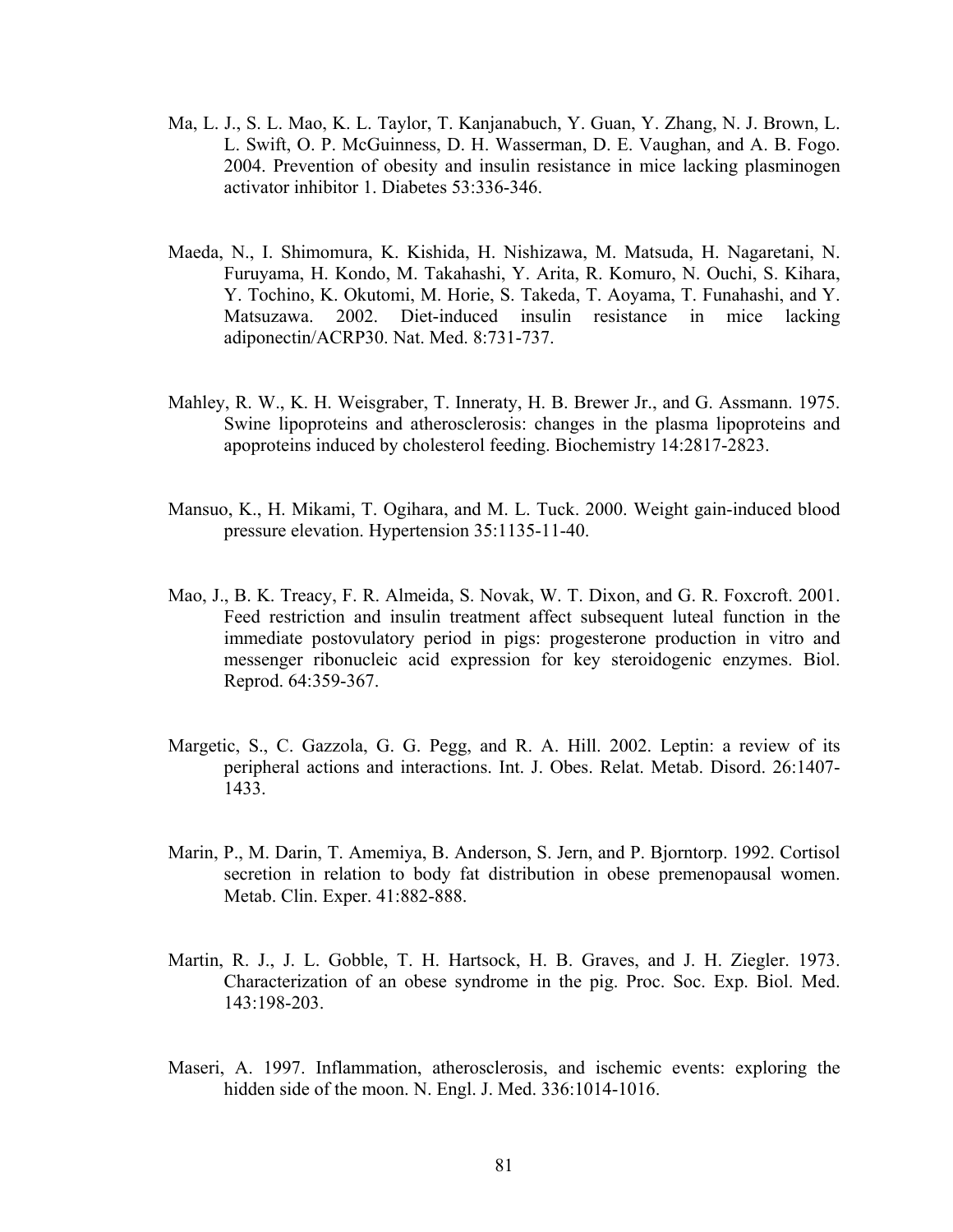- Massiera, F., J. Seydoux, A. Geloen, A. Quignard-Boulange, S. Turban, P. Saint-Marc, A. Fukamizu, R. Negrel, G. Ailhaud, and M. Teboul. 2001b. Angiotensinogendeficient mice exhibit impairment of diet-induced weigh gain with alteration in adipose tissue development and increased locomotor activity. Endocrinology 142:5220-5225.
- Massiera, F., M. Bloch-Faure, D. Ceiler, K. Murakami, A. Fukamizu, J. M. Gasc, A. Quignard-Boulange, R. Negrel, G. Ailhaud, J. Seydoux, P. Meneton, and M. Teboul. 2001a. Adipose angiotensinogen is involved in adipose tissue growth and blood pressure regulation. FASEB J. 15:2727-2729.
- Masuzaki, H., J. Paterson, H. Shinyama, N. M. Morton, J. J. Mullins, J. R. Seckl, and J. S. Flier. 2001. A transgenic model of visceral obesity and the metabolic syndrome. Science 294:2166-2170.
- Mayo-Smith, W., C. W. Hayes, B. M. K. Biller, A. Klinbanski, H. Rosenthal, and D. I. Rosenthal. 1989. Body fat distribution measured with CT: correlation in healthy subjects, patients with anorexia nervosa, and patients with Cushing's syndrome. Radiology 170:515-518.
- Mertens, I., and L. F. Van Gaal. 2002. Obesity, haemostasis and fibrinolytic system. Obes. Rev. 3:85-101.
- Messerli, F. H., B. Christie, J. G. DeCarvalho, G. G. Aristimuno, D. H. Suarez, G. R. Dreslinski, and E. D. Frohlich.1981. Obesity and essential hypertension: haemodynamics, intravascular volume, sodium excretion and plasma rennin activity. Arch. Intern. Med. 141:81-85.
- Mohamed-Ali, V., J. H. Pinkney, and S. W. Coppack. 1998. Adipose tissue as an endocrine and paracrine organ. Int. J. Obes. 22:1145-1158.
- Moisan, M. P., J. R. Seckl, C. R. W. Edwards. 1990. 11 β-hydroxysteroid dehydrogenase bioactivity and messenger RNA expression in rat forebrain: localization in hypothalamus, hippocampus and cortex. Endocrinology 127:1450-1455.
- Monder, C., and P. C. White. 1993. 11 β-Hydroxysteroid dehydrogenase. Vitam. Horm. 47:187-271.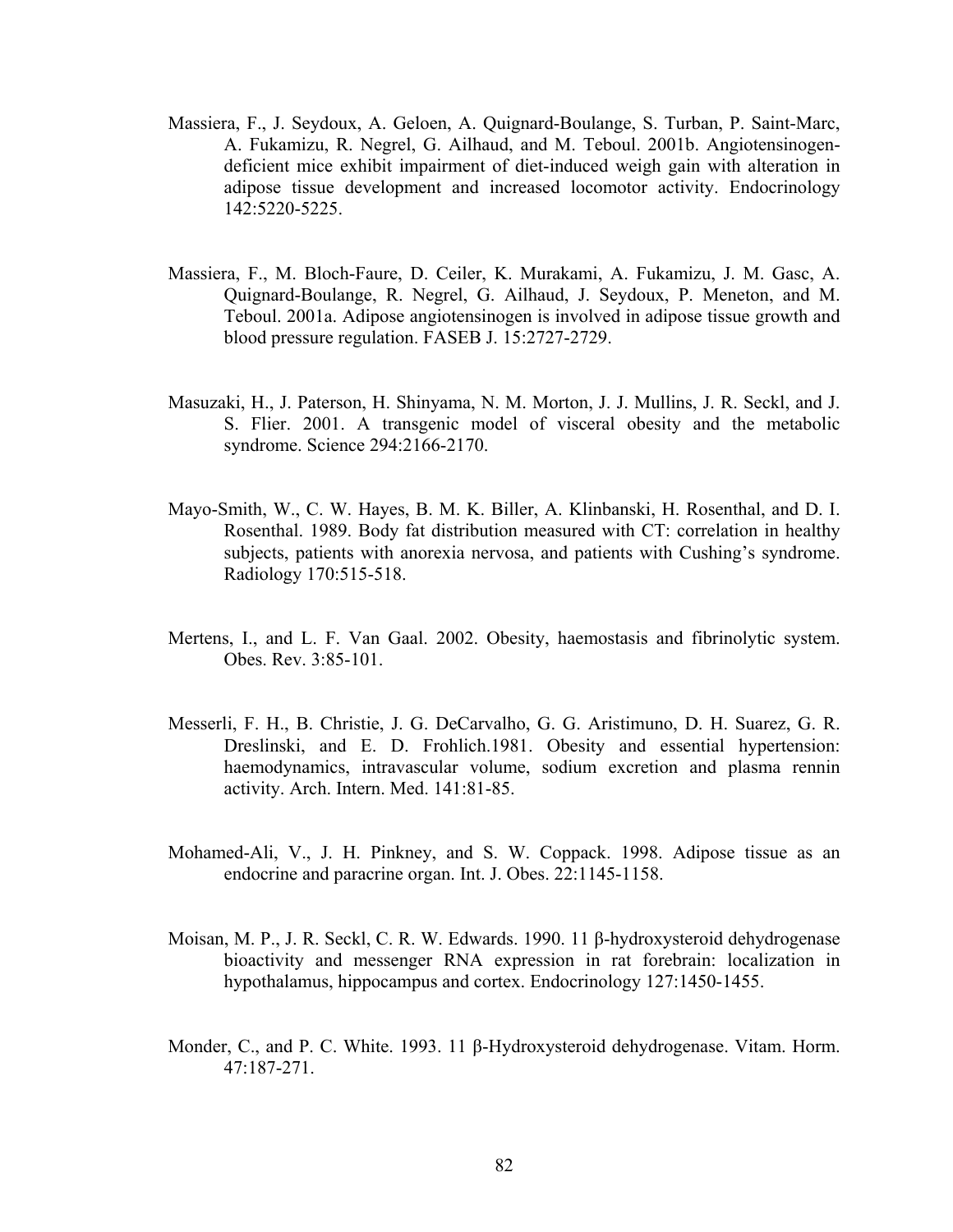- Morton, N. M., M. C. Holmes, C. Fievest, B. Staels, A. Tailleux, J. J. Mullins, J. R. Seckl. 2001. Improved lipid and lipoprotein profile, hepatic insulin sensitivity, and glucose tolerance in 11β-hydroxysteroid dehydrogenase type 1 null mice. J. Biol. Chem. 276: 41293-41300.
- Morton, N., J. Paterson, M. C. Holmes, B. Walker, J. Mullins, and J. Seckl. 2002. 11 βhydroxysteroid type 1 null mice resist dietary obesity and its metabolic consequences. In: Program & Abstracts of the  $84<sup>th</sup>$  Annual Meeting of The Endocrine Society, June 19-22, San Francisco, abstract OR-17-3, p 87.
- Morton, N., J. Paterson, H. Masuzaki, M. C. Holmes, B. Staels, C. Fievet, B. Walker, J. Flier, J. Mullins, and J. Seckl. 2003. Reduced 11β-hydroxysteroid dehydrogenase type 1-mediated intra-adipose glucocorticoid regeneration: a novel protective adaptation to and treatment for the metabolic syndrome. In: Program &Abstracts of the 85th Annual Meeting of the Endocrine Society, June 19-22, Philadelphia, abstract OR39-5, p 114.
- Morton, N. M., L. Ramage, and J. R. Seckl. 2004. Down-regulation of adipose 11 βhydroxysteroid dehydrogenase type 1 by high-fat feeding in mice: A potential adaptive mechanism counteracting metabolic disease. Endocrinology 145(6):2707-2712.
- Mune, T., F. M. Rogerson, H. Nikkilä, A. K. Agarwal, and P. C. White. 1995. Human hypertension caused by mutations in the kidney isozyme of 11 β-hydroxysteroid dehydrogenase. Nature Genet. 10:394-399.
- Mungall, B. A., M. Kyaw-Tanner, and C. C. Pollitt. 2001. In vitro evidence for a bacterial pathogenesis of equine laminitis. Vet. Microbiol. 79:209-223.
- Napolitano, A., M. Voice, C. R. W. Edwards, J. R. Seckl, and K. E. Chapman. 1998. 11 β-hydroxysteroid dehydrogenase type 1 in adipocytes expression is differentiation-dependent and hormonally-regulated. J. Steroid. Biochem. Molec. Biol. 64:251-260.
- Neel, J. V. 1962. Diabetes mellitus: a thrifty genotype rendered detrimental by progress? Am. J. Hum. Genet.14:353-362.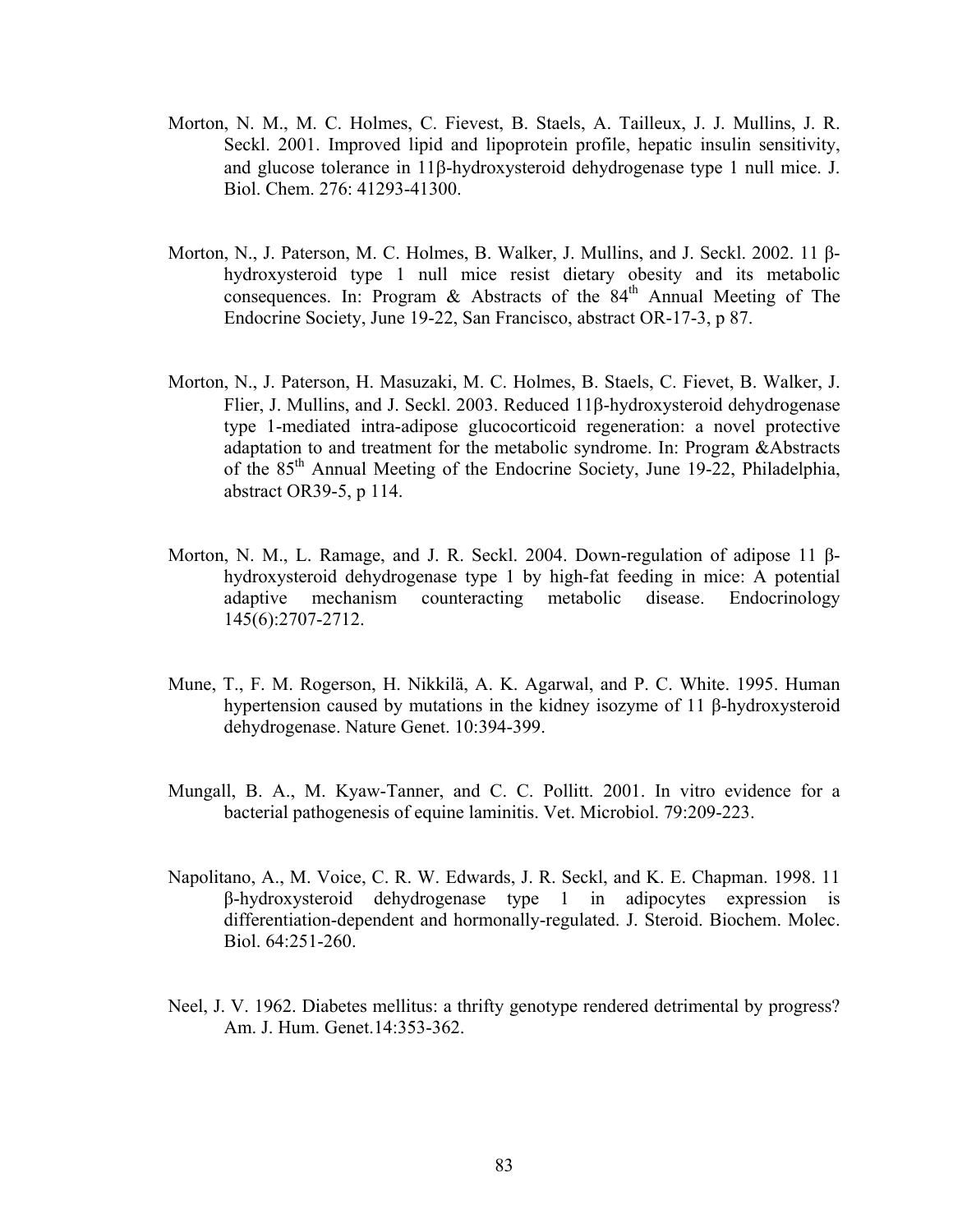- Ozols, J. 1995. Lumental orientation and post-translational modification of the liver microsomal 11 β-hydroxysteroid dehydrogenase. J. Biol. Chem. 270:2305-2312.
- Pasceri, V., and E. T. Yeh. 1999. A tale of two diseases: atherosclerosis and rheumatoid arthritis. Circulation 100:2124-2126.
- Pasquali, R., S. Cantobelli, F. Casimirri, M. Capelli, L. Bortoluzzi, R. Flamia, A. Labate, and L. Barabara. 1993. The hypothalamic-pituitary-adrenal axis in obese women with different patterns of body fat distribution. J. Clin. Endocrinol. Metab. 77:341-346.
- Pass, M. A., S. Pollitt, and C. C. Pollitt. 1998. Decreased glucose metabolism causes separation of hoof lamellae *in vitro*: A trigger for laminitis? Equine Vet. J. 26:133-138.
- Paulmyer-Lacroix, O., S. Boullu, C. Oliver, M. C. Alessi, and M. Grino. 2002. Expression of the mRNA coding for 11 beta-hydroxysteroid dehydrogenase type 1 in adipose tissue from obese patients: an in situ hybridization study. J. Clin. Endocrinol. Metab. 87:2701-2705.
- Perseghin, G., P. Scifo, F. De Cobelli, E. Pagliato, A. Battezzati, C. Arcelloni, A. Vanzulli, G. Testolin, G. Pozza, A. Del Maschio, and L. Luzi. 1999. Intramyocellular triglyceride content is a determinant of in vivo insulin resistance in humans: a 1H-13C nuclear magnetic resonance spectroscopy assessment in offspring of type 2 diabetic parents. Diabetes 48:1600-1606.
- Perseghin, G., S. Gosh, K. Gerow, and G. I. Shulman. 1997. Metabolic defects in lean non-diabetic offspring of NIDDM parents: a cross sectional study. Diabetes. 46:1001-1009.
- Petersen, K. F., and G. I. Shulman. 2006. Etiology of insulin resistance. Am. J. Med. 119(5A):10S-16S.

Pollitt, C. C. 2004. Equine laminitis. Clin. Tech. Equine Pract. 3:34-44.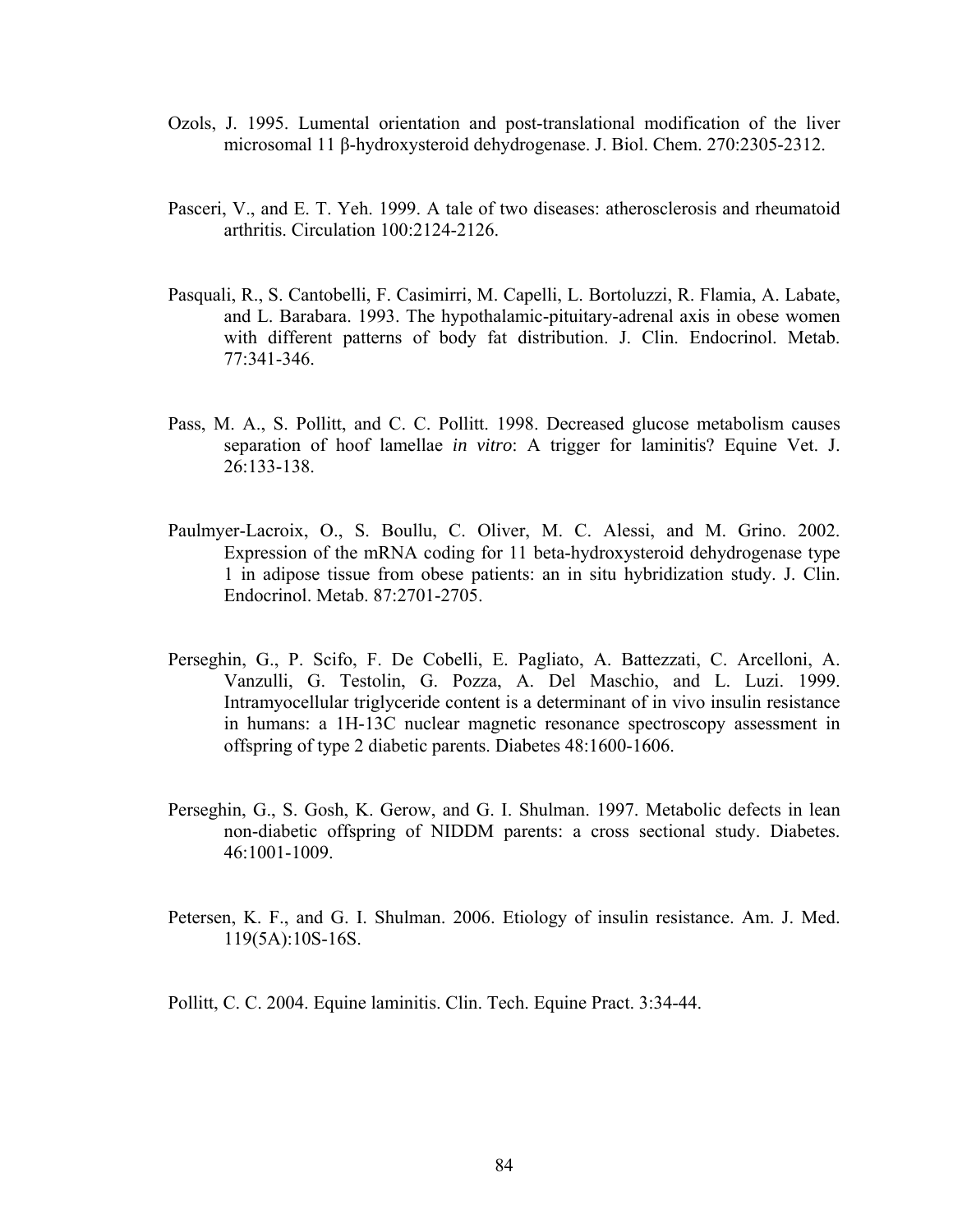- Previs, S. F., D. J. Whithers, J-M. Ren, M. F. White, and G. I. Shulman. 2000. Contrasting Effects of IRS-1 *Versus* IRS-2 Gene Disruption on Carbohydrate and Lipid Metabolism *in Vivo*. J. Biol. Chem. 275:38990-38994.
- Rajala, M. W., S. Obici, P. E. Scherer, and L. Rosseti. 2003. Adipose-derived resistin and gut-derived resistin-like molecule-β selectivity impair insulin action on glucose production. J. Clin. Invest. 111:225-230.
- Rajan, V., C. R. W. Edwards, and J. R. Seckl. 1996. 11 β-hydroxysteroid dehydrogenase in cultured hippocampal cells reactivates inert 11-dehydrocorticosterone, potentiating neurotoxicity. J. Neurosci. 16:65-70.
- Rand, J. S., and D. J. Appleton. 2001. Feline obesity: causes and consequences. Proceeding of the 19<sup>th</sup> ACVIM Veterinary Medical Forum, Denver, CO, pp. 533-535.
- Ridker, P. M. 2003. Clinical application of C-reactive protein for cardiovascular disease detection and prevention. Circulation 107:363-369.
- Rask, E., T. Olsson, S. Söderberg, R. Andrew, D. E. Livingstone, O. Johnson, and B. R. Walker. 2001. Tissue-specific dysregulation of cortisol metabolism in human obesity. J. Clin. Endocrinol. Metab. 86(3):1418-1421.
- Rebuffe-Scrive, M., M. Krotkiewski, J. Elfverson, and P. Björntorp. 1988. Muscle and adipose tissue morphology and metabolism in Cushing's syndrome. J. Clin. Endocrinol. Metab. 67:1122-1128.
- Robinson, N. E., J. B. Scott, J. M. Dabney, and G. A. Jones. 1976. Digital vascular responses and permeability in equine alimentary laminitis. Am. J. Vet. Res. 37:1171-1176.
- Roden, M., T. B. Price, G. Perseguin, K .F. Petersen, D .L. Rothman, G. W. Cline, and G. I. Shulman. 1996. Mechanism of free fatty acid-induced insulin resistance in humans. J. Clin. Invest. 97:2859-2865.
- Ruan, H., and H. F. Lodish. 2003. Insulin resistance in adipose tissue: direct and indirect effect of tumor necrosis factor-α. Cytokine Growth Factor Rev. 14:447-455.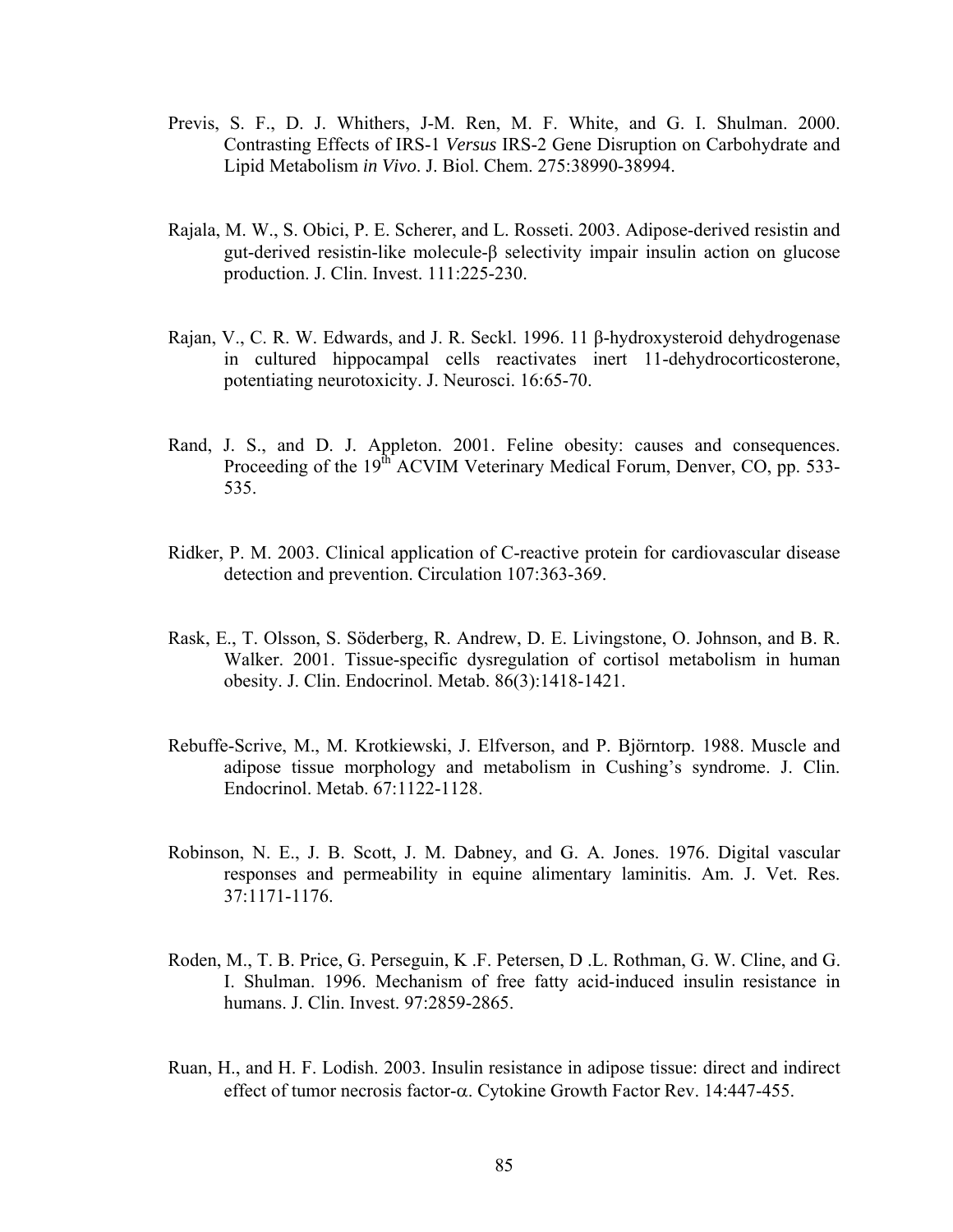- Ruan, H., P. D. Miles, C. M. Ladd, K. Ross, T. R. Golub, J. M. Olefsky, and H. F. Lodish. 2002. Profiling gene transcription *in vivo* reveals adipose tissue as an immediate target of tumor necrosis factor- $\alpha$ : implications for insulin resistance. Diabetes 51:3176-3188.
- Rumantir, M. S., M. Vaz, G. L. Jenings, G. Collier, D. M. Kaye, D. R. Seals, G. H. Wiesner, H. P. Brunner-LaRocca, and M. D. Esler. 1999. Neural mechanisms in human obesity-related hypertension. J. Hypertens. 17:1125-1133.
- Samuel, V. T., Z-X. Liu, X. Qu, B. D. Elder, S. Bilz, D. Befroy, A. J. Romanelli, and G. I. Shulman. 2004. Mechanism of hepatic insulin resistance in non-alcoholic fatty liver disease. J. Biol. Chem. 279: 32345-32353.
- Sartipy, P., and D. J. Loskutoff. 2003 Monocyte chemoattractant protein 1 in obesity and insulin resistance. Proc. Natl. Acad. Sci. USA. 100:7265-7270.
- Scarlett, J. M., S. Donoghue, J. Saidla, and J. Wills. 1994. Overweight cats: prevalence and risk factors. Int. J. Obes. Relat. Metab. Disord. 18: S22-S28.
- Schipper, L., B. Spee, J. Rothuizen, F. Woutersen-van Nijnanten, and J. Fink-Gremmels. 2004. Characterization of 11 β-hydroxysteroid dehydrogenases in feline kidney and liver. Biochem. Biophys. Acta 1688:68-77.
- Seckl, J. R., and B. R. Walker. 2001. Minireview: 11 β- Hydroxysteroid dehydrogenase type 1- a tissue specific amplifier of glucocorticoid action. Endocrinology 142: 1371-1376.
- Senn, J. J., P. J. Klover, I. A. Nowark, T. A. Zimmers, L. G. Koniaris, R. W. Furlanetto, and R. A. Mooney. 2003. Suppressor of cytokine signaling-3 (SOCS-3), a potential mediator of interleukin-6-dependent insulin resistance in hepatocytes. J. Biol. Chem. 278:13740-13746.
- Sennello, K. A., R. L. Schuman, R. Prosek, and A. M. Siegel. 2003. Systolic blood pressure in cats with diabetes mellitus. J. Am. Vet. Med. 223:198-201.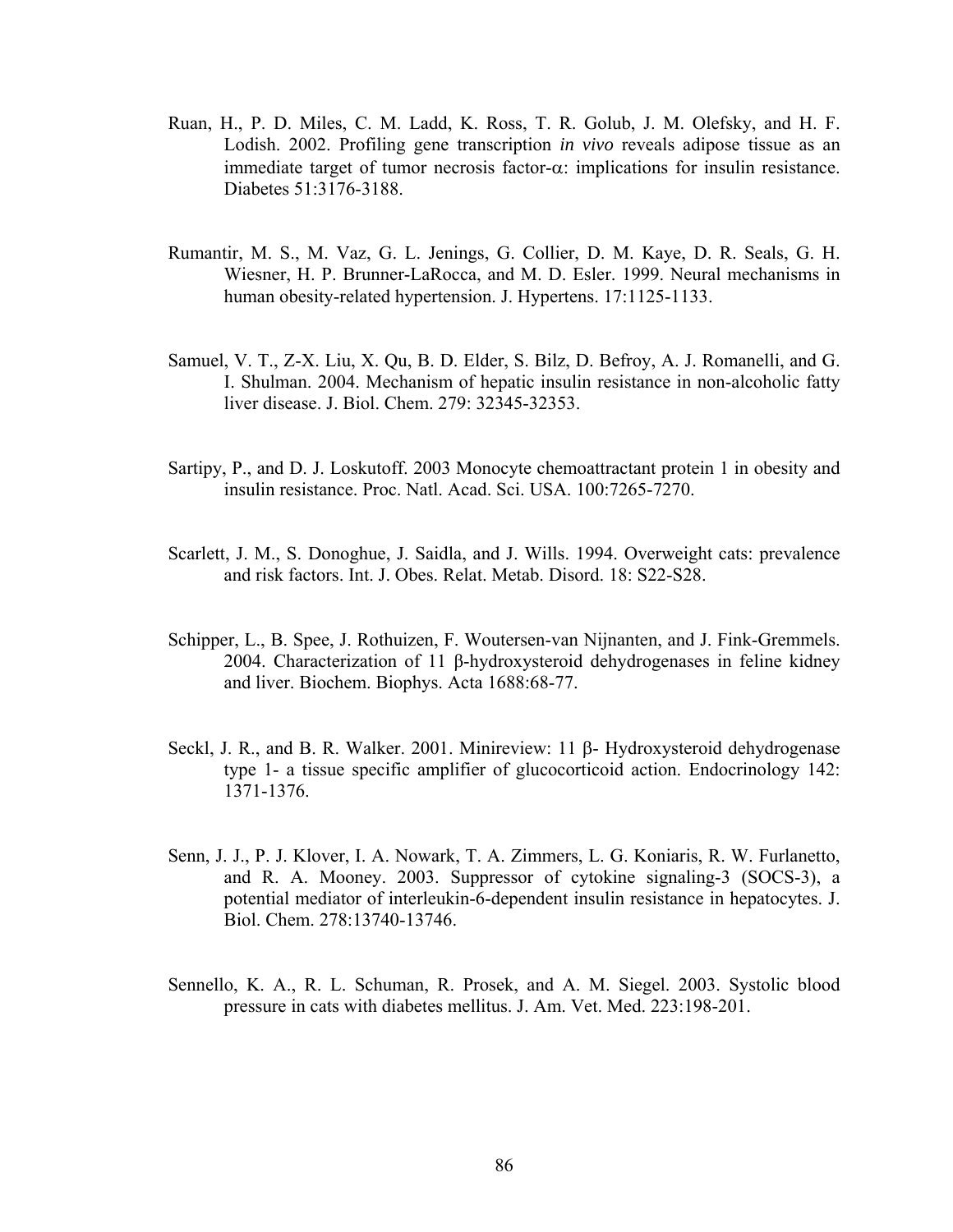- Sessions, D. R., S. E. Reedy, M. M. Vick, B. A. Murphy, and B. P. Fitzgerald. 2004. Development of a model inducing transient insulin resistance in the mare: Preliminary implications regarding the estrus cycle. Am. Soc. Anim. Sci. 82:2321-2328.
- Shah, P. K. 2000. Circulating Markers of Inflammation for Vascular Risk Prediction. Am. Heart Assoc. 101:1758.
- Shek, E. W., M. W. Brands, and J. E. Hall. 1998. Chronic leptin infusion increases arterial pressure. Hypertension 31:409-414.
- Slight, S., V. K. Ganjam, D. J. Nonneman, and K. T. Weber. 1993. Glucocorticoid metabolism in the cardiac interstitium: 11 β-hydroxysteroid dehydrogenase activity in cardiac fibroblasts. J. Lab. Clin. Med. 122:180-187.
- Slight, S. H., J. R. Turk, P. R. Buff, J.I. Lehenbauer, M. Sturek, and V. K. Ganjam. 2003. Elevated type 1 11 β- hydroxysteroid dehydrogenase immunostaining and activity in visceral fat: manifestations of the metabolic syndrome in Yucatan pigs. Proceedings of  $85<sup>th</sup>$  annual meeting of the Endocrine Soc. (abstract)
- Smith, R., J. Maguire, A. Stein-Oakley, H. Sasano, K. Takahashi, K. Fukushima, and Z. Krozowski. 1996. Localization of 11 beta-hydroxysteroid dehydrogenase type II in human epithelial tissues. J. Clin. Endocrinol. Metab. 81:3244-3248.
- Stepniakowski, K. T., T. L. Goodfriend, and B. M. Egan. 1995. Fatty acids enhance vascular α-adrenergic sensitivity. Hypertension 25:774-778.
- Steppan, C. M., S. T. Bailey, S. Bhat, E. J. Brown, R. R. Banerjee, C. M. Wright, H. R. Patel, R. S. Ahima, and M. A. Lazar. 2001. The hormone resistin links obesity to diabetes. Nature 409:307-312.
- Stewart, P. M., B. A. Murry, and J. I. Mason. 1994. Human kidney 11β-hydroxysteroid dehydrogenase is a high affinity nicotinamide dinucleotide-dependent enzyme and differs from cloned type I isoform. J. Clin. Endocrinol. Metab. 79(2):480-484.
- Stewart, P. M., and Z. S. Krozowski. 1999. 11 beta-hydroxysteroid dehydrogenase. Vitam. Horm. 57:249-324.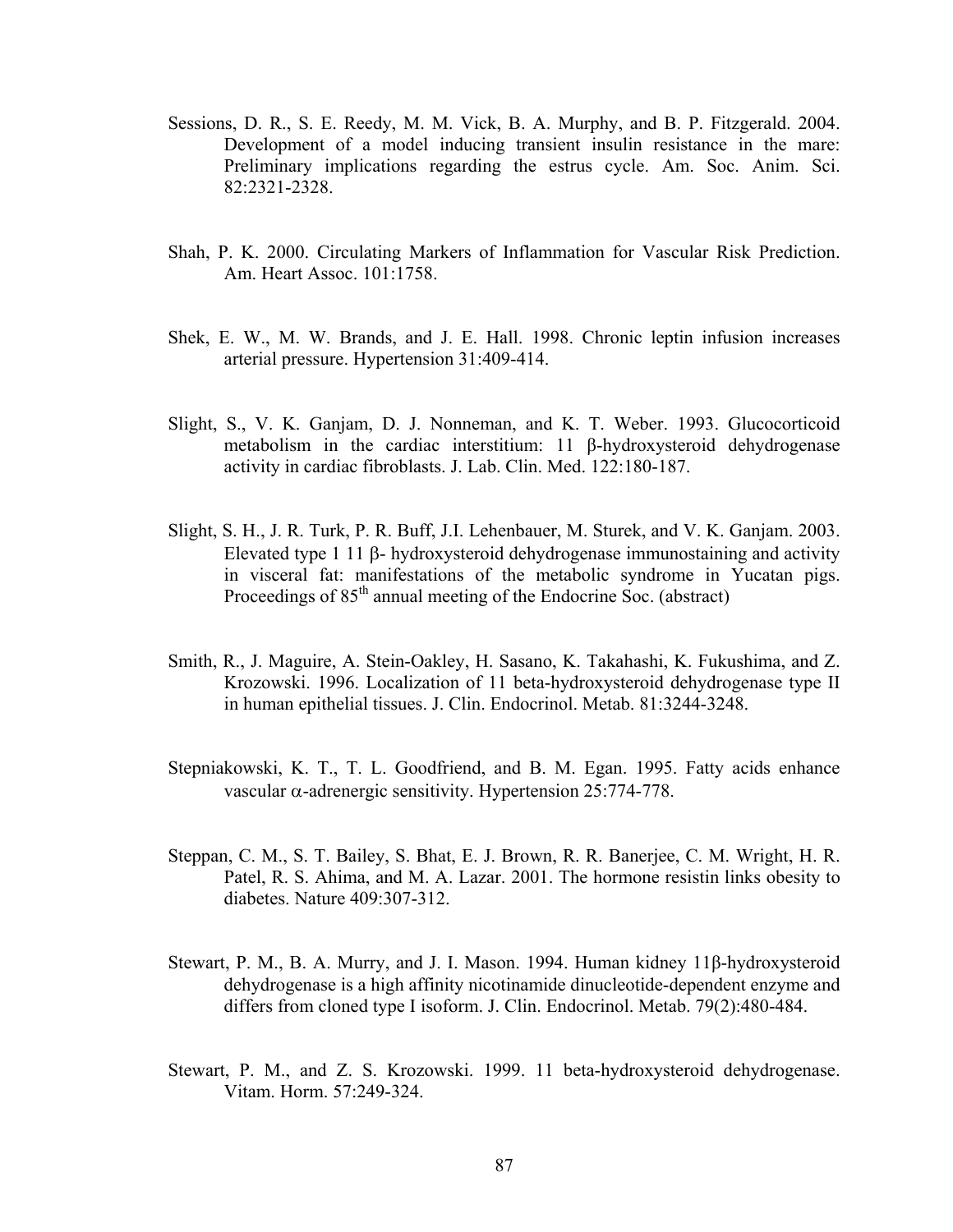- Strain, G., B. Zumoff, and J. Strain. 1980. Cortisol production in obesity. Metab. Clin. Exper. 29:980-985.
- Stulnig, T. M., W. Waldhäusl. 2004. 11 β- Hydroxysteroid dehydrogenase type 1 in obesity and type 2 diabetes. Diabetologia 47: 1-11.
- Szabo, J., W. H. Ibrahim, G. D. Sunvold, K. M. Dickey, J. B. Rodgers, I. E. Toth, G. A. Boissonneault, and G. G. Bruckner. 2000. Influence of dietary protein and lipid on weight loss in obese ovariohysterectomized cats. Am. J. Vet. Res. 61:559-565.
- Takahashi, K., S. Mizuarai, H. Araki, S. Mashiko, A. Ishihara, A. Kanatani, H. Itadani, and H. Kotani. 2003. Adiposity elevates plasma MCP-1 levels leading to the increased CD11b-positive monocytes in mice. J. Biol. Chem. 278:46654-46660.
- Tannin, G. M., A. K. Agarwal, C. Monder, M. I. New, and P. C. White. 1991. The human gene for 11 beta-hydroxysteroid dehydrogenase – structure, tissue distribution, and chromosomal localization. J. Biol. Chem. 266:16653-16658.
- Tomlinson, J. W., I. Bujalska, P. M. Stewart, and M. S. Cooper. 2000. The role of 11βhydroxysteroid dehydrogenase in central obesity and osteoporosis. Endr. Res. 26:711-722.
- Tomlinson, J. W., B. Sinha, I. Bujalska, M. Hewison, and P. M. Stewart. 2002. Expression of 11 beta-hydroxysteroid dehydrogenase type 1 in adipose tissue is not increased in human obesity. J. Clin. Endocrinol. Metab. 87(12):5630-5635.
- Treiber, K. H., D. S. Kronfeld, T. M. Hess, B. M. Byrd, and R. K. Splan. 2005a. Prelaminitic metabolic syndrome in genetically predisposed ponies involves compensated insulin resistance. J. Anim. Physiol. Anim. Nutr. 89:430-431.
- Treiber, K. H., T. M. Hess, D. S. Kronfeld, R. C. Boston, R. J. Geor, and P. A. Harris. 2005b. Insulin resistance and compensation in laminitis-predisposed ponies characterized by the minimal model. Pferdeheilkunde. 21:91-92.
- Uysal, K. T., S. M. Wiesbrock, M. W. Marino, and G. S. Hotamisligil. 1997. Protection from obesity-induced insulin resistance in mice lacking TNF- $\alpha$  function. Nature 389:610-614.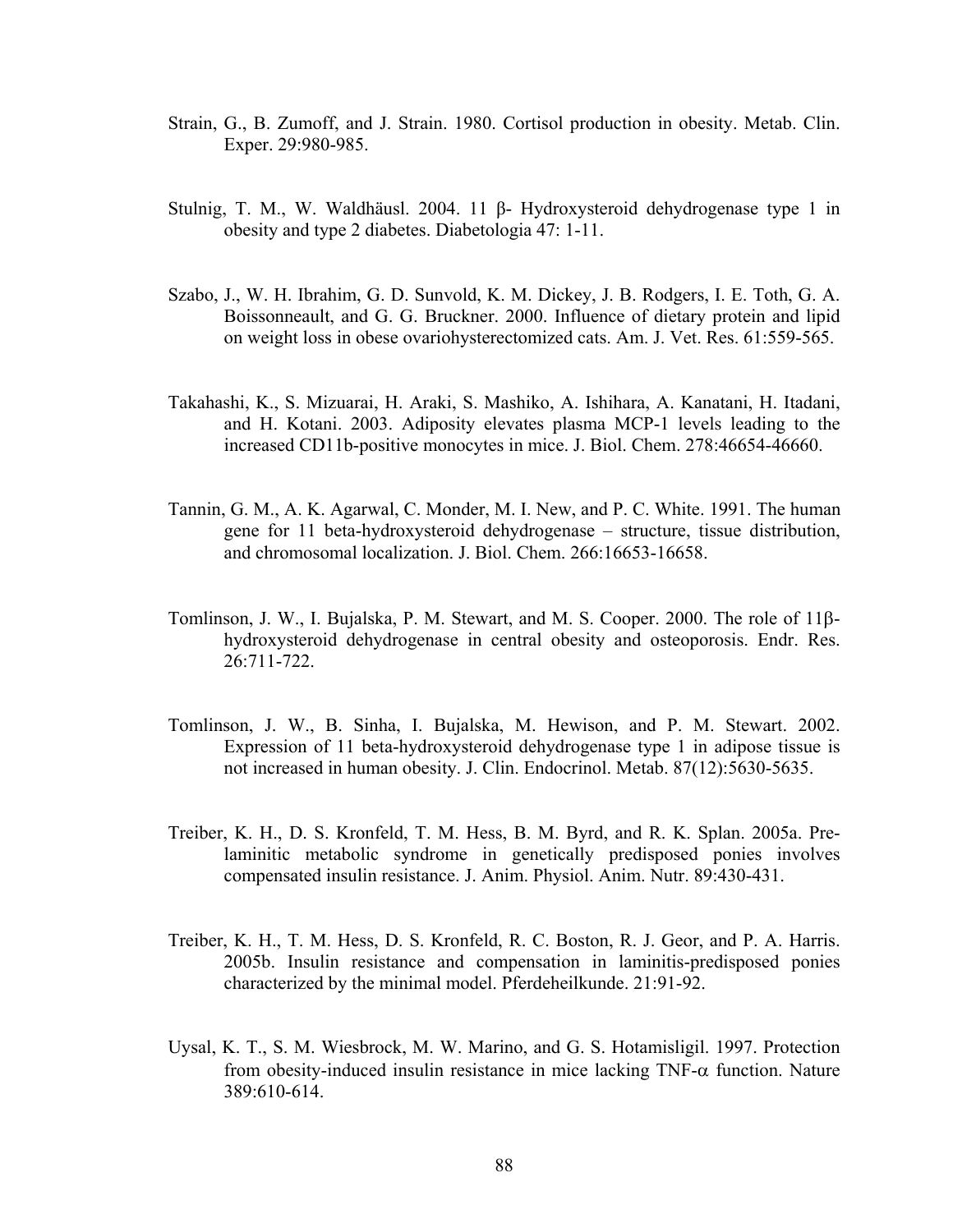- van Royen, N., I. Hoefer, I. Buschmann, S. Kostin, M. Voskuil, Ch. Bode, W. Schaper, and J. J. Piek. 2003. Effects of local MCP-1 protein therapy on the development of the collateral circulation and atherosclerosis in Watanabe hyperlipidemic rabbits. Cardiovasc. Res. 57: 178-185.
- Viengchareun, S., M. C. Zennaro, L. Pascual-Le Tallec, and M. Lombes. 2002. Brown adipocytes are novel sites of expression and regulation of adiponectin and resistin. FEBS Lett. 532(3):345-350.
- Visser, M., L. M. Bouter, G. M. McQuillan, M. H. Wener, and T. B. Harris. 1999. Elevated C-reactive protein levels in overweight and obese adults. JAMA. 282:2131-2135.
- Vischer, [C. M.](http://www.ncbi.nlm.nih.gov/entrez/query.fcgi?db=pubmed&cmd=Search&itool=pubmed_AbstractPlus&term=%22Vischer+CM%22%5BAuthor%5D), J. H. [Foreman](http://www.ncbi.nlm.nih.gov/entrez/query.fcgi?db=pubmed&cmd=Search&itool=pubmed_AbstractPlus&term=%22Foreman+JH%22%5BAuthor%5D), P. D. [Constable,](http://www.ncbi.nlm.nih.gov/entrez/query.fcgi?db=pubmed&cmd=Search&itool=pubmed_AbstractPlus&term=%22Constable+PD%22%5BAuthor%5D) G. J. [Benson,](http://www.ncbi.nlm.nih.gov/entrez/query.fcgi?db=pubmed&cmd=Search&itool=pubmed_AbstractPlus&term=%22Benson+GJ%22%5BAuthor%5D) K. H. [Kline](http://www.ncbi.nlm.nih.gov/entrez/query.fcgi?db=pubmed&cmd=Search&itool=pubmed_AbstractPlus&term=%22Kline+KH%22%5BAuthor%5D), D. E. [Freeman,](http://www.ncbi.nlm.nih.gov/entrez/query.fcgi?db=pubmed&cmd=Search&itool=pubmed_AbstractPlus&term=%22Freeman+DE%22%5BAuthor%5D) K. L. [Campbell](http://www.ncbi.nlm.nih.gov/entrez/query.fcgi?db=pubmed&cmd=Search&itool=pubmed_AbstractPlus&term=%22Campbell+KL%22%5BAuthor%5D), and T. L[.Grubb](http://www.ncbi.nlm.nih.gov/entrez/query.fcgi?db=pubmed&cmd=Search&itool=pubmed_AbstractPlus&term=%22Grubb+TL%22%5BAuthor%5D). 1999. Hemodynamic effects of thyroidectomy in sedentary horses. Am. J. Vet. Res. 60:14-21.
- Wajchenberg, B. L. 2000. Subcutaneous and visceral adipose tissue: their relation to the metabolic syndrome. Endocr. Rev. 21:697-738.
- Waki, N. H. Tsuno, Y. Shibata, Y. Terauchi, P. Froguel, K. Tobe, S. Koyasu, K. Taira, T. Kitamura, T. Shimizu, R. Nagai, and T. Kadowaki. 2003. Cloning of adiponectin receptors that mediate anti-diabetic metabolic effects. Nature 423:762-769.
- Walker, B. R., A. A. Connacher, R. M. Lindsay, D. J. Webb, C. R. Edwards. 1995. Carbenoxolone increases hepatic insulin sensitivity in man: a novel role for 11 oxosteroid reductase in enhancing glucocorticoid receptor activation. J. Clin. Endocrinol. Metab. 80: 3155-3159.
- Walker, B., and J. Seckl. 2001. Cortisol metabolism. In: Björntorp P., ed. International Textbook of Obesity. Chichester, UK: John Wiley and Sons; 241-268.
- Wangsness, P. J., R. J. Martin, and J. H. Gahagan. 1977. Insulin and growth hormone in lean and obese pigs. Am. J. Physiol. 233:E104-E108.
- Wangsness, P. J., R. J. Martin, and J. H. Gahagan. 1980. Insulin-induced growth hormone response in fast-growing, lean and slow-growing, obese pigs. Growth 44:318-326.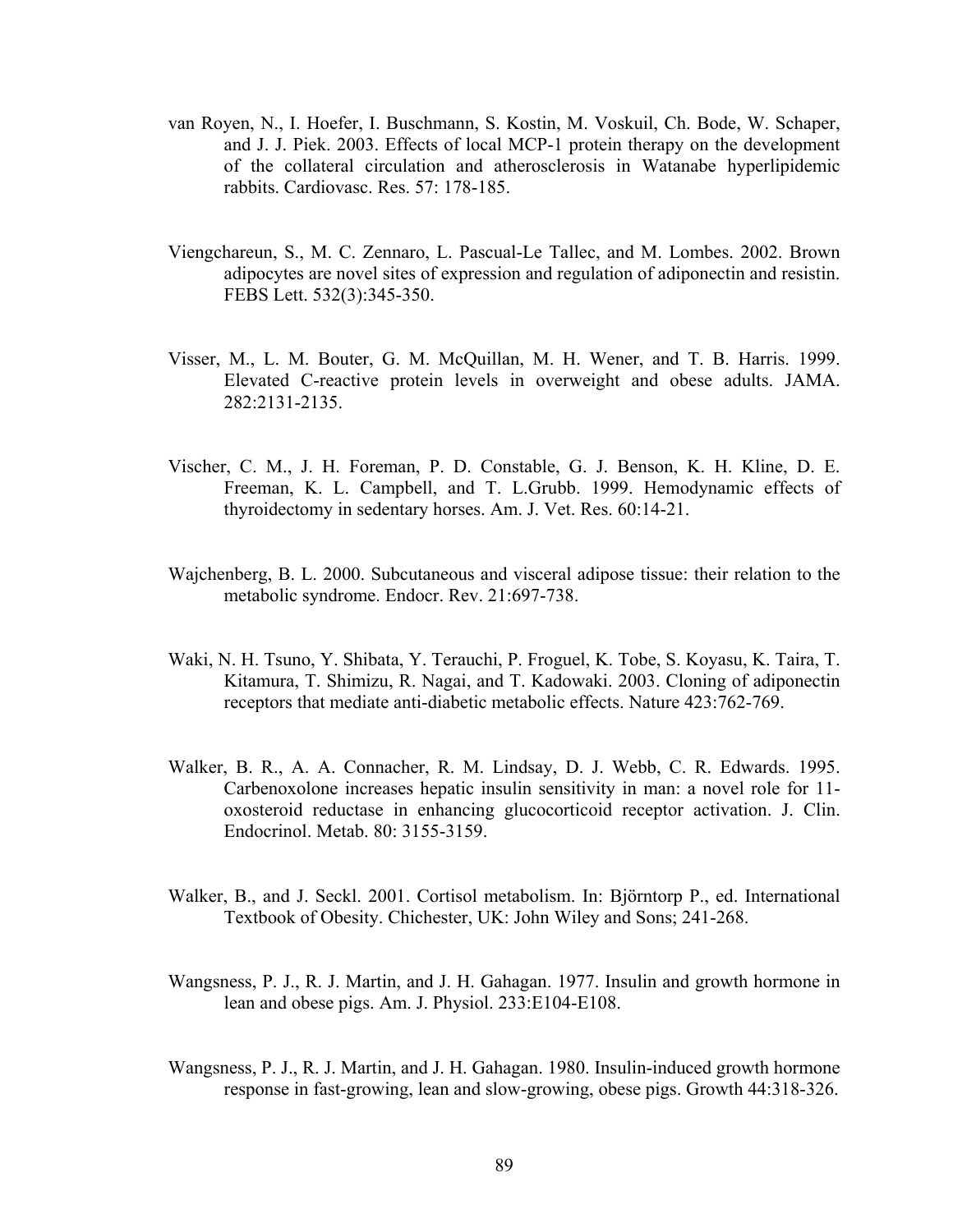- Weisberg, S. P., D. McCann, M. Desai, M. Rosenbaum, R. L. Leibel, and A. W. Ferrante Jr. 2003. Obesity is associated with macrophage accumulation in adipose tissue. J. Clin. Invest. 112:1796-1808.
- Wellen, K. E., and G. S. Hotamisgil. 2003. Obesity-induced inflammatory changes in adipose tissue. J. Clin. Invest. 112:1785-1788.
- White, P. C., T. Mune, and A. K. Agarwal. 1997. 11 beta-Hydroxysteroid dehydrogenase and the syndrome apparent mineralocorticoid excess. Endocr. Rev. 18:135-156.
- Whorwood, C. B., J. A. Franklyn, M. C. Sheppard, and P. M. Stewart. 1991. Tissue localization of 11 β-hydroxysteroid dehydrogenase and its relationship to the glucocorticoid receptor. J. Steroid. Biochem. Molec. Biol. 41:21-28.
- Wilkins, C., R. C. Long, M. Waldron, D. C. Ferguson, and M. Hoenig. 2004. Assessment of the influence of fatty acids on indices of insulin sensitivity and myocellular lipid content by use of magnetic resonance spectroscopy in cats. Am. J. Vet. Res. 65:1090-1099.
- Williams, C. L., L. L. Hayman, S. R. Daniels, T. N. Robinson, J. Steinberger, S. Paridon, and T. Bazzarre. 2002. Cardiovascular Health in Childhood. Circulation 106:143- 160.
- Witczak, C. A., and M. Sturek 2004. Exercise prevents diabetes-induced impairment in superficial buffer barrier in porcine coronary smooth muscle. J. Appl. Physiol. 96:1069-1079.
- Witczak, C. A., E. A. Mokelke, R. D. Boullion, J. Wenzel, D. H. Keisler, and M. Sturek. 2005. Noninvasive measures of body fat percentage in male Yucatan swine. Comp. Med. 55:445-451.
- Xu, H., G. T. Barnes, Q. Yang, G. Tan, D. Yang, C. J. Chou, J. Sole, A. Nichols, J. S. Ross, L. A. Tartaglia, and H. Chen. 2003. Chronic inflammation in fat plays a crucial role in the development of obesity-related in insulin resistance. J. Clin. Invest. 112:1821-1830.